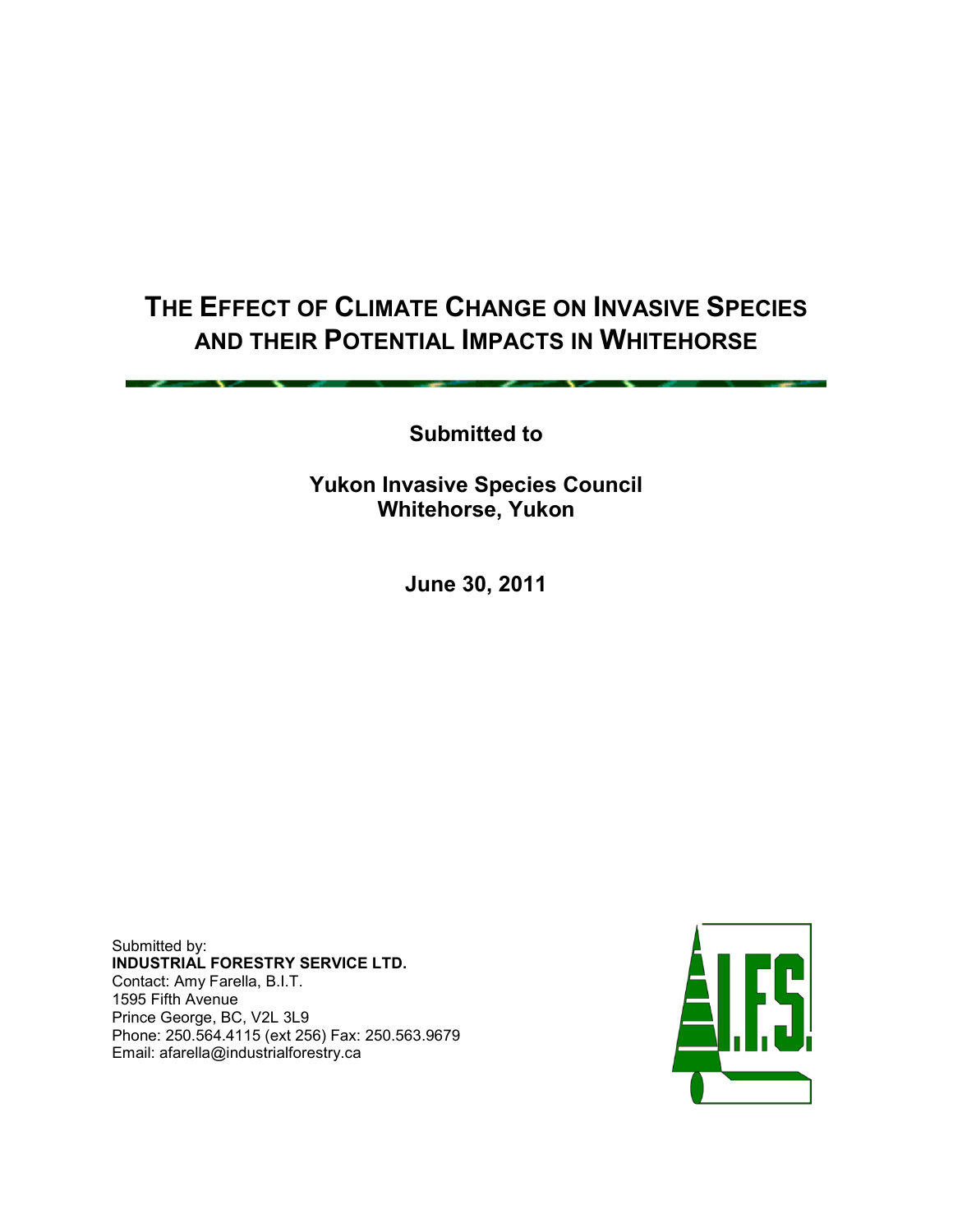#### **Acknowledgements**

The information collected in this review greatly benefited from conversations with several professionals about their areas of research and expertise; Andrea Altherr, Bruce Bennett, Marianne S. Douglas, Cameron Eckert, Al von Finster, Scott Green, Mattias Herborg, and Pam Sinclair. Pat Tobler and Mike Setterington from Environmental Dynamics Inc., Whitehorse provided valuable comments on early drafts of the literature review. Special thanks to Lynne Atwood for documents and insights into the BC Core Ranking Development Process and to Bruce Bennett for the valuable review comments as well as technical and logistical support.

# **Table of contents**

| 1.0     |  |
|---------|--|
| 1.1     |  |
| 1.1.1   |  |
| 1.2     |  |
| 1.2.1   |  |
| 1.2.1.1 |  |
| 1.2.1.2 |  |
| 1.3     |  |
| 1.4     |  |
| 1.5     |  |
| 1.5.1   |  |
| 1.5.2   |  |
| 1.5.3   |  |
| 1.5.3.1 |  |
| 1.5.3.2 |  |
| 1.6     |  |
| 1.7     |  |
| 1.7.1   |  |
| 1.7.2   |  |
| 1.8     |  |
| 1.9     |  |
| 1.9.1   |  |
| 1.9.2   |  |
| 1.10    |  |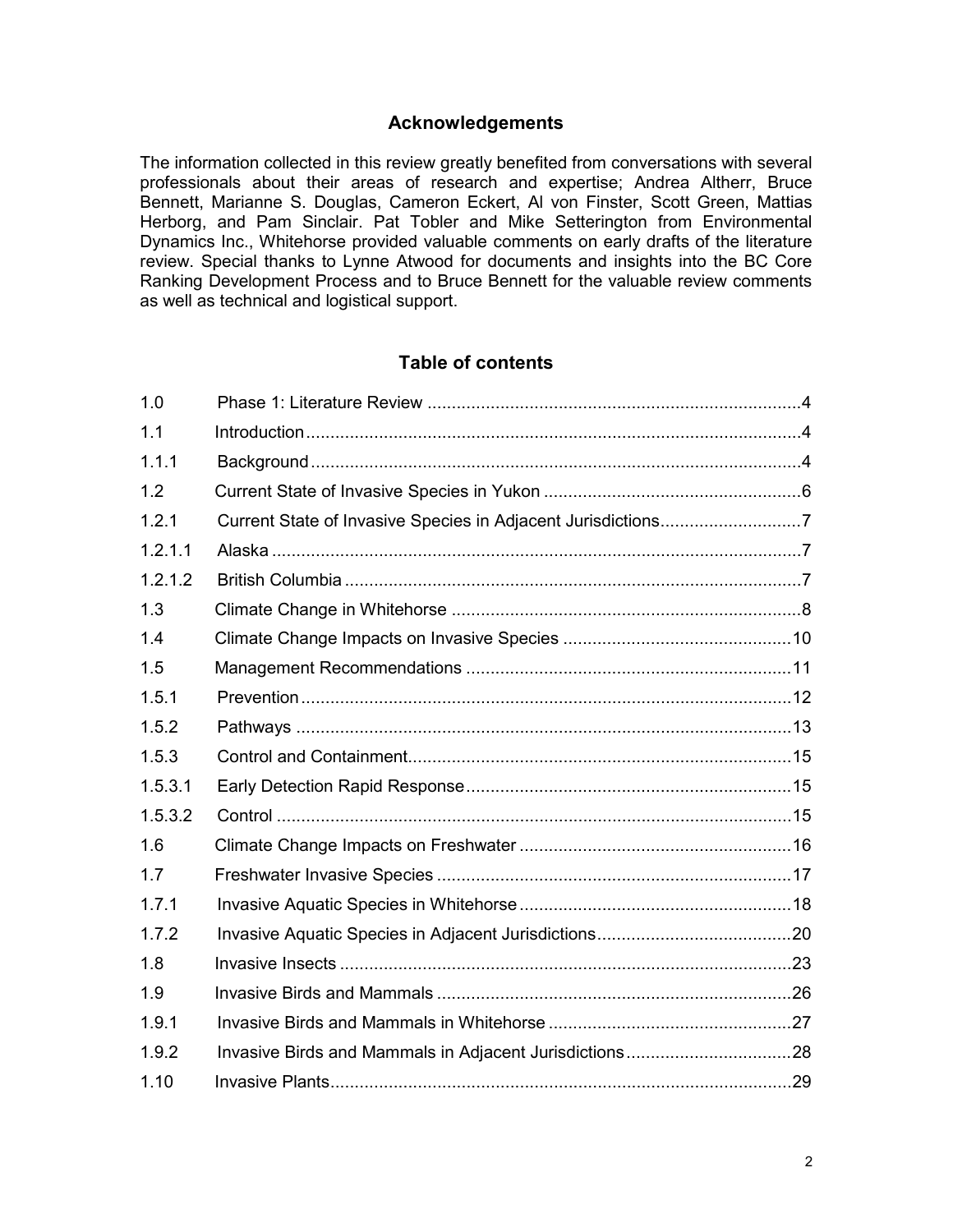| 1.10.1  |                                                        |  |
|---------|--------------------------------------------------------|--|
| 1.10.2  |                                                        |  |
| 1.11    |                                                        |  |
| 2.0     |                                                        |  |
| 2.1.1   |                                                        |  |
| 2.2     |                                                        |  |
| 2.3     |                                                        |  |
| 2.4     | Risk Assessment Examples from Adjacent Jurisdictions36 |  |
| 2.4.1   |                                                        |  |
| 2.4.1.1 |                                                        |  |
| 2.4.1.2 |                                                        |  |
| 2.4.2   |                                                        |  |
| 2.4.2.1 |                                                        |  |
| 2.4.2.2 |                                                        |  |
| 2.4.2.3 |                                                        |  |
| 2.5     | Comparison of Alaskan and BC Risk Assessment Tools 39  |  |
| 2.6     |                                                        |  |
| 3.0     |                                                        |  |
| 4.0     |                                                        |  |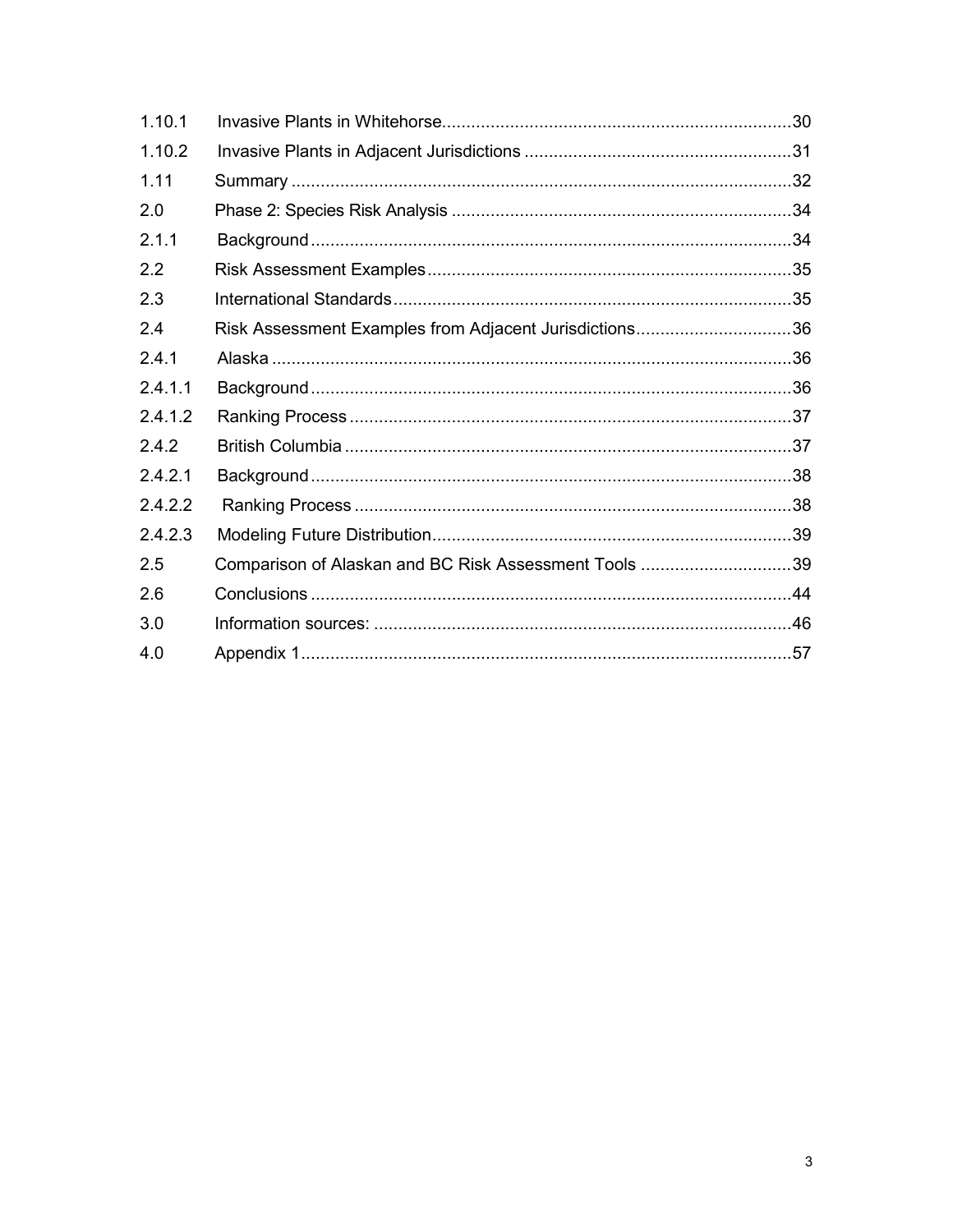# **1.0 PHASE 1: LITERATURE REVIEW**

# **1.1 Introduction**

Land managers are increasingly compelled to respond to the threat and implications of non-native species invasions. Terrestrial non-native invasive species are considered to be the greatest threats to biodiversity save for the loss of habitat (Wilcove et al*.* 1998). The World Conservation Union lists several species found in Canada as part of the World's 100 Worst Invasive Species (2000), including: leafy spurge (*Euphorbia esula*), Japanese knotweed (*Polygonum cuspidatum*), purple loosestrife (*Lythrum salicaria*), rainbow trout (*Oncorhynchus mykiss*), European Starlings (*Sturnus vulgaris*), rats (*Rattus spp.*) and domestic cats (*Felis catus*) (Lowe, Browne and Boudjelas 2000).

Changes in climate may alter the impacts of invasive species on ecosystems and their components. The Yukon Invasive Species Council (YISC) is a non-profit organization with the mandate of preventing and managing the introduction and spread of invasive species in Yukon (YISC 2011). The YISC contracted Industrial Forestry Service Ltd. (IFS) to review relevant knowledge to determine how invasive species may interact with a changing Yukon climate. This review synthesizes key sources that identified known distributions, invasive characteristics, ecological preferences, pathways of introduction, consequences of invasion (ecological, economic, social), and mitigation options for priority non-native invasive species. We found little documentation of invasive species being directly influenced by climate change and none documenting interactions in environments comparable to Whitehorse. Air temperature and precipitation patterns have been modelled on a regional basis for the Whitehorse area and the resulting predictions give indications of how environmental conditions may change. Many environmental factors influence species presence in an ecosystem and in many cases it is difficult to know exactly how changed conditions will help or hinder the establishment of invasive species. The goal of this document is to provide resource managers with current information to aid the risk management decision-making in regards to invasive species. Information presented in this report attempts to summarize the current state of knowledge about invasive species and their behaviours in the focus area and neighbouring jurisdictions as well summarizing expected climate changes and possible interactions. Phase 1 summarizes findings of the literature review; Phase 2 compares and contrasts invasive plant risk analysis procedures developed in Alaska and British Columbia.

# **1.1.1 Background**

Non-native invasive species are plants, animals or microorganisms, introduced by humans to novel ecosystems and have negative impacts on environment, economy or society (Government of Canada 2004a, 2004b). These invasive species have attributes that give them advantages over native organisms allowing them to flourish in their new environments (Government of Canada 2004a, 2004b; Valery et al. 2008). Species with invasive characteristics can be referred to as invasive, non-native, alien, introduced, or non-indigenous with similar intentions (Valery et al*.* 2008). Not all new-invaders result in perceptible impacts to the receiving environment, however, for the purposes of this review "invasive species" are organisms (i.e. plant, animal, fungus, or bacterium) that are not native to the focus area (Whitehorse, Yukon) and have had negative impacts on economy, environment, or social welfare in Yukon or other jurisdictions (Government of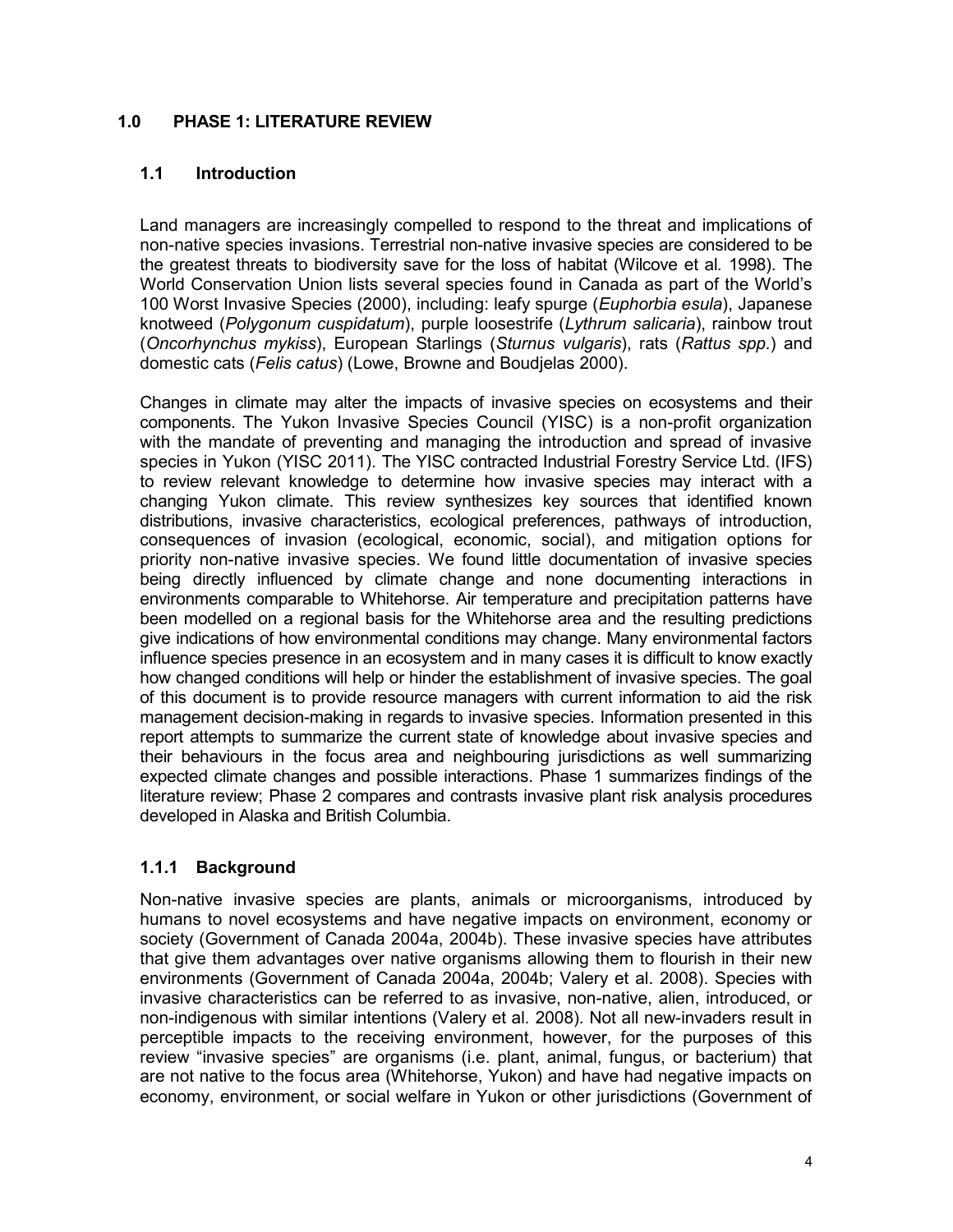Canada 2004a, 2004b; Hatfield and Pollard 2009; YISC 2010c). Invasive species are able to reproduce rapidly and aggressively colonize new areas where, if they establish sustaining populations, they cause considerable ecological changes (Canadian Council of Fisheries and Aquaculture Ministers 2004; Government of Canada 2004a, 2004b). Invasive species become predators, competitors, parasites, hybridizers and diseases in their new environments. They can alter the structure and the species composition of invaded ecosystems by suppressing or excluding native species, changing evolutionary or successional trajectories, and by out-competing native species for resources such as nutrients, water, or light (McNeely et al. 2001; Canadian Council of Fisheries and Aquaculture Ministers 2004; Government of Canada 2004a, 2004b; Hatfield and Pollard 2009). The environmental changes brought about by invasive species infestations are often challenging or impossible to reverse, resulting in permanent ecological damage (McNeely et al*.* 2001; Canadian Council of Fisheries and Aquaculture Ministers 2004; Government of Canada 2004a, 2004b). Invasive species are recognized globally as a major contributing factor to biodiversity loss and ecosystem change, both of which result in impacts to human society (McNeely et al. 2001; Canadian Council of Fisheries and Aquaculture Ministers 2004; Government of Canada 2004a, 2004b). Nationally, about one quarter of Canada's endangered species are negatively impacted by invasive species (Government of Canada 2004a, 2004b; Ministry of Water, Land and Air Protection 2004). Invasive species also become issues in international relations. The pests such as the Asian long-horned beetle (found in packing material from China) and the potato wart (found in exports from PEI to the USA) result in trade restrictions and special inspection-quarantine measures (Government of Canada 2004a). The tourism industry in Whitehorse could be negatively impacted if, at some time in the future, Canadian waterways are considered a source of invasive species like didymo (*Didymosphenia geminata*). Resource dependent communities such as rural and First Nation communities are disproportionately affected by invasive species through ecosystem alterations that impact economically important natural resources (Government of Canada 2004a).

Individual ecosystems have specific abiotic conditions and biotic components that act as barriers or filters countering potential invading species. Species adapted to similar conditions (ones with similar life histories) are more likely to be successful invaders (Fausch et al. 2001). Species enter new ecosystems through pathways e.g. in water currents or imported goods (Government of Canada 2004, USDA 2010). Pathways of introduction may not always be obvious because the pathway may not always be impacted by the invasive species. Invasive organisms can be transported in ballast water; however the impacts of their introduction do not directly affect the shipping industry (Government of Canada 2004a). Pathways can be classed as natural (e.g. normal distribution through wind or water currents), human assisted (e.g. associated with movement of goods or people), unintentional (e.g. accidentally introduced in contaminated ballast water or hay) or intentional (e.g. sanctioned stocking or biocontrol releases) (USDA 2010; DNR 2011). These different types of invasion pathways can be managed in order to exclude invasive species and prevent their introduction to new habitats (McNeely et al*.* 2001; Government of Canada 2004a). The risk of the introduction is dependent on the economic, cultural and ecological factors of the pathway (i.e. the demand for goods) and how and from where they are transported (Ministry of Water, Land and Air Protection 2004). Not all invasions are successful; success is a function of chance events and factors like the amount of competition in the receiving environment. The level of competition in a receiving environment can be changed by disturbance providing "windows of opportunity" for invasion (McNeely et al*.*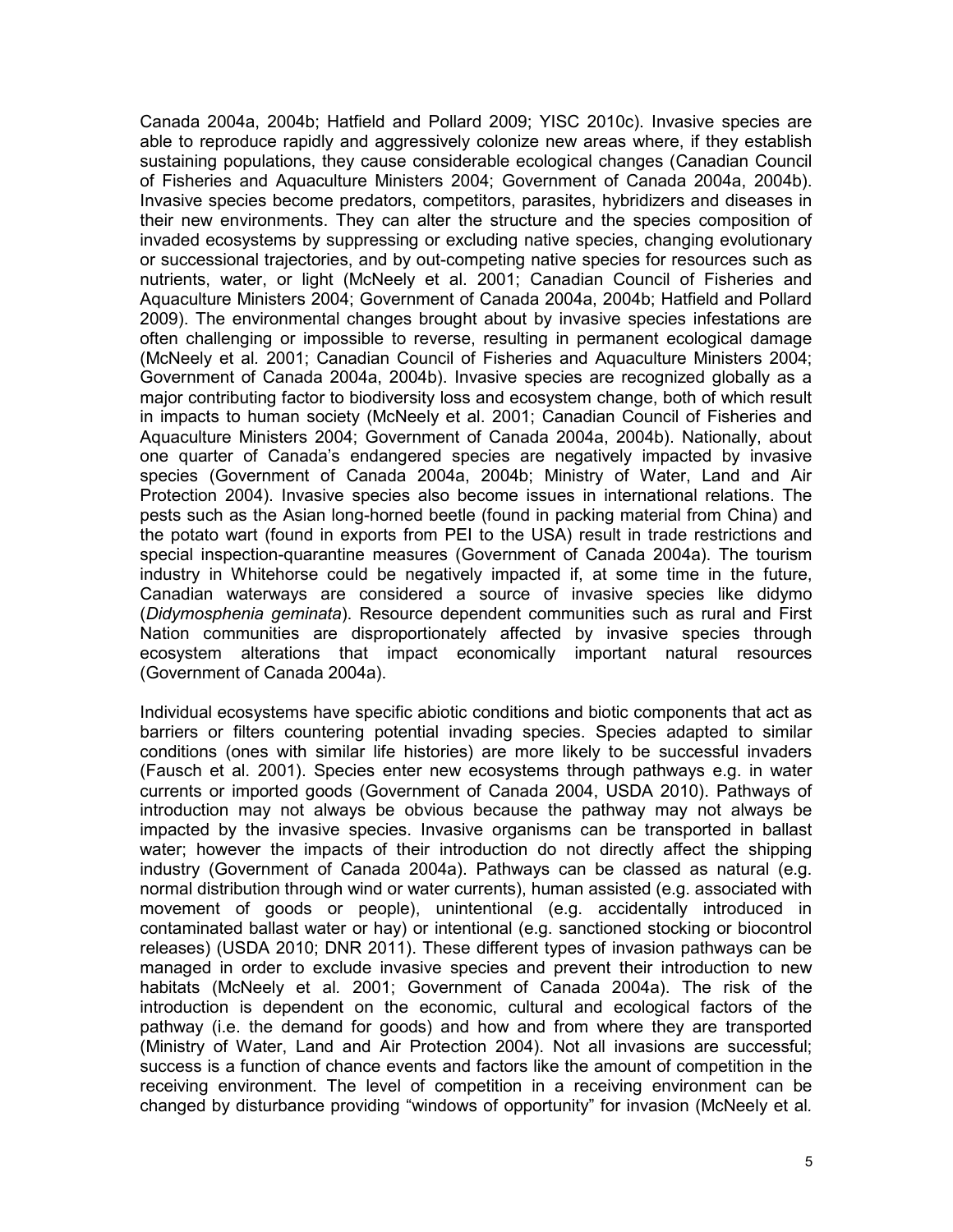2001). Disturbances can reduce predation or create the required habitat niches needed for invasive species establishment; although, disturbance events may be less important for the establishment of invasive animals than it is for invasive plants. Establishment of invasive animals requires similar disturbance regimes in the receiving environment as in the native environment (Fausch et al. 2001; McNeely et al*.* 2001; Hatfield and Pollard 2009). Anthropogenic disturbances are increasing around the world potentially providing more opportunities for the successful establishment of invasive species, especially plants (McNeely et al*.* 2001).

Changing climate results in changes in atmospheric variables such as air temperature or precipitation amounts and timing. Changes in atmospheric variables also impact ecosystem components e.g. timing of flowering, flooding. Changes in atmospheric variables and ecosystem functioning could present opportunities for invasive species to become increasingly invasive or promote an established species to become invasive as species respond to the changed conditions (Dukes and Mooney 1999; Stachowicz et al. 2002).

# **1.2 Current State of Invasive Species in Yukon**

The Yukon Territory has low numbers of introduced species: three terrestrial invertebrates, two freshwater fish, one freshwater alga, two mammals, four birds and approximately 150 plants. Adjacent jurisdictions of Alaska and British Columbia (BC) contain many invasive species not yet found in Yukon. These species may have the potential to become invasive in Yukon depending on local atmospheric conditions and ecosystem resilience (Hatfield and Pollard 2009). Yukon's relatively invader-free condition allows management efforts to be focused on invasive species that are well established elsewhere such as white sweetclover (*Melilotus officinale*).

The Yukon Invasive Species Council (YISC) was formed with the goal of preventing and managing the introduction and spread of invasive species in Yukon (YISC 2011). YISC is involved with public education and awareness, coordinating volunteer management efforts (i.e. community weed pulls), invasive species research, as well as prevention and early detection and rapid response (EDRR) activities (YISC 2010c, 2011). YISC has an open membership with representatives from municipal, territorial, federal, and First Nation governments, non-profit organizations, industry (including agriculture), and private citizens (YISC 2010c, 2011).

Currently, Yukon does not have specific legislation regarding invasive species management; however, re-vegetation requirements do exist for sites disturbed during natural resource extraction under the Yukon Quartz Mining Act (2003), the Placer Mining Act (2003) and under the Land Use Regulations (C. 17) of the Territorial Lands (Yukon) Act (2003). These regulations require vegetated areas disturbed by operational activities to be returned to a state that either allows re-vegetation by native plants or the site should be left in a state that closely resembles the pre-disturbance conditions. The Yukon Government has published two volumes (under its former title the Department of Renewable Resources) containing re-vegetation prescriptions *Guidelines for Reclamation/Revegetation in the Yukon* (Kennedy 1993; Hill et al. 1996), that have become the industry standard (A. Altherr pers. comm. 2011).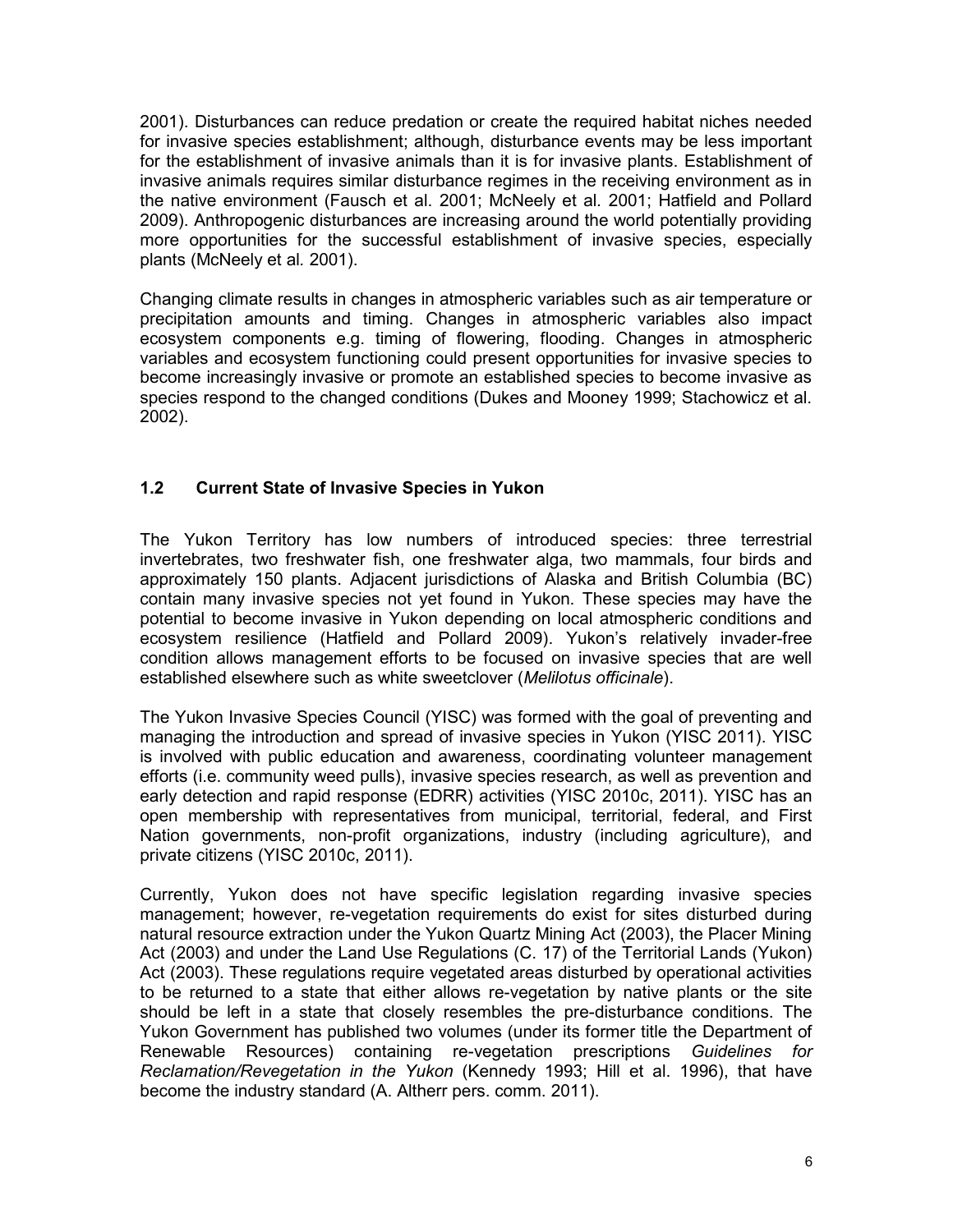#### **1.2.1 Current State of Invasive Species in Adjacent Jurisdictions**

#### **1.2.1.1 Alaska**

There are 116 non-native animal species (amphibians, birds, fish, invertebrates, mammals, parasites, pathogens, and reptiles) and 312 non-native plant species that have been recorded in Alaska. Only 20 animal species, and a similarly small fraction of plant species, are deemed invasive (Carlson et al*.* 2008; McClory and Gotthardt 2008).

Invasive species are managed by the Department of Natural Resources to "maintain uninterrupted productivity of natural and agricultural resources" (Carlson et al*.* 2008). There is an extensive network of agencies managing invasive plants including state, federal, regional, private, non-profits and the general public (Carlson et al*.* 2008). Involved agencies include Alaska Pest Risk Assessment Committee (AKPRAC), Alaska Committee for Noxious and Invasive Plant Management (CNIPM), Alaska Invasive Species Working Group (AISWG), Alaska Pest Risk Assessment Committee (AKPRAC) and local Cooperative Weed Management Areas (CWMA). These agencies coordinate the management of statewide and local invasive species issues (Carlson et al*.* 2008, DNR. 2011).

# **1.2.1.2 British Columbia**

Invasive species management in BC is organized by a variety of authorities depending on the risk level of the invader and the jurisdiction it is found in. The BC Inter-Ministry Invasive Species Working Group (IMISWG) is responsible for the implementation of the provincial invasive plant Early Detection and Rapid Response management plan. This plan outlines the coordinated management activities that would be triggered by the discovery of a new highly invasive plant in the province (BC IMISWG 2010). Regional invasive plant and/or invasive species committees have been developed across the province to promote and in some cases coordinate on the ground management activities of invasive species of concern to their region (IPCBC 2011a). The regional committees are aided by the Invasive Plant Council of BC (IPCBC) through provincial initiatives and coordination in the areas of public education activities and research funding (IPCBC 2011a). Along the BC-Yukon border there are two invasive plant management committees, the Northwest Invasive Plant Council (NWIPC) and the North East Invasive Plant Committee (NEIPC) (NEIPC 2010; NWIPC 2011). The NWIPC occupies the majority of the BC-Yukon border, extending from Alaska to the Rocky Mountains east of Watson Lake (the Stikine Region boundary, NWIPC 2011). NEIPC operates in the area that includes the Rocky Mountains east to the Alberta border (NEIPC 2010). The combined invasive plant lists of the two agencies totals approximately 70 species that are established, or could become established, in their operating areas. Prominent species of concern for Yukon have established populations in northern BC including *Centaurea stoebe*, *Euphorbia esula*, and *Cirsium arvense*. Both committees focus on preventing new species introductions and reducing or preventing the further spread of established invasive plant species that currently have a limited distribution in central and northern BC (see NEIPC 2010 and NWIPC 2011 for detailed management strategies and invasive plant ranking systems). There is no analogous system for managing invasive animal species in BC, and little modern published data exists except for nonnative fish sightings (see Cliford and Guiguet 1958; Wind 2004; Hatfield and Pollard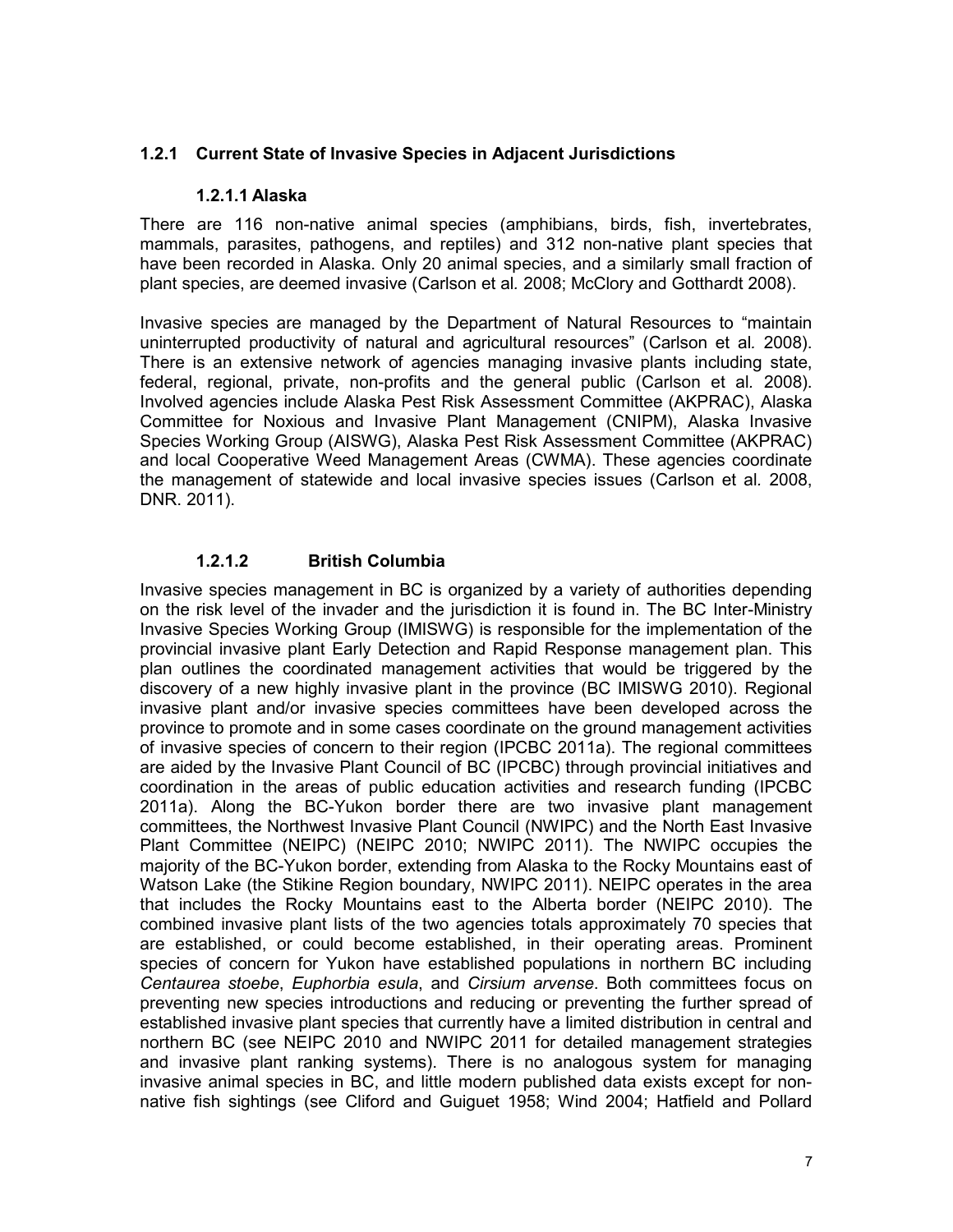2009; M. Herborg pers. comm. 2011). IPCBC recently announced its intention to transition to an invasive species council (IPCBC 2011b). This move will help address the lack of resources on invasive animal and aquatic species in BC and build on the efficiencies of the established IPBC invasive plant communication and management network.

A thorough summary of international, federal and provincial legislation pertaining to invasive plant management can be found in the IPCBC Legislative Guidebook to Invasive Plant Management in BC (2007) and the Proposed Action Plant for Invasive Alien Terrestrial Plants and Plant Pests Phase (Government of Canada 2004b). A similar synthesis of legislation for vertebrate species is not yet available.

# **1.3 Climate Change in Whitehorse**

The Whitehorse Adaptation Project Team (2010) analyzed meteorological data gathered since the 1940's and concluded that climate change will have considerable implications for the community. Documented changes include increases in winter temperatures, earlier ice break-up, delayed freeze-up and an increased number of growing degreedays. In response, the project team drafted the Whitehorse Climate Change Adaptation Plan in order to help the community prepare for the impacts of changing climate. The plan models potential atmospheric changes that may result from climate change using Intergovernmental Panel on Climate Change (IPCC) scenarios (Whitehorse Adaptation Project Team 2010). These scenarios (called B1 and A1B) anticipate how various drivers (including demographic and socioeconomic developments) will result in climatic changes by 2030 and 2050 (IPCC 2000; Whitehorse Adaptation Project Team 2010). The A1B scenario describes changes in the context of very rapid economic growth, world population first increasing then declining and implementation of new, more efficient technologies. These conditions are combined with an anticipated reduction in regional differences in per capita income (IPCC 2000). The A1B scenario places equal emphasis on fossil and non-fossil energy use (IPCC 2000). The B1 scenario uses the same population peaks and declines as A1B combined with a rapid shift towards a service and information economy and the implementation of new resource-efficient technologies (IPCC 2000). The A1B scenario predicts medium-high increases in  $CO<sub>2</sub>$  concentrations whereas the B1 scenario predicts low increases. The purpose of the two different scenarios was to demonstrate the greatest range in potential climate shift (Whitehorse Adaptation Project Team 2010).

There is a general consensus among climate change models that resulting temperature increases will be more pronounced in the higher latitudes, temperature shifts will result in hydrological changes, and the impacts of increased  $CO<sub>2</sub>$  concentrations will vary across different ecosystems (IPCC 2001; Compass Resource Management Ltd. 2007; Burgiel and Muir 2010). However, predicting climate change is complex and is further complicated by natural variations and cycling of phenomena like the Pacific Decadal Oscillation (the periods of warm and cool phases of surface sea temperature over 50-60 years) and the El Niño Southern Oscillation (tropical air pressure patterns along the west coast, IPCC 2001; Compass Resource Management Ltd. 2007). These cycles interact with local topography and result in some of the uncertainties in climate modeling (Compass Resource Management Ltd. 2007).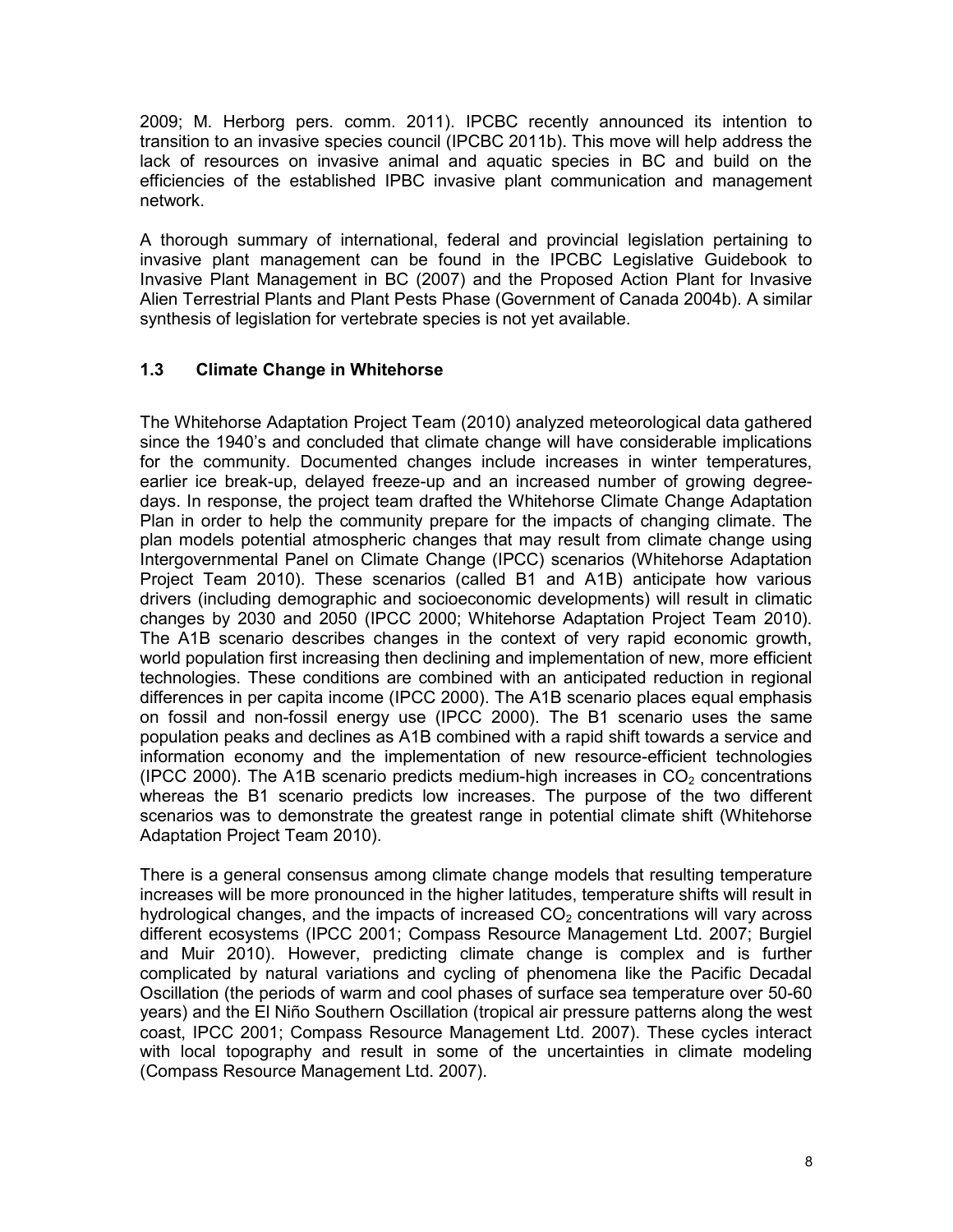Climate change can manifest its self in a variety of ways (e.g. more rain, more summer heat, more wind) and these changes interact with local conditions and biota resulting in inconsistent shifts in ecological conditions across the landscape (Soja et al. 2007; Johnstone et al. 2010b; S. Green pers. comm.). Ongoing research at the University of Northern BC suggests that the shifts in ecological conditions appear especially variable in Yukon (S. Green pers. comm.). Climate models developed for northern BC using interpolated conditions between climate stations (including temperature changes as a result of elevation differences) performed very poorly for Yukon. The modeled changes in temperature coupled with changes in elevation (lapse rates) did not show consistent trends in lapse rates. The model results for Yukon are a complex of positive, negative, no trend and inverted trend areas. This mosaic of response clusters may be an indicator of the complex local conditions interacting with changing climate to produce clusters with similar responses and adaptive capacity to changing climate. Continuing research is finding patterns of species associations within these response clusters however the specific variable to use to measure climate change response across the landscape seems to differ with individual response clusters (S. Green pers. comm.).

The climate change modeling for the Whitehorse area anticipates a warming of winter air temperature by 3.3-5.4°C and an increase in mean annual precipitation of 72 mm by 2050 (Whitehorse Adaptation Project Team 2010). These changes in temperature and precipitation are expected to lengthen the growing season from its current 150 days to 168 -175 days by 2050 (Whitehorse Adaptation Project Team 2010). The realized range of an organism is determined by its tolerance of environmental conditions; therefore, different environmental conditions resulting from climate change can alter species ranges and restructure ecosystems (Campbell and McAndrews 1993; McNeely et al*.* 2001). Changes in a species' range and abundance can result from alterations in physiological or abiotic factors, changes in the number or survival of offspring, and changes in interactions between species (McNeely et al*.* 2001). Potentially problematic species may be able to take advantage of new conditions created by environmental changes and establish in new ecosystems (Carlson and Shephard 2007; Bennett and Mulder 2009; HDR Alaska Inc. 2009; Johnstone et al. 2010b). Alternatively, the dryness of environments near Whitehorse combined with the extreme summer day length may constrain potential invaders (S. Green pers. comm.).

Models suggest that some forested environments may take hundreds of years to reach equilibrium after climatic change, as changes in observed plant communities tend to lag behind changes in environmental conditions. This lag time has been attributed to time required for soil development, species migration, or time needed for mature trees to die and be replaced by different species (Campbell and McAndrews 1993; Johnstone et al. 2010a, 2010b). The earth's climate periodically undergoes short (geologically speaking) periods of cooling and heating; these changes have influenced alterations of ecosystems and species assemblages (Campbell and McAndrews 1993; Johnstone et al. 2010a). In one southern Ontario mixed wood forest, species composition changed as a result of cooling climate and these changes continued in the forest for at least another 150 years after the cooling period had stopped (Campbell and McAndrews 1993). The continuing changes were characteristic of seral type of succession (Campbell and McAndrews 1993). In the forests of south central Yukon, Johnstone et al*.* (2010b) characterizes the shifting of white spruce (*Picea glauca*) forests to aspen (*Populus tremuloides*) forest as a response to climate change. She found that forests regenerating 7–10 years post-fire on dry-warm mircosites (e.g. south aspects, low elevation/latitude) were largely composed of alder (*Alnus* sp.) instead of the pre-fire white spruce forest. This contrasted with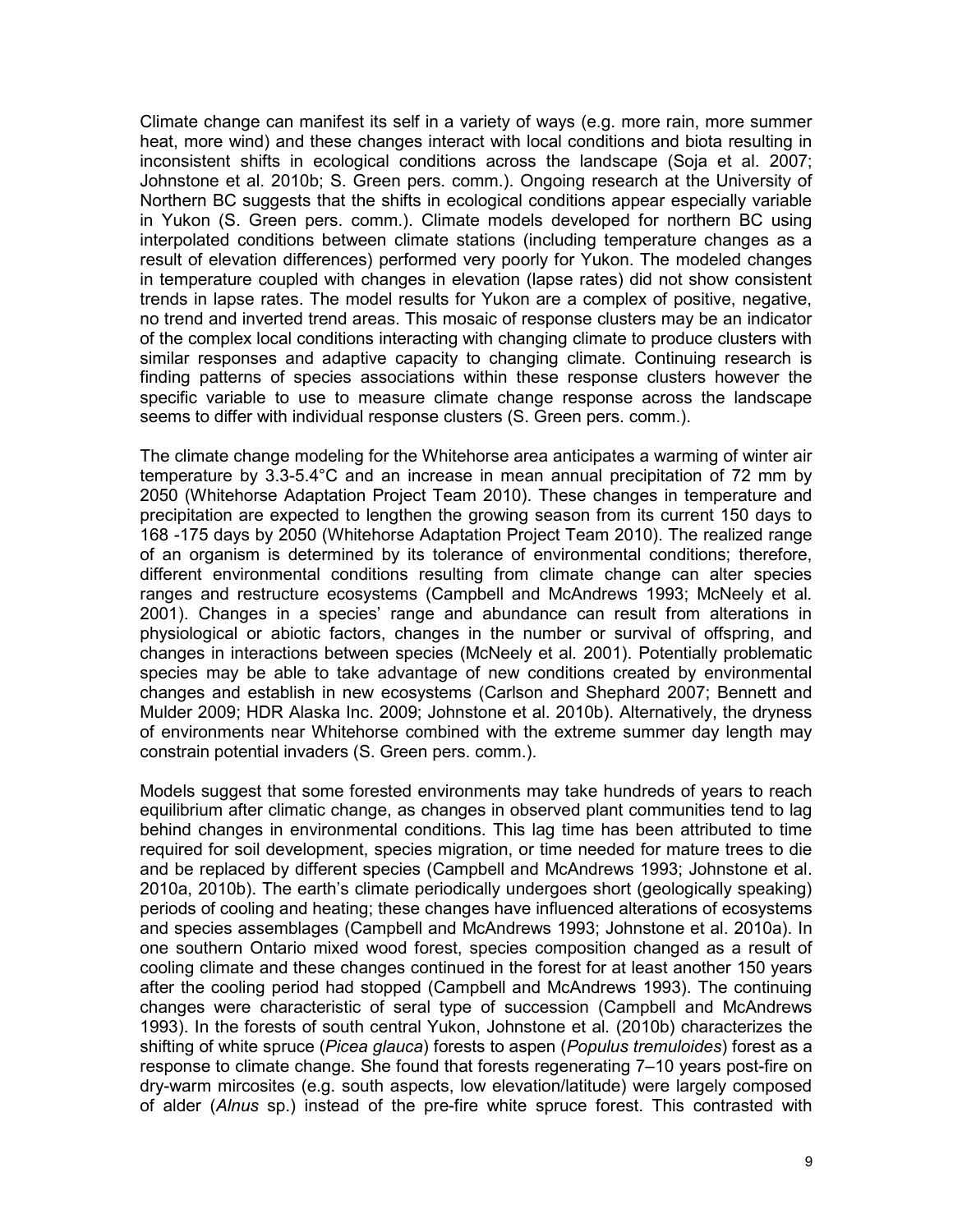cooler, moister north aspect sites that were still dominated by white spruce after fire disturbance. Johnstone et al*.* (2010b) hypothesized that this shift in dominant species was due to the increased moisture stress experienced on warm sites favouring alder establishment and that shift in conditions was a result of changing climate. However, other research has found that white spruce establishment post-fire is dependant on several factors such as seed abundance and seedbed deterioration (Peters et al. 2005). White spruce is not adapted to fire dispersal like lodgepole pine (*Pinus contorta*) that produces serotinous cones. White spruce seeds are viable for one year only, making surviving seed sources critical for post-fire seedling recruitment (Coates et al*.* 1994; Peters et al*.* 2005). White spruce seed production is also cyclical with very abundant "mast" years being followed by several years (2-6 years in boreal forests) of very low seed production. Sites burned during non-mast years can show little or no white spruce regeneration because of a lack of seed sources and because the potential for a site to act as a seedbed for white spruce deteriorates very rapidly after fire (Peters et al*.* 2005). Alternatively, aspen respond very well to post fire conditions (warmer soils and opportunities for stem or root suckering) and increase in abundance (Oswald and Brown 1990; Coates et al*.* 1994). The increase in aspen abundance can actually limit white spruce recruitment through competitive interactions and through smothering seedlings in leaf litter. White spruce is shade tolerant and eventually will grow to dominate the aspen (Oswald and Brown 1990). In time, the abundance of aspen on post-burn white spruce sites in Johnstone et al*.* (2010b) may be described as seral succession instead of a reaction to changing climate.

# **1.4 Climate Change Impacts on Invasive Species**

Invasive species often tolerate a wide range of climatic conditions, allowing them to colonize a greater number of habitats and enhancing their ability to invade new ecosystems (Burgiel and Muir 2010). Changes in ecosystem conditions (such as temperatures, precipitation patterns, elevated  $CO<sub>2</sub>$  levels or increased nitrogen deposition) may have significant impacts on a native species (Burgiel and Muir 2010). Environments experiencing climate change impacts may be more susceptible to colonization by invasive species due to the ecosystem's decreased suitability for native species and the altered interactions between ecosystem components (McNeely et al*.* 2001).

Native species in higher latitudes are expected to respond to climate changes by altering the timing of life cycle events including the end of hibernation or start of leaf out (Root and Hughes 2005). The timing of these phenological changes often depends on the amount of heat energy available over time (accumulated temperature). Differences in available heat may result in shifts in hatching, budding, or breeding. These changes in phenology can disrupt communities by the shifting of predator-prey and other competitive interactions. Organisms would be particularly at risk if the timing of their life cycle changes started to occur before food was available (Root and Hughes 2005; Compass Resource Management Ltd 2007). It may also be possible that climatic changes may favour native species by increasing their competitive ability allowing them to expand their range into new ecosystems. This range expansion of native species may increase the pool of potential invasive species (Burgiel and Muir 2010). For example, mountain pine beetle (*Dendroctonus ponderosae*) has been increasing its range in western Canada. This range expansion is linked to many factors including warmer winter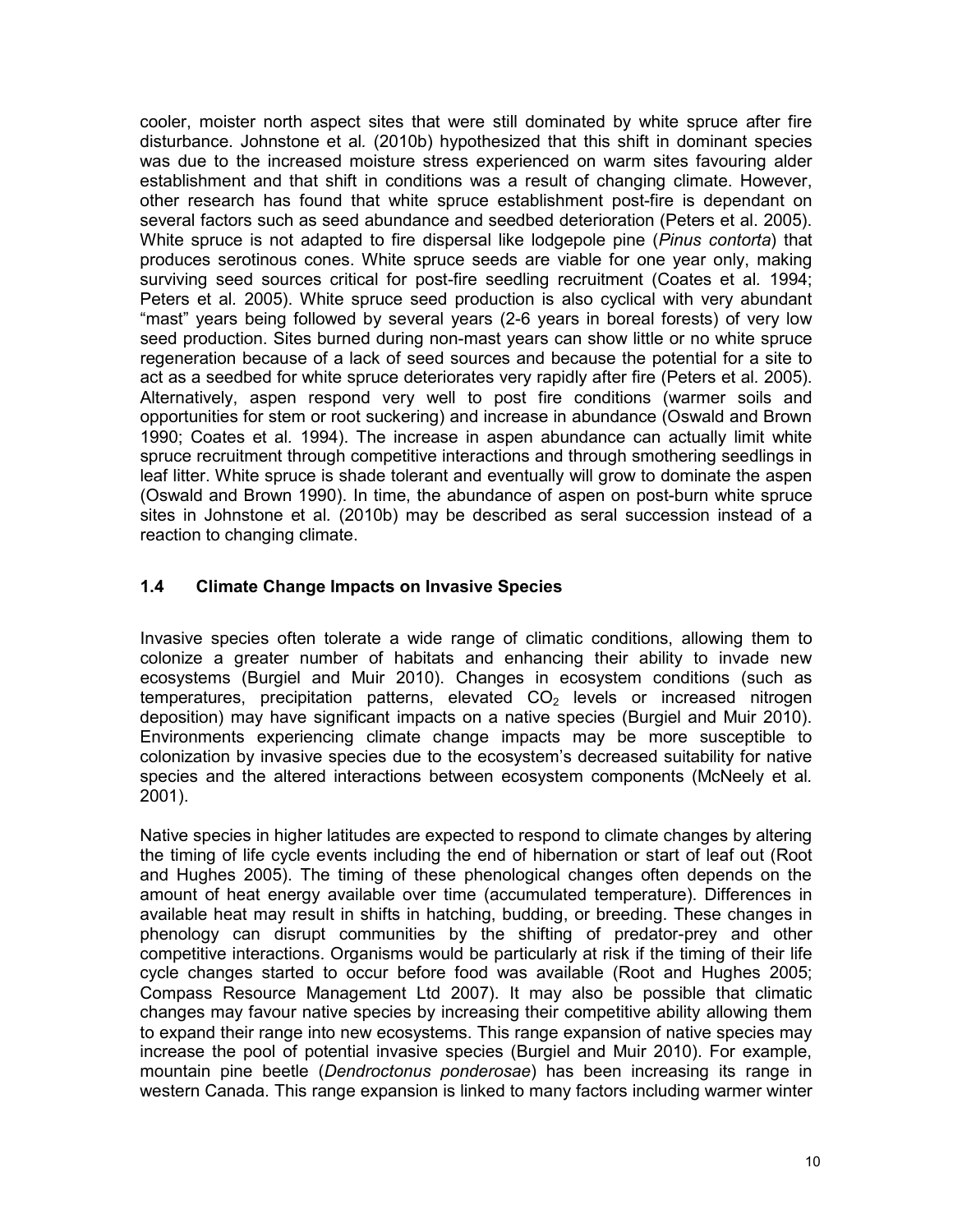temperatures and high winter survival rates (Burgiel and Muir 2010). Native species that become more competitive or invasive will result in complications when defining "invasive". Currently most regulations, funding and response mechanisms are designated for non-native (or "alien") invasive species (Root and Hughes 2005, Burgiel and Muir 2010).

Changes in the frequency and intensity of extreme weather events (e.g. windstorms, fire or floods) can also increase the success of invasive species by killing individual organisms and stressing others (Compass Resource Management Ltd 2007; Burgiel and Muir 2010). Removing individuals increases disturbance through emptying niches and exposing bare soil. Both conditions are conducive for the establishment of new species (McNeely et al*.* 2001). Stressed organisms are more susceptible to pests and diseases, which may create opportunities for invasive pests or parasites to establish (McNeely et al*.* 2001).

Warmer atmospheric conditions will allow the agriculture and horticulture industries to grow increasing number of species more competitively in higher latitudes and altitudes (McNeely et al*.* 2001). New species open up economic opportunities as well as increase opportunities for their associated pests to contaminate new areas (Kolar and Lodge 2000; McNeely et al*.* 2001; Burgiel and Muir 2010). Fast growing, non-native species may also be introduced for an expanding biofuel industry. Purposeful introductions of these potentially profitable species pose similar risks as unintended invasions and standardized risk analysis procedures should be conducted before any introductions are authorized (Kolar and Lodge 2000; McNeely et al*.* 2001; Government of Canada 2004a; Burgiel and Muir 2010).

# **1.5 Management Recommendations**

Invasive species are managed to minimize the negative impacts they have on the environment, economy and society. For example, agricultural crops are protected against invasive species because infestations reduce crop yields, increase control costs (leading to increased economic and environmental costs) and because products contaminated with invasives may be worth less at market (Fraser Basin Council 2003). Severe, persistent infestations limit land use options and may reduce property values (Government of Canada 2004a). The federal invasive species management strategy has four key areas (Government of Canada 2004a):

- 1. Prevention of new invasions
- 2. Early detection of new invaders
- 3. Rapid response to new invaders
- 4. Management of established and spreading invaders (containment, eradication and control).

The combination of this framework with ecosystem-based, adaptive management principles aids decision-making and mitigation of the impacts of invasive species (Government of Canada 2004a; Burgiel and Muir 2010). Ecosystem-based, adaptive management activities preserve the inherent resiliency of ecosystems in turn ensuring ecosystem services for the future (Burgiel and Muir 2010).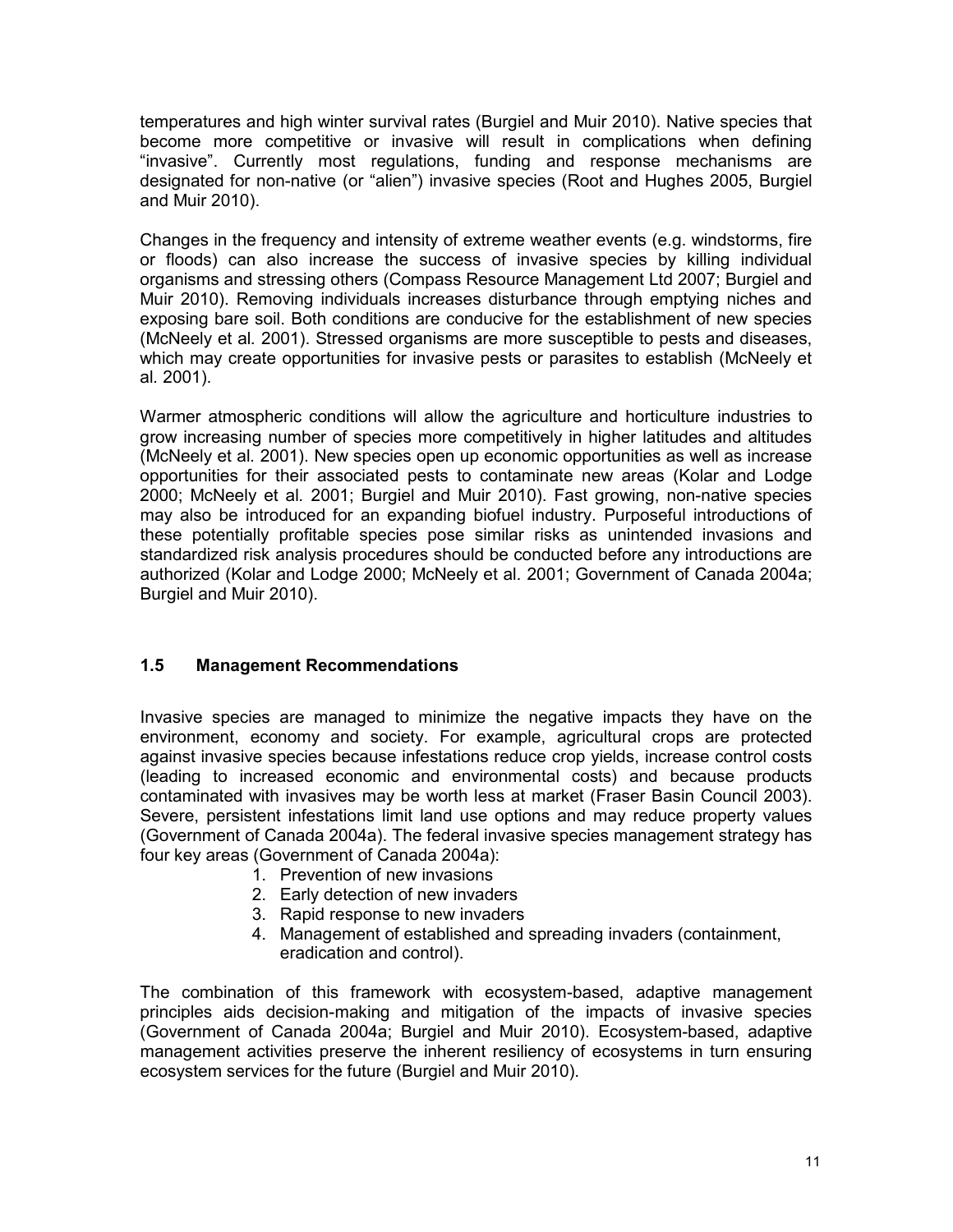All land managers and stakeholders have a role in regulating and managing invasive species as users of impacted systems and facilitators of unintentional introductions (Government of Canada 2004a). The bulk of management agency efforts meant to mitigate effects of climate change on invasive species have been spent on gathering knowledge of potential impacts (increasing capacity). While increased capacity is needed to predict and plan for climate changes, management strategies for invasive plants in changing climate conditions also need to be developed and tested (Compass Resource Management 2007).

# **1.5.1 Prevention**

Preventing the introduction of potentially invasive species is by far the preferred management strategy, no invasive organisms become established and it is very cost effective (Fraser Basin Council 2003; Government of Canada 2004a; BC IMISWG 2010; DNR 2011). Prevention measures can include education, risk analysis, and pathway management through quarantine and inspection activities at critical points of entry (Government of Canada 2004a; Hatfield and Pollard 2009; DNR 2011). These management activities are less expensive than resource losses and management expenses for established infestations (Government of Canada 2004; BC IMISWG 2010; DNR 2011). The purposeful introduction of potentially detrimental species, such as sport fish or garden plants results from a difference in values, environmental or aesthetic. Prevention policies for these species will have political and economic impacts (by inhibiting a sport fishery or by banning sales) and successful prevention policy will need to acknowledge and make allowances for these different values (Hatfield and Pollard 2009). It can be challenging to raise public support and funding for prevention programs, as they deal with potential threats that may be difficult to quantify. Invasive species managers need to rigorously quantify the economic and ecological impacts and clearly communicate this information to the public to build the case for implementation of prevention activities (Government of Canada 2004a; Hatfield and Pollard 2009).

Public education is often employed as a preventative tool to increase public awareness that individual actions impact the establishment and spread of invasive species (Government of Canada 2004a). Educational initiatives target resource users such as boaters and describe how their actions i.e., the movement of boats between waterways, can move invasive aquatic organisms to new locations. Successful education initiatives require sustained effort and can utilize a large amount of resources (Hatfield and Pollard 2009). Regulations and legislation can act as preventative measures when they limit what is introduced to an area. They can accomplish this through proactive listing such as "prohibited" or "restricted" importation lists (BC Ministry of Water, Land and Air Protection 2004; DNR 2011). This method treats every non-native species as potentially invasive allowing managers to limit entry until evidence indicated it was advantageous to do so (McNeely et al. 2001). Prior to listing, a standardized, scientifically based risk assessment should be conducted (Ministry of Water, Land and Air Protection 2004; McNeely et al. 2001; BC IMISPWG 2010). A disadvantage of this method is that some species will incorrectly be considered detrimental until proven otherwise and regulations and legislations that may negatively affect trade are not likely to be endorsed by political and economic interests (Hatfield and Pollard 2009).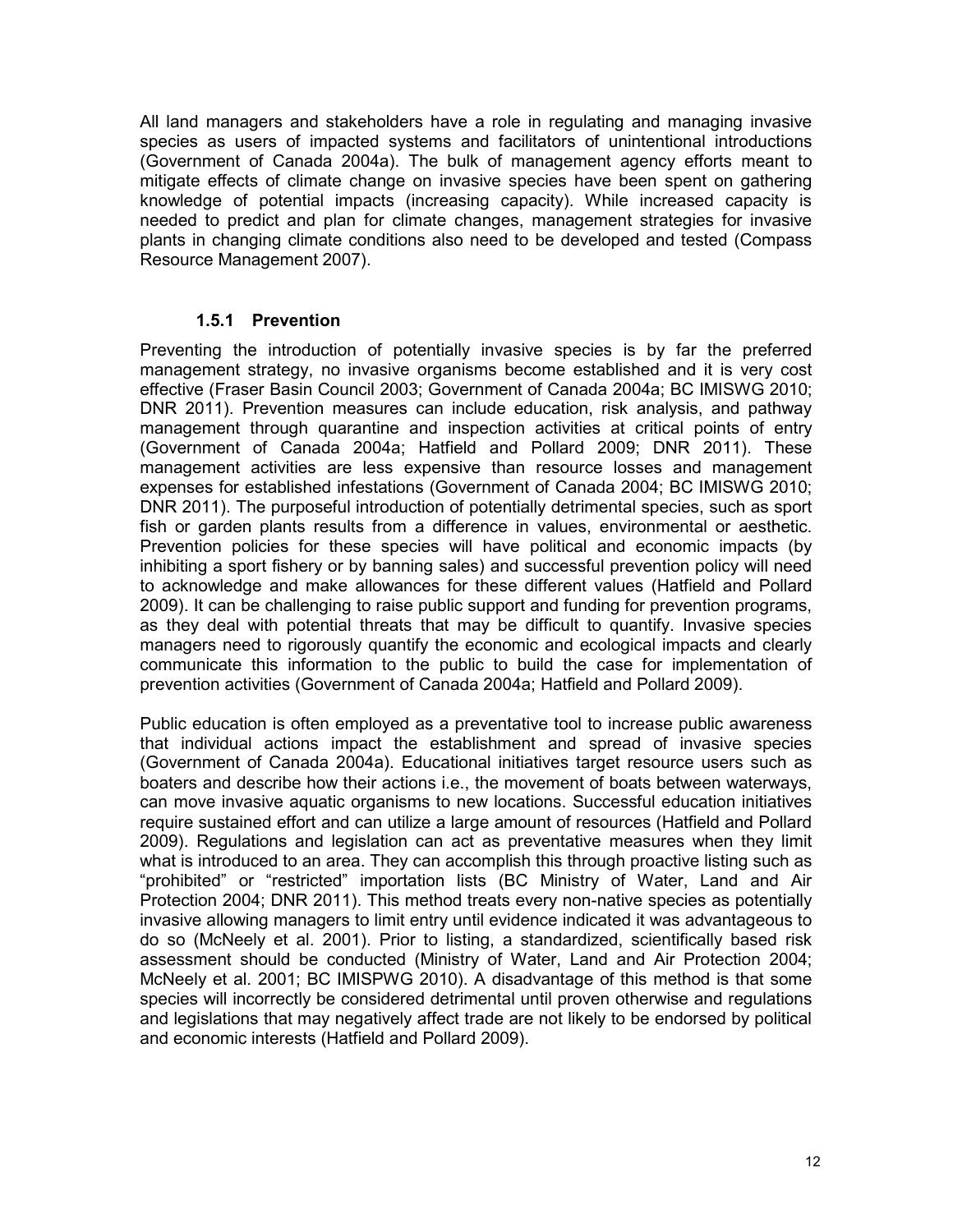#### **1.5.2 Pathways**

The ways by which invasive species are introduced to new areas are termed "pathways". Pathways include the movements of commodities such as hay, livestock and aquarium trade (Table 1); see discussion in "Background" and Table 2 (Government of Canada 2004a; USDA 2010; DNR 2011). Intentionally introduced invasive species (for horticulture, game species or aquaculture purposes) have the advantage of active transport by humans resulting in significant long distance spread to new areas (Canadian Council of Fisheries and Aquaculture Ministers 2004; Government of Canada 2004a; DNR 2011). Livestock and other imported animals become vectors for invasive species when they carry a disease or other invasive organism on their body or in their digestive tract (DNR 2011). Packaging materials, particularly wood packaging, act as pathways moving invasive insects like the Asian longhorned beetle (*Anoplophora glabripennis*) (Government of Canada 2004a). Pathway management effectively manages for many species at the same time instead of using separate strategies to manage individual species (Fraser Basin Council 2003; Government of Canada 2004a; Hatfield and Pollard 2009).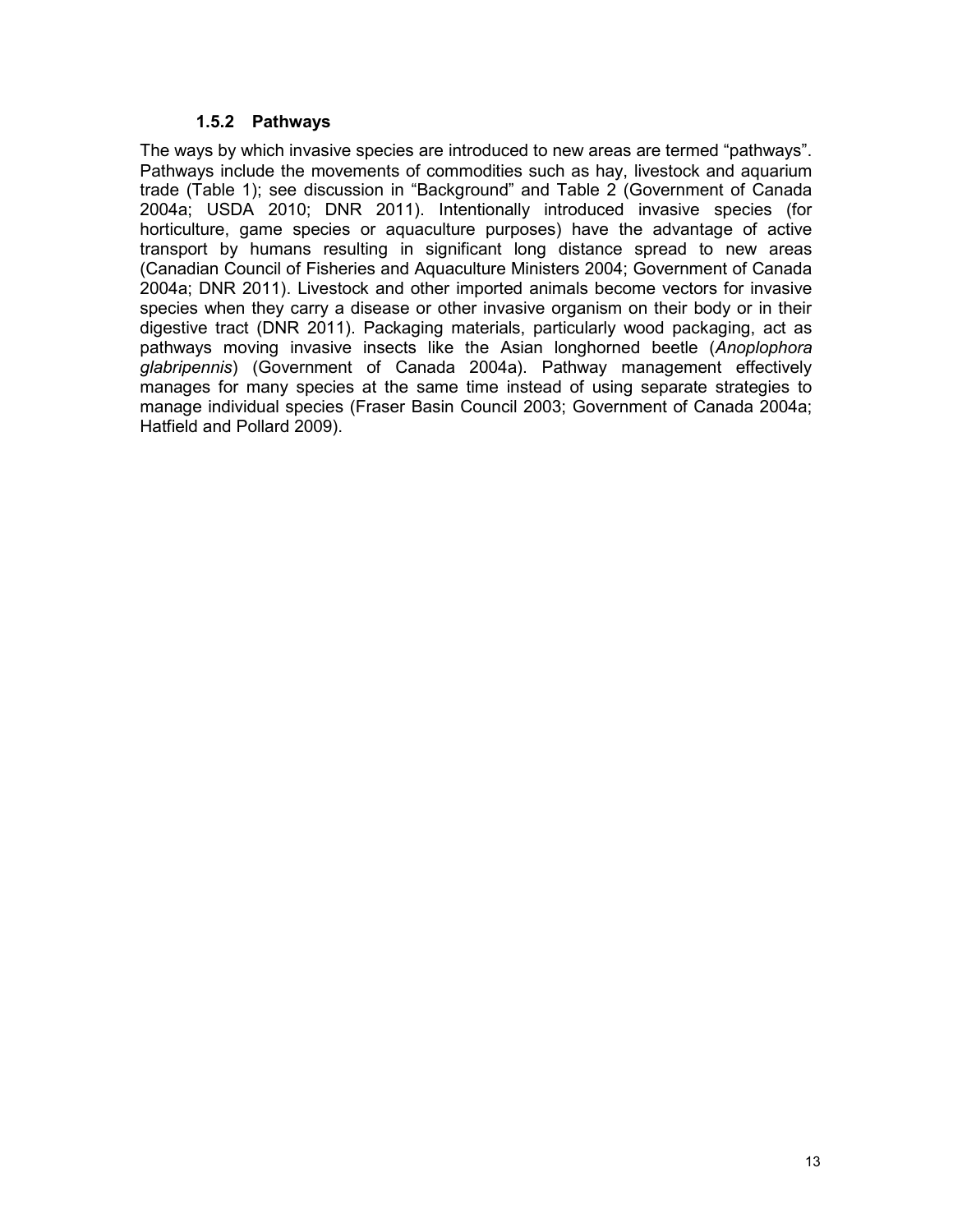| <b>Invasive</b><br><b>Species Type</b> | <b>Intentional Introductions</b>                                             | <b>Unintentional Introductions</b>                                   |
|----------------------------------------|------------------------------------------------------------------------------|----------------------------------------------------------------------|
| Aquatic                                | Live bait                                                                    | Commercial shipping - ballast water, hull<br>fouling                 |
|                                        | Aquarium and pond trade                                                      | Recreation/commercial boating and plane<br>floats                    |
|                                        | Live food fish                                                               | Water diversions - canals, dams                                      |
|                                        | Authorized lake/stream<br>stocking                                           | Natural movement between water bodies                                |
|                                        | Unauthorized stocking or<br>movement                                         | Garbage                                                              |
| Animals and<br>Pests                   | Wildlife/pet trade                                                           | In animal products - meat, dairy, eggs, pet<br>supplies              |
|                                        | Farming/ranching fur, game<br>or livestock species<br>(including apiculture) | Packing materials, soils, aggregates                                 |
|                                        | Research and development                                                     | Commercial transport - vehicles, containers                          |
|                                        | Zoos, game preserves                                                         | Recreation/tourism - baggage, vehicles,<br>equipment                 |
|                                        |                                                                              | Natural movement across barriers and<br>boundaries                   |
| <b>Plants and Plant</b><br>pests       | Live plants - agriculture,<br>horticulture                                   | Food plants for humans or animals                                    |
|                                        | Seeds/grains - agriculture,<br>horticulture                                  | In soils, gravels                                                    |
|                                        |                                                                              | Contaminants in seed/grains                                          |
|                                        |                                                                              | Contaminants in wood and other plant<br>products                     |
|                                        |                                                                              | In carriers - wildlife, livestock, horticulture<br>supplies, garbage |
|                                        |                                                                              | Natural movement across barriers and<br>boundaries                   |

**Table 1.** Potential invasion pathways used by invasive species (Adapted from Government of Canada 2004a).

Species that have a high probability of being introduced to a management area make good candidates for risk assessment. Managing pathways to prevent the introduction of invasive species works to prevent many species so a detailed risk assessment of each individual species may not be required. However risk assessments can help to focus control efforts among priority species. Risk assessment helps define the acceptable level of risk or level of damage if the priority species were to invade and establish populations (Hatfield and Pollard 2009). It utilizes a systematic decision making process to quantify the potential for harm from invasive species through hazard identification, risk estimation, risk management and risk communication (Government of Canada 2004a). Risk assessment should consider the environmental, economic, social (including human health) and cultural impacts that the introduction of an invasive species would have (Government of Canada 2004a). The risk of the introduction, establishment and spread of invasive alien species depends on a vast number of socio-economic, political, cultural and ecological factors including: pathways of introduction (e.g. the demand for goods and services and where they come from) and the adaptability of the invasive species to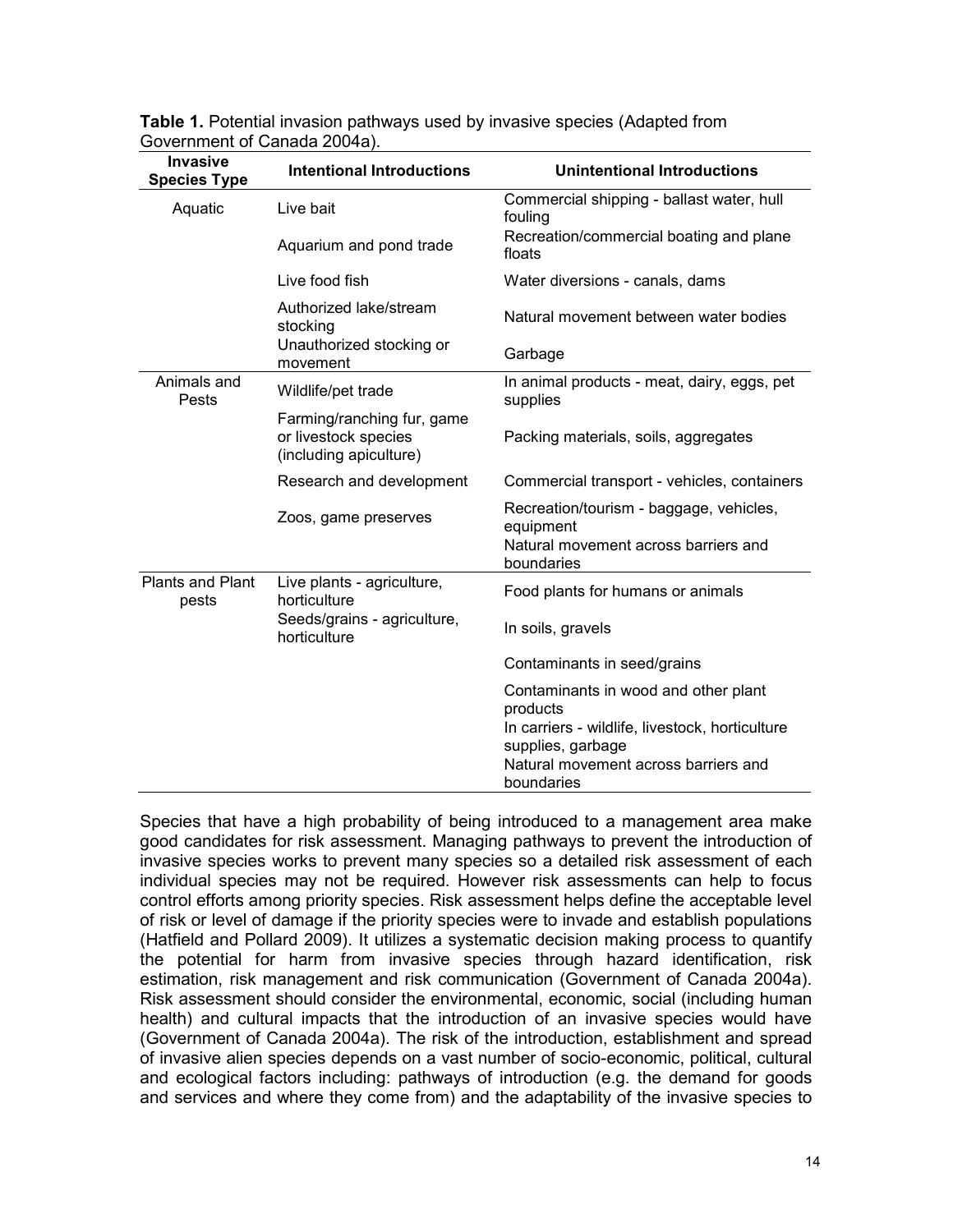new ecosystems (Government of Canada 2004a). Risk assessments need to be based on the best knowledge currently available (Government of Canada 2004a).

# **1.5.3 Control and Containment**

# **1.5.3.1 Early Detection Rapid Response**

Immediate response to newly arrived invasive species is the second most efficient and effective management strategy. Waiting to take action until after a species has become widely established results in increased control costs and a diminished likelihood of eradication. Strategies to enable quick decision-making and effective communication concerning new invaders are termed Early Detection and Rapid Response (EDRR) (McNeely et al. 2001; Government of Canada 2004a; BC IMISWG 2010). EDRR programs has the following components: early detection network, surveillance strategy, plan of action (upon discovery of a new invader), clear roles and responsibilities (including partnerships), resources and long term commitment from involved parties. Implementation of EDRR in conjunction with key stakeholders and partners increases program stability and long-term success (BC IMISWG 2010). Public education is needed to inform the public about why EDRR strategies are needed and to build funding support before a new invader is discovered (Government of Canada 2004a; Hatfield and Pollard 2009; BC IMISWG 2010). The level of management response to a new invader is based on the results of a risk assessment. Species that would trigger the provincial EDRR strategy in BC include yellow star thistle (*Centaurea solstitialis*) and common crupina (*Crupina vulgaris*) as these species result in significant negative impacts in jurisdictions where they have become established (BC IMISWG 2010; NWIPC 2011). Canada Food Inspection Agency and Agriculture Canada are the federal agencies responsible for biosecurity who inspect international shipments of goods and vehicles to prevent unintentional species introductions. These federal agencies do not have a presence in Yukon; the nearest office is located in southern BC, which may leave Whitehorse vulnerable to invasion through direct flights from Europe (Switzerland and Germany) or through international borders (Alaska) (Canadian Food Inspection Agency 2008).

#### **1.5.3.2 Control**

Actions are needed to contain and possibly eradicate invasive species once they are established beyond the EDRR level. Successful eradication or control programs are science-based, use the principles of integrated pest management and involve all relevant stakeholders (McNeely et al. 2001; Government of Canada 2004a). Eradication and control strategies should focus on actions that have "a high probability of success", meaning actions that are practical, achievable and flexible to allow for future changes in priorities e.g. new species, new management options (Government of Canada 2004a). Management goals may include eradication, containment or suppression depending on the extent of the infestation, the potential damage caused and the resources available for management (Government of Canada 2004a; DNR 2011). Eradication of a few isolated populations (or individuals) may be feasible, however, if the invasive species becomes widely established, containment to a particular region or ecosystem may be the most realistic option (DNR 2011). Control efforts are not a permanent solution to invasive species issues. Control methods must be continuously applied, any break in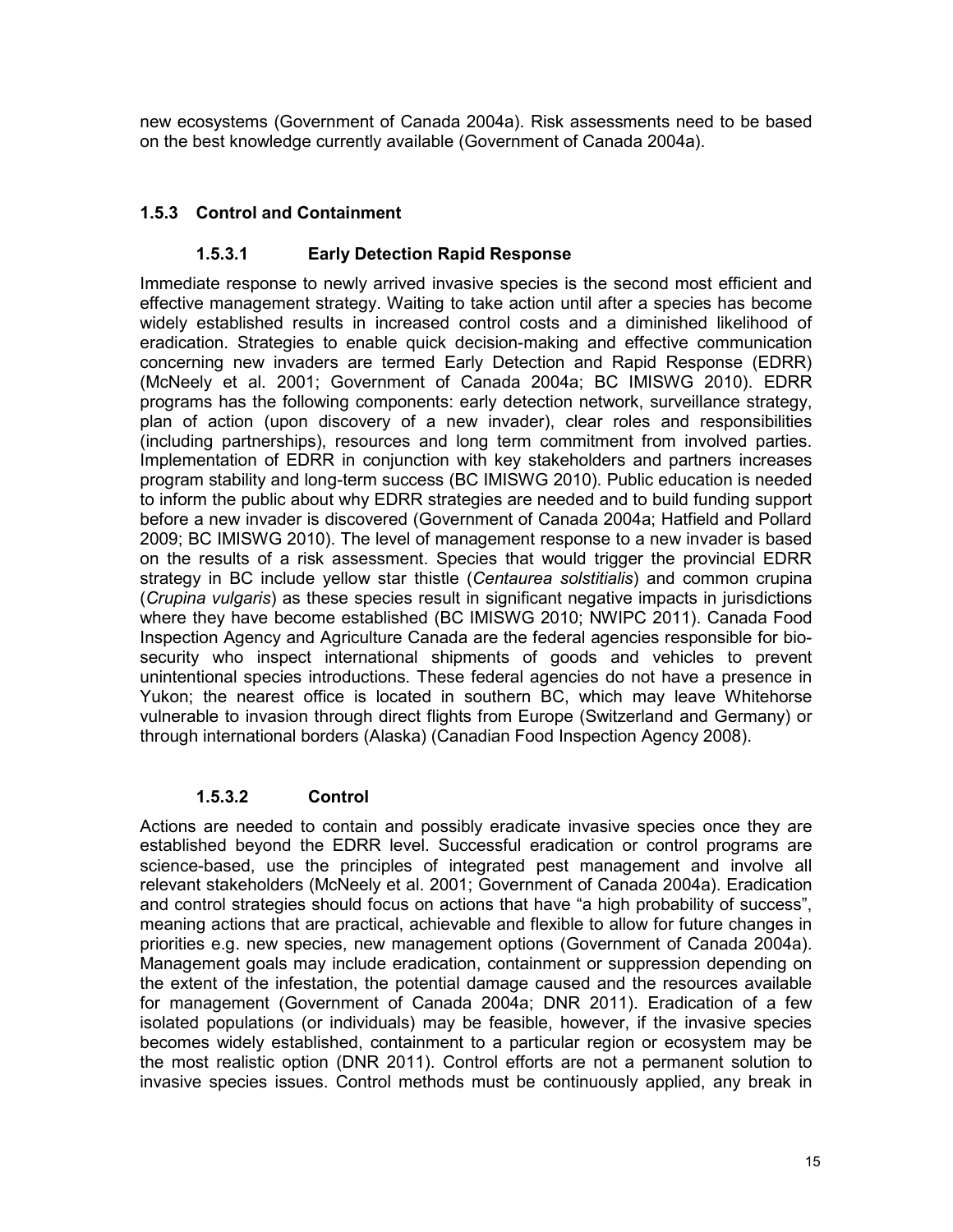activities entails further spread of the invasive organism or an increase in abundance resulting in an increase in impacts (Hatfield and Pollard 2009).

Acceptable injury thresholds should be determined in order to prioritize species or infestations for management action and to make best use of limited resources. For example, the Alaska Natural Heritage Program (AKNHP) scored invasive plant species for "invasiveness" and a threshold value of 59 or greater is considered invasive (see Alaskan risk ranking description in Carlson et al*.* 2008 and Appendix 1 for a listing of Alaskan rankings for priority species in Yukon, DNR 2011). Eradication, control and containment of less invasive species with widespread distributions are unlikely because of the large amount of resources it would require (DNR 2011). Public support of eradication methods is very important as management often involves public agencies and funds and contentious control measures can result in public complaints and program stoppages (DNR 2011). Management options involving pesticides are especially controversial and need to be clearly explained before starting a treatment program (Government of Canada 2004a).

# **1.6 Climate Change Impacts on Freshwater**

Irrespective of climate change, globally freshwater taxa are considered very threatened. Twenty to 35% of the world's freshwater fish species are classed as endangered, threatened or extinct (Ministry of Water, Land and Air Protection 2004). The isolated nature of freshwater systems results in greater potential to evolve locally unique life forms or endemic species (Ministry of Water, Land and Air Protection 2004). The impacts of climate change have the potential to greatly impact many freshwater species even if the magnitude of the climatic change is small (Ministry of Water, Land and Air Protection 2004). Warming air temperatures, as a result of climate change, are expected to increase evaporation, evapotranspiration, precipitation, and water temperatures, which would influence flows in lakes and streams (Kolar and Lodge 2000; Compass Resource Management Ltd. 2007; Rahel and Olden 2008). Warmer air temperatures will influence the rate of glacier retreat, alter frequency and intensity of climatic phenomena (e.g. El Niño), impact flooding regimes and decrease ice cover duration; all of which could result in changes in aquatic organism activity and distribution (Kolar and Lodge 2000; Chu et al*.* 2005; Rahel and Olden 2008; Goulding 2011). Some changes in aquatic conditions have been documented in Yukon or in neighbouring jurisdictions such as: increased air temperature, increased average annual temperature, increased precipitation, increased frequency of extreme events, increased water temperatures and change in stream flow (Compass Resource Management Ltd. 2007; HDR Alaska Inc. 2009; Whitehorse Adaptation Project Team 2010; Goulding 2011). Changes in atmospheric conditions can result in changes in ecosystem vegetation and these shifts in vegetation can moderate or exacerbate climate impacts on aquatic systems (Soja et al. 2007; Ball et al. 2010; Johnstone et al. 2010b). Changes in streamside vegetation can impact hydrology (through encroaching shrubs or increased runoff) and alter nutrient cycling in the system e.g. carbon and nitrogen (Ball et al 2010). The shift from coniferous trees to deciduous species allows greater light penetration and increased solar radiation to reach the soil and streams (Ball et al. 2010). Increased solar radiation can lead to increases in permafrost melting and make conditions suitable for invasive species by increasing the depth of the active soil layer and available light (Ball et al 2010;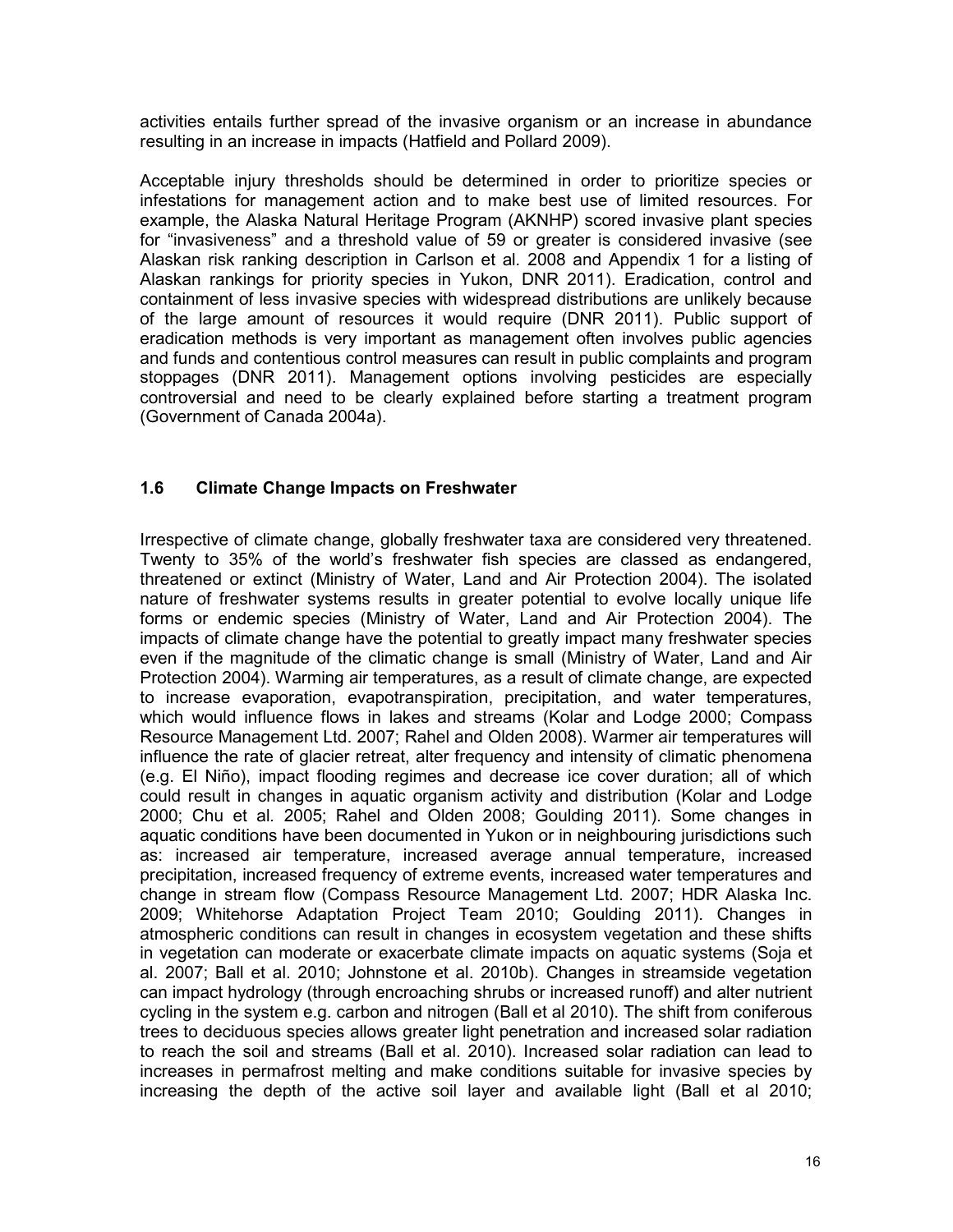Johnstone et al. 2010b). Changes in the hydrological cycle will be further complicated by increases in human population densities and water use demands (Kolar and Lodge 2000; Chu et al*.* 2005; Rahel and Olden 2008; Goulding 2011). The interconnected nature of water bodies complicates water management. Water bodies can cross jurisdiction boundaries (e.g. international boundaries) and this increases the challenges associated with actions in headwaters having down stream ramifications (Ministry of Water Land and Air Protection 2004).

Cold-water fish species (especially in small water bodies) are impacted by temperature increases as shown by reduced survival of organisms with narrow temperature range tolerances and increased primary production in the upper layers of water bodies (Kolar and Lodge 2000; Chu et al. 2005; Compass Resource Management Ltd. 2007; Rahel and Olden 2008). Modeling has predicted a reduction in the range of cold-water fish species like Arctic char (*Salvelinus alpinus*) up to 40% by 2020, and 63% by 2050. The dramatic range reduction would extirpate Arctic char from the western arctic (Chu et al*.*  2005). Changes in the conditions of water bodies can be offset by their size. Larger lakes have greater buffering capacity for temperature changes and may be able to maintain their temperature gradients despite some warming of surface layers. Such lakes may see increases in biodiversity as a result of warming surface layers and benefit from the resulting increased primary production (Compass Resource Management Ltd. 2007). In small lakes, warmer water temperatures will also lead to increases in primary production and the resulting increases in lake biological oxygen demand. Increases in oxygen demand in small or closed water bodies can produce anoxic (oxygen poor) conditions and reduce the amount of oxygenated habitat available (Kolar and Lodge 2000; Compass Resource Management Ltd. 2007; Rahel and Olden 2008).

To date much of the predicted impacts of climate change on aquatic systems has focused on salmon bearing systems. More knowledge is needed to clarify and quantify the influences of terrestrial vegetation, hydrology changes and changed climatic conditions on aquatic systems in order to enable more accurate predictions (Compass Resource Management 2007; Ball et al*.* 2010). Predictions are limited by a lack of inventory and species behavior information for native aquatic species for most northern jurisdictions. Aquatic resource management agencies need to make research and capacity building a priority in order to develop effective prevention and management strategies.

#### **1.7 Freshwater Invasive Species**

Invasive aquatic organisms enter new water bodies in a variety of ways, as hitch hikers on recreational or commercial boating, float plane floats, canoes, paddleboats, research boats as well as trailers, and fishing equipment (Canadian Council of Fisheries and Aquaculture Ministers 2004). Vehicles and equipment often move between water bodies and watersheds potentially making them important pathways of introduction for invasive species. Live bait used for recreational or commercial fishing is another potential source in the form of minnows, frogs, worms, leeches and insects (Canadian Council of Fisheries and Aquaculture Ministers 2004; Hatfield and Pollard 2009). These organisms have the potential to be invasive or to harbour invasive alien pathogens (Canadian Council of Fisheries and Aquaculture Ministers 2004). Aquatic organisms can be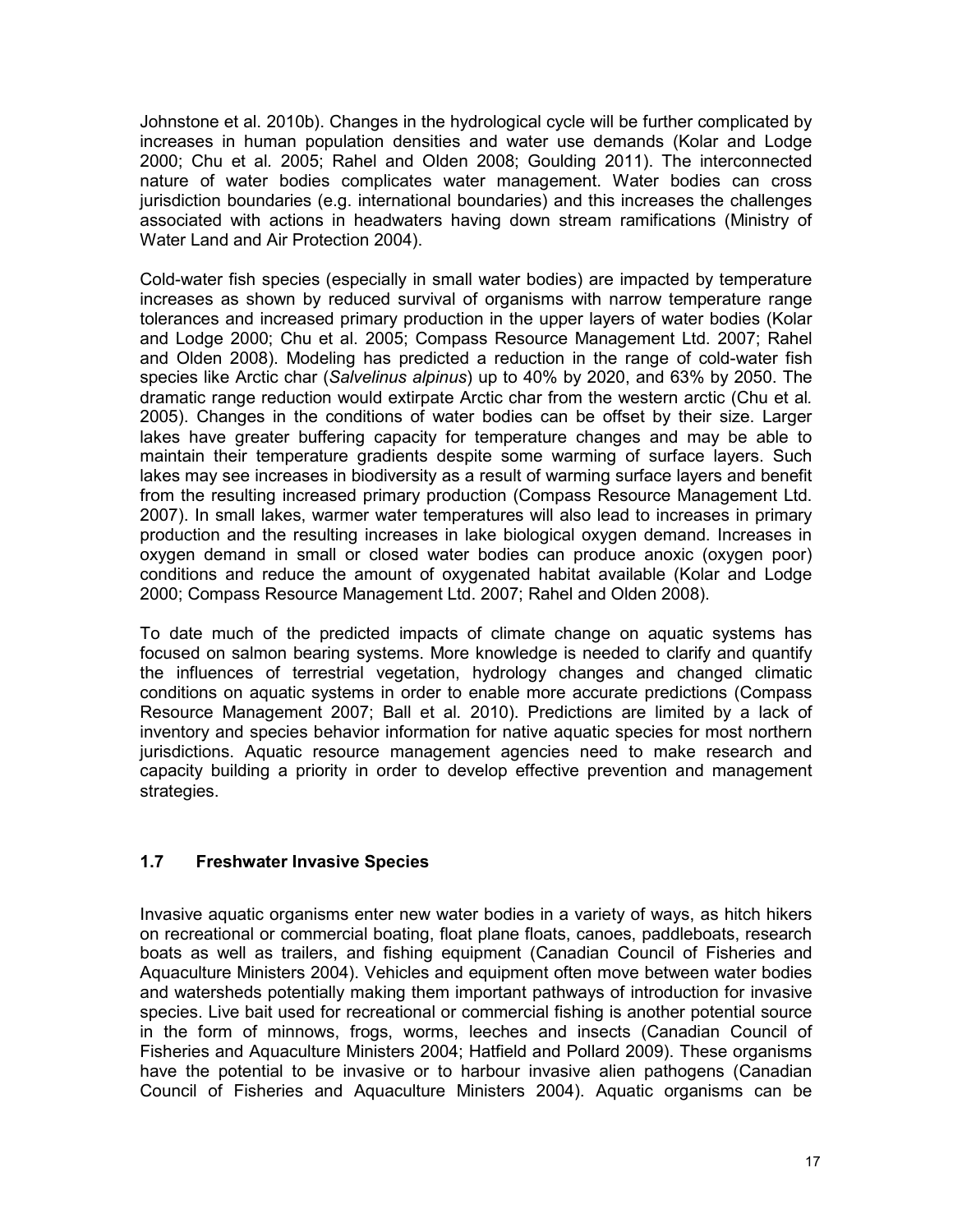introduced through the aquarium and garden pond industry that may use organisms that may become invasive if they escape or are intentionally released into native ecosystems (Canadian Council of Fisheries and Aquaculture Ministers 2004; Government of Canada 2004a; Hatfield and Pollard 2009; DNR 2011). Currently the climate in Whitehorse is not conducive to the establishment of reproducing populations of typical pond fish (usually tropical or neo-tropical in origin) in local water bodies and conditions may not change sufficiently to allow establishment in the future. However, non-native aquatic organisms have the potential to transmit parasites and pathogens that may infect native organisms (Kolar and Lodge 2000; Canadian Council of Fisheries and Aquaculture Ministers 2004).

Many new fish populations have been started across Canada by unauthorized fish stocking (Canadian Council of Fisheries and Aquaculture Ministers 2004; Hatfield and Pollard 2009). These activities are generally well-intentioned efforts to promote recreational opportunities or commercial fishing stocks (Canadian Council of Fisheries and Aquaculture Ministers 2004; Hatfield and Pollard 2009). Public education is needed to inform the public of the potential unintended consequences of introduced species (e.g. limiting food resources causing tropic shifts, loss of biodiversity) while attempting to secure voluntary compliance with established legislation. Non-native fish species can also be introduced through international shipping, the bait trade, aquarium and pond trade, aquaculture, canals and dams increasing water body connectivity and through authorized stocking (Kolar and Lodge 2000; Canadian Council of Fisheries and Aquaculture Ministers 2004; Hatfield and Pollard 2009).

Several levels of legislation exist to limit the introduction and spread of invasive aquatic organisms. The federal Fisheries Act (1985) regulates the possession and movement of live fish. Authorization is required from federal and territorial fisheries management agencies before any introductions or transfers could be made (Environment Yukon 2010). Territorial, provincial and state governments (Yukon, BC, Alaska) have also implemented freshwater fishing live bait bans. Several US states are implementing legislation to limit the spread of aquatic invasives organisms through fishing gear restrictions. Maryland has recently implemented a ban on felt soled waders to help curb the spread of organisms like didymo (Maryland Department of Natural Resources 2011). Alaska has banned felt soled waders in the southeast part of the state and has plans for a statewide ban by 2012 (Dunker 2009; Maryland Department of Natural Resources 2011). Currently there are no regulations in Canada designed to limit the spread of invasive species through the movement of aquatic vehicles and equipment (Canadian Council of Fisheries and Aquaculture Ministers 2004). The effectiveness of regulations depends on compliance; therefore the public needs to be aware that the regulations exist, which may require education campaigns (Hatfield and Pollard 2009).

Currently little published information exists for potential or existing aquatic invasive species in Yukon. The long travel distance to Yukon impedes the introduction of some aquatic invasive species and cold-water temperatures and winter ice cover can limit the establishment of non-native species that arrive in the area.

#### **1.7.1 Invasive Aquatic Species in Whitehorse**

Yukon is home to two non-native fish species and two translocated species; three spine sticklebacks (*Gasterosteus aculeatus*), goldfish (*Carassius auratus*), rainbow trout (*Oncorhynchus mykiss*) and Arctic char. Three spine sticklebacks were introduced with a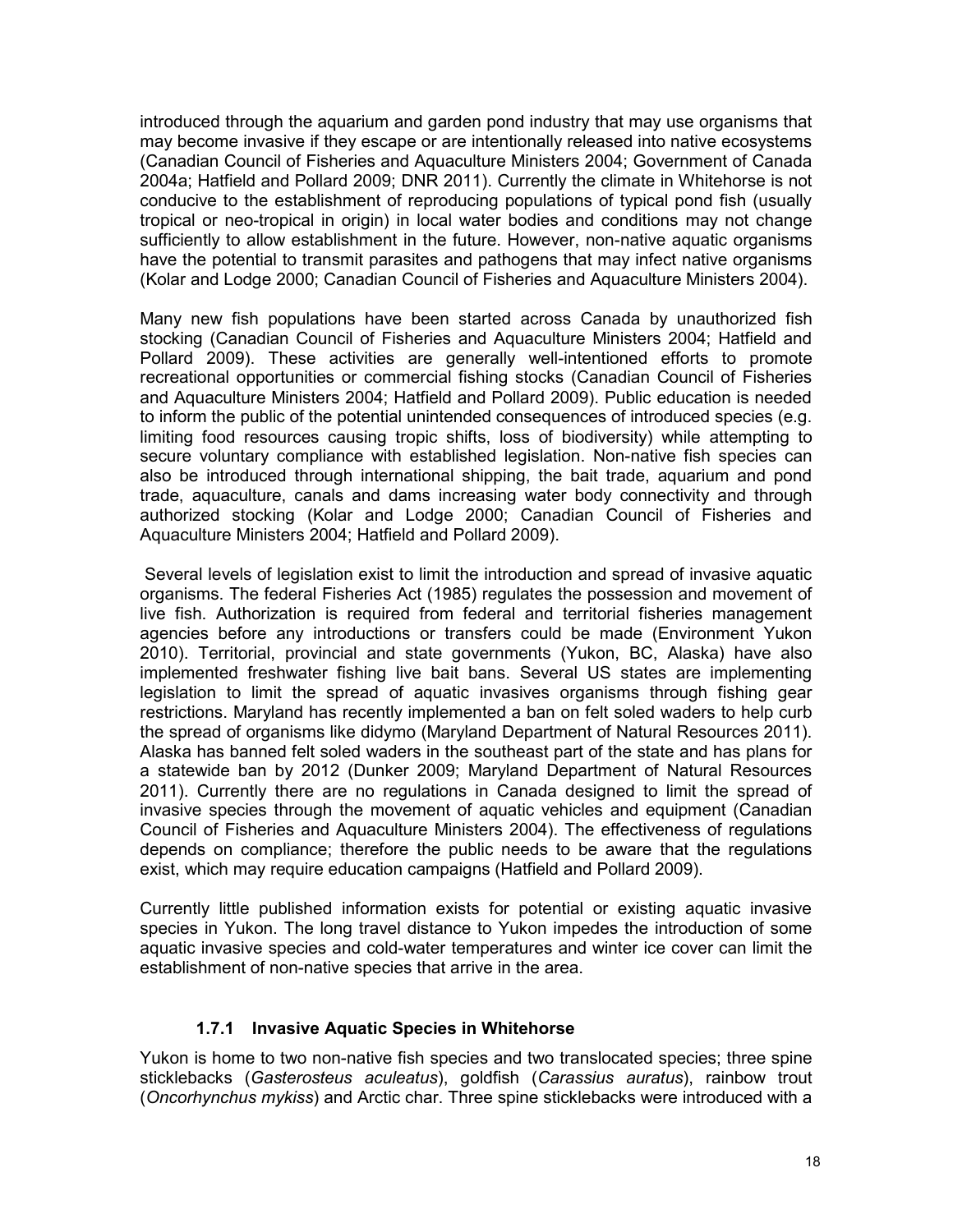shipment rainbow trout stocked during the 1970's into Long Lake and Gloria Lake II, both pothole lakes (A. von Finster pers. comm.; von Finster 2003, note reported sites as Long Lake and Gladys Lake II; Environment Yukon 2008, note first stocking reported as 1982 and stickleback presence not mentioned; Government of Yukon 2010a). Goldfish have been introduced to a pond at the Takhini Hot Springs near Whitehorse. The Yukon Government conducted a variety of control efforts (netting, predation, piscicide treatment) to prevent possible spread into the Takhini River. The pond once again has a population of goldfish who may have survived control efforts or have been reintroduced (A. von Finster pers. comm. 2011; von Finster 2003; Government of Yukon 2010a).

Rainbow trout naturally occur in the Kathleen, Dezadeash and Aishihik systems but they have been introduced outside that range through stocking programs. Rainbow trout have been recorded in McIntyre Creek since the 1950's after they escaped from a stocked location the Upper Yukon River drainage system and have colonized nearby areas of the Yukon River (von Finster 2003; Environment Yukon 2008; YISC 2010c). Rainbow trout have been observed in the Whitehorse Rapids Fishway in the Yukon River, although individuals have not yet been caught above the fishway (A. von Finster pers. comm. 2011; Government of Yukon 2010a). A reproducing population has established in the Yukon River tributary of Croucher Creek located within Whitehorse. Rainbow trout have formed a reproducing population in the McLean lakes near Whitehorse. The effects of the rainbow trout on the native fish populations have not been quantified and there are concerns that they may compete with juvenile Chinook salmon (*Oncorhynchus tshawytscha*) and Arctic grayling (*Thymellus arcticus*) (Government of Yukon 2010a). Little information is available on introduced rainbow trout distribution and abundance in Yukon however the species slowly be increasing its range. Invasion success of rainbow trout has been linked to synchronizing fry emergence with low probability of flooding (Fausch et al. 2001). Changes in flood timing and duration will impact further rainbow trout invasion success and the interactions between this and native species (Fausch et al*.* 2001; Rahel and Olden 2008). The native range of Arctic char is confined to two lakes on the North Slope; this range has been expanded to many pothole lakes through stocking efforts (Government of Yukon 2010a). Arctic char have escaped several times from hatchery facilities near Whitehorse and are now found in McIntyre and Porter creeks.

Other potentially invasive species have been noted in Yukon including didymo and zebra mussels (*Dreissena polymorpha*). Didymo is a single celled, freshwater alga that forms long chains of cells that coalesce into whitish - brownish mats on the bottom of stream and riverbeds. Didymo has been found in the Yukon and Kathleen rivers (YISC Undated). The hypothesized native range includes cold, nutrient poor, circumpolar streams in Europe, Asia and North America. This species appears to be expanding its range as didymo is increasing being found in warmer, lower latitude streams (Bothwell and Spaulding 2008; Bothwell et al. 2009). Didymo was noted in BC for the first time in 1866 and water quality records for Vancouver Island, BC for the early 1980's mention didymo as a very minor component of the algal community. The first reported "out-break" of didymo in Canada occurred in 1989 in the Heber River on Vancouver Island (Bothwell et al. 2009). Since 1989, many large blooms of didymo have been recorded across Canada and the northern US as well as New Zealand, often in prime fly fishing rivers. This "explosion" of didymo blooms may potentially be a result of an invasive strain of didymo although this has not been confirmed yet. Didymo in New Zealand is very genetically similar to didymo in North America and experts believe didymo was introduced to New Zealand on the felt-soled waders of fly fisherman from North America.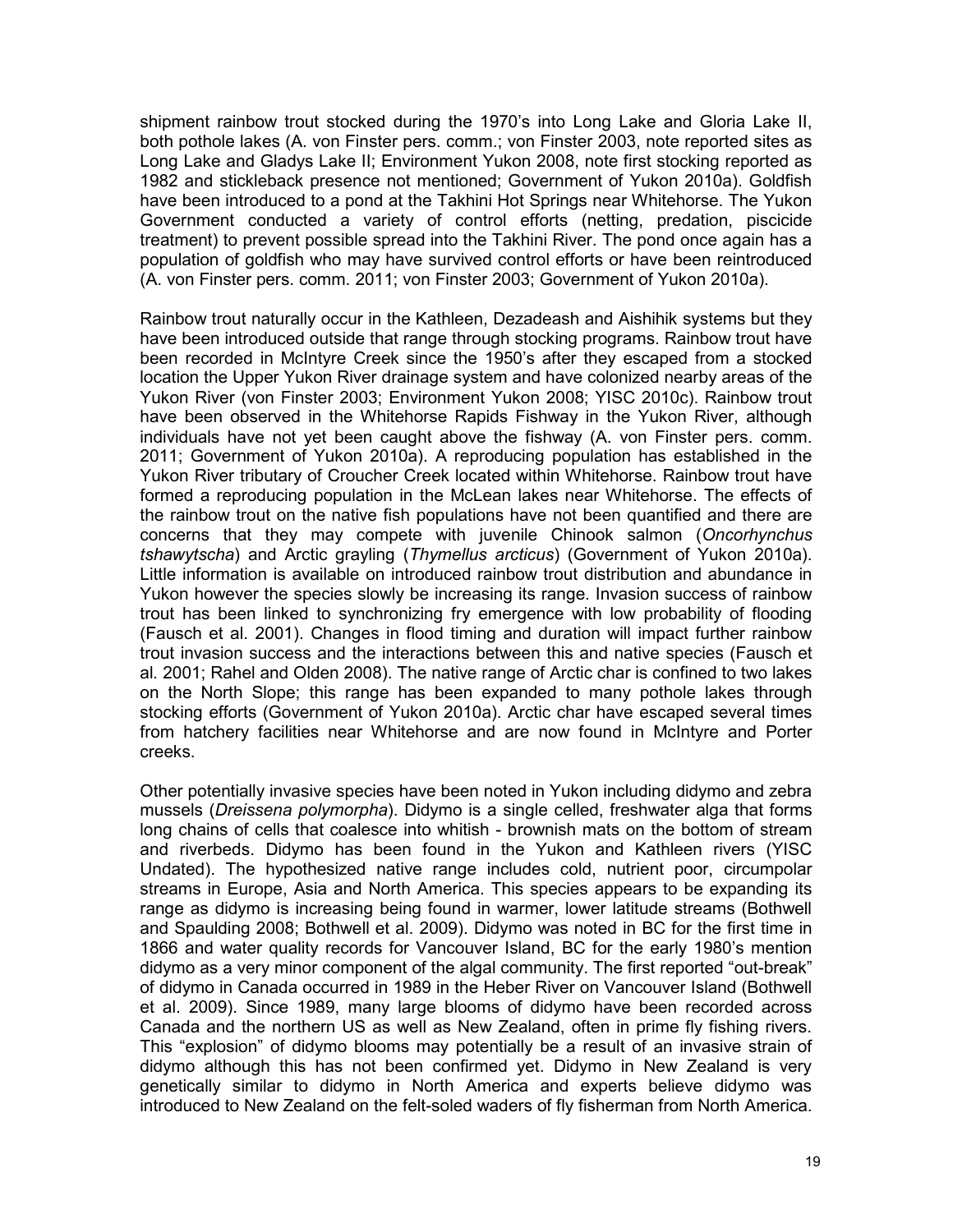The pore size of felt waders allow for transportation of didymo and other introduced parasite such as whirling disease (*Myxobolus cerebralis*). The expansion and invasive habits of didymo over the last 20 years have resulted in concerns for benthic communities and local fish populations. Nuisance out-breaks appear to decline after a period of time (approximately 7 years) except in reaches with stable flows and substrates i.e., controlled flows with bedrock substrates (Bothwell and Spaulding 2008; Bothwell et al. 2009). Impacts of didymo blooms will vary with the extent, depth of coverage and duration of the bloom. In streams where didymo may be native no negative impacts have been observed on native salmon populations (Bothwell and Spaulding 2008). Negative impacts have been recorded on species that spend their entire lives in inland waters such as brown trout (*Salmo trutta*) and have resulted in shifts in invertebrate and algal communities (Bothwell and Spaulding 2008; Bothwell et al. 2009). Water chemistry can indicate potential area more susceptible to didymo blooms. Didymo requires a minimum concentration of 2 mg/L of calcium and 2.5 mg/L of sulphur. Gradients in calcium and sulphur concentrations have been linked to broad scale distributions of didymo in Norway (Bothwell and Spaulding 2008). Increased water nutrient levels (including eutrophication) can result in increased didymo growth but do not cause nuisance blooms (Bothwell et al. 2009). Prevention of didymo transmission between water bodies requires gear to be free of hitchhiking organisms, achieved by thoroughly drying or disinfecting all gear. Zebra mussels are not known in Yukon waters however; twice "in the past few years" they have been found on recreational boats at the Alaska Yukon border. US Custom officials recognized the invaders would not allow the boats into the State. Allegedly, three boats that were turned back during one incedent returned to Whitehorse and had their vessels professionally cleaned before returning to the border and successfully crossing. The second incident involved two boats contaminated with zebra mussels. After the vessels were refused entry they did not attempt to cross the border again (Environment Yukon 2010). Zebra mussels are freshwater bivalves that rapidly colonize hard surfaces. Zebra mussel invasions have been implicated in native species decline and in the loss of local populations (Ricciardi et al. 1993; Ricciardi 2004). Colonization can clog water intakes, colonize beaches, boats, and docks and reduce plankton availability negatively impacting zooplankton and altering water quality (IPCBC 2010).

#### **1.7.2 Invasive Aquatic Species in Adjacent Jurisdictions**

Freshwater ecosystems in BC are threatened by impacts from invasive plants species such as purple loosestrife (*Lythrum salicaria*), didymo, and Eurasian water-milfoil (*Myriophyllum spicatum*) and a variety of introduced fish species (Ministry of Water, Land and Air Protection 2004).

Three invasive aquatic plant species have extensive infestations in northern BC: knotweeds (*Polygonum* spp.), Himalayan balsam (*Impatiens glandulifera*) and marsh plume thistle (*Cirsium palustre*). Knotweeds are known outside of cultivation near communities along the Highway 16 corridor from the Hazeltons to Haida Gwaii and are apparent in gardens in the Prince George area (NWIPC 2011). Record keeping for Himalayan balsam infestations in northern BC began relatively recently in 2006, since that time nearly 100 new sites have been inventoried from Prince George to Prince Rupert and from to Stewart to Ft. St. James (NWIPC 2011). Most Himalayan balsam infestations are associated with historic yard waste dumping and subsequent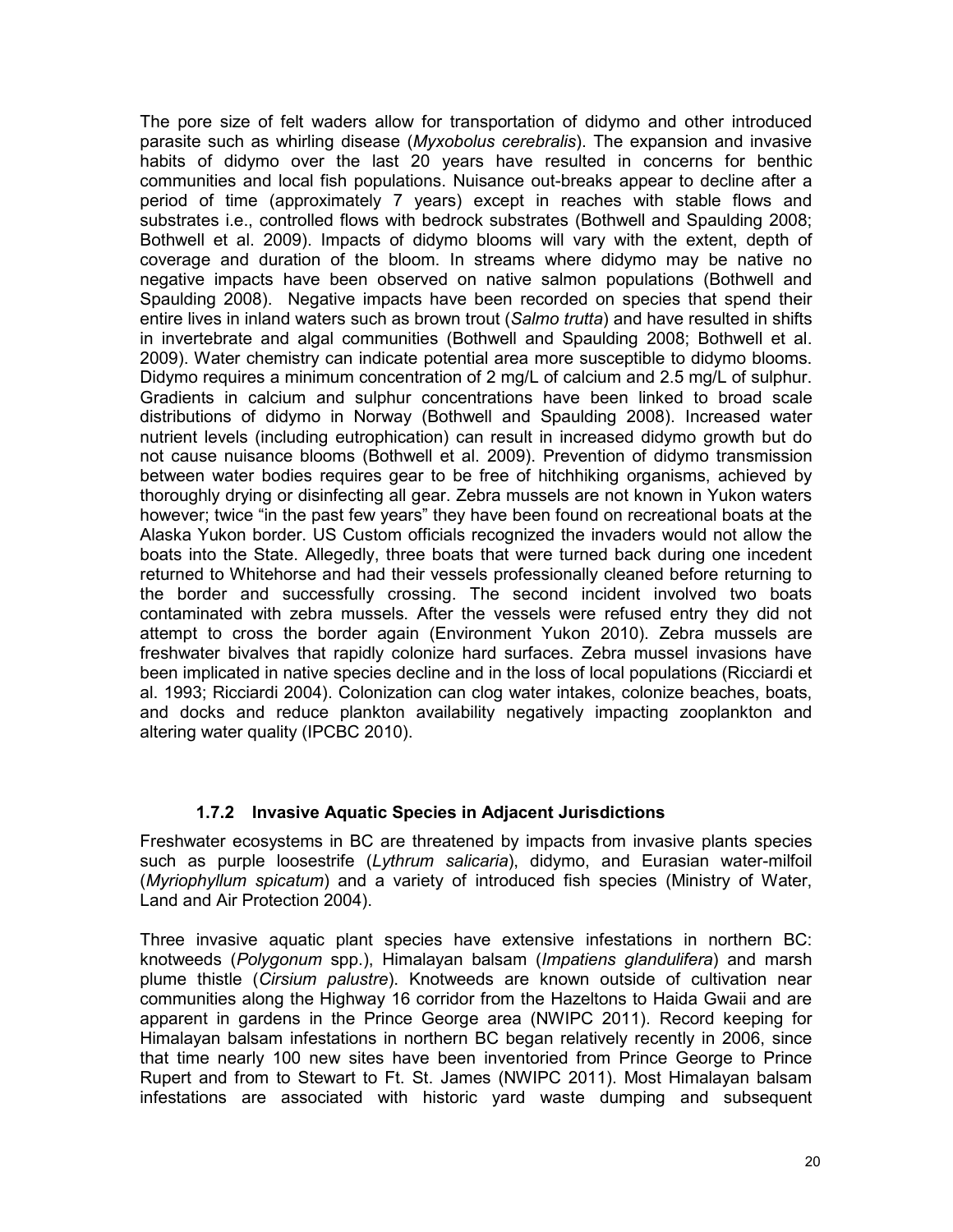establishment and spread (NWIPC 2011). Marsh plume thistle distribution is concentrated around Prince Rupert and the Robson Valley between Prince George and McBride. The Robson Valley infestations have progressed southward to Quesnel and northward towards McLeod Lake. Marsh plume thistle was recorded as establishing as far north as the community Groundbirch in the Peace River Regional District. Two other species of aquatic invasive plants have established in northern BC but have limited distributions. Yellow flag iris (*Iris pseudacorus*) has only been recorded Haida Gwaii and Hartley Bay Inlet on the BC mainland and purple loosestrife had established at one site near Houston. This purple loosestrife site is considered eradicated as a wood pellet production plant was built on top of the infestation circa 2008 and no plants have been reported on the site since (Ministry of Forests, Lands and Natural Resource Operations 2011b). Purple loosestrife has also been introduced to areas in Anchorage, Alaska and efforts to eradicate are ongoing (AKEPIC 2011). Historical records exist for didymo presence in the Bulkley River system in the Skeena Region (BC Ministry of Environment Undated). Didymo was added to the IAPP database in 2011, previously no formal monitoring system for this species existed (M. Herborg pers. comm. 2011; Ministry of Forests, Lands and Natural Resource Operations 2011c).

BC is home to at least 15 non-native freshwater fish species, of which only three species were introduced legally. The remaining 12 species are the result of illegal introductions and species movements from the USA (Wind 2004). The greatest densities of non-native fish are found in the southern half of BC (Wind 2004; Hatfield and Pollard 2009). Non-native fish impact native populations by altering competitive and predatory interactions, physically displacing resident individuals from their preferred habitat, diluting the local gene pool (i.e., hybridization), and by introducing new diseases or parasites (Wind 2004; Hatfield and Pollard 2009). A list of non-native fish species introduced into the northern regions of BC is shown in Table 2, this list does not include species native to parts of BC that have been introduced outside their range to other areas of the province (i.e. rainbow trout).

| <b>Previously stocked species</b> |                        |                                       |  |
|-----------------------------------|------------------------|---------------------------------------|--|
| Common name                       | Scientific name        | <b>Ministry of Environment Region</b> |  |
| Brook trout                       | Salvelinus fontinalis  | Skeena and Omineca                    |  |
| <b>Illegally stocked species</b>  |                        |                                       |  |
| Common name                       | Scientific name        | <b>Ministry of Environment Region</b> |  |
| Brook trout fry                   | Salvelinus fontinalis  | Peace                                 |  |
| <b>Bullhead</b>                   | Ameriurus sp.          | Skeena and Omineca                    |  |
| <b>Fathead minnow</b>             | Pimephales pomelas     | Omineca                               |  |
| Goldfish                          | Carassius auratus      | Omineca                               |  |
| Yellow perch                      | Perca flavescens       | Peace                                 |  |
| <b>Aquaculture Escapees</b>       |                        |                                       |  |
| Common name                       | <b>Scientific name</b> | <b>Ministry of Environment Region</b> |  |
| Atlantic salmon                   | Salmo salar            | Skeena                                |  |

**Table 2.** Non-native fish stocked or introduced to BC, adapted from Wind 2004, and Hatfield and Pollard 2009.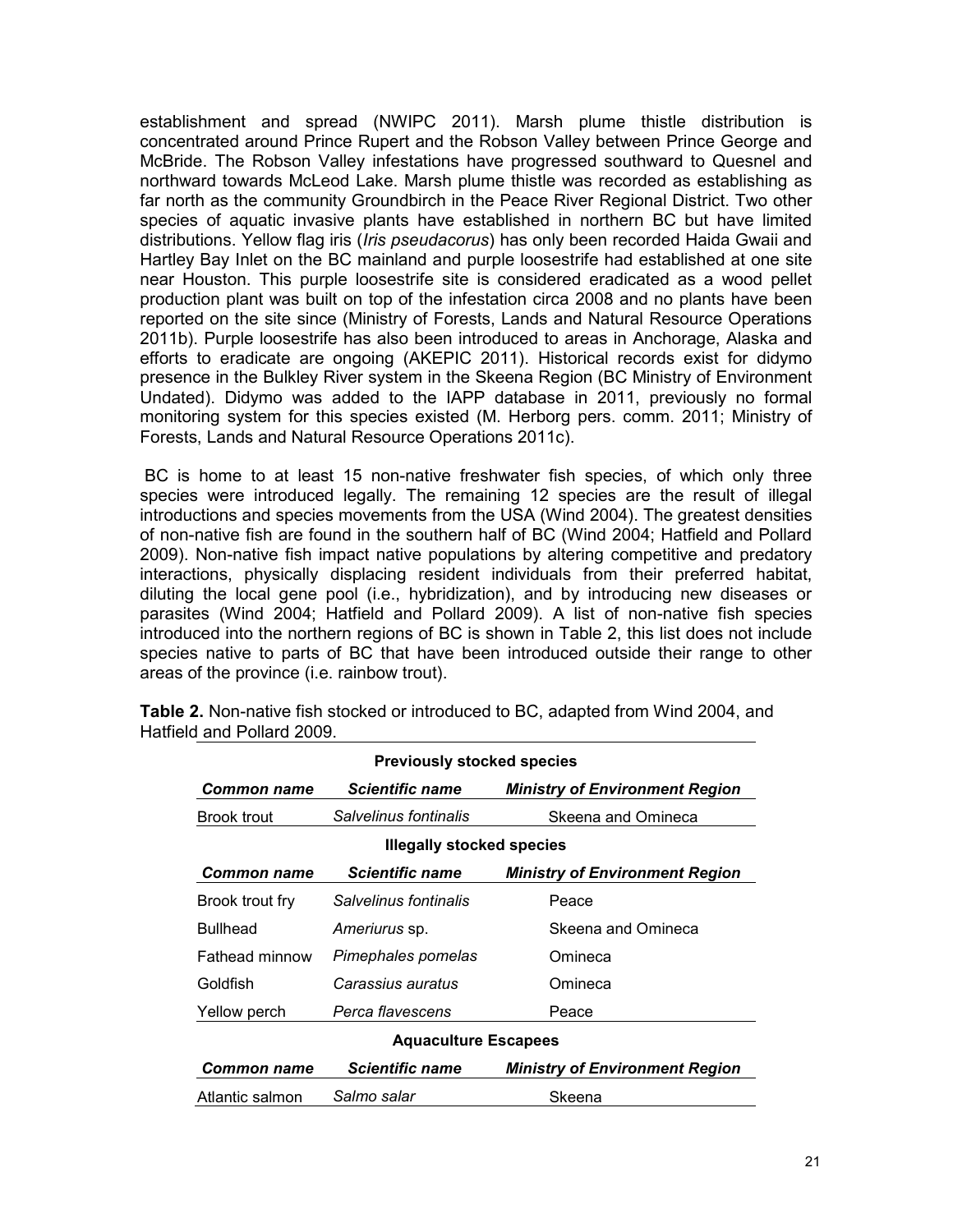Brook trout (*Salvelinus frontinalis*) is a popular recreational species that threatens native salmonids by competing for similar habitats and food sources. Brook trout also readily hybridizes with native Dolly Varden (*Salvelinus malma malma*) and Bull trout (*Salvelinus confluentus*) (McPhail 2008; Hatfield and Pollard 2009). Westslope cutthroat trout (*Oncorhynchus clarkii*) is native to Kootenay drainage system (southern interior BC) and this subspecies has been introduced to lakes in the Peace River system (McPhail 2008). Rainbow trout is native to all parts of BC except the Yukon, Liard and upper Kootenay rivers but popular recreational species has been translocated through the provincial stocking program to all regions of the province. Modern stocking releases use triploid or triploid all female stock to help reduce genetic concerns (Hatfield and Pollard 2009). The impacts of climate change on aquatic systems are likely going to be quite variable (see section 1.6) resulting in an array of impacts on non-native fish species. Changes in water temperature alter fish growth, survival, distribution and timing of life events. Climate change may impact other water body characteristics including turbidity, ice cover, pH, flow levels and timing as well as streamside, algal and invertebrate populations. This complex situation was simplified by Chu et al. (2008) who modeled warm water (flathead minnow and bullhead), cool water (yellow perch) and cold water (salmonids) fish species presence in relation to air temperature and ground water contribution for southern Ontario. Future fish distribution, in the context of changing climate, for warm water and cold water fish species could be predicted by air temperature and ground water inputs. However, cool water fish distribution was not explained by these two variables (Chu et al. 2008). Climate change may result in more frequent cool water conditions in the Yukon and this may facilitate establishment of cool water species however, establishment is highly dependent on species introduction and water body connectivity.

Freshwater ecosystems in Alaska have been invaded by a variety of invasive species: knotweeds, Himalayan balsam, loosestrife (*Lythrum* sp.), American white water-lily (*Nymphaea odorata* ssp. *odorata*) and didymo and fish species see Table 3 (Fay 2002; Carlson et al*.* 2008; McClory and Gotthardt 2008). The comprehensive Alaska Aquatic Nuisance Species management Plan, administered by the Alaska Department of Fish and Game, was developed to minimize the impacts of these species through coordinated management efforts (Fay 2002). The invasive plant risk ranking exercise performed by Carlson et al. (2008) describes the freshwater plant Eurasian water-milfoil as the species with the highest invasiveness rank, 90 out of a possible 97 points. This plant has not been recorded in Alaska although the closely related native spiked watermilfoil (*M. sibiricum*) has been recorded in all three broad ecogeographic regions (south coastal, interior boreal, arctic alpine) used to describe potential habitat regions in the ranking system (Carlson et al. 2008).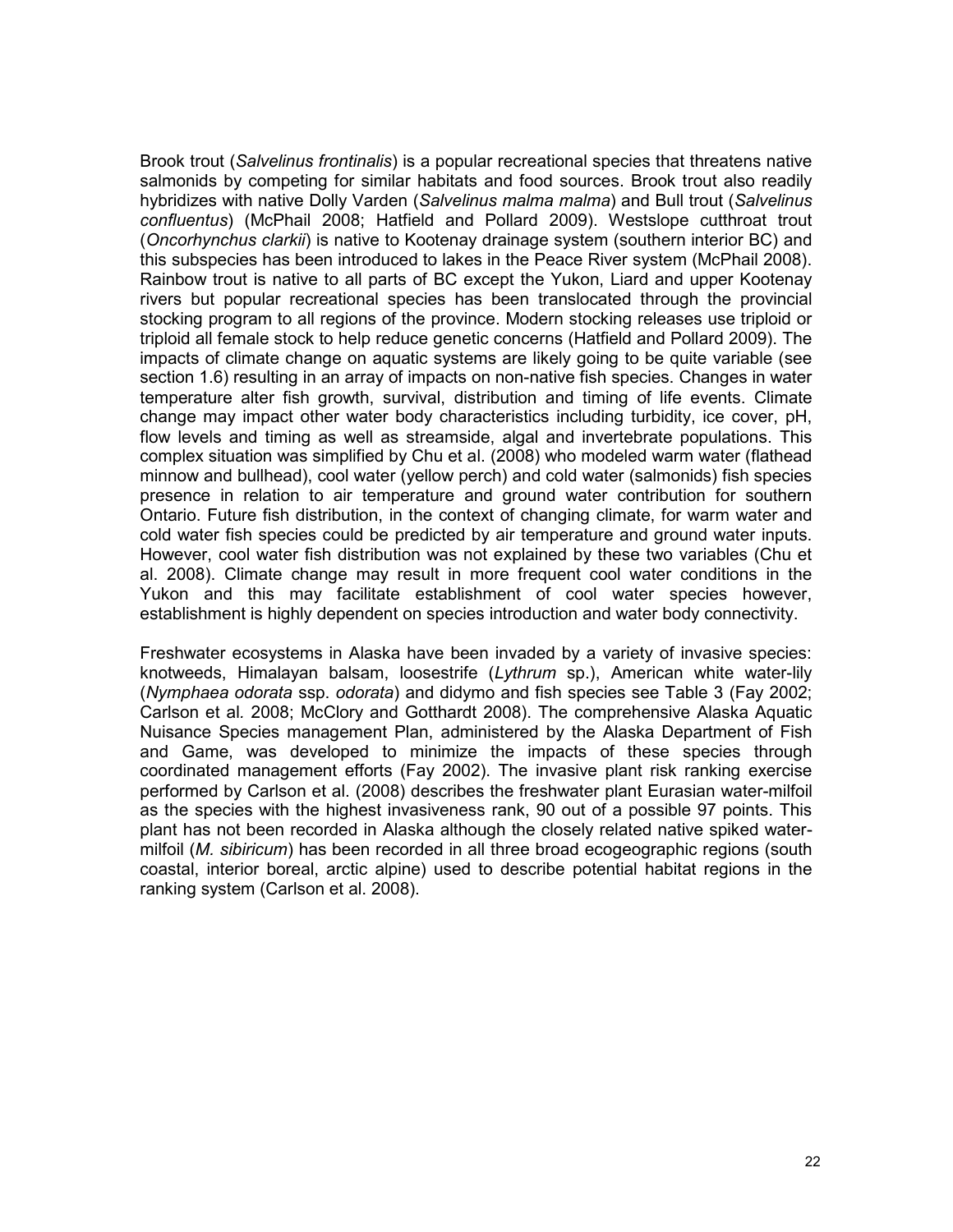| <b>Stocked Species</b>       |                             |  |
|------------------------------|-----------------------------|--|
| Common name                  | Scientific name             |  |
| Brook trout                  | Salvelinus fontinalis       |  |
| <b>Invasive Fish Species</b> |                             |  |
| Common name                  | <b>Scientific name</b>      |  |
| Alaska blackfish             | Dallia pectoralis           |  |
| American shad                | Alosa sapidissima           |  |
| Arctic char*                 | Salvelinus alpinus          |  |
| Arctic grayling*             | Thymellus arcticus          |  |
| Coho salmon*                 | Onocrhynchus kisutch        |  |
| Rainbow trout*               | Onocrhynchus mykiss         |  |
| Three spine stickleback      | Gasterosteus aculeatus      |  |
| Western mosquito fish        | Gambusia affinis            |  |
|                              | <b>Aquaculture Escapees</b> |  |
| <b>Common name</b>           | <b>Scientific name</b>      |  |
| Atlantic salmon              | Salmo salar                 |  |

**Table 3.** Non-native fish stocked or introduced to Alaska (adapted from Fay 2002; McClory and Gotthardt 2008).

\*Native species translocated to other parts of Alaska

Two non-native amphibian species have been recorded in Alaska, the Pacific chorus frog (*Pseudacris regilla*) and the red-legged frog (*Rana aurora*). The native roughskin newt (*Taricha granulosa*) has been translocated outside its native range in Alaska. The Pacific chorus frog is expanding in wetlands in southeast Alaska. Its natural dispersal range is likely limited unless human assisted (McClory and Gotthardt 2008). The redlegged frog was introduced from Washington to Chichagof Island in 1982, this expanding into nearby wetlands (Alaska Department of Fish and Game 2011).

#### **1.8 Invasive Insects**

Canada is home to 416 species of non-native insects; the majority (82%) originated from Europe. BC has a relatively high rate of occurrence of non-native insects (25%) compared to prairie and northern areas (2% combined) (Langor et al*.* 2009). This high rate of incidence is a result of the high volume of trade entering BC from other countries. The greatest diversity of non-native species in BC is concentrated in the south. This abundance of non-native insects coincides with the greatest diversity of woody plant species (Kolar and Lodge 2000; Langor et al*.* 2009). Globally, woody plant genera e.g. *Picea, Pinus*, *Malus, Prunus, Salix, Betula*, *Populus* and *Quercus* have wide distributions and high abundance; they also have the greatest diversity of pests. It is expected that more invasive insect species will move into central and northern BC as a result of range expansion (Langor et al*.* 2009). Non-native invasive insect species recorded in northern BC include larch sawfly (*Pristiphora erichsonii*), birch leafminer (*Fenusa pusilla*),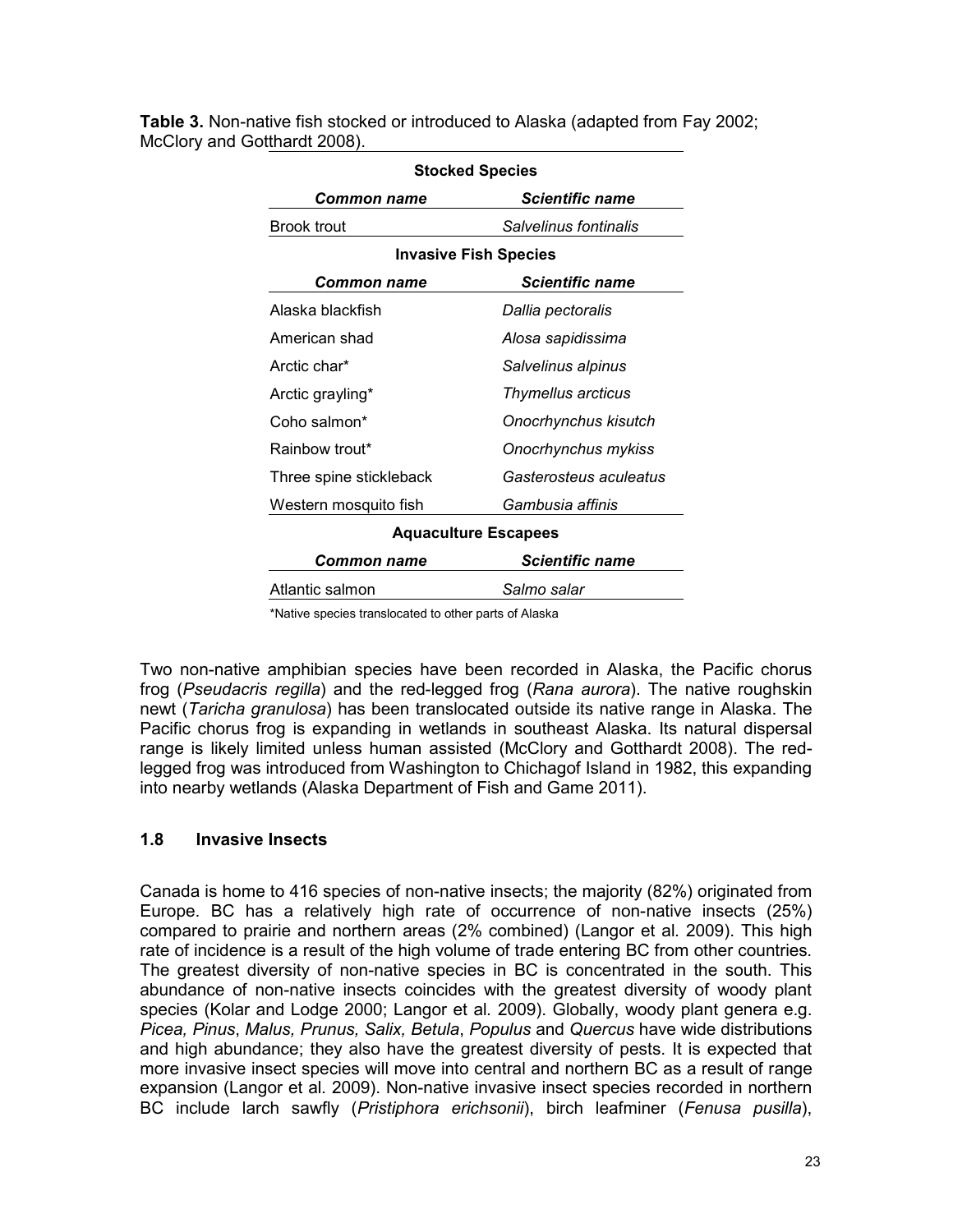ambermarked leafminer (*Profenusa thomsoni*) and striped alder sawfly (*Hemichroa crocea*), (Table 4). The Government of Canada (2010a) reports that larch sawfly has been recorded in the Yukon Territory. There have been repeated introductions of gypsy moth (*Lymantria dispar*) into southern BC during the past 100 years. Eradication programs have prevented this species from establishing reproducing populations in the province (Ministry of Forests Lands and Natural Resource Operations 2011a).

There are several invasive insect pests recorded in Alaska (Table 4). The larch sawfly has recently expanded its range from Anchorage to Fairbanks and it is being actively controlled by the forest service. The larch sawfly is found throughout the range of larch in Alaska. Two other pests of woody species have been detected in Alaska; birch leafminer is found in the Anchorage, Fairbanks and Kenai Peninsula areas and one male gypsy moth was found in Fairbanks in 2006 (McClory and Gotthardt 2008).

**Table 4.** Invasive pests found in Yukon, Alaska or BC, information adapted from Ministry of Forests and Canadian Forest Service 2001 and Government of Canada 2010a.

|                                                                   | Scientific Name Pristiphora erichsonii                                                                                                                    |
|-------------------------------------------------------------------|-----------------------------------------------------------------------------------------------------------------------------------------------------------|
| Common<br>Name(s)                                                 | Larch sawfly                                                                                                                                              |
| <b>Native range</b>                                               | Europe                                                                                                                                                    |
| <b>Hosts</b>                                                      | European larch, subalpine larch, tamarack, western larch                                                                                                  |
| Diet and feeding<br>behavior                                      | Phytophagous / Phyllophagous / Free-living defoliator                                                                                                     |
| <b>Detection</b>                                                  | Slits on new shoots were females have deposited eggs, look for larvae crawling<br>on branches.                                                            |
| <b>Impacts</b>                                                    | Defoliation, repeated, severe infestation may cause tree death. Egg laying in<br>young shoots results in shoot death and crown deformation.               |
| <b>Present in</b><br>Yukon                                        | Yes                                                                                                                                                       |
| <b>Distribution in</b><br><b>Adjacent</b><br><b>Jurisdictions</b> | Present in Alaska and BC. In Canada it was reported in Fort Nelson in 1952 and<br>then in northwestern Alberta in 1996-1999 (Government of Canada 2010a). |
| <b>Management</b><br>strategies                                   | Control on ornamentals or isolated trees shake infested branches and destroy<br>larvae that fall to the ground.                                           |
| Scientific Name Fenusa pusilla                                    |                                                                                                                                                           |
| Common<br>Name(s)                                                 | <b>Birch leafminer</b>                                                                                                                                    |
| Native range                                                      | Europe                                                                                                                                                    |
| <b>Hosts</b>                                                      | White and paper birches and rarely feeds on black, yellow, or river birches.                                                                              |
| Diet and feeding<br>behavior                                      | Phytophagous / Phyllophagous / Miner                                                                                                                      |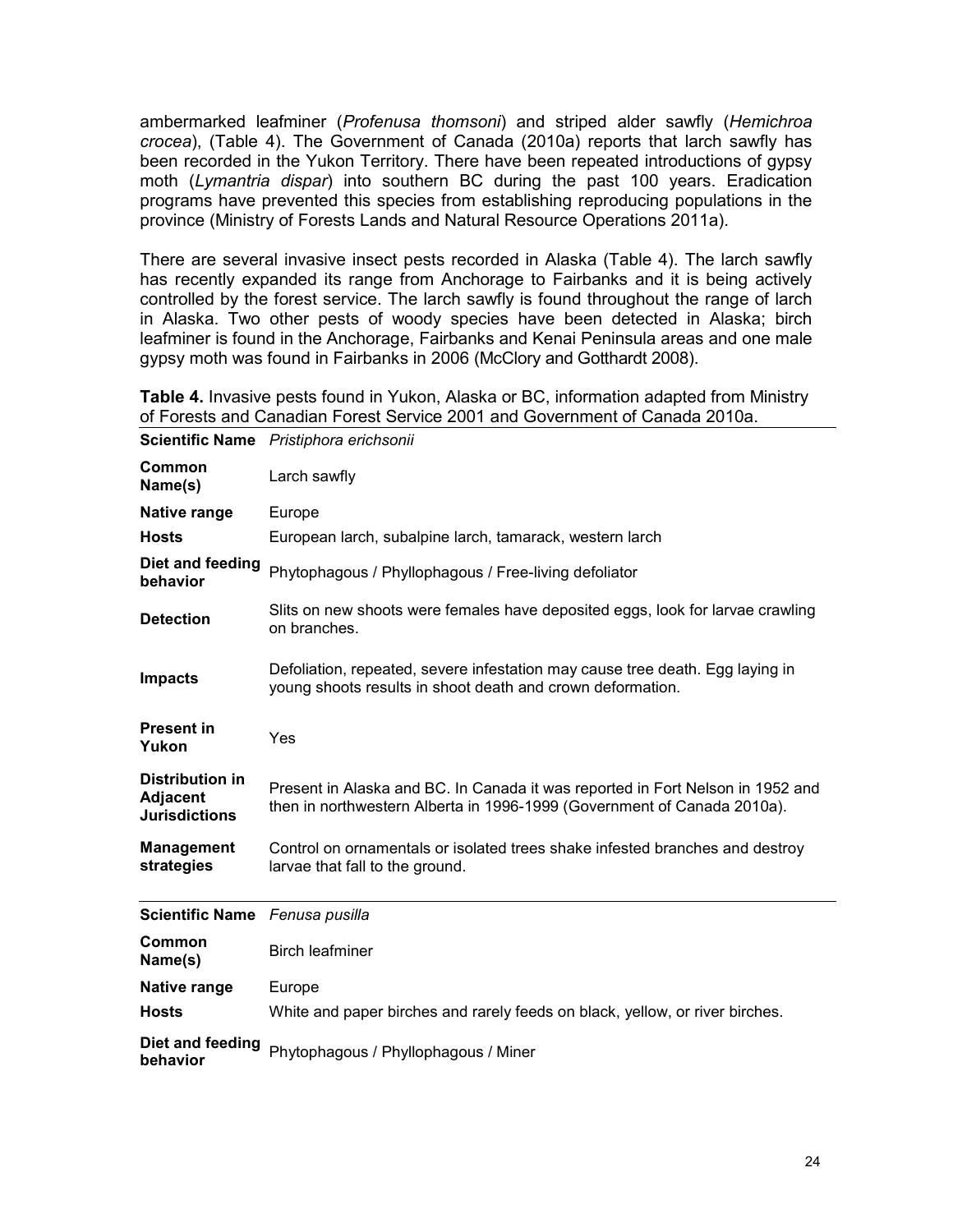| <b>Detection</b>                                                  | Grey-green patches on leaf surface that form around egg masses. Damage<br>visible early summer.                                                                                                            |
|-------------------------------------------------------------------|------------------------------------------------------------------------------------------------------------------------------------------------------------------------------------------------------------|
| <b>Impacts</b>                                                    | Foliage damage, severe infestations weaken the host tree but rarely cause tree<br>death.                                                                                                                   |
| <b>Present in</b><br>Yukon                                        | Unknown                                                                                                                                                                                                    |
| <b>Distribution in</b><br><b>Adjacent</b><br><b>Jurisdictions</b> | Canada: First reported in Edmonton in 1970. Found throughout BC. Alaska:<br>Anchorage and Fairbanks (Holsten 2003).                                                                                        |
| <b>Management</b><br>strategies                                   | Keep ornamentals healthy, water roots in the fall, applying a suitable fertilizer in<br>spring and water during dry periods.                                                                               |
|                                                                   | Scientific Name Profenusa thomsoni                                                                                                                                                                         |
| Common<br>Name(s)                                                 | Amber-marked birch leafminer                                                                                                                                                                               |
| Native range                                                      | Europe                                                                                                                                                                                                     |
| <b>Hosts</b>                                                      | White, paper and yellow birches.                                                                                                                                                                           |
| Diet and feeding<br>behavior                                      | Phytophagous / Phyllophagous / Miner                                                                                                                                                                       |
| <b>Detection</b>                                                  | Small, light-coloured patches on upper leaf surface in July. Leaves turn brown<br>later in the summer.                                                                                                     |
| <b>Impacts</b>                                                    | Foliage damage, severe infestations weaken the host tree but rarely cause tree<br>death.                                                                                                                   |
| <b>Present in</b><br>Yukon                                        | Unknown.                                                                                                                                                                                                   |
| <b>Distribution in</b><br><b>Adjacent</b><br><b>Jurisdictions</b> | Found throughout BC.                                                                                                                                                                                       |
| <b>Management</b><br>strategies                                   | Control on ornamentals or isolated trees shake infested branches and destroy<br>larvae that fall to the ground.                                                                                            |
|                                                                   | Scientific Name Hemichroa crocea                                                                                                                                                                           |
| Common<br>Name(s)                                                 | Striped alder sawfly                                                                                                                                                                                       |
| Native range                                                      | Europe                                                                                                                                                                                                     |
| Hosts                                                             | Red alder, occasionally paper birch also found on willow.                                                                                                                                                  |
| Diet and feeding<br>behavior                                      | Phytophagous / Phyllophagous / Free-living defoliator                                                                                                                                                      |
| <b>Detection</b>                                                  | Skeleton-like leaves, yellowish sawfly larvae with black heads and dark brown<br>dorsal stripe and patches. Larvae eat holes through the leaf from the underside,<br>eating everything except large veins. |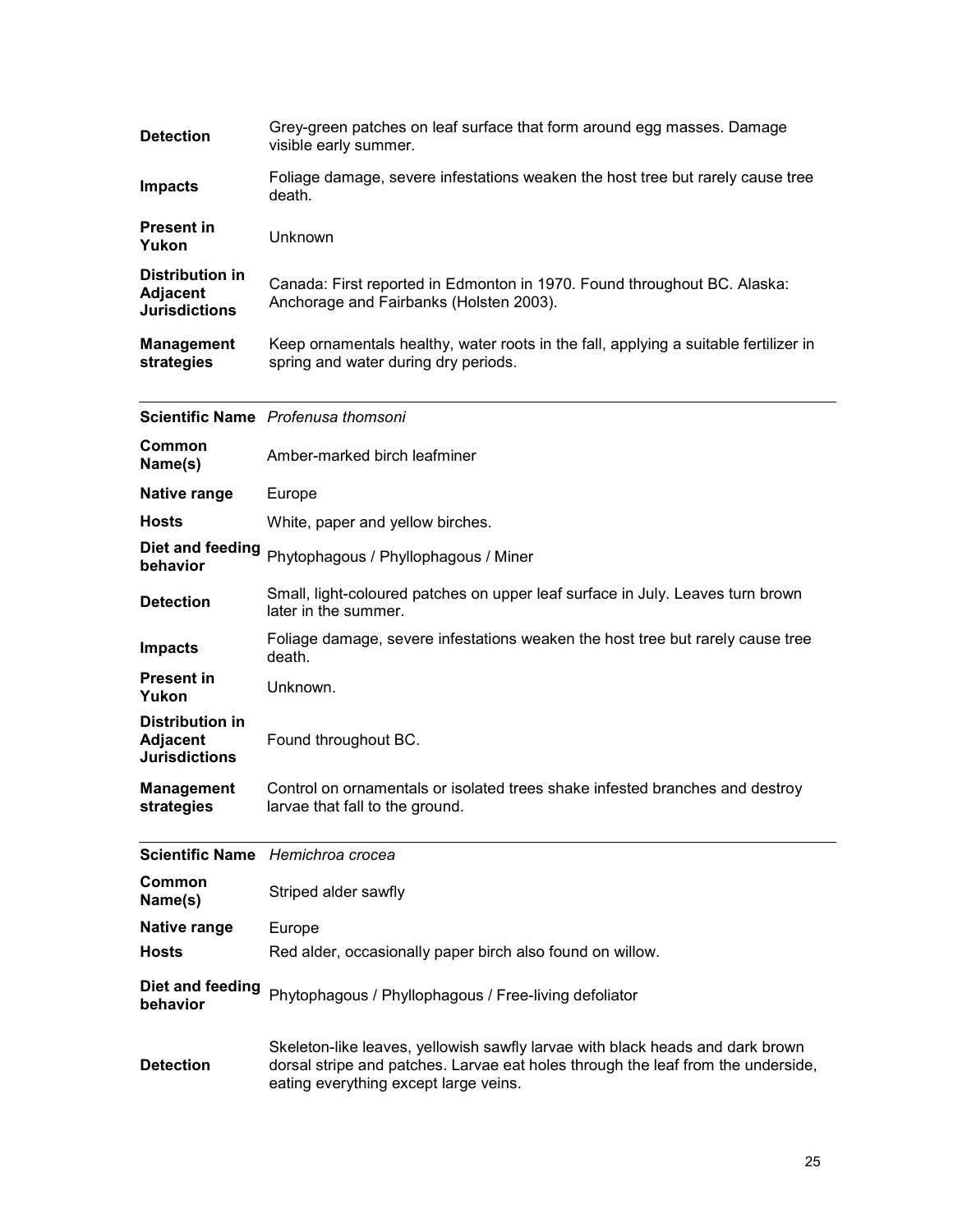| <b>Impacts</b>                                                    | Periodically causes heavy defoliation (BC coast). Damage can result in reduced<br>growth of attacked trees.                                                                                                                                                                                         |
|-------------------------------------------------------------------|-----------------------------------------------------------------------------------------------------------------------------------------------------------------------------------------------------------------------------------------------------------------------------------------------------|
| <b>Present in</b><br>Yukon                                        | Yes                                                                                                                                                                                                                                                                                                 |
| <b>Distribution in</b><br><b>Adjacent</b><br><b>Jurisdictions</b> | BC: Throughout B.C. but most common on the coast. Alaska: Present                                                                                                                                                                                                                                   |
| <b>Management</b><br>strategies                                   | Unknown                                                                                                                                                                                                                                                                                             |
| Scientific Name Lymantria dispar                                  |                                                                                                                                                                                                                                                                                                     |
| Common<br>Name(s)                                                 | Gypsy moth                                                                                                                                                                                                                                                                                          |
| <b>Native range</b>                                               | Europe, Asia                                                                                                                                                                                                                                                                                        |
| <b>Hosts</b>                                                      | Alder, birch, cherry, dogwood, Douglas-fir, hazelnut, hemlock, juniper, larch,<br>maple, oak, pine, poplars, some cedars, some true firs, willow and many<br>ornamentals.                                                                                                                           |
| Diet and feeding<br>behavior                                      | Phytophagous / Phyllophagous / Free-living defoliator                                                                                                                                                                                                                                               |
| <b>Detection</b>                                                  | Caterpillar stage feeds on developing leaves in the spring. Larvae chew small<br>holes in the surface of the leaves. Older larvae consume entire leaves. Mid-<br>summer spongy egg masses covered with tan coloured can be found on tree<br>trunks and branches or in debris near defoliated trees. |
| <b>Impacts</b>                                                    | BC: Throughout B.C. but most common on the coast. Alaska: Present                                                                                                                                                                                                                                   |
| <b>Present in</b><br>Yukon                                        | <b>No</b>                                                                                                                                                                                                                                                                                           |
| Distribution in<br><b>Adjacent</b><br><b>Jurisdictions</b>        | Alaska: First individual recorded in Fairbanks in 2006. BC: Series of introductions<br>since 1911 generally confined to Vancouver Island and the Lower mainland.                                                                                                                                    |
| <b>Management</b><br>strategies                                   | In BC annual surveys, pheromone-bait traps, egg surveys, and when needed<br>aerial and ground applications of Btk (Bacillus thuringiensis var. 'Kurstaki').                                                                                                                                         |

# **1.9 Invasive Birds and Mammals**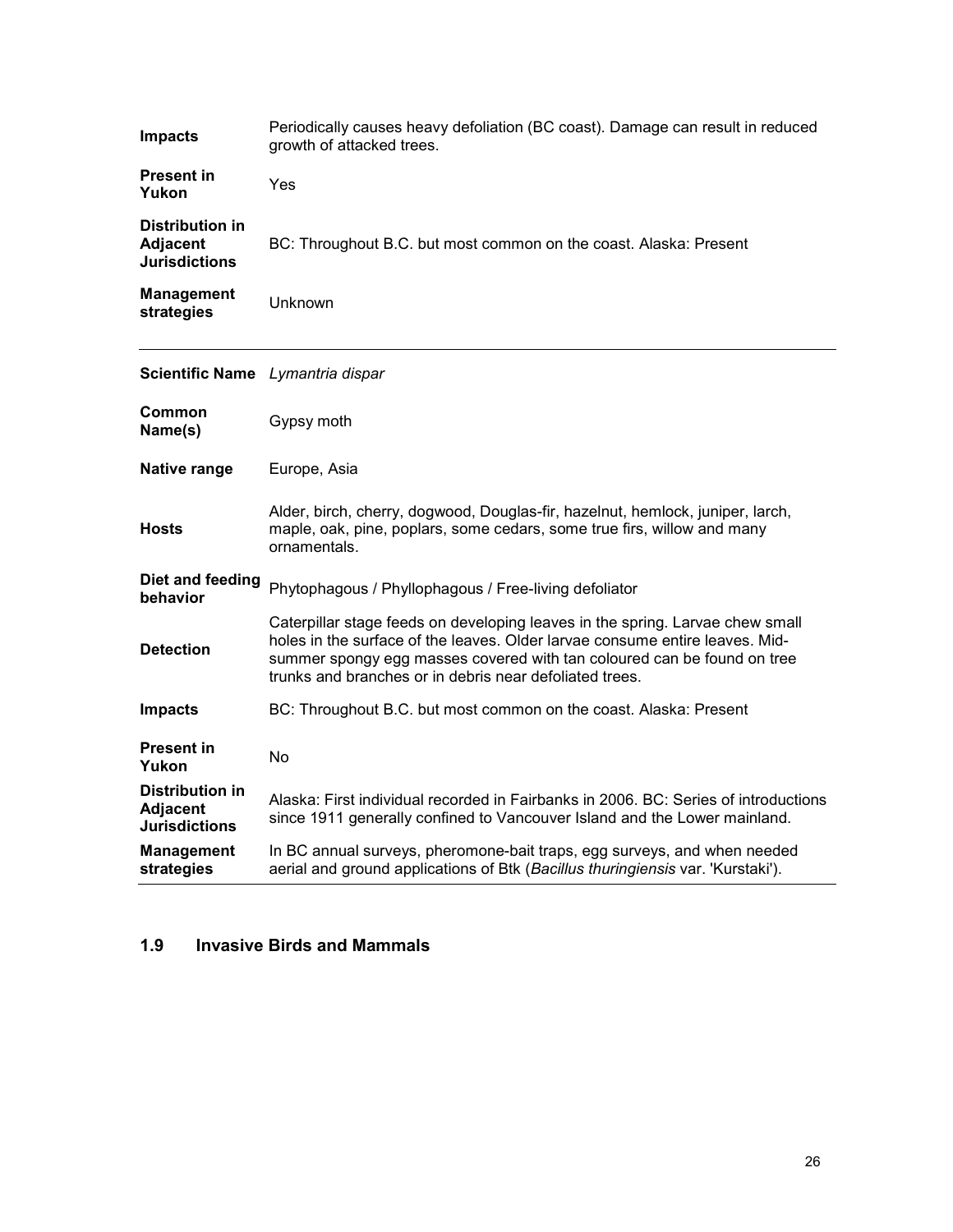#### **1.9.1 Invasive Birds and Mammals in Whitehorse**

There are no mammal or bird species that are considered invasive in Yukon. The species introduced to Yukon with the highest global invasiveness ranking is the feral cat  $(i$ t is ranked 38<sup>th</sup>). It is ranked so highly because of its impacts on prey populations (Global Invasive Species Database 2011a). Potentially invasive animal species found in Yukon include the feral horse (*Equus caballus*), Rock Pigeon (*Columba livia*), House Sparrow (*Passer domesticus*), European Starling (*Sturnus vulgaris*) and Eurasian Collared-dove (*Streptopelia decaocto*), see Table 5 (YISC 2010c). All invasive animals have low population numbers and are not anticipated to have considerable negative impacts on native species. The garden earthworm has been noted in Yukon; however, its distribution does not appear to be expanding (YISC 2010c). Elk (*Cervus elaphus*) have been introduced to southern Yukon several times since the 1950's, and several self-sustaining populations persist. Elk are considered an exotic species in Yukon however they are not considered to cause detrimental impacts to the environment, economy or society and so are not considered an invasive species (Yukon Elk Management Planning Team 2008).

| <b>Scientific Name</b>                                            | Passer domesticus                                                                                                                                                                                                                                                                              |
|-------------------------------------------------------------------|------------------------------------------------------------------------------------------------------------------------------------------------------------------------------------------------------------------------------------------------------------------------------------------------|
| <b>Common Name(s)</b>                                             | <b>House Sparrow</b>                                                                                                                                                                                                                                                                           |
| <b>Native Range</b>                                               | Europe, Africa, Asia (GISD 2011b).                                                                                                                                                                                                                                                             |
| <b>Identification</b>                                             | Non-migratory, small songbird. Males: brown/back, black streaks, grey<br>crown with red sides, red nape, black chin, white throat, upper breast and<br>cheeks. Females/juveniles: Grey/brown crown, light brown eye stripe,<br>grey/brown throat, no streaks on breast and belly (GISD 2011b). |
| <b>Habitat</b>                                                    | Urban, agricultural or disturbed areas and wetlands (GISD 2011b).                                                                                                                                                                                                                              |
| <b>Impacts</b>                                                    | Aggressive, displace native species through competition. May evict native<br>birds from their nests. Agricultural pest - feeds on grain, young fruit and<br>vegetables (GISD 2011b).                                                                                                           |
| <b>Present in Yukon</b>                                           | Yes, first reported in Whitehorse in the 1990's, now over-wintering<br>population is roughly several dozen birds. Nesting observations were first<br>made in the late 2000's (P. Sinclair per. comm. 2011). Not known to be<br>established in any other community (C. Eckert per. comm. 2011). |
| <b>Distribution in</b><br><b>Adjacent</b><br><b>Jurisdictions</b> | Alaska: Yes, BC: Yes, especially prevalent on the coast. Provincially it's<br>considered to have an "insignificant" impact on biodiversity (Murray and<br>Pinkham 2002).                                                                                                                       |
| <b>Management</b><br><b>Strategies</b>                            | Limit access to nesting sites and remove nests from nest boxes (Murray<br>and Pinkham 2002).                                                                                                                                                                                                   |
| <b>Scientific Name</b>                                            | Sturnus vulgaris                                                                                                                                                                                                                                                                               |
| <b>Common Name(s)</b>                                             | <b>European Starling</b>                                                                                                                                                                                                                                                                       |
| <b>Native Range</b>                                               | Europe, Southwest Asia and Northern Africa (GISD 2011c).                                                                                                                                                                                                                                       |
| <b>Identification</b>                                             | Small iridescent black bird. May have white flecks on breast (GISD 2011c).                                                                                                                                                                                                                     |
| <b>Habitat</b>                                                    | Urban, agricultural, grassland, forested, coastal and disturbed areas (GISD<br>2011c).                                                                                                                                                                                                         |
| <b>Impacts</b>                                                    | Flocks damage agricultural crops. Compete with native species for food.<br>Prefer ground invertebrates (GISD 2011c).                                                                                                                                                                           |

**Table 5.** Invasive characteristics of bird species introduced to Yukon.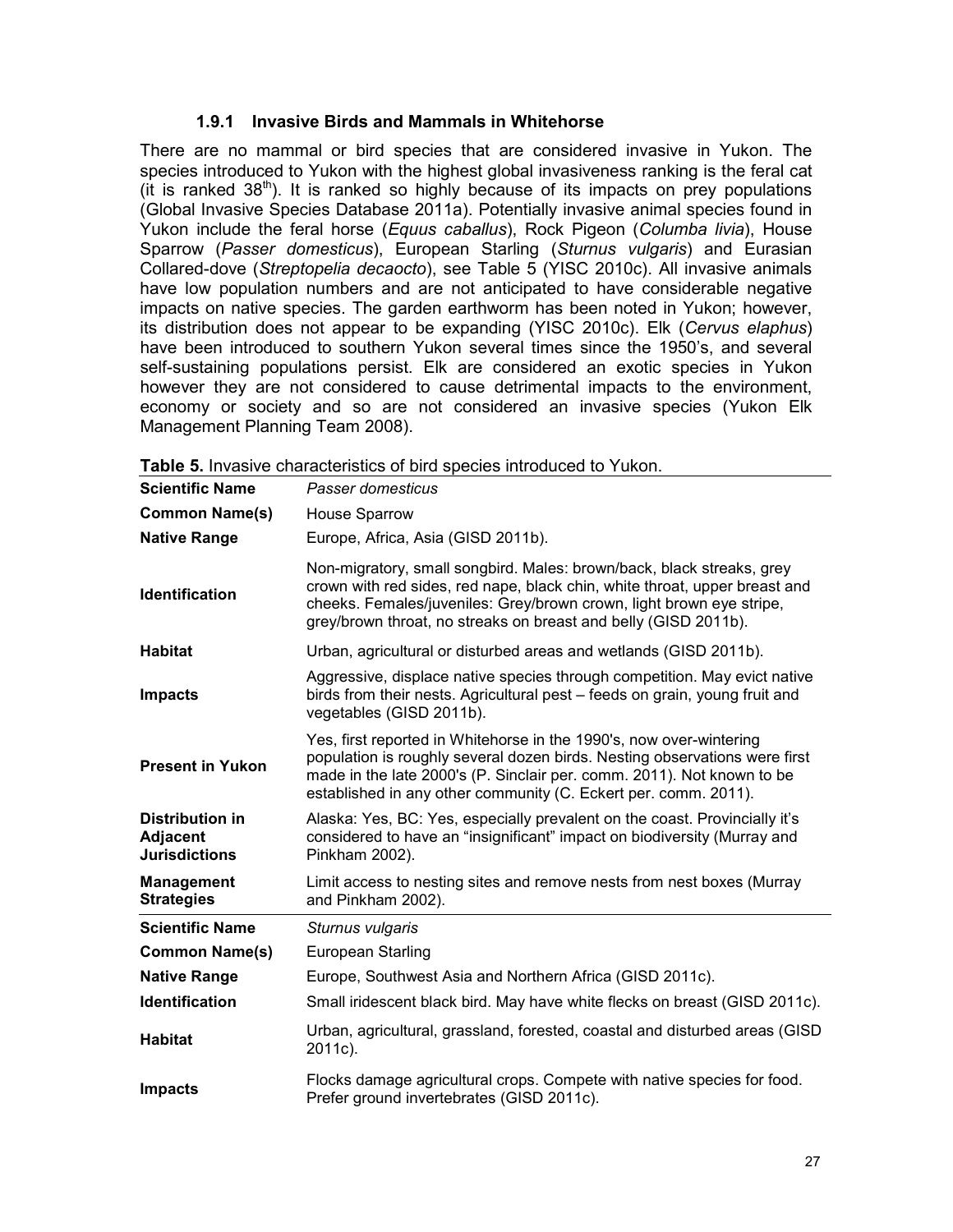| <b>Present in Yukon</b>                                           | Yes, a small population (fewer than 10 individuals) has been recorded<br>yearly since the 1970's. Confirmed breeding pairs occur roughly once a<br>decade (P. Sinclair pers. comm.). The population is migratory. Nesting pairs<br>arrive in late April or early May then leave in September/ October. Over<br>wintering individuals don't survive (C. Eckert per. comm. 2011). |
|-------------------------------------------------------------------|---------------------------------------------------------------------------------------------------------------------------------------------------------------------------------------------------------------------------------------------------------------------------------------------------------------------------------------------------------------------------------|
| Distribution in<br><b>Adjacent</b><br><b>Jurisdictions</b>        | Alaska: Yes, BC: Yes, provincially it is considered to have moderate<br>impacts on native biodiversity (Ministry of Water, Land and Air Protection<br>2004).                                                                                                                                                                                                                    |
| <b>Management</b><br><b>Strategies</b>                            | Limit access to nesting sites and remove nests from nest boxes (Murray<br>and Pinkham 2002).                                                                                                                                                                                                                                                                                    |
| <b>Scientific Name</b>                                            | Streptopelia decaocto                                                                                                                                                                                                                                                                                                                                                           |
| <b>Common Name(s)</b>                                             | Eurasian Collared-dove                                                                                                                                                                                                                                                                                                                                                          |
| <b>Native Range</b>                                               | Europe, Africa, Asia (GISD 2011d).                                                                                                                                                                                                                                                                                                                                              |
| <b>Identification</b>                                             | Males/females: medium-sized gray dove, black collar, squared tail, black<br>bill, red eyes and legs (GISD 2011d).                                                                                                                                                                                                                                                               |
| <b>Habitat</b>                                                    | Urban, agricultural, grassland, riparian and disturbed areas (GISD 2011d).                                                                                                                                                                                                                                                                                                      |
| <b>Impacts</b>                                                    | Competes with other bird species, feeds on grain products, is a carrier of<br>West Nile virus (GISD 2011d).                                                                                                                                                                                                                                                                     |
| <b>Present in Yukon</b>                                           | Yes (YISC 2010c).                                                                                                                                                                                                                                                                                                                                                               |
| <b>Distribution in</b><br><b>Adjacent</b><br><b>Jurisdictions</b> | Alaska: Yes, BC: Yes, (Ministry of Water, Land and Air Protection 2004).                                                                                                                                                                                                                                                                                                        |
| <b>Management</b><br><b>Strategies</b>                            | Regulated hunting, southeastern US (GISD 2011d).                                                                                                                                                                                                                                                                                                                                |

#### **1.9.2 Invasive Birds and Mammals in Adjacent Jurisdictions**

Fourteen non-native bird species and 21 non-native mammals have been recorded in Alaska (McClory and Gotthardt 2008). Roughly half of these species are considered invasive by the Global Invasive Species Database (2011) and are listed in Table 6 (McClory and Gotthardt 2008). Elk were introduced to southern Alaska to develop sporthunting opportunities and populations are expanding on some islands (Schrader and Hennon 2005; McClory and Gotthardt 2008). Elk diet and habitat requirements overlap with Sitka black-tailed deer (*Odocoileus hemionus*). This overlap in requirements raises concerns about detrimental competition between the two species. Raccoons (*Procyon lotor*) and European rabbits (*Oryctolagus cuniculus*) have not established large populations and are not suspected of causing environmental damage (Schrader and Hennon 2005). Rats are suspected of causing the most ecological damage of all invasive animals introduced to Alaska. The negative impacts of rat predation on island populations of ground-nesting birds in other parts of the world has motivated the state to run rat trapping programs on some marine islands (Schrader and Hennon 2005; Alaska Department of Fish and Game 2011). Non-native mammal species in BC are not tracked like invasive plant species or introduced fish species (M. Herborg pers. comm. 2011). For general discussion of species present in the province see Cliford and Guiguet (1958) or Klinkenberg (2010).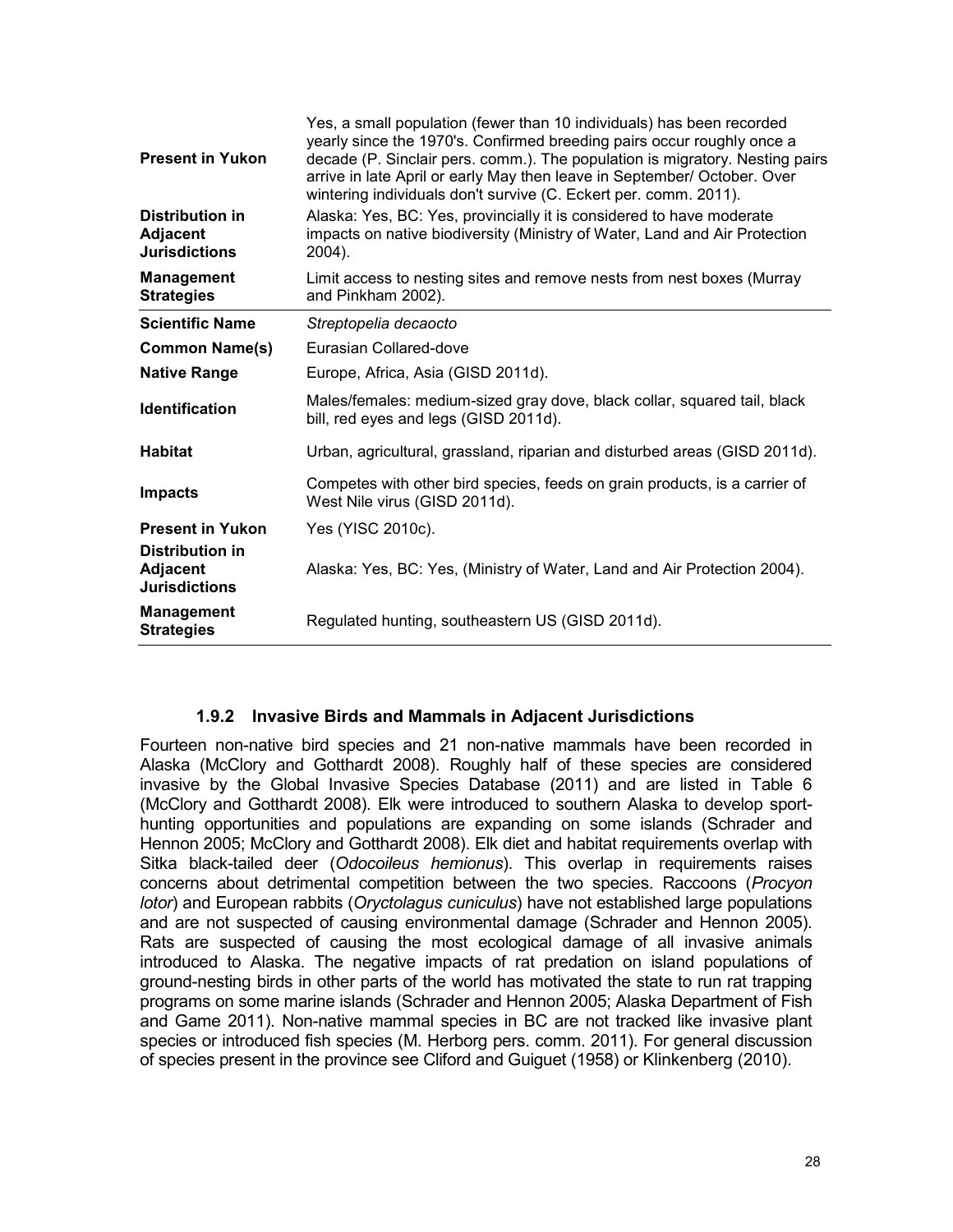| <b>Introduced Birds in Alaska</b> |                             |  |  |
|-----------------------------------|-----------------------------|--|--|
| Common name                       | <b>Scientific name</b>      |  |  |
| Chukar                            | Alectoris chukar            |  |  |
| Eurasian Collared Dove*           | Streptopelia decaocto       |  |  |
| European Starling*                | Sturnus vulgaris            |  |  |
| House Finch                       | Carpodacus mexicanus        |  |  |
| <b>House Sparrow</b>              | Passer domesticus           |  |  |
| Rock Dove                         | Columba livia               |  |  |
| Introduced Mammals in Alaska      |                             |  |  |
| Common name                       | <b>Scientific name</b>      |  |  |
| <b>Black rat</b>                  | Rattus rattus               |  |  |
| Brown or Norway rat*              | Rattus norvegicus           |  |  |
| Canadian beaver                   | Castor canadensis           |  |  |
| Domestic dog                      | Canis familiaris            |  |  |
| Domestic cat                      | Felis catus                 |  |  |
| Domestic cattle**                 | Bos taurus                  |  |  |
| Domestic ferret                   | Mustela putorius furo       |  |  |
| Flk                               | Cervus canadensis           |  |  |
| European rabbit                   | Oryctolagus cuniculus       |  |  |
| House mouse                       | Mus musculus                |  |  |
| Raccoon                           | Procyon lotor               |  |  |
| Red fox                           | <b>Vulpes vulpes</b>        |  |  |
| Reindeer                          | Rangifer tarandus asiaticus |  |  |
| Wild boar                         | Sus scrofa                  |  |  |

**Table 6.** Non-native species recorded in Alaska, adapted from McClory and Gotthardt 2008.

\*Well established in urban areas (Schrader and Hennon 2005).

\*\*Listed as Scottish cattle in McClory and Gotthardt 2008.

#### **1.10 Invasive Plants**

Approximately one-quarter of plant species in Canada originated from Europe and Asia; however, only 120 to 160 of these species are considered invasive. Invasive plants establish quickly through mechanisms such as prolific seed production, aggressive rooting structures, or broad ecological tolerances (Fraser Basin Council 2003). The response of individual species to climate change is challenging to anticipate because of the numerous complex interactions between plants and the environment. Experimental increases in air temperature have been implicated in short-term increases in vegetative growth of native herbaceous alpine species. The response is different for native high arctic herbaceous species; increases in air temperature trigger short-term increases in reproductive output. The positive responses in growth and reproductive effort are not sustained for more than a couple of years, possibly due to nutrient or water limitations (Arft et al. 1999). The herbaceous, weedy annual lamb's quarters (*Chenopodium album*) responded to increased  $CO<sub>2</sub>$  concentrations with increased vegetative growth until growth was limited by water and nutrient availability (Hobbs and Mooney 2005). Increased  $CO<sub>2</sub>$  concentrations are predicted to stimulate growth in leguminous, shrubs such as white sweetclover. Increased growth would increase nitrogen fixation increases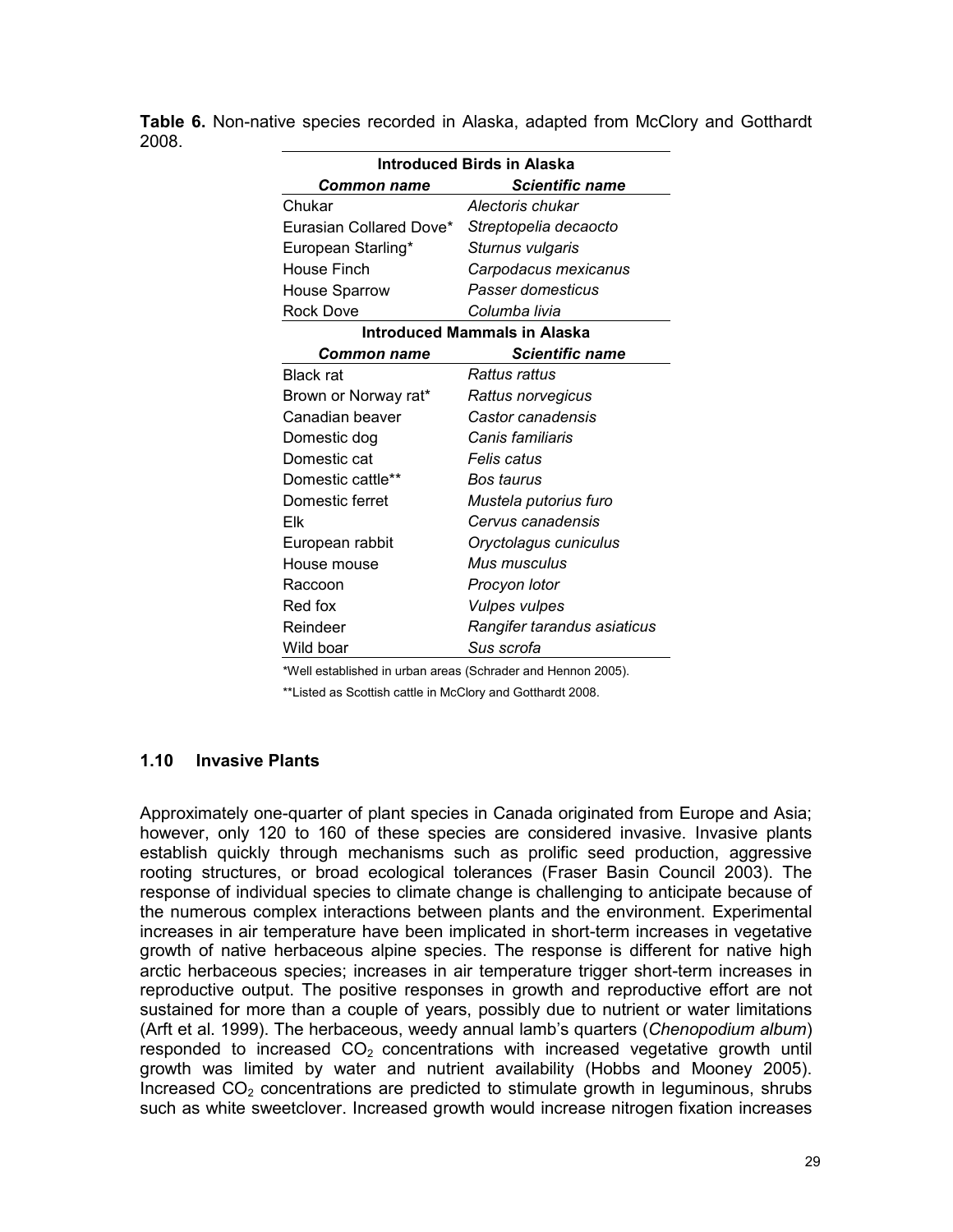and may result in increased invasiveness. The same increases in  $CO<sub>2</sub>$  concentrations may make C4 grass species less competitive (Duke 2000).

#### **1.10.1 Invasive Plants in Whitehorse**

Twenty highly invasive plant species found in Yukon (Government of Yukon 2010b). This is an enviable number as many more invasive plant species found in the neighbouring jurisdictions of Alaska and BC (Cody 2000; YISC 2010c; Bennett and Mulder 2009; NEIPC 2010; YISC 2010c; DNR 2011; NWIPC 2011). Eleven of these invasive species, and five other potential invaders present in neighbouring jurisdictions are listed in Table 7. Detailed identification, habitat, impact and control information for each species is included in Appendix 1. In Yukon, the majority of known infestations are associated with anthropogenic disturbances and urban areas (Line et al. 2008; Bennett and Mulder 2009). This pattern of distribution may change as the number of invasive plant species increases. The number of invasive plant species is anticipated to increase due to species range expansion and increased trade and movement of people (Carlson and Shephard 2007; HDR Alaska 2009). More invaders will increase the likelihood that highly detrimental species such as knotweed will become established (Carlson and Shephard 2007; Bennett and Mulder 2009; NWIPC 2011).

| Table 7. Priority invasive plant species discussed in this report |  |
|-------------------------------------------------------------------|--|
|-------------------------------------------------------------------|--|

| Priority invasive species established in Yukon                                      |
|-------------------------------------------------------------------------------------|
| Common tansy (Tanacetum vulgare)                                                    |
| Creeping thistle (Cirsium arvense)                                                  |
| Dalmatian toadflax (Linaria dalmatica) and Great butter-and eggs (Linaria vulgaris) |
| Hawkweeds (Hieracium spp.)                                                          |
| Leafy spurge ( <i>Euphorbia esula</i> )                                             |
| Oxeye daisy (Leucanthemum vulgare)                                                  |
| Perennial sow-thistle (Sonchus arvensis)                                            |
| Spotted knapweed (Centaurea stoebe) and other knapweeds                             |
| Smooth brome ( <i>Bromus inermis</i> )                                              |
| Sweetclover ( <i>Melilotus officinale</i> )                                         |
| Priority invasive species established in adjacent jurisdictions                     |
| Garlic mustard (Alliaria petiolata)                                                 |
| Knotweeds (Polygonum spp.)                                                          |
| Himalayan balsam (Impatiens glandulifera)                                           |
| Plumeless thistle (Carduus acanthoides)                                             |
| Purple loosestrife (Lythrum salicaria)                                              |

Invasive knotweeds were ranked as the most invasive species out of the priority species discussed in this report. Knotweed (ranked as a complex of species) scored an invasiveness ranking of 87 out of 100 (Carlton et al*.* 2008). Spotted knapweed (*Centaurea stoebe*) followed closely behind with a score of 86 out of 100 (Carlton et al*.* 2008). Both species are considered highly invasive by NWIPC and NEIPC (NEIPC 2010; NWIPC 2011). The species with the lowest invasiveness rankings were common tansy (*Tanacetum vulgare*), 56 out of 98, plumeless thistle (*Carduus acanthoides*) 61 out of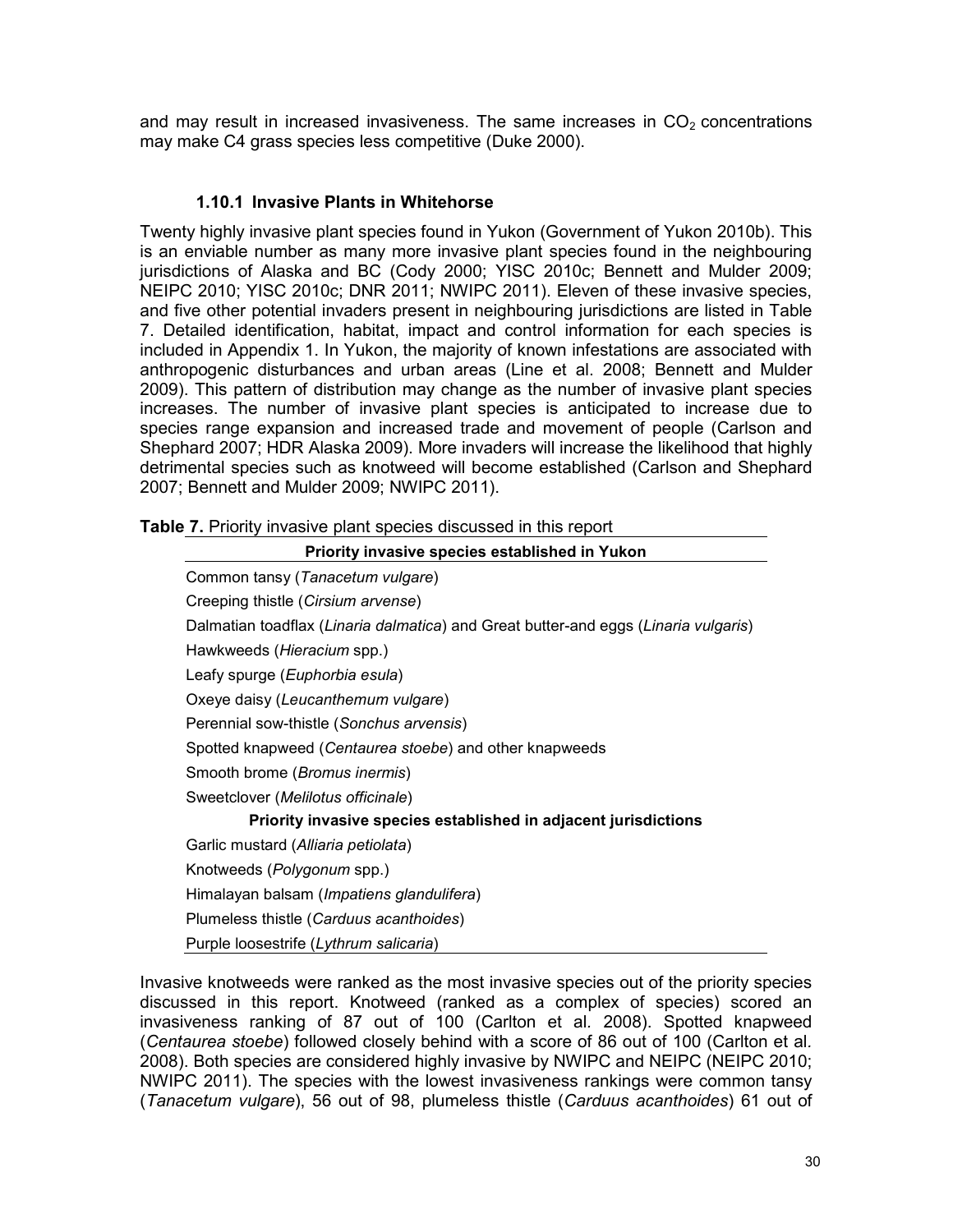100, and ox-eye daisy (*Leucanthemum vulgare*) 61 out of 100 (Carlton et al*.* 2008). Conversely, common tansy is considered an Extremely Invasive species by NWIPC (NWIPC 2011). Invasive plant managers consistently report common tansy as the species with the greatest number of new sites (NWIPC 2009). Many new common tansy sites have been large, especially in the Prince George area where three new common tansy sites were inventoried in 2008, all with areas greater than 1 hectare (A. Eastham per. comm. 2011).

#### **1.10.2 Invasive Plants in Adjacent Jurisdictions**

The proximity of Alaska and BC to international trade routes, their larger populations and increased landscape disturbance results in increased invasive plant diversity (Kolar and Lodge 2000; Government of Canada 2004a; Burgiel and Muir 2010). Alaska tracks 196 species of terrestrial and aquatic plants and BC tracks 174 (EDDMapS 2011; Ministry of Forests, Lands and Natural Resource Operations 2011b). The number of invasive species under observation is much larger than the number of species designated as noxious in legislation, 29 species in Alaska, and 49 in BC (BC Weed Control Act 1985; State of Alaska prohibited and restricted noxious weeds 2003).

Approximately 70 invasive plant species are found in northern BC, including species with severe detrimental impacts in southern areas of the province, e.g., knapweeds and knotweeds (NEIPC 2010; NWIPC 2011). Population numbers of these highly detrimental species are currently low even though a large amount suitable habitat is available. Control efforts for these highly detrimental species focus on eradication of localized populations and preventing further spread from southern areas. Infestations of a few highly detrimental species such as marsh plume thistle and field scabious (*Knautia arvensis*) are restricted to northern and central areas of the province. Control efforts for these species are focused on regional containment and eradication of satellite populations (NWIPC 2011). Marsh plume thistle, field scabious and common tansy have special management areas ("containment lines") where efforts are focused on containing the species to a well-defined, densely infested area (NWIPC 2011). Containment agreements also exist between NEIPC and NWIPC. The boundary between the committees at the Pine Pass severs as the northern containment boundary for orange hawkweed (*Hieracium aurantiacum*) and ox-eye daisy.

The majority of Alaska's invasive plant infestations are associated with anthropogenic disturbances (i.e. roadways). Some species have begun to infest undisturbed ecosystems: white sweetclover, spotted knapweed, invasive hawkweeds (e.g. *Hieracium aurantiacum*), Himalayan balsam and invasive knotweeds (Carlson et al*.* 2008).

Potential invasive plant ranges as a result of climate change may help direct detection and conservation efforts (HDR Alaska Inc. 2009). HRD Alaska Inc. developed a coarse scale model using weather data from Fairbanks, Anchorage and Juneau to model invasive plant ranges in Alaska, eastern Siberia and western Yukon (including the Whitehorse area). Climate change was modeled using low and high emission scenarios and it was combined with global records for invasive species range. The resulting maps highlight changes in species' potential range (expansions and contractions) under different climate change scenarios. Life history or species adaptive capabilities were not quantified during the modeling. The factors that limited invasive species establishment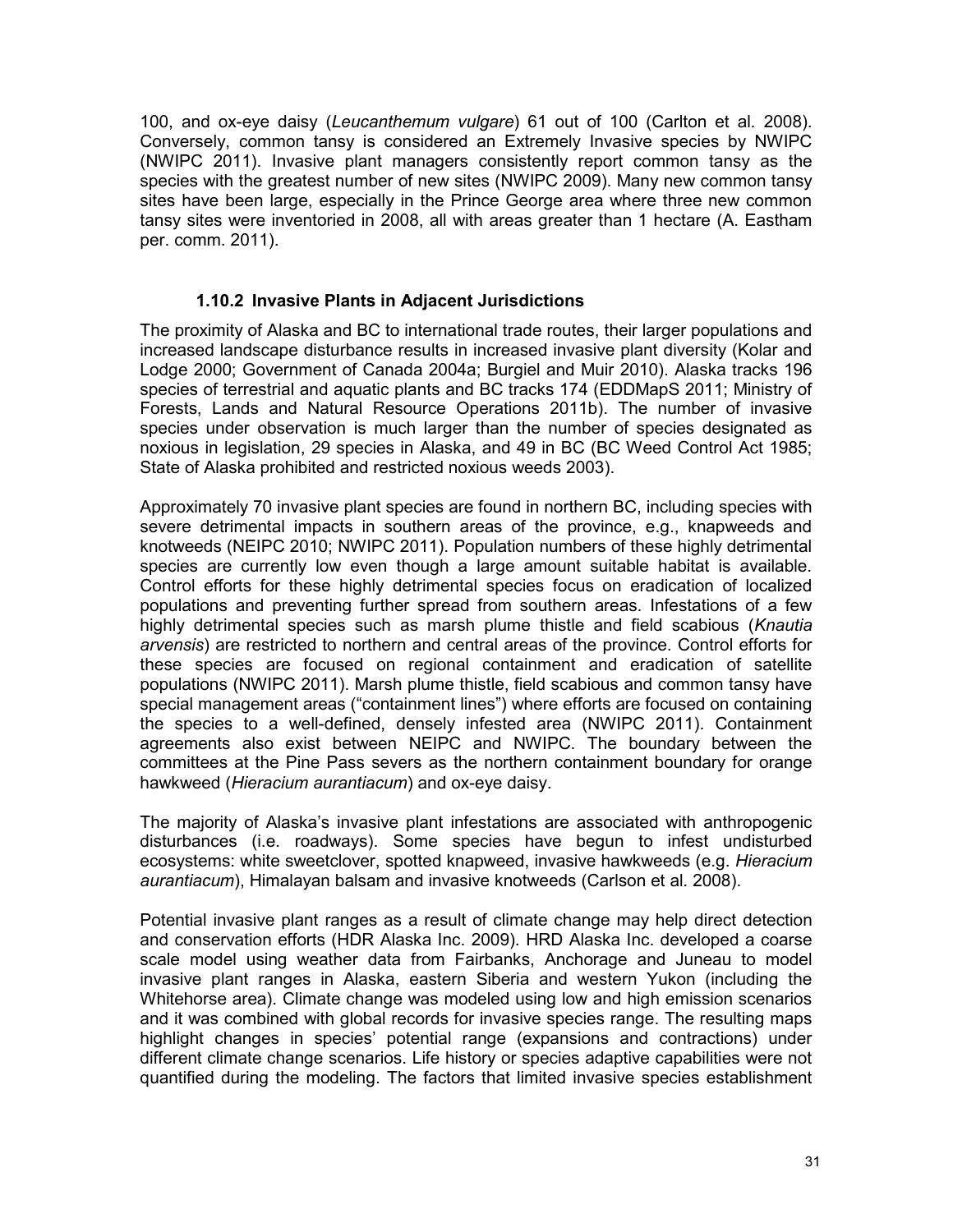were summer precipitation, winter precipitation and the minimum winter temperature (HDR Alaska Inc. 2009).

# **1.11 Summary**

Invasive, non-native plants, animals, fungi, and bacteria are defined by their negative impacts on the economy, environment, and social welfare (McNeely et al 2001; Government of Canada 2004a). They alter the structure and functioning of disturbed and (for some species) intact ecosystems by successfully competing with native species for resources such as water, light or nutrients. Human induced disturbances can offer "windows of opportunity" for increased recruitment of invasive species (especially invasive plants). Management agencies are increasing efforts to prevent and control invasive species establishment through coordinated management strategies. The number of invasive species in Yukon is expected to increase through species range expansion and through the increased movement of goods and people. The exact impacts of climate change on the introduction and spread of invasive organisms is difficult to pinpoint. The presence of invasive species in neighbouring jurisdictions is a good indication of potential invaders. Established invasive species have adapted to the long, dry growing seasons in the Whitehorse area. The establishment of highly invasive species such as knotweeds and spotted knapweed is increasingly likely. Invasive species have complex relationships with changing climate and changing ecosystems. Invasive species like didymo and rainbow trout are already present in Yukon and are positioned to take advantage of increased solar radiation and changes in stream flow to expand their distribution. The abundance and distribution of invasive species increases over time and the responses of native organisms and ecosystems to changing ecological conditions will affect the success of future invasions.

Invasive species are managed to minimize their negative impacts on the environment, economy and society. Invasive species management has four key areas (Government of Canada 2004a):

- 1. Prevention of new invasions
- 2. Early detection of new invaders
- 3. Rapid response to new invaders
- 4. Management of established and spreading invaders (containment, eradication and control).

This framework should be combined with ecosystem-based, adaptive management to facilitate decision-making and mitigation of the impacts of invasive species (Government of Canada 2004a; Burgiel and Muir 2010). All land managers and the general public has a role in regulating and managing invasive species (Government of Canada 2004a).

1. **Prevention** – Is efficient and cost effective. Prevention measures can include education, risk analysis, and pathway management through quarantine and inspection activities at critical points of entry. Purposeful introduction of species results from a difference in values. Successful prevention policies will need to acknowledge and make allowances for these different values. Invasive species managers need to rigorously quantify the economic and ecological impacts of invasive species and clearly communicate this information to the public to build support for prevention programs.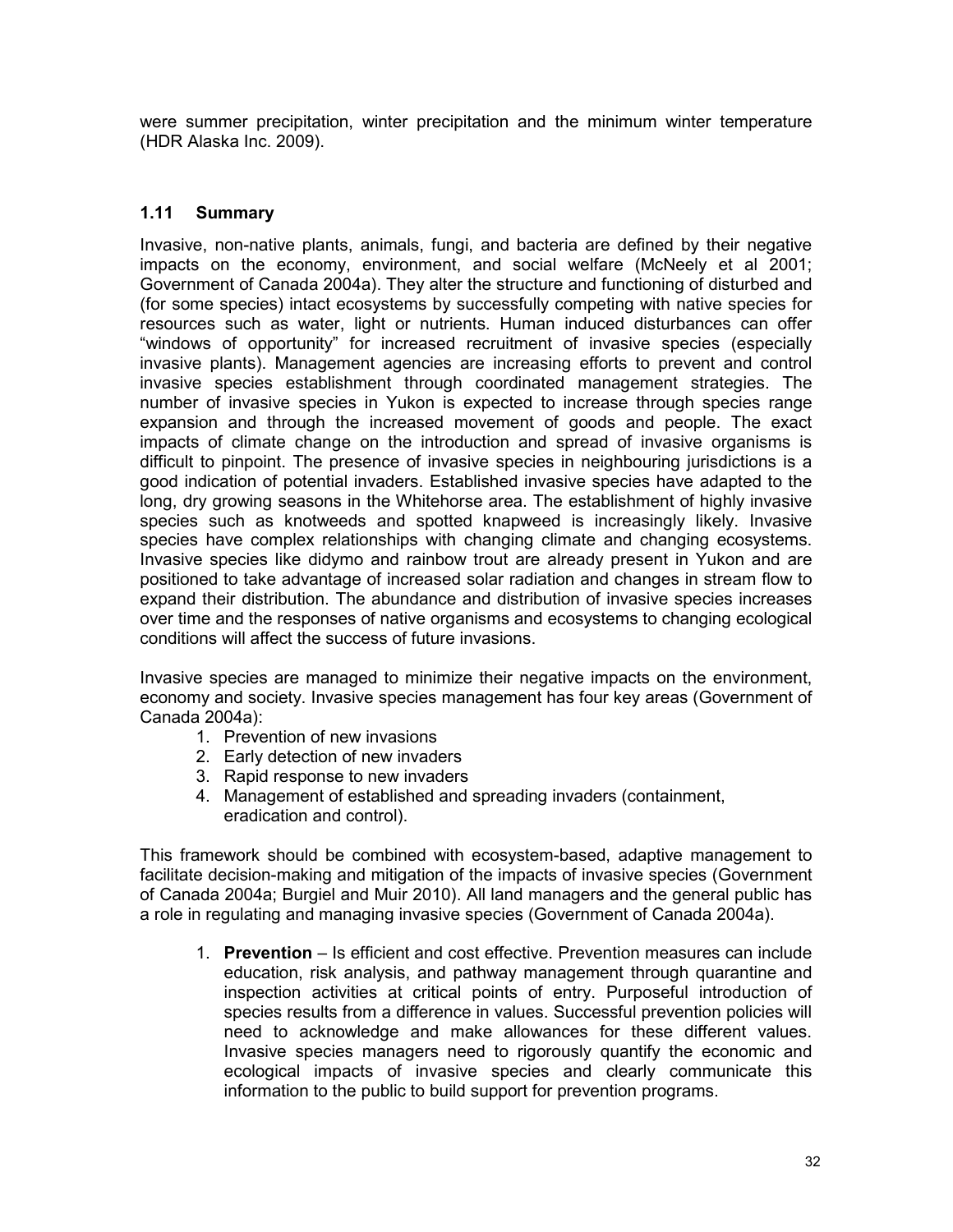- 2. **Early detection** of new invaders is key to implementing an efficient and cost effective management strategy. Delayed action increases control costs and diminishes the likelihood of eradication of the invader. Early detection of a new invader relies on an informed network of spotters and a communication plan to notify agencies, partners and stakeholders of new incursions.
- 3. **Rapid response** Once a new invader has been identified a coordinated plan of action should be implemented. The roles and responsibilities of involved agencies, partners and stakeholders should be clearly defined before the action plan is implemented. Early Detection and Rapid Response (EDRR) plans should be executed in conjunction with involved agencies, stakeholders, and partners to increase program stability and long-term success. Public education is needed to inform the public about EDRR strategies and why they are needed in order to build the required funding and support before a new invader is discovered.
- 4. **Management** actions are needed to contain and eradicate invasive species once they become established beyond the EDRR level. The magnitude of management action is determined by risk assessments and injury thresholds that prioritize species and infestations for action. Successful management programs use the principles of integrated pest management and involve all relevant stakeholders. Management programs should focus on practical, achievable actions that have a high probability of success while still maintaining flexibility to allow for changes in future priorities. Management strategies can include eradication, containment or suppression of the invading. The management strategy used depends on the invading species, the extent of the infestation, the potential for damage and resources available for management. Public support for management strategies is needed as control efforts often involve public agencies and funding. Management options involving pesticides are especially controversial and need to be clearly explained before starting a treatment program. Control efforts are not a permanent solution to invasive species. Invasive species management requires continuous effort; breaks in management result in further spread, increases in abundance and intensifying detrimental impacts.

Invasive species pose significant threats to Yukon's natural environment; as climate changes these impacts may alter in severity and direction. Invasive species are having considerable impacts on ecosystems, biodiversity, and human health in adjacent jurisdictions and as time passes impacts and management costs are mounting. In order to address the threats posed by invasive species Yukon should continue developing a comprehensive management strategy including components of identification, prevention, control, research, regulatory approaches, public education and awareness, and continued coordination with neighbouring jurisdictions. The management strategy should be developed while considering potential climate changes and their implications for invasive species.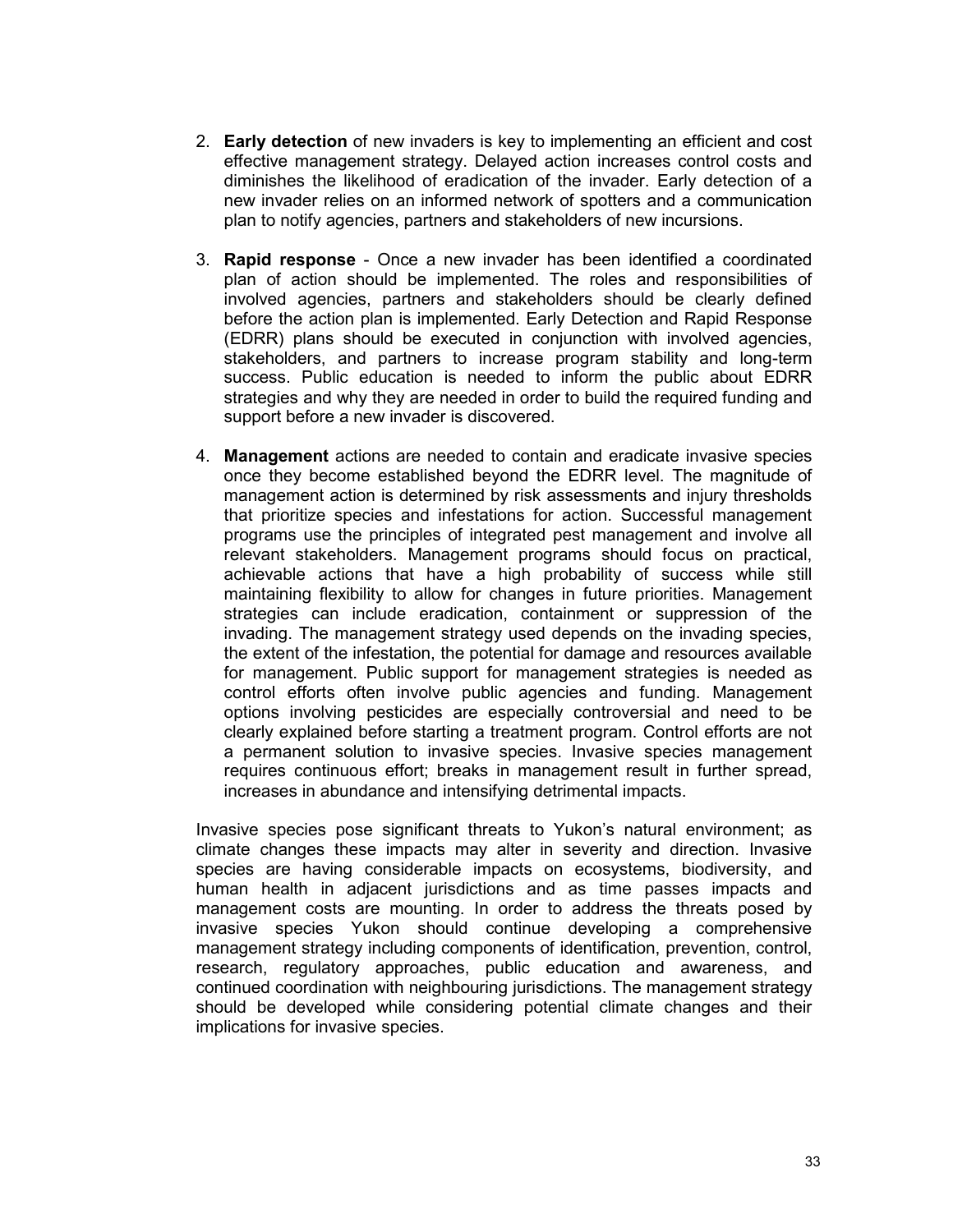# **2.0 PHASE 2: SPECIES RISK ANALYSIS**

# **2.1 Introduction**

# **2.1.1 Background**

Only a small percentage of invasive species introductions result in negative impacts in the receiving environment and the relative risk posed by deleterious species is variable. Risk assessment is a repeatable, logical process for researching, evaluating and communicating information about the relative threat of invasive species (GISP 2001; Government of Canada 2004b; IPPC 2007). The objective of assessing risk is to predict the likelihood of invasion and to determine the relative invasiveness rank for known or suspected invasive species (GISP 2001). Risk assessment is a fundamental part of prevention, rapid response and invasive species treatment programs (Government of Canada 2004a; IPPC 2007). Assessing the likelihood of successful invasion usually involves developing a series of questions to consider the impacts of invasive species on environmental, economic, and cultural factors. This process involves reviewing scientific literature, expert opinion as well qualitative and quantitative data analysis (GISP 2001; IPPC 2007). This integrated approach increases confidence in the analysis process and provides a knowledge base for informing management decisions (Government of Canada 2004a). The results of the risk assessment process can also be used to garner public support for funding invasive species exclusion and eradication programs (GISP 2001; IPPC 2007). Risk assessments can be conducted for specific species, vectors or pathways of introduction and should include risk communication (conveying the results of the assessment process to the public and legislators) as well as risk management (prevention or control strategies and action plans) (GISP 2001; Government of Canada 2004b; IPPC 2007). This review discusses species risk assessment processes.

Risk assessments help set management priorities by identifying species with the greatest potential for negative impacts. Identifying risks allows managers to allocate management efforts and funds more efficiently. This is especially valuable when there are multiple threats that require management. Characteristics traditionally evaluated in species risk analysis include: a measure of invasiveness, potential for introduction, likelihood of establishment, rate of spread, and potential economic and environmental impacts (GISP 2001; Carlson et al*.* 2008). Assessing the risk posed by new invaders has additional challenges because on impacts of species introduction are not always well understood for new environments (Government of Canada 2004a; IPPC 2007).

Studies have attempted to identify a specific set of characteristics that would define an invasive species however; the only predictive characteristic that is reliably correlated with species invasiveness is demonstrated invasiveness in other jurisdictions. Identifying analogous climates and habitats in the management area is generally helpful for predicting potential spread after species establishment but it does not guarantee the habitat is at risk. Invasive species behave less predictably outside their native range and have been found expanding into novel habitat types (GISP 2001; Carlson et al*.* 2008).

Invasive species risk assessment can be conducted before or after its detection in the management area (GISP 2001, Canadian Council of Fisheries and Aquaculture Ministers 2004). No mater when it is applied, an ideal risk assessment process analyzes a few easily obtainable characteristics that provide a measure of invasive potential while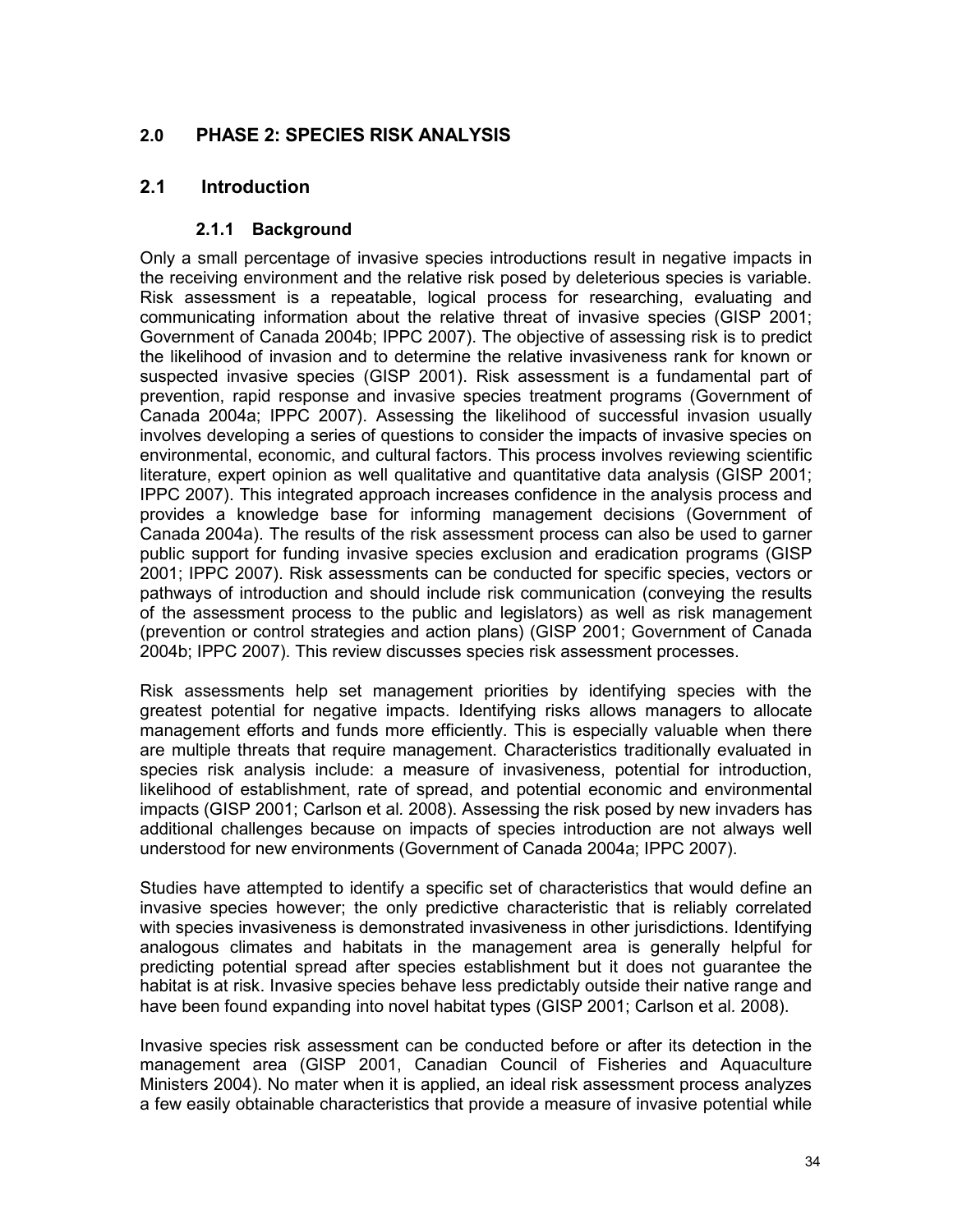disregarding trivial information and resulting in an accurate invasion prediction at a reasonable cost. Effective risk assessments clearly differentiate between levels of risk posed by each species, are well documented, open to public review, and have had their validity verified (GISP 2001).

# **2.2 Risk Assessment Examples**

There are many international examples of invasive species risk assessment processes however; few well-documented examples exist for jurisdictions adjacent to Yukon. Risk assessment processes in these areas are focused on invasive plants. The process for assessing the risks posed by other invasive organisms would follow the same general procedure as that outlined for invasive plants (or see Millsap et al. 1990; Fields and Gotthardt 2009).

# **2.3 International Standards**

The International Plant Protection Convention (IPPC) is a plant health agreement established in 1952, with the objective of protecting native and cultivated plants by preventing the introduction and spread of invasive species. The core activities of the IPPC are coordinated by the Food and Agriculture Organization of the United Nations (IPPC 2011). The IPPC has developed international standards for assessing risk posed by invasive species. This process determines relative invasiveness, the need for regulation, and appropriate control measures. The process focuses on plant species proposed for intentional import, however; it can be adapted for use with unintentionally introduced organisms (IPPC 2004, 2007, 2010, 2011).

Standard components of IPPC species risk analysis includes:

- 1. Species identification, species taxonomy is identified to the appropriate level impacting its invasiveness.
- 2. Species presence or absence in the management area.
- 3. Confirmation of legislative or regulatory status in the management area.
- 4. Intended use of the species (for intentional introductions) risk will vary depending on type of use managed vs. unmanaged landscapes, outdoor vs. indoor. For unintentional introductions potential or current use of the species is considered.
- 5. Habitat compatibility or suitability throughout the management area. Assess biological potential and consider potential adaptations.
- 6. Probability of introduction, both intended and unintentional. Assess reproductive and dispersal ability.
- 7. Behaviour in other jurisdictions (is it invasive elsewhere).
- 8. Probability of spread or dispersal.
- 9. Assessment of economic consequences.
- 10. Impacts on host species.
- 11. Management options, this includes effective control options and cultural considerations that may limit potential control options.
- 12. Quantify the degree of uncertainty in the risk assessment process.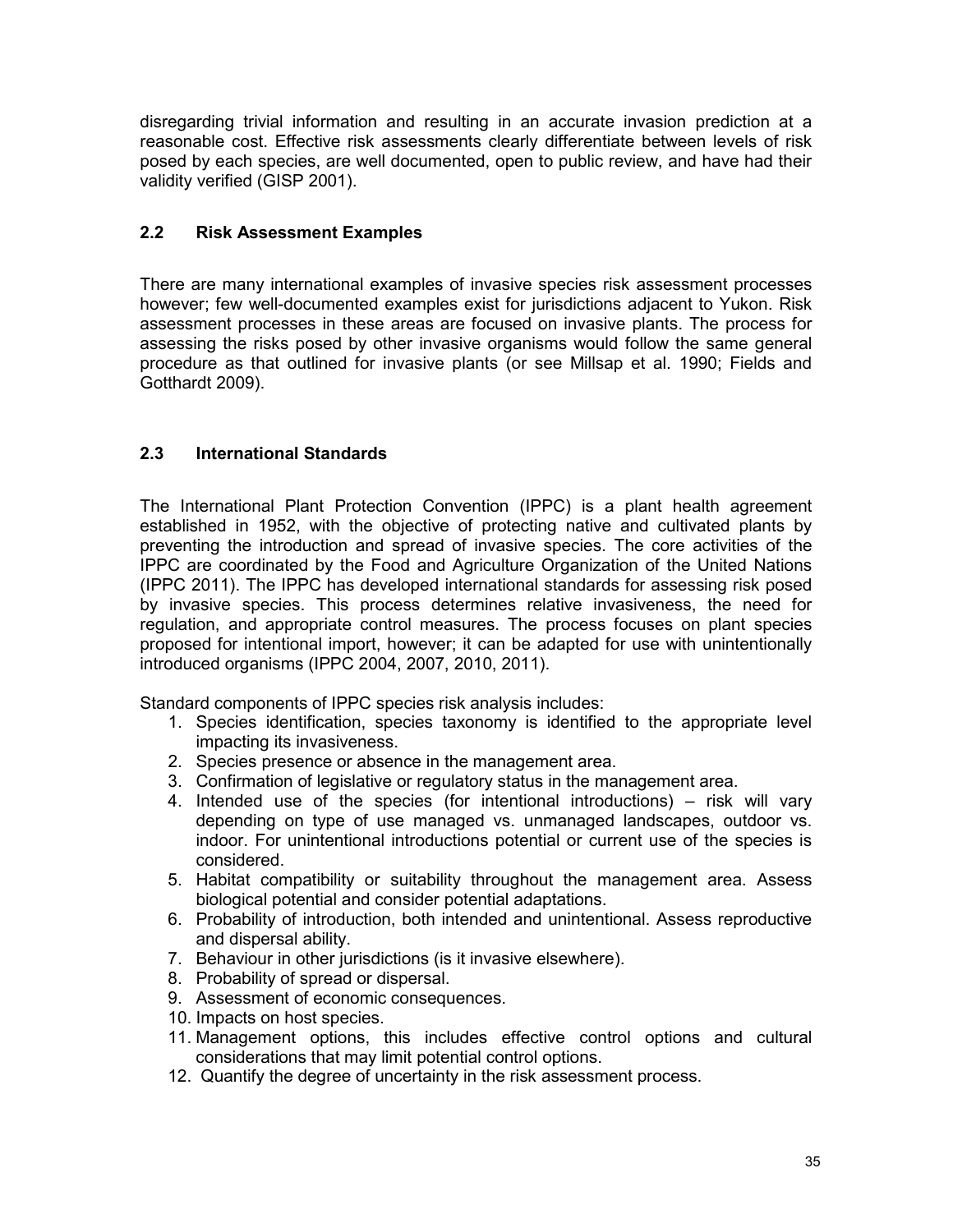# **2.4 Risk Assessment Examples from Adjacent Jurisdictions**

Ranking systems developed for use in the neighbouring jurisdictions of Alaska and BC incorporate many of the elements of IPPC species risk analysis. Both systems use a series of questions to identify the relative risks posed by the introduction of non-native, invasive plant species. Input requirements and methods of scoring relative risk differ between the two systems and result in the systems being suited to different situations.

# **2.4.1 Alaska**

# **2.4.1.1 Background**

The state of Alaska is relatively free of invasive species compared to the continental states. Specialists from various state and federal land management agencies developed an invasiveness ranking system for non-native plants, in order to support efforts to prevent and minimize the impacts of invasive plant species and preserve natural areas (Carlson et al. 2008). This Alaskan Invasiveness Ranking System was intended to be "robust, repeatable and transparent", to evaluate the likelihood of species establishment in natural ecosystems in Alaska while recognizing impacts to local ecology and communities. The tool informs land managers of the relative threat posed by invasive species and when it is combined with species distribution information it can be used to prioritize control activities. The Alaskan Invasiveness Ranking System is based on six components:

- 1. Pre-screening to evaluate the probability a species can establish in the state based on the worldwide distribution of the potential invader. To facilitate the analysis the state was classified into three ecoregions, Pacific maritime, Interiorboreal, and Arctic-alpine.
- 2. Quantification of impacts of species introduction will focus on "natural" ecosystems instead economic impacts or agricultural or disturbed landscapes.
- 3. Flexibility to evaluate species already established and others that may arrive.
- 4. Evaluation process produces relative invasiveness scores instead of classes of invasiveness.
- 5. Flexibility in the evaluation process to calculate scores for species with abundant documentation as well as species lacking of invasiveness information.
- 6. Conclusions must be reasonable and be in accordance with current scientific understanding.

Four existing risk ranking systems were considered while developing the Alaskan invasiveness evaluation:

- 1. Criteria for Categorizing Invasive Non-Native Plants that Threaten Wildlands, California Exotic Pest Plant Council (Warner et al. 2003)
- 2. Ranking Invasive Exotic Plant species in Virginia, Virginia Department of Conservation and Recreation (Heffernan et al. 2001)
- 3. Southwest Exotic Species Ranking System, National Park Service (Hiebert and Stubbendieck 1993)
- 4. Weed Risk Assessment System, Australian Quarantine and Inspection Service (Pheloung et al*.* 1999)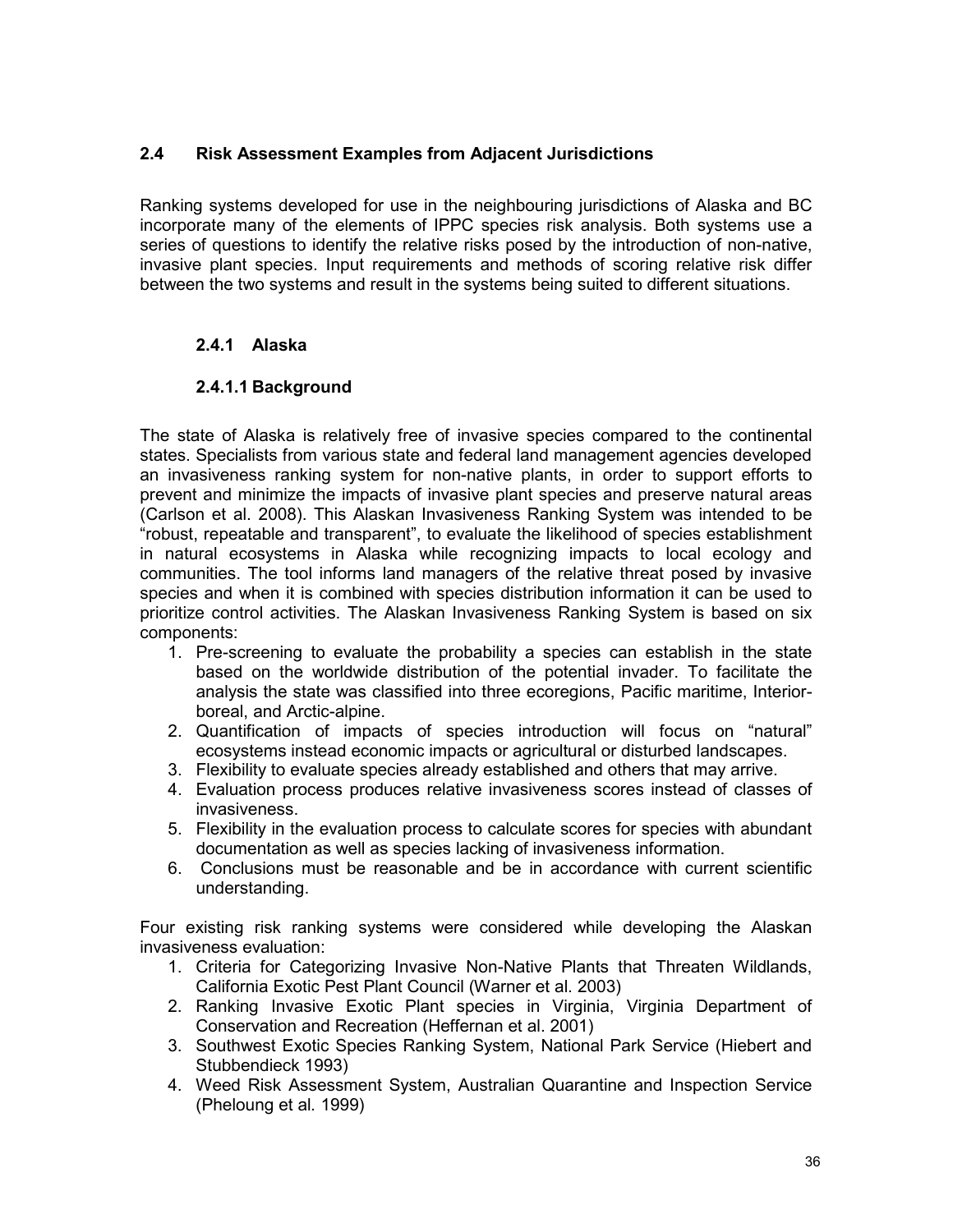These examples were used to inform analysis questions (and the scoring values assigned to them) and to evaluate the invasiveness rank of a species. Each existing analysis system is tailored to the goals of the developing management agency resulting in different invasiveness ranks for the same species. The specificity of ranking systems also resulted in none of the systems being a best fit for Alaskan management goals. Certain systems placed a greater emphasis on agricultural pests, or required extensive distribution records, which were not available for Alaska. None of the previously developed ranking systems scored known invasive species or species with broad distributions in their native habitats higher than other potential invasive species. Unknown or ambiguous information resulted in lower risk ranking scores, which may not accurately reflect their invasive potential. Ranking results were often categorical (extreme, high, medium, low) which can mask differences in invasiveness between species. The existing systems did not screen for habitat/biological compatibility within the management areas. To address these issues the Alaskan Invasiveness Ranking System borrowed features from the existing systems and added habitat suitability screening, numerical scoring, and procedures for handling missing information (Carlson et al*.* 2008).

#### **2.4.1.2 Ranking Process**

Plant species are evaluated in the Alaskan Invasiveness Ranking System by scoring a species based on answers to questions concerning habitat/climate suitability, ecological impacts, biological characteristics, distribution and dispersal ability and control options (ease and feasibility). The evaluation pre-screens species for climate compatibility. If the species has been collected in Alaska, or if it has been found in other areas of the world with similar climates the species continues in the risk ranking process (Carlson et al*.* 2008). The risk analysis consists of 21 questions. The response to each question determines its contribution to the species overall invasiveness score. Individual questions range from 0 to 10 points each; a response of "No perceivable impact" would score 0 whereas "has the potential to cause significant alterations" would score 7 and "Likely to cause major alterations" would score 10 points. The questions are grouped into four sections: ecological impacts (worth 40 points), biological characteristics and dispersal (25), distribution (25), and feasibility of control (10). Answers are based information collected from literature and expert opinion. The highest possible total score is 100 points; however any question that cannot be answered due to insufficient data has its maximum total removed from the total score. The removal of a 10-point question would result in that species being scored out of 90 instead of 100. Relative not absolute scores are used to compare species. Draft versions of the Ranking System were validated by expert review.

# **2.4.2 British Columbia**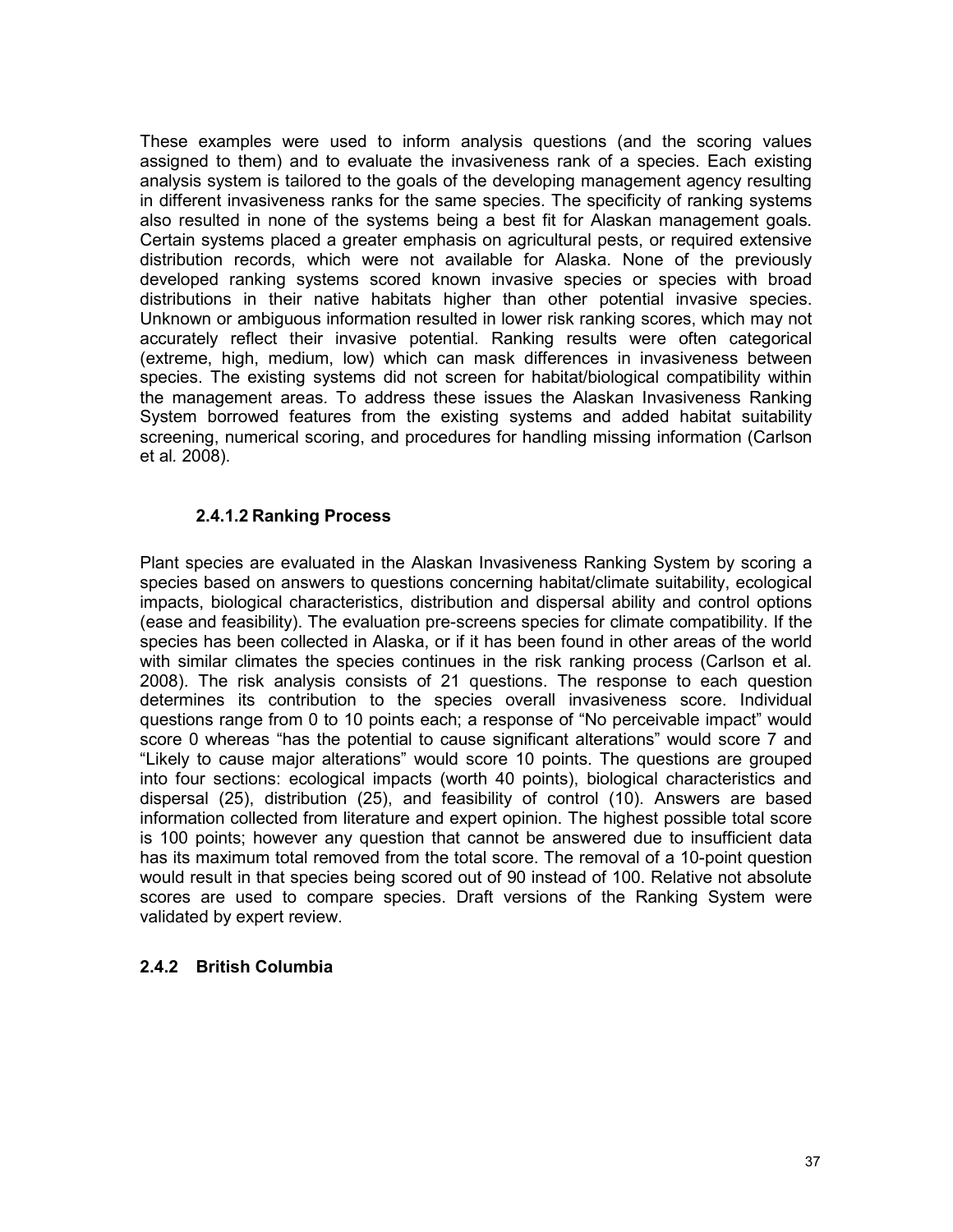## **2.4.2.1 Background**

Few detailed risk assessments have been conducted for invasive species in BC (Atwood and Young 2010). A committee of invasive plant managers and representatives from provincial ministries developed the BC Invasive Plant Core Ranking Process to aid land managers in prioritizing plant species for management. The committee, in conjunction with project staff, produced a streamlined risk assessment tool for managers who have a working knowledge of invasive plant biology, distribution and their impacts within their management area (L. Atwood pers. comm. 2011). The Core Ranking Process calculates the relative rank of an invasive plant species based on its ability to dominate and persist, susceptibility of the management area, ecological impacts and the extent of infestation within the management area (Atwood and Young 2010). The Core Ranking Process can also identify new invaders or ones with very limited distributions that are not yet linked to an Early Detection Rapid Response (EDRR) protocol by scoring those species higher (more invasive) in ecological impacts and management potential (Ministry of Forests, Lands and Natural Resource Operations 2011d).

The Core Ranking process was influenced by several existing ranking systems including:

- 1. Ranking Invasive Exotic Plant species in Virginia, Virginia Department of Conservation and Recreation (Heffernan et al*.* 2001)
- 2. Weed Risk Assessment System, Australian Quarantine and Inspection Service (Pheloung et al*.* 1999)
- 3. An Invasive Species Assessment Protocol Version 1, NatureServe (Morse et al. 2004)
- 4. General Decision Process for Managing Invasive Plant Species in Garry Oak and Associated Ecosystems, Garry Oak Ecosystem Recovery Team (2007)

These systems similarly scored potential species impacts very high. Species management and biology questions were frequently scored highly, however; the exact scoring system was different for each process. Draft versions of the Core Ranking Processes were reviewed by the development committee and tested for functionality by regional invasive plant committees (L. Atwood pers. comm. 2011).

# **2.4.2.2 Ranking Process**

Plant species are evaluated in the BC Invasive Plant Core Ranking Process by ranking a species based on species' impact, management potential, ecology and biology. The interactive-online analysis process consists of 19 questions and up to five species can be analyzed at one time. Terminology, potential answers, scoring rational as well as potential sources of data required to answer the question are provided. Each question is weighted and the chosen response determines a question's contribution to the overall invasiveness score (Ministry of Forests, Lands and Natural Resource Operations 2011d). The relative weight of each answer is not easily discernable to the Core Ranking Process user. The scores for each analysis category as well as the cumulative score for each species are automatically calculated. The highest relative score corresponds to the highest priority species for management in the analyzed area (L. Atwood pers. comm. 2011; Ministry of Forests, Lands and Natural Resource Operations 2011d).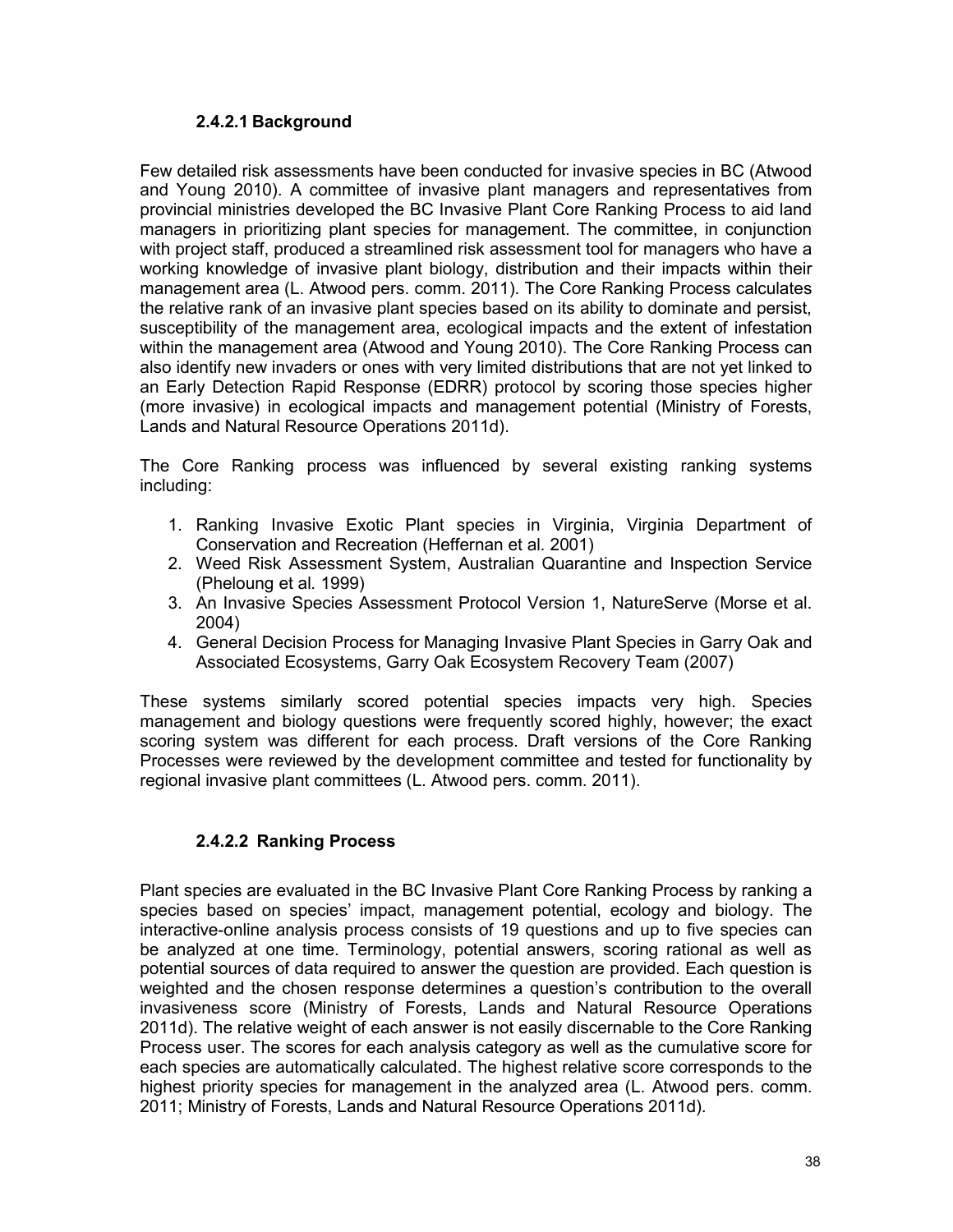The Core Ranking Process has two analysis scale options, Large Management Areas (the entire province or areas larger than a regional district) and Local Management Area (a regional district to a specific site) (Ministry of Forests, Lands and Natural Resource Operations 2011d). The Large Management Areas option evaluates susceptible environments by examining the number of invaded and the number of susceptible Biogeoclimatic Ecosystem Classification (BEC) subzones (Ministry of Forests, Lands and Natural Resource Operations 2011d). The BEC system defines ecological zones using vegetation, soils, and climate variables as well as classifying ecosystems based on the potential climax vegetation. It is commonly used in forestry and conservation management in BC (Ministry of Forests, Lands and Natural Resource Operations 2011e). This land classification system is similar, although units are not directly transferable, to Yukon Ecoregions (Smith et al. 2004). Alternatively, the Local Management Areas option evaluates susceptible environments by examining the number of invaded and the number of susceptible habitat types such as wet meadows, riparian, and coniferous forests (Ministry of Forests, Lands and Natural Resource Operations 2011d).

## **2.4.2.3 Modeling Future Distribution**

Atwood and Young (2010) evaluated risks posed by invasive plants to parks in BC using the BC Core Ranking Process as a component of a larger risk analysis. This larger risk assessment process also included determining susceptibility of BEC units, identification of priority ecosystems for protection, development of regional maps, development of a management decision support process, public messaging requirements for parks, and modeling future distributions of invasive plants in the context of climate change. In order to predict future invasive plant distribution species climate envelopes (conservative estimates of habitable climates, including BC distribution data) and predicted climate change scenarios were modeled for the entire province. A review was conducted of models and approaches for simulating future invasive species distribution. Atwood and Young (2010) found for large management areas (regional and larger scales) an ensemble of models (ex. BIOMOD) offered many advantages. The additional analysis provides a good example of expanded products that can be produced after an initial risk assessment is completed.

#### **2.5 Comparison of Alaskan and BC Risk Assessment Tools**

International Plant Protection Convention standards for invasive species risk assessment require 12 analysis components (see section 2.3). Table 8 represents how each system satisfies the standard components as well as additional assessed components.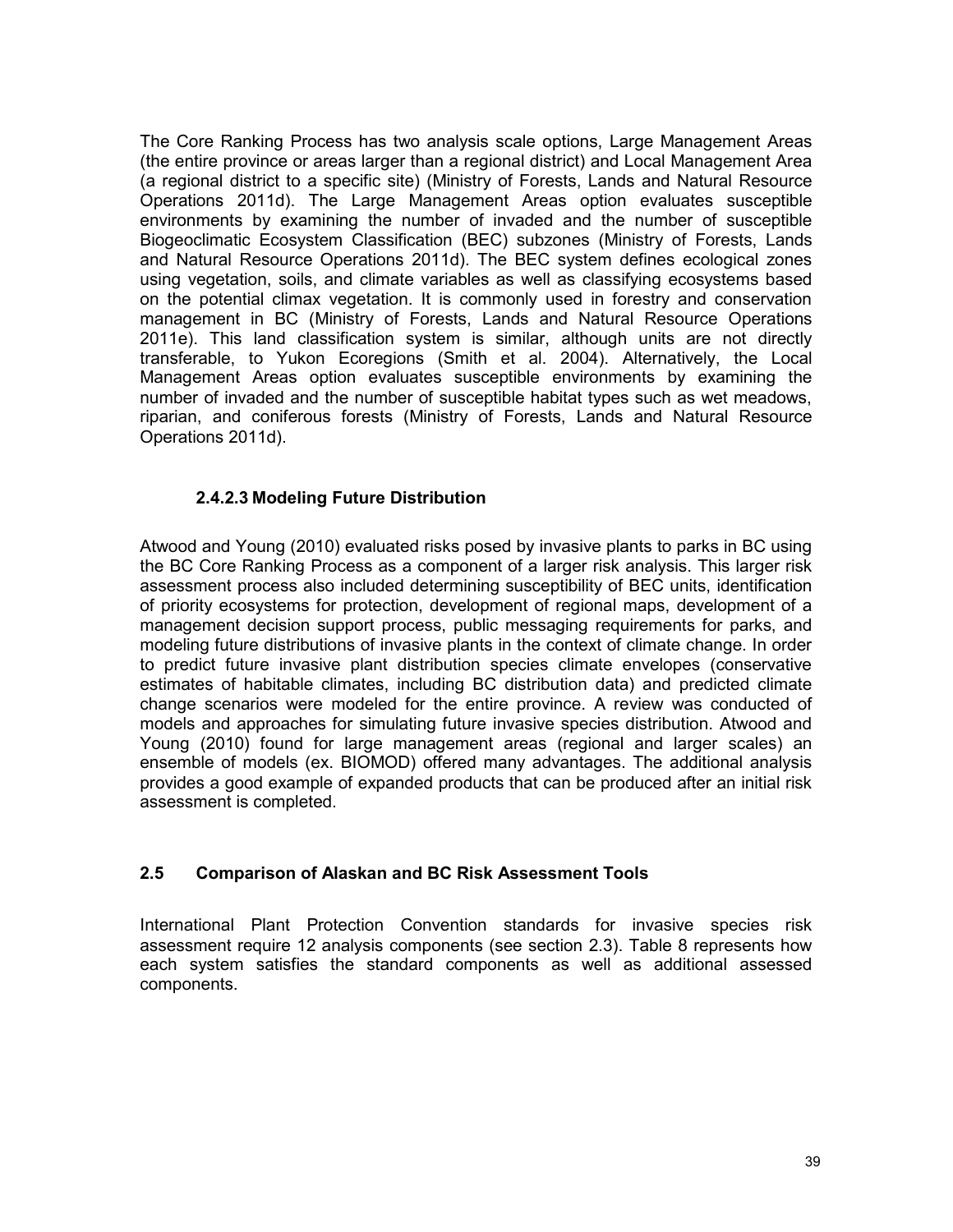**Table 8**. Questions used in the Alaskan invasiveness ranking system and the BC Invasive Plant Core Ranking Process that fulfill and exceed the IPPC standard risk analysis component requirements. For full assessment question details see Carlson et al*.* 2008 and Ministry of Forests, Lands and Natural Resource Operations 2011d.

|                | <b>IPPC Standard Risk</b><br><b>Assessment Component</b>                                                | Alaskan invasiveness ranking system<br><b>Component Description</b>                                                                                                                                                                                                                          | <b>Assessment Question</b>                                                                                                                                                  | <b>BC Invasive Plant Core Ranking</b><br><b>Process</b>                                                                                                                                                     | <b>Assessment Question</b>                       |
|----------------|---------------------------------------------------------------------------------------------------------|----------------------------------------------------------------------------------------------------------------------------------------------------------------------------------------------------------------------------------------------------------------------------------------------|-----------------------------------------------------------------------------------------------------------------------------------------------------------------------------|-------------------------------------------------------------------------------------------------------------------------------------------------------------------------------------------------------------|--------------------------------------------------|
|                | Species identification,<br>species taxonomy to the<br>appropriate level impacting<br>lits invasiveness. | Generally species or subspecies level is<br>considered (when management area is entire<br>state). Conspecific species modeled as one<br>species. Other recognized invasive species in<br>genus are noted, "Other invasive species in the<br>genus".                                          | Before pre-screening<br>Characteristics and<br>Dispersal #8                                                                                                                 | process and Biological Level is flexible, user decides on level<br>before commencing assessment process                                                                                                     | Done before<br>commencing<br>assessment process. |
|                | Species presence or<br>2 absence in the management<br>larea.                                            | Presence in any Alaskan Ecoregion is noted.<br>Presence does not influence final rank.<br>Species not found in Alaska are model and<br>those with matching climates proceed in the<br>assessment process.                                                                                    | climate process                                                                                                                                                             | "What proportion of susceptible habitat<br>Pre-screening matching types contains the invasive plant?" and "In<br>the majority of habitats that contain the<br>invasive plant, the species distribution is?" | #5,#6                                            |
|                | 3 regulatory status in the<br>management area.                                                          | Confirmation of legislative or Noted under "Extent of the species U.S. range<br>and/or occurrence of formal state or provincial<br>listing"                                                                                                                                                  | <b>Ecological Amplitude</b><br>and Distribution #5                                                                                                                          | "Is the species included in provincial<br>legislation?"                                                                                                                                                     | #14                                              |
| $\overline{4}$ | Potential or current use of<br>the species.                                                             | Animal and insect use is considered under<br>"Impact on Higher Trophic Levels".<br>Anthropogenic use is considered under<br>"Spread by Humans", "Highly domesticated or<br>a weed of agriculture" and "Role of<br>anthropogenic and natural disturbance in<br>establishment"                 | Ecological Impact #4,<br>Biological<br>characteristics and<br>Dispersal #3 and<br><b>Ecological Amplitude</b><br>and Distribution #1 and<br>#3                              | Does not specifically quantify use.<br>Negative impacts of use are documented<br>with questions such as "Does the species<br>affect human health or safety?"                                                | #12, 13                                          |
| 5              | a) Habitat compatibility or<br>suitability throughout<br>management area.                               | Pre-screening climate matching process<br>describes what Ecoregions it has been<br>collected in, what zones are susceptible and<br>how similar international collection sites are<br>with Alaskan Ecoregions. Specific habitats are<br>noted under "Aquatic, wetland or riparian<br>species" | Pre-screening matching<br>climate process,<br><b>Biological</b><br>Characteristics and<br>Dispersal #9, and<br><b>Ecological Amplitude</b><br>and Distribution #1 and<br>#3 | "Are habitat types in the management<br>area susceptible to invasion?",<br>"What proportion of susceptible habitat<br>types contains the invasive plant?"                                                   | #4.#5                                            |
|                | b) Assess biological<br>potential.                                                                      | Reproduction, dispersal, competition, growth<br>requirements detailed under Biological<br>Characteristics and Dispersal also "Seed<br>banks" and "Vegetative regeneration" under<br>Feasibility of Control.                                                                                  | <b>Biological</b><br>Characteristics and<br>Dispersal all questions,<br>and Feasibility of<br>Control #1 and #2                                                             | All Biology questions, competitive ability<br>and spread potential noted under Ecology.                                                                                                                     | #1-#3. #6-#10                                    |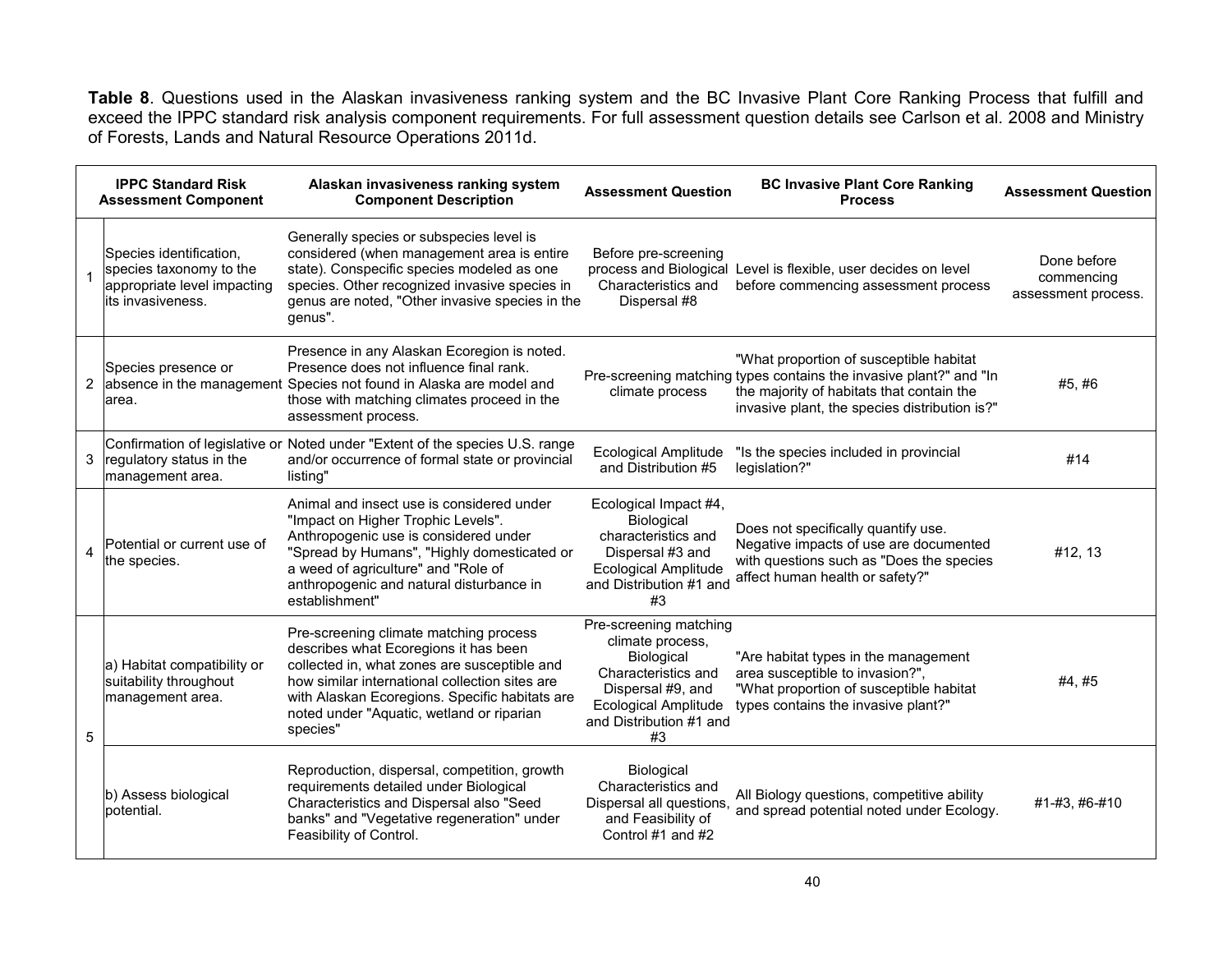|                | <b>IPPC Standard Risk</b><br><b>Assessment Component</b>                | Alaskan invasiveness ranking system<br><b>Component Description</b>                                                                                                                                       | <b>Assessment Question</b>                                                                                                                                      | <b>BC Invasive Plant Core Ranking</b><br><b>Process</b>                                                                                                                                                                                                                                                                                                                                                                                                           | <b>Assessment Question</b> |
|----------------|-------------------------------------------------------------------------|-----------------------------------------------------------------------------------------------------------------------------------------------------------------------------------------------------------|-----------------------------------------------------------------------------------------------------------------------------------------------------------------|-------------------------------------------------------------------------------------------------------------------------------------------------------------------------------------------------------------------------------------------------------------------------------------------------------------------------------------------------------------------------------------------------------------------------------------------------------------------|----------------------------|
|                | c) Consider potential<br>adaptations.                                   | None                                                                                                                                                                                                      | None                                                                                                                                                            | None                                                                                                                                                                                                                                                                                                                                                                                                                                                              | None                       |
| 6              | a) Probability of introduction,<br>both intended and<br>lunintentional. | "Long disturbance dispersal" notes movement<br>by animals. Anthropogenic movements are<br>noted under "Spread by humans" and "Highly<br>domesticated or a weed of agriculture".                           | Biological<br>Characteristics and<br>Dispersal #2 and #3.<br><b>Ecological Amplitude</b><br>and Distribution #1                                                 | No questions specifically dealing with<br>introduction. "Long distance dispersal is<br>typical, because species has features that<br>aid movement" and "Is the species<br>present in neighbouring jurisdictions (i.e.<br>adjacent BC government region or<br>regional district or province or state)?"                                                                                                                                                            | #3, #17                    |
|                | b) Assess reproductive and<br>dispersal ability.                        | Detailed under "Mode of Reproduction" and<br>"Long-distance dispersal" as well as "Seed<br>banks" and "Vegetative regeneration" under<br>Feasibility of Control.                                          | Biological<br>Characteristics and<br>Dispersal all questions.<br>and Feasibility of<br>Control #1 and #2.                                                       | All Biology questions and Ecology<br>question "In the majority of habitats that<br>contains the invasive plant, the species<br>distribution is"?                                                                                                                                                                                                                                                                                                                  | #1-#3, #6                  |
| $\overline{7}$ | Behaviour in other<br>jurisdictions (is it invasive<br>elsewhere).      | Legal status noted under "Extent of the species<br>U.S. range and/or occurrence of formal state or<br>provincial listing". Note native and introduced<br>range under "Current Global Distribution"        | <b>Ecological Amplitude</b><br>and Distribution #5                                                                                                              | Noted under three Management Potential<br>questions, "Does the species occur on<br>neighbouring jurisdictions lists of highly<br>invasive species?", "Is the species<br>present in neighbouring jurisdictions (i.e.<br>adjacent BC government region or<br>regional district or province or state)?",<br>"Has the species been successfully<br>managed in another jurisdiction (i.e.<br>adjacent BC government region or<br>regional district, province, state)?" | #15, #17, #18              |
| 8              | Probability of spread or<br>dispersal.                                  | Detailed Biological Characteristics and<br>Dispersal as well as "Highly domesticated or a<br>weed of agriculture", "Role of anthropogenic<br>and natural disturbance in establishment" and<br>"Seed bank" | Biological<br>Characteristics and<br>Dispersal all questions,<br><b>Ecological Amplitude</b><br>and Distribution #1 and<br>#3, and Feasibility of<br>Control #1 | All Biology and Ecology questions, also<br>"Alter soil or water chemistry (e.g. fixes<br>nitrogen, reduces dissolved oxygen, plant<br>is allelopathic, etc)".                                                                                                                                                                                                                                                                                                     | #1-#10, #11b               |
| 9              | Assessment of economic<br>consequences.                                 | None                                                                                                                                                                                                      | None                                                                                                                                                            | None                                                                                                                                                                                                                                                                                                                                                                                                                                                              | None                       |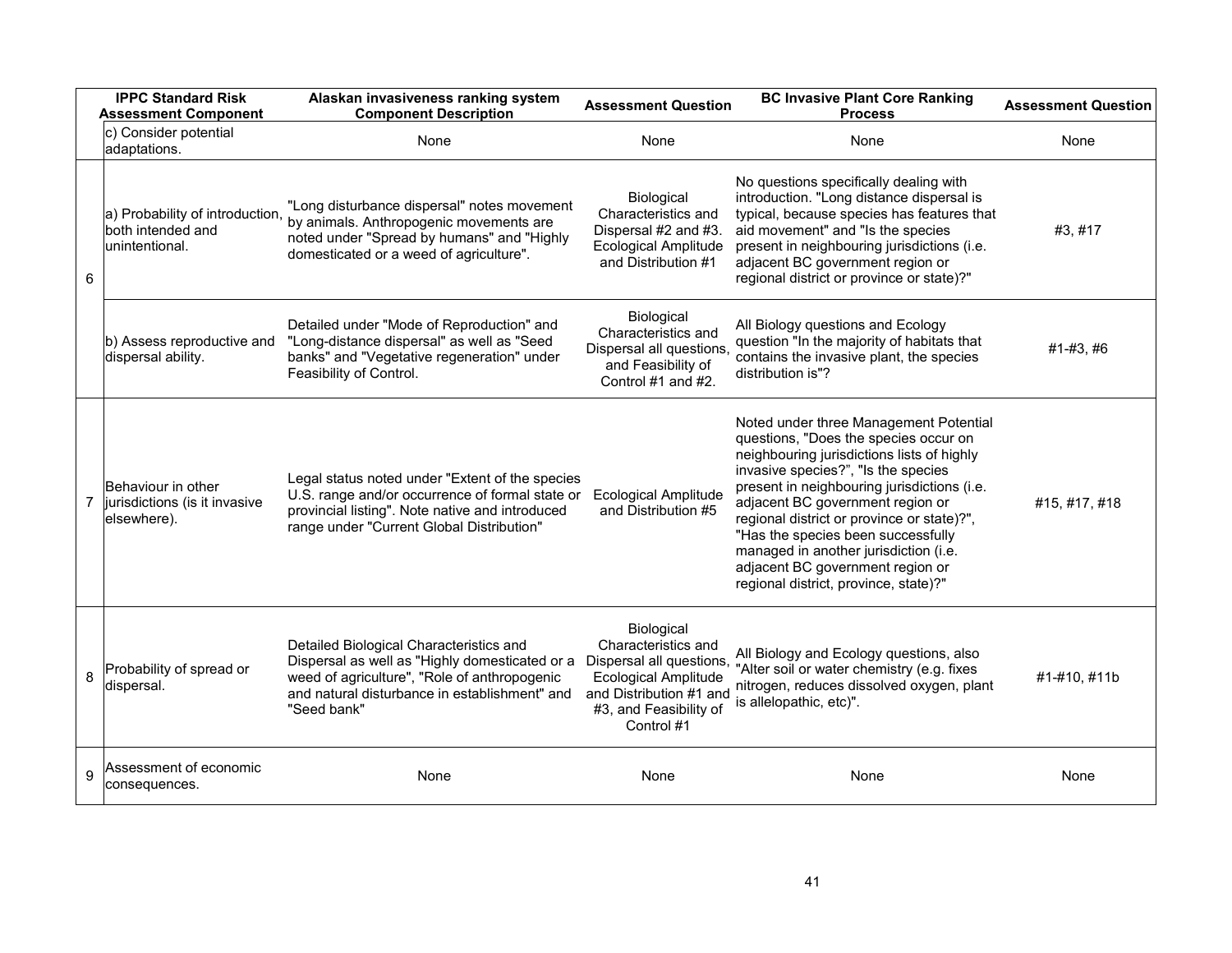|                                                                                                           | <b>IPPC Standard Risk</b><br><b>Assessment Component</b>                                                                                          | Alaskan invasiveness ranking system<br><b>Component Description</b>                                                                                                    | <b>Assessment Question</b>                                                                                    | <b>BC Invasive Plant Core Ranking</b><br><b>Process</b>                                                                                                                                                                                                                                                                                        | <b>Assessment Question</b>                                                                                                                                    |
|-----------------------------------------------------------------------------------------------------------|---------------------------------------------------------------------------------------------------------------------------------------------------|------------------------------------------------------------------------------------------------------------------------------------------------------------------------|---------------------------------------------------------------------------------------------------------------|------------------------------------------------------------------------------------------------------------------------------------------------------------------------------------------------------------------------------------------------------------------------------------------------------------------------------------------------|---------------------------------------------------------------------------------------------------------------------------------------------------------------|
| 10                                                                                                        | Impacts on host or<br>neighbouring species.                                                                                                       | "Allelopathic", "Competitive Ability", "Thicket-<br>forming /Smothering growth form" and "Known<br>level of impact in natural areas"                                   | Biological<br>Characteristics and<br>Dispersal #4 - #6,<br><b>Ecological Amplitude</b><br>and Distribution #2 | Ecology several questions concerning<br>competition and dominance and Species<br>Impact questions "Alter soil or water<br>chemistry (e.g. fixes nitrogen, reduces<br>dissolved oxygen, plant is allelopathic,<br>etc)?", and "Change the structure of the<br>natural community (e.g. creates a new<br>layer or eliminates an existing layer)?" | #7-#9, #11b,d                                                                                                                                                 |
|                                                                                                           | Management options, this<br>includes effective control<br>11 loptions and cultural<br>considerations that may limit<br>potential control options. | "Level of effort required"                                                                                                                                             | Feasibility of Control #3                                                                                     | Management Potential questions note<br>legislative requirements, new invaders,<br>presence in neighbouring jurisdictions,<br>management success in other<br>jurisdictions and predicted level of effort<br>for eradication.                                                                                                                    | #14-#19                                                                                                                                                       |
|                                                                                                           | Quantify the degree of<br>12 uncertainty in the risk<br>assessment process.                                                                       | Uncertainty in species information is recorded<br>as "U" score for any question in the<br>assessment. The question is then dropped<br>from the assessment total score. | No specific question.<br>Unknown species<br>information can be<br>noted in any question.                      | Uncertainty in species information can be.<br>recorded from some Ecology, Species<br>Impact and Management Potential<br>questions. Uncertainty in Ecology and<br>Species Impact questions result in higher<br>scores/risk ranking. Uncertainty in<br>Management Potential results in a lower<br>score/risk ranking.                            | No specific question.<br>Uncertain species<br>information can be<br>noted in some Ecology,<br>Species Impact and<br><b>Management Potential</b><br>questions. |
| Additional Components of the Alaskan or BC Invasive Plant Risk Assessment Processes                       |                                                                                                                                                   |                                                                                                                                                                        |                                                                                                               |                                                                                                                                                                                                                                                                                                                                                |                                                                                                                                                               |
| Ecological impact ecosystem<br>Impact on Ecosystem Possesses<br>Ecological Impact #1<br>None<br>processes |                                                                                                                                                   | None                                                                                                                                                                   |                                                                                                               |                                                                                                                                                                                                                                                                                                                                                |                                                                                                                                                               |
| Physical impact on community<br>structure                                                                 |                                                                                                                                                   | Impact on Natural Community Structure                                                                                                                                  | Ecological Impact #2                                                                                          | "Alter waterways (e.g. increase<br>sedimentation or reduce the amount of<br>open water)?" and "Excludes use by<br>animals/humans, or forms an impassable<br>barrier in recreation areas etc.?"                                                                                                                                                 | #11a, c                                                                                                                                                       |
| Ecological impact community<br>composition                                                                |                                                                                                                                                   | Ecological impact on community composition                                                                                                                             | Ecological Impact #3                                                                                          | None                                                                                                                                                                                                                                                                                                                                           | None                                                                                                                                                          |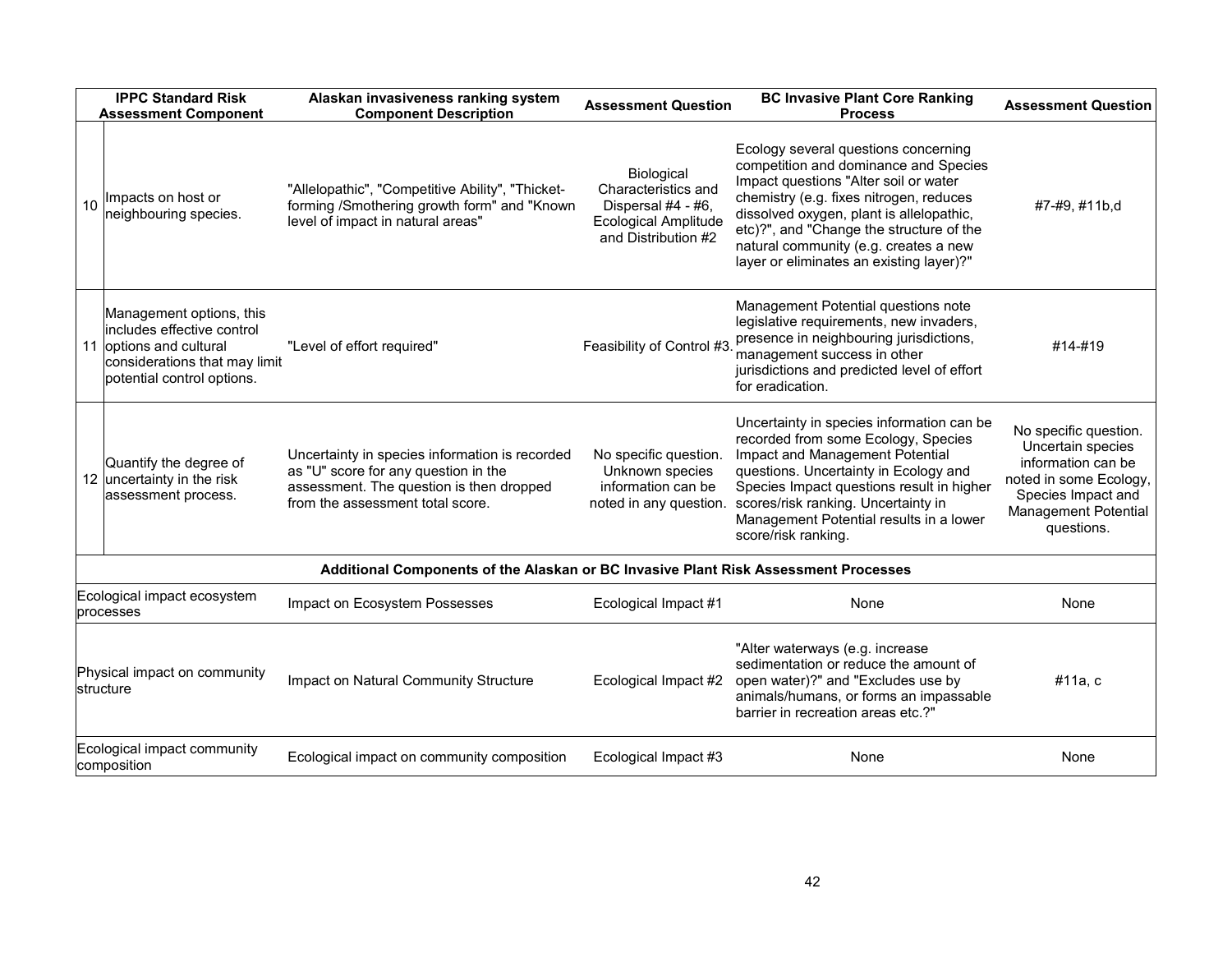The Alaskan invasiveness ranking system analyzes three additional risk components; impacts on ecosystem processes, physical impacts on community structure, and impacts on community composition. The BC Core Ranking Process quantifies some physical impacts of invasive species but it does not quantify impacts on ecosystem processes or community structure. Differences between the two risk analysis processes are outlined in Table 9.

| Alaskan invasiveness ranking system                                                                                                          | <b>BC Invasive Plant Core Ranking Process</b>                                                                                                                                                                                               |
|----------------------------------------------------------------------------------------------------------------------------------------------|---------------------------------------------------------------------------------------------------------------------------------------------------------------------------------------------------------------------------------------------|
| Carlson et al. (2008) outlines steps and scoring<br>procedures.                                                                              | Available as an online form. User only sees<br>questions and allowable responses. Scoring<br>system used for each analysis question not easily<br>discernable. Online format ensures a standard<br>assessment process is widely accessible. |
| Responses to risk analysis questions depend on<br>available information. Assigning scores to<br>responses requires additional consideration. | Discrete answers. All acceptable responses are<br>selected from a multiple choice list.                                                                                                                                                     |
| Responses to risk analysis questions are<br>documented throughout the analysis process.                                                      | Justification for responses to risk analysis<br>questions would need to be recorded in a separate<br>document. Information cannot be saved in the<br>online form.                                                                           |
| Only one management area scale considered.                                                                                                   | Two scales of analysis available depending on<br>the size of the management area (local or<br>regional).                                                                                                                                    |
| Climate matching analysis pre-screening<br>performed for each species before the rest of the<br>risk analysis.                               | Climate matching analysis not performed as part<br>of the Core Ranking Process but can be performed<br>as an additional analysis.                                                                                                           |
| Designed to use all currently available, pertinent<br>species information.                                                                   | Designed to require less information, an<br>understanding of species biology and behaviour in<br>management area is still necessary.                                                                                                        |
| Analyzes additional impacts on ecosystem<br>processes, community structure, and community<br>composition.                                    | Analyzes additional physical impacts on<br>ecosystem processes.                                                                                                                                                                             |

**Table 9**. Differences between the Alaskan invasiveness ranking and the BC Invasive Plant Core Ranking Process systems.

The relative ranks produced by both the Alaskan and BC ranking systems for highly invasive species were similar despite differences the analysis process and management areas (see Table 10).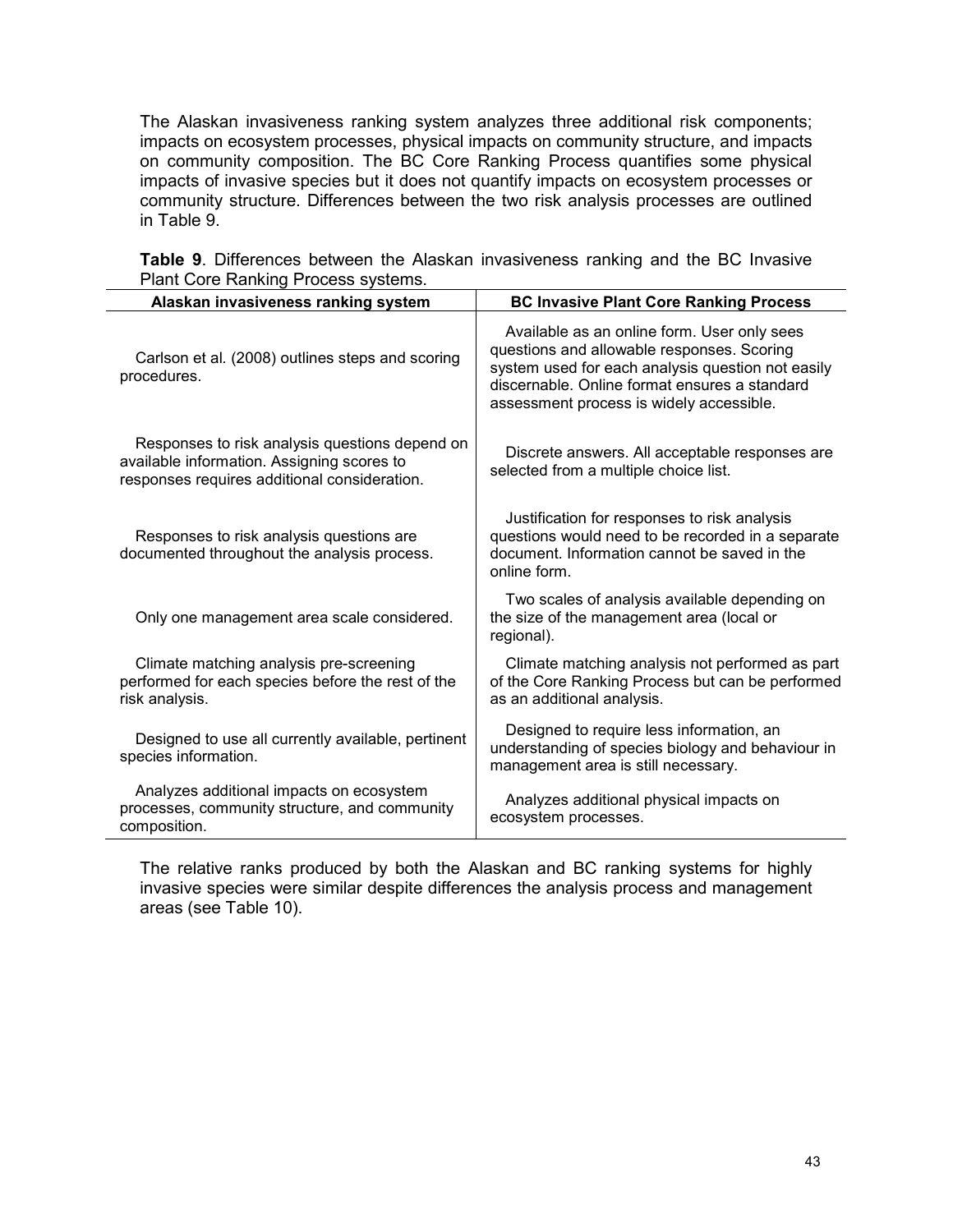**Table 10**. Relative ranks for the highest scored invasive plant species produced by the Alaskan invasiveness ranking system (for the entire state) and the BC Core Ranking Process for BC parks within three Ministry of Environment Regions. Only species found in the management area were included in the table. (Adapted from Atwood and Young 2010).

| Alaskan            | <b>BC Core Ranking Process Rank</b>     |                       |                    |  |
|--------------------|-----------------------------------------|-----------------------|--------------------|--|
| invasiveness       | <b>Region 6</b>                         | <b>Region 7a</b>      | <b>Region 7b</b>   |  |
| ranking            | <b>Skeena</b>                           | <b>Omineca</b>        | Peace              |  |
| knotweeds          | knotweeds                               | orange hawkweed       | purple loosestrife |  |
| spotted knapweed   | orange hawkweed                         | spotted knapweed      | leafy spurge       |  |
| purple loosestrife | spotted knapweed                        | yellow hawkweed       | diffuse knapweed   |  |
|                    | reed canary grass   marsh plume thistle | diffuse knapweed      | common tansy       |  |
| Himalayan balsam   | diffuse knapweed                        | perennial sow thistle | spotted knapweed   |  |

## **2.6 Conclusions**

There are many similarities between the Alaskan Invasiveness Ranking System and the BC Core Ranking Process. Both systems include all the risk ranking components recommended by the IPPC with the exception of economic impact analysis. These riskanalysis processes placed emphasis on managing for environmental concerns rather than economic ones. Economic analysis can be a very effective communication tool with policy makers and managers who may want to conduct a supplemental economic risk analysis (Canadian Council of Fisheries and Aquaculture Ministers 2004). The ranking systems are similar in that they both use literature reviews and expert opinion to inform the analysis responses, they both recommend expert review to validate results and the results of both processes can be considered a "snapshot" of the invasive plant issue. The relative invasiveness ranks produced by the Alaskan Invasiveness Ranking System and the BC Core Ranking Process are not directly transferable to other management areas (as ranks are partly based on management goals and species distribution in the management area) however the results suggest that both processes are equally able to distinguish highly invasive species. The Alaskan and BC ranking systems are based in part upon known species distributions and current plant knowledge. Risk rankings will need to be updated periodically to include advances in invasive species knowledge and management practices. Invasiveness risk rankings will require updating as species distributions and management agency goals change.

The chief difference between the Alaskan Invasiveness Ranking System and the BC Core Ranking Process is the Alaskan system was designed to catalog all available species information whereas the BC Core Ranking Process was designed to be more simply implemented. The online, multiple choice format of the Core Ranking Process facilitates quick species ranking with less data required than the Alaskan system. The different analysis scale options available in the BC Core Ranking Process are an attempt to clarify issues around habitat suitability at the landscape and regional scales. The process of tallying suitable pre-defined eco-regions should be transferable regardless of the landscape classification systems used. The Alaskan Invasiveness Ranking System develops a more through understanding of species biology and potential impacts but the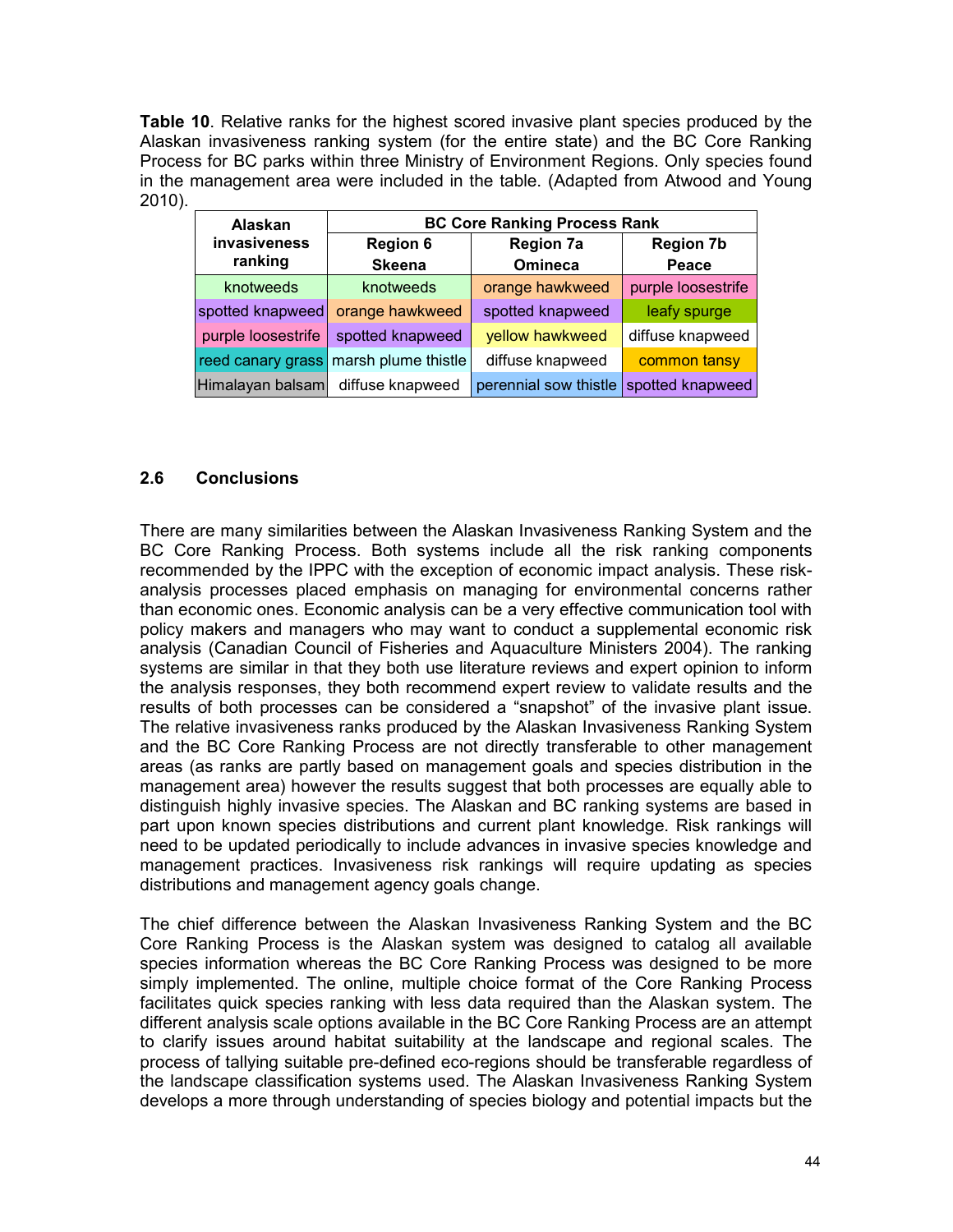process is more labour intensive. However, the climate matching pre-screening adds efficiency by preventing species without suitable habitats in the management area from being analyzed. Both risk analysis systems offer practical solutions to the problem of prioritizing invasive species for management the most appropriate procedure will depend on available information, documentation requirements and project scale.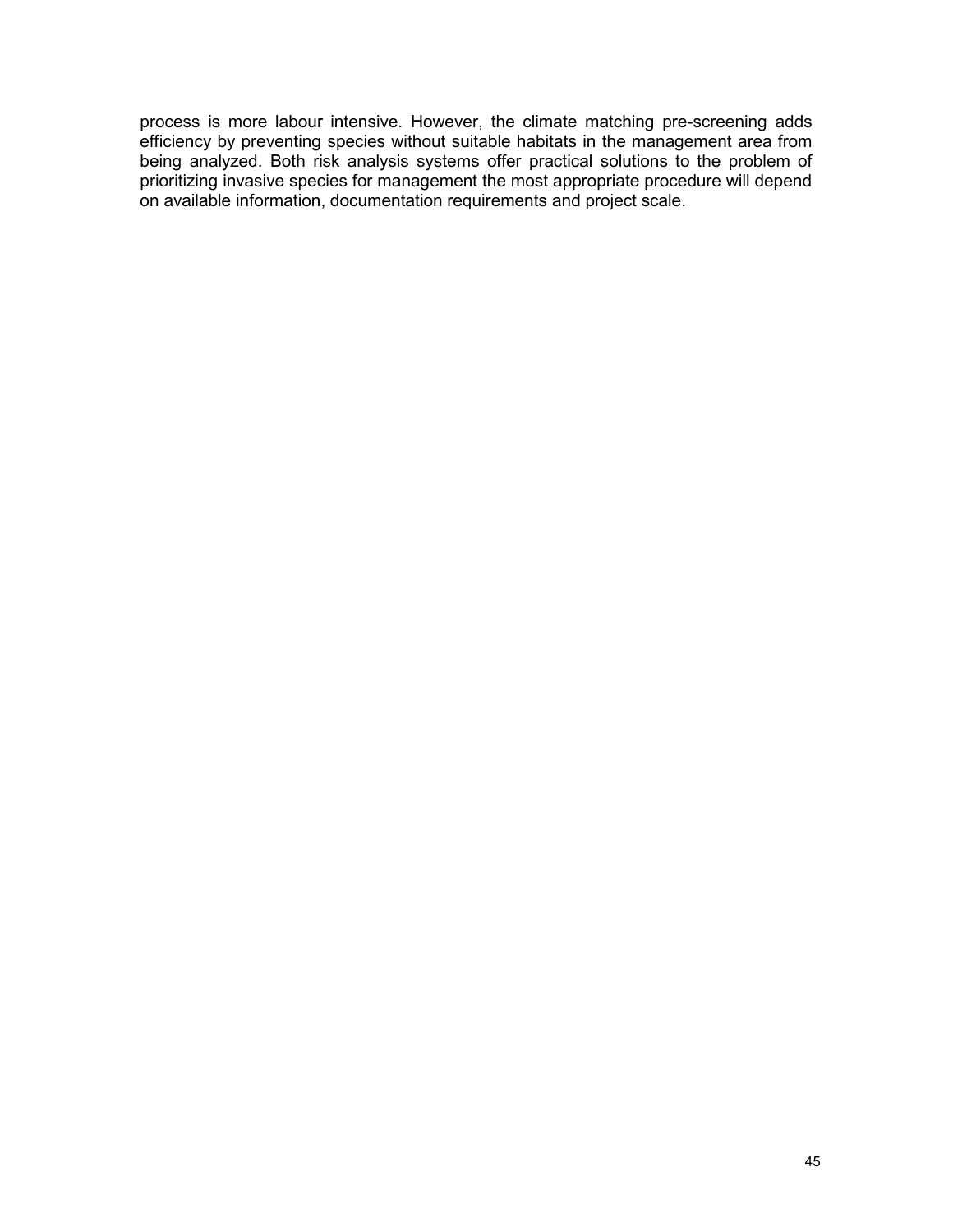## **3.0 Information sources:**

- AKEPIC 2011. Alaska Exotic Plant Information Clearinghouse database http://akweeds.uaa.alaska.edu. Alaska Natural Heritage Program, University of Alaska, Anchorage. [Accessed June 2011].
- Alaska Department of Fish and Game. "Invasive species". http://www.adfg.alaska.gov/index.cfm?adfg=invasive.main [Accessed Mar. 4, 2011].
- Altherr, A. Yukon Invasive Species Coordinator. Email RE: Yukon legislation. Feb. 10, 2011.
- Anderson, R.S. 1997. Weevils (Coleoptera: Curculionoidea, excluding Scolytinae and Platypodinae) of the Yukon. In H.V. Danks and J.A. Downes (Eds.), Insects of the Yukon. Biological Survey of Canada (Terrestrial Arthropods), Ottawa.
- Arft, A.M., M.D. Walker, J. Gurevitch, J.M. Alatalo, M.S. Bret-Harte, M. Dale, M. Diemer, F. Gugerli, G.H.R. Henry, M.H. Jones, R.D. Hollister, I.S. Jónsdóttir, K. Laine, E. Lévesque, G.M. Marion, U. Molau, P. Mølgaard, U. Nordenhäll, V. Raszhivin, C.H. Robinson, G. Starr, A. Stenström, M. Stenström, Ø. Toland, P.L. Turner, L.J. Walker, P.J. Webber, J.M. Welker, and P.A. Wookey. 1999. Responses of tundra plants to experimental warming meta-analysis of the International Tundra Experiment. Ecological Monographs 69: 491-511.
- Atwood, L. Genoa Environmental Consulting Ltd. Environmental planner and former program coordinator for the BC Coastal Invasive Plant Committee. Email. RE: IP Core Ranking Process. Apr. 12, 2011.
- Atwood, L. and S. Young. 2010. BC parks invasive plant threat analysis. Prepared for Ministry of Environment, Parks and Protected Areas Division, Planning and Management Branch.
- Ball. B.A., J.S. Kominoski, H.E. Adams, S.E. Jones, E.S. Kane, T.D. Loecke, W.M. Mahaney, J.P. Martina, C.M. Prather, T.M.P Robinson, and C.T. Solomon. 2010. Direct and terrestrial vegetation-mediated effects of environmental change on aquatic ecosystem processes. BioScience 60: 590-601.
- BC IMISWG. 2010. Invasive plant early detection and rapid response plan for British Columbia. http://www.for.gov.bc.ca/hra/invasive-species/EDRR\_Plan\_Draft.pdf [Accessed June 2, 2010].
- BC Ministry of Environment. Undated. Ministry of Environment Environmental Protection Division "*Didymosphenia eminate* in British Columbia streams". http://www.env.gov.bc.ca/wat/wq/didy\_bcstrms.html [Accessed March 4, 2011].
- BC Weed Control Act. March 15, 1985.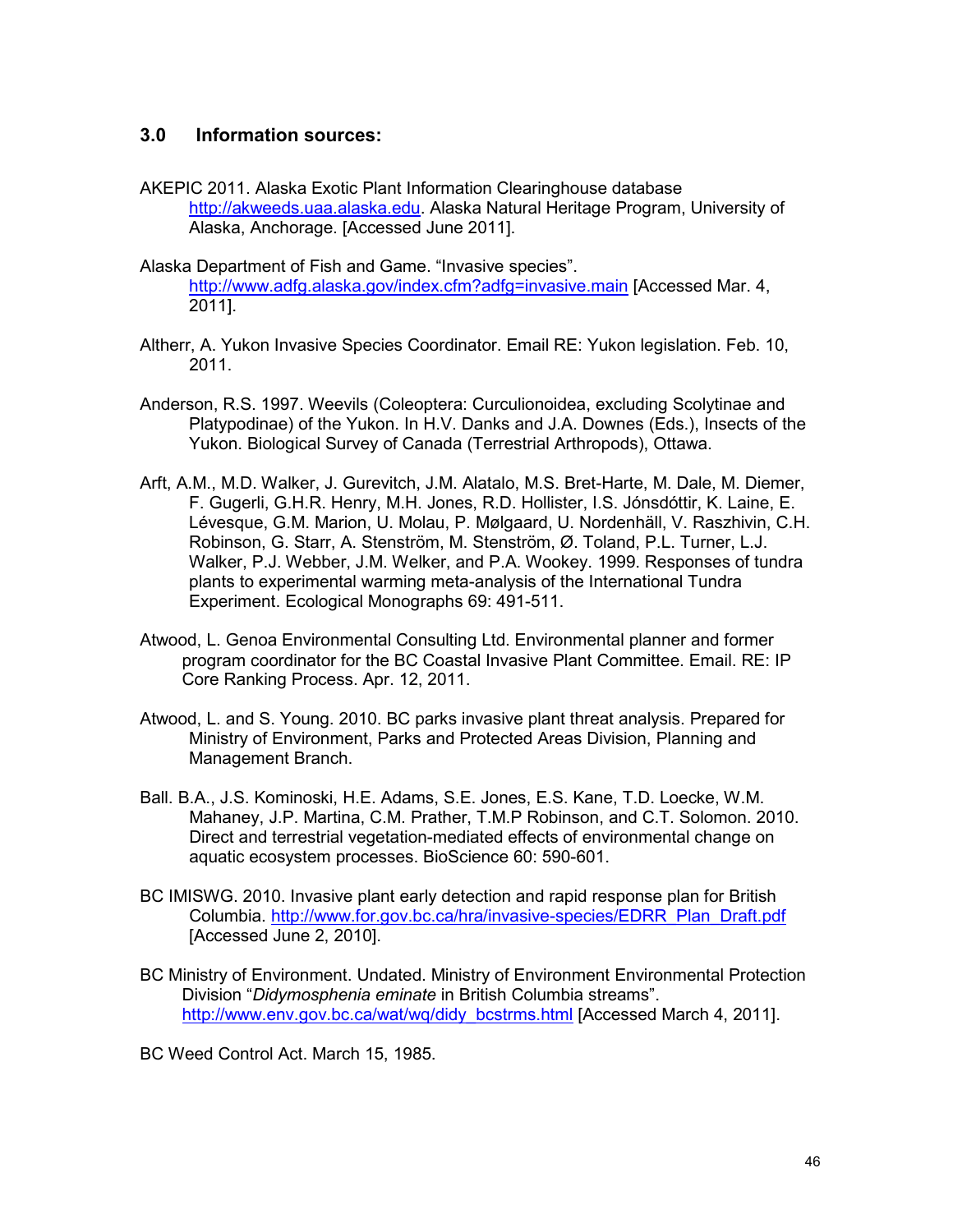- Bennett, B.A. and R.S. Mulder. 2009. Natives gone wild: Climate change and a history of a Yukon invasion. In Proceedings of the Weeds Across Borders 2008 Conference May 27–30, 2008. Banff, Alberta, Canada.
- Bothwell, M.L. and S.A. Spaulding. 2008. Synopsis of the 2007 international workshop on *Didymosphenia geminate*. Pages xiii-xxxi In M.L Bothwell and S.A. Spaulding, (Eds.) Proceedings of the 2007 International Workshop on *Didymosphenia geminate*, Montréal, Québec. Canadian Technical Report of Fisheries and Aquatic Sciences 2795.
- Bothwell, M.L., D.R. Lynch, H. Wright, and J. Deniseger. 2009. On the boots of fishermen: The history of didymo blooms on Vancouver Islands, British Columbia. Fisheries 34: 382-388.
- Burgiel, S.W. and A.A. Muir. 2010. Invasive species, climate change and ecosystem based adaptation: Addressing multiple drivers of global change. Global Invasive Species Programme (GISP), Washington, DC, US, and Nairobi, Kenya.
- Campbell, I.D. and J.H. McAndrews. 1993. Forest disequilibrium caused by rapid Little Ice Age cooling. Nature 366: 336-338.
- Canadian Council of Fisheries and Aquaculture Ministers. 2004. A Canadian action plan to address the threat of aquatic invasive species. Developed by the Aquatic Invasive Species Task Group. Department of Fisheries and Oceans, Ottawa, Ontario. http://www.dfo-mpo.gc.ca/science/enviro/ais-eae/plan/plan-eng.pdf [available online].
- Canadian Food Inspection Agency. 2008. "Area and Regional Offices". Modified Mar. 25, 2008. http://www.inspection.gc.ca/english/directory/offbure.shtml [Accessed June 27, 2011].
- Carlson, M.L., and M. Shephard. 2007. Is the spread of non-native plants in Alaska accelerating? In Meeting the challenge: invasive plants in Pacific Northwest ecosystems. Ed. T.B. Harrington, and S.H. Reichard. General Technical Report PNW-GTR-694. Portland, OR: U.S. Department of Agriculture, Forest Service, Pacific Northwest Research Station.
- Carlson, M.L., I.V. Lapina, M. Shephard, J.S. Conn, R. Densmore, P. Spencer, J. Heys, J. Riley, and J. Nielsen. 2008. Invasiveness ranking system for non-native plants of Alaska. United States Department of Agriculture and Forest Service, Alaska Region R10-TP-143.
- Cliford, C.G. and C.J. Guiguet. 1958. Alien animals in British Columbia*.* British Columbia Provincial Museum, Department of Education, Handbook No. 14. Victoria, BC.
- Chu, C., N.E. Mandrak and C.K. Minns. 2005. Potential impacts of climate change on the distributions of several common and rare freshwater fishes in Canada. Diversity and Distributions, 11:299–310.
- Chu, C., N.E. Jones, N.E. Mandrak, A.R Piggott, and C.K. Minns. 2008. The influence of air temperature, groundwater discharge and climate change on the thermal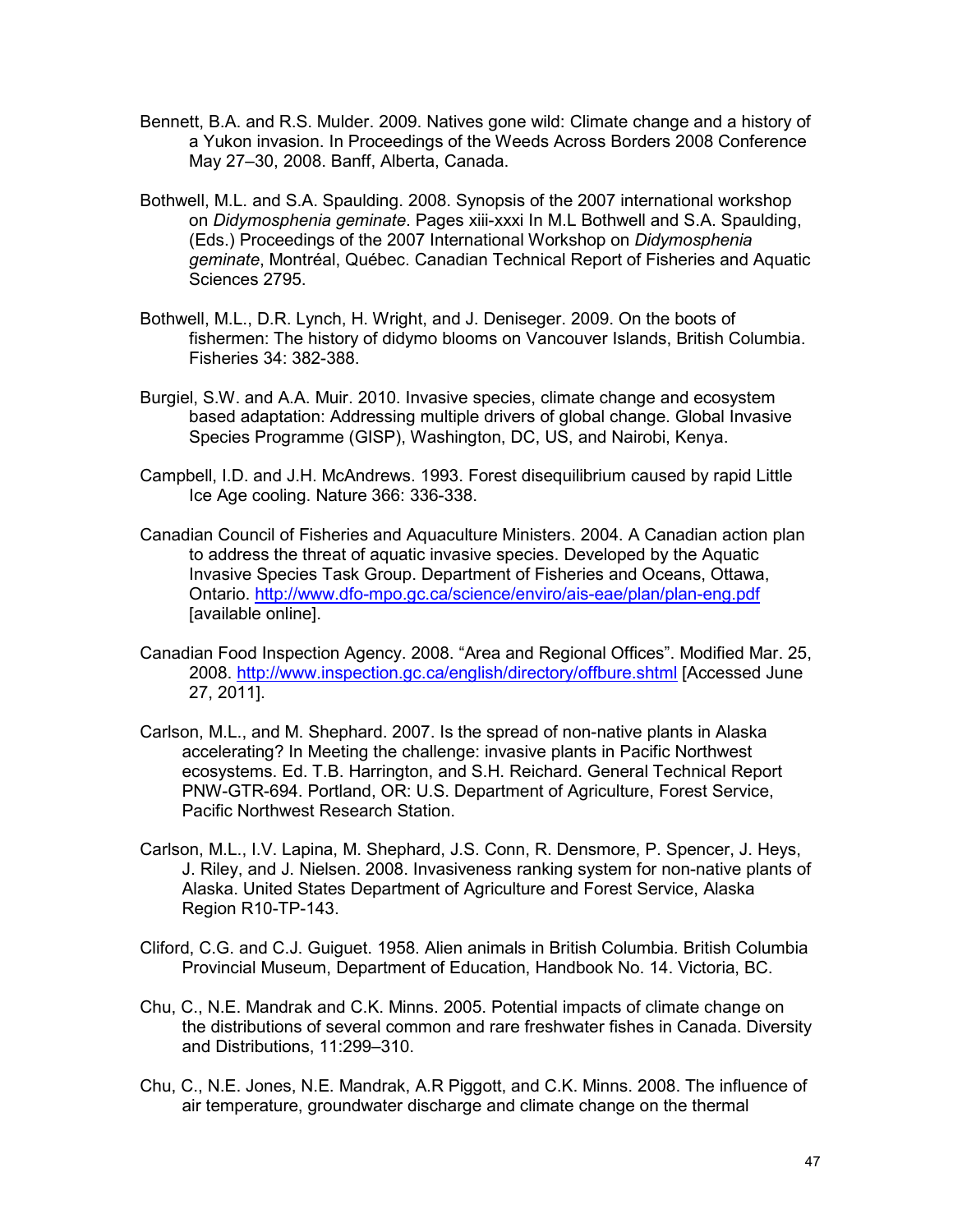diversity of stream fishes in southern Ontario watersheds. Canadian Journal of Fisheries and Aquatic Sciences 65: 297-308.

- Coates, K.D., S. Haeussler, S. Lindeburgh, R. Pojar, and A.J. Stock. 1994. Ecology and silviculture of interior spruce in British Columbia. FRDA Report 220. Forestry Canada and BC Ministry of Forests.
- Cody, W.J. 2000. Flora of the Yukon Territory. NCR Research Press, Ottawa.
- Compass Resource Management Ltd. 2007. Major impacts: climate change. Prepared for the BC technical subcommittee for the report on the status of biodiversity in BC.
- Conn, J.S. and S.S. Seefeldt 2009. Invasive white sweetclover (*Melilotus officinalis*) control with herbicides, cutting, and flaming. Invasive Plant Science and Management, 2:270-277.
- Department of Natural Resources (DNR). 2011. Strategic plan for invasive weeds and agricultural pest management and prevention. Draft. Division of Agriculture Plant Materials Center.
- Dukes, J.S. and H.S. Mooney. 1999. Does global change increase the success of biological invaders? Trends in Ecology and Evolution, 14: 138-139.
- Dukes, J.S. 2000. Will the increasing atmospheric  $CO<sub>2</sub>$  concentration affect the success of invasive species? *In* Invasive species in a changing world. Edited H.A. Mooney, and R.J. Hobbs. Island Press, Washington, D.C.
- Dunker, K. 2009. "Preventing Aquatic Invasive Species How Anglers Can Help". Alaska Fish and Wildlife News. http://www.adfg.alaska.gov/index.cfm?adfg=wildlifenews.view\_article&articles\_id=4 28&issue\_id=74. [Accessed March 9, 2011].
- Eastham, A. NWIPC Program Manager. Personal interview. Mar. 4, 2011.
- Eckert, C. Conservation Biologist, Yukon Government. Email RE: European starlings. Mar. 14, 2011.
- EDDMapS, 2011. "Status of Invasive Plants in Alaska". http://www.eddmaps.org/tools/statereport.cfm?id=us\_ak. [Accessed Mar. 30, 2011].
- Environment Yukon. 2008. Angler's guide to stocked lakes in the Yukon. http://www.environmentyukon.gov.yk.ca/pdf/anglersguide2008envweb.pdf. [Accessed March 4, 2011].
- Environment Yukon. 2010. Status of Yukon fisheries 2010: An overview of the state of Yukon fisheries and the health of fish stocks, with special reference to fisheries management programs. Yukon Fish and Wildlife Branch Report MR-10-01.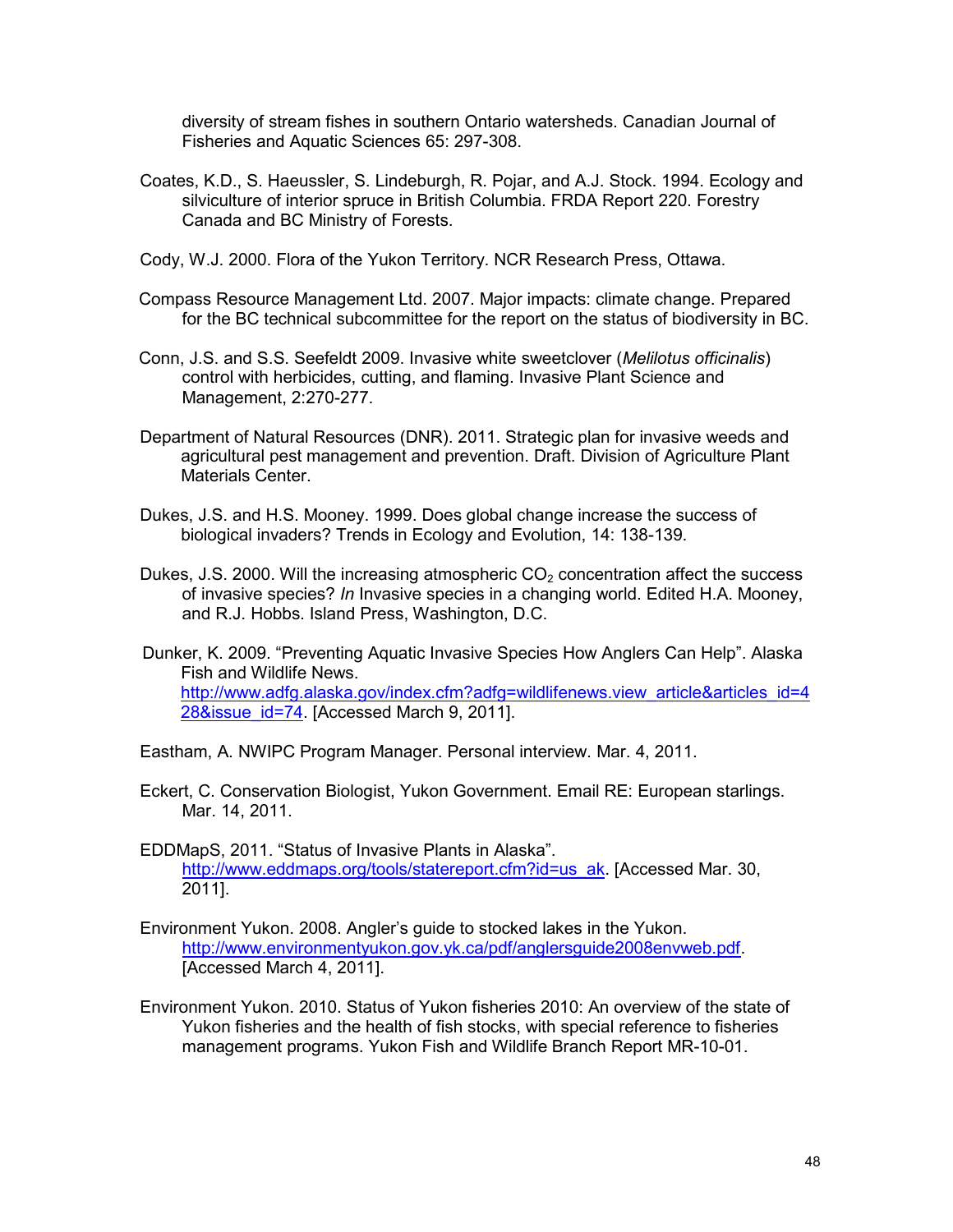- Fausch, K.D., Y. Taniguchi, S. Nakano, G.D. Grossman and C.R. Townsend. 2001. Flood disturbance regimes influence rainbow trout invasion success among five holarctic regions. Ecological Applications 11: 1438–1455.
- Fay, V. 2002. Alaska aquatic nuisance species management plan. Alaska Department of Fish and Game, Juneau, AK.
- Fields, T.L. and T.A. Gotthardt. 2009. The Alaska species ranking system: Setting priorities for wildlife conservation. Prepared for the Alaskan Department of Fish and Game, Nongame Program. Alaska Natural Heritage Program, ENRI University of Alaska Anchorage, Anchorage, Alaska.
- Von Finster. A. Senior Resource Restoration Biologist, Fisheries and Oceans Canada. Personal interview. Jan. 10, 2011.
- Von Finster, A. 2003. Department of Fisheries and Oceans. Evergreen paper: Notes on fish and fish habitat of the waters of the Yukon Territory. http://www.pac.dfompo.gc.ca/yukon/habitatevergpaper.htm. [Accessed April 20, 2011].
- Fraser Basin Council. 2003. Invasive Plant Strategy for British Columbia. Fraser Basin Council, Vancouver, BC. 30 p. www.fraserbasin.bc.ca .
- Garry Oak Ecosystem Recovery Team. 2007. General Decision Process for Managing Invasive Plant Species in Garry Oak and Associated Ecosystems. http://www.goert.ca/documents/General\_Decision\_Process\_revised.pdf [Accessed May 15, 2011].
- Global Invasive Species Database (GISD). 2011a. "*Felis catus*" http://www.issg.org/database/species/ecology.asp?si=24&fr=1&sts=&lang=EN. [Accessed Feb. 6, 2011].
- Global Invasive Species Database (GISD). 2011b. "*Passer domesticus*" http://www.issg.org/database/species/ecology.asp?si=24&fr=1&sts=&lang=EN. [Accessed Feb. 6, 2011].
- Global Invasive Species Database (GISD). 2011c. "*Sturnus vulgaris*" http://www.issg.org/database/species/ecology.asp?si=24&fr=1&sts=&lang=EN. [Accessed Feb. 6, 2011].
- Global Invasive Species Database (GISD). 2011d. "*Streptopelia decaocto*" http://www.issg.org/database/species/ecology.asp?si=24&fr=1&sts=&lang=EN. [Accessed Feb. 6, 2011].
- Global Invasive Species Programme (GISP). 2001. Invasive alien species: A toolkit of best prevention and management practices. Edited by R. Wittenberg and M.J.W Cock. CAB International, Wallingford, Oxon, UK.
- Goulding. H. 2011. Yukon water: An assessment of climate change vulnerabilities. Environment Yukon, Water Resources Branch. Whitehorse, YT. 74 pp.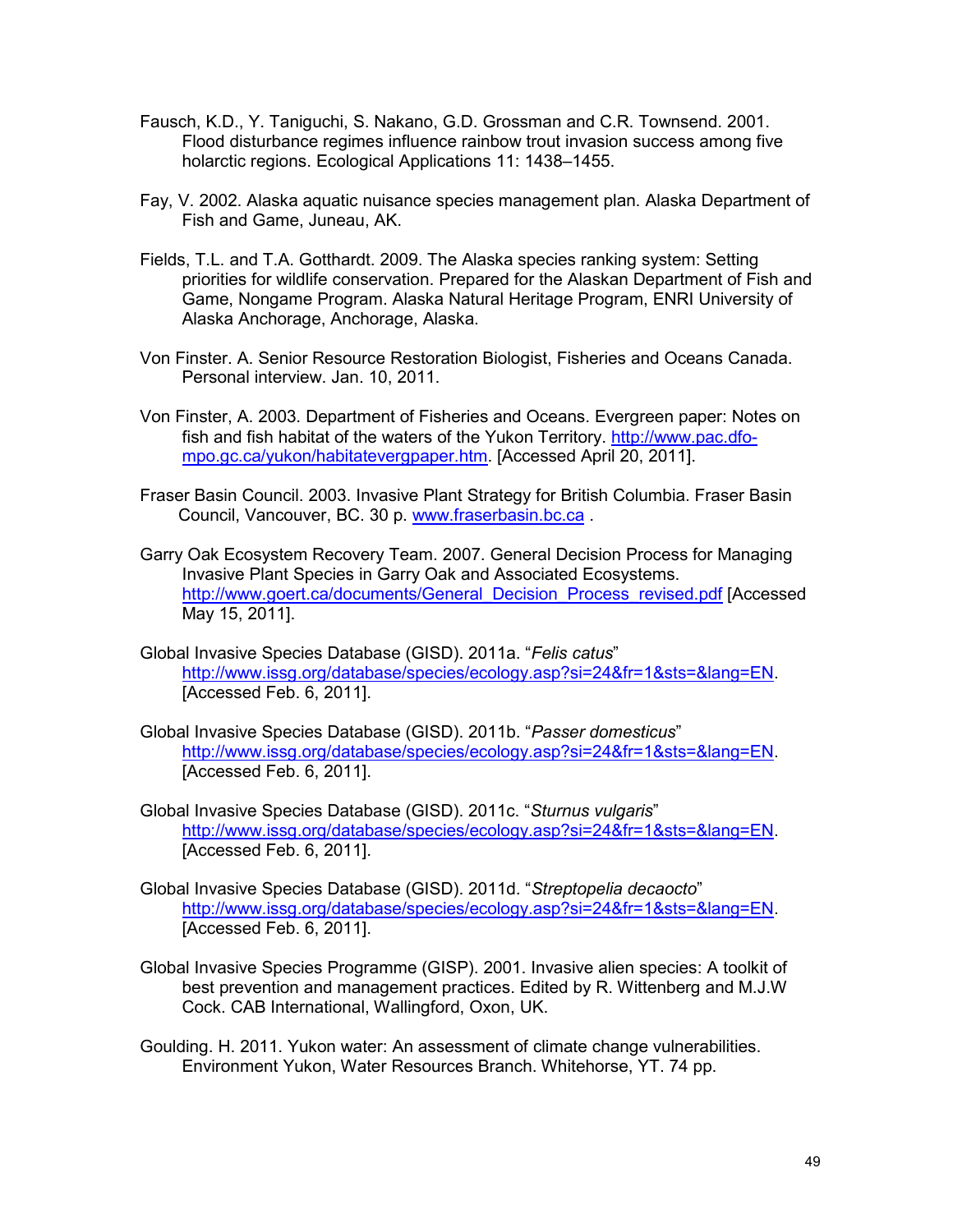Government of Canada. 2004a. An Invasive Alien Species Strategy for Canada. http://www.ec.gc.ca/eee-ias/98DB3ACF-94FE-4573-AE0F-95133A03C5E9/Final\_IAS\_Strategic\_Plan\_smaller\_e.pdf 40 p. [available online]

Government of Canada. 2004b. Proposed action plan for invasive alien terrestrial plants and plant pests phase 1. http://www.ec.gc.ca/eee-ias/4C8E46C8-E648-4528- B12C-33F102C130B2/plants\_e.pdf [available online]

Government of Canada. 2010a. Forest invasive alien species of Canada. "Larch sawfly". http://www.exoticpests.gc.ca/present\_eng.asp [Accessed Feb. 1, 2011].

- Government of Canada. 2010b. Forest invasive alien species of Canada. "Birch leafminer". http://www.exoticpests.gc.ca/present\_eng.asp [Accessed Feb. 1, 2011].
- Government of Yukon. 2010a. Yukon Freshwater Fishes. Yukon Environment. ISBN 978-1-55362-461-5. http://www.env.gov.yk.ca/fishing/documents/freshwater\_fishes2010.pdf [Accessed June 13, 2011].
- Government of Yukon. 2010b. Yukon invasive plants, invasive plant lists. http://www.env.gov.yk.ca/wildlifebiodiversity/invasiveplants.php [Accessed June 15, 2011].
- Green, S. Associate Professor, Ecosystems Science and Management, University of Northern British Columbia. Personal Interview. May 9, 2011.
- Haber, E. 2002. Spread and impact of alien plants across Canadian landscapes. In Alien invaders in Canada's waters, wetlands, and forests. Canadian Forest Service, Natural Resources Canada, Ottawa.
- Hatfield, T. and S. Pollard. 2009. Non-native freshwater fish species in British Columbia: Biology, biotic effects, and potential management actions. Province of BC, Fisheries Management Report: 121.
- HDR Alaska, Inc. 2009. Invasive plant species response to climate change in Alaska: Bioclimatic models of current and predicted future ranges. Prepared for the US Fish and Wildlife Service. http://alaska.fws.gov/fisheries/invasive/reports.htm. [Accessed Feb. 1, 2011].
- Heffernan, K.E., P.P. Coulling, J.E. Townsend, and C.J. Hutto. 2001. Ranking invasive exotic plant species in Virginia. Natural Heritage Technical Report 01-13. Virginia department of Conservation and Recreation, Division of natural Heritage, Richmond, Virginia.
- Herborg, M. Aquatic Invasive Species Coordinator, BC Ministry of Environment. Personal interview. May 3, 2011.
- Hiebert, R.D. and Stubbendieck. 1993. Handbook for ranking exotic plants for management and control. Natural Resources Report NPS/NRMWRO/NRR-93/08. U.S. Department of the Interior National Park Service. Natural Resources Publication Office. Denver Colorado. 29 pp.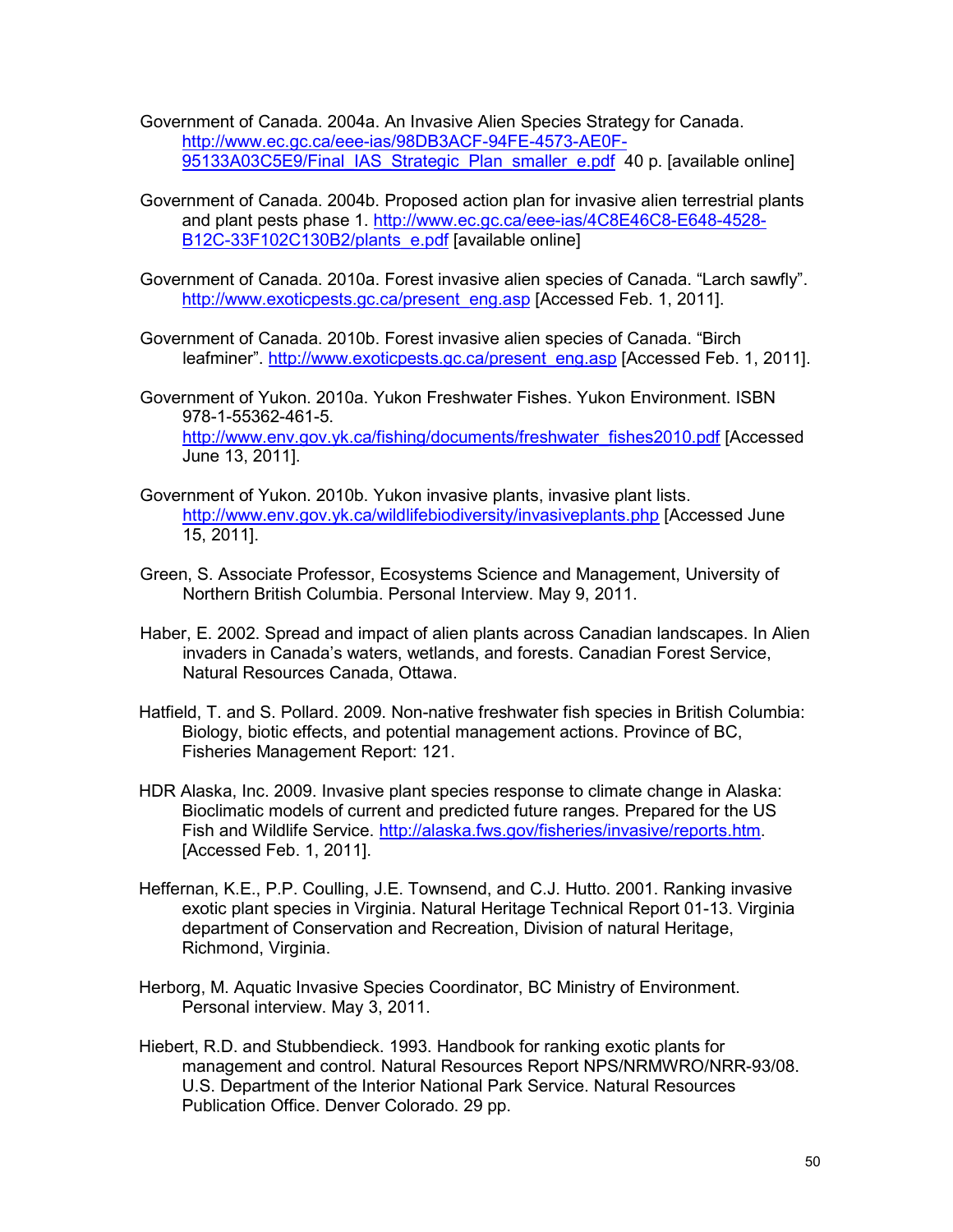- Hill, T., C.E. Kennedy and D. Murray, editors. 1996. Guidelines for Reclamation/ Revegetation in the Yukon: Volume Two. Department of Renewable Resources, Government of Yukon. Pp 181-266.
- Hobbs, R.J. and H.A. Mooney. 2005. Invasive species in a changing world: The interactions between global change and invasives. In Invasive alien species a new synthesis. Edited H.A. Mooney, R.N. Mack, J.A. McNeely, L.E. Neville, P.J. Schei and J.K. Waage. Island Press, Washington, D.C.
- Holsten, E. 2003. Amber-marked Birch Leaf Miner. USDA Forest Service, Alaska Region, State and Private Forestry. http://www.fs.fed.us/r10/spf/fhp/leaflets/Birleamin.htm [Accessed Feb. 3, 2011].
- IPCC (Intergovernmental Panel on Climate Change). 2000. Emissions Scenarios: Summary for Policymakers. IPCC Special Report of Working Group III. Intergovernmental Panel on Climate Change. 12 p. http://www.ipcc.ch/pdf/specialreports/spm/sres-en.pdf [available online]
- IPCC. 2001. Climate change 2001: The scientific basis. Contribution of working group I to the third assessment report of the intergovernmental panel on climate change. Houghton, J.T.,Y. Ding, D.J. Griggs, M. Noguer, P.J. van der Linden, X. Dai, K. Maskell, and C.A. Johnson (eds.). Cambridge University Press, Cambridge, United Kingdom and New York, NY, USA.
- IPCBC 2007. Report #3: A Legislative Guidebook to Invasive Plant Management in BC. Williams Lake, BC. 17 pp.
- IPCBC. 2008a. Targeted Invasive Plant Solutions: Spotted and diffuse knapweed. TIPS #1.
- IPCBC. 2008b. Targeted Invasive Plant Solutions: Invasive hawkweeds. TIPS #3.
- IPCBC. 2008c. Targeted Invasive Plant Solutions: Oxeye daisy. TIPS #6.
- IPCBC. 2008d. Targeted Invasive Plant Solutions: Common tansy. TIPS #9.
- IPCBC. 2008e. Targeted Invasive Plant Solutions: Canada thistle. TIPS #12.
- IPCBC. 2008f. Targeted Invasive Plant Solutions: Invasive knotweeds. TIPS #16.
- IPCBC. 2010. Help prevent the spread of destructive aquatic invasive species.
- IPCBC. 2011a. "Regional Weed Committees". Invasive plant council of BC. http://www.invasiveplantcouncilbc.ca/committees/. [Accessed March 10, 2011].
- IPBC. 2011b. "IPCBC "Invasion of the Aliens" forum marks transition to species" http://www.invasiveplantcouncilbc.ca/news-releases/ipcbc-qinvasion-of-thealiensq-forum-marks-transition-to-species. [Accessed March 10, 2011].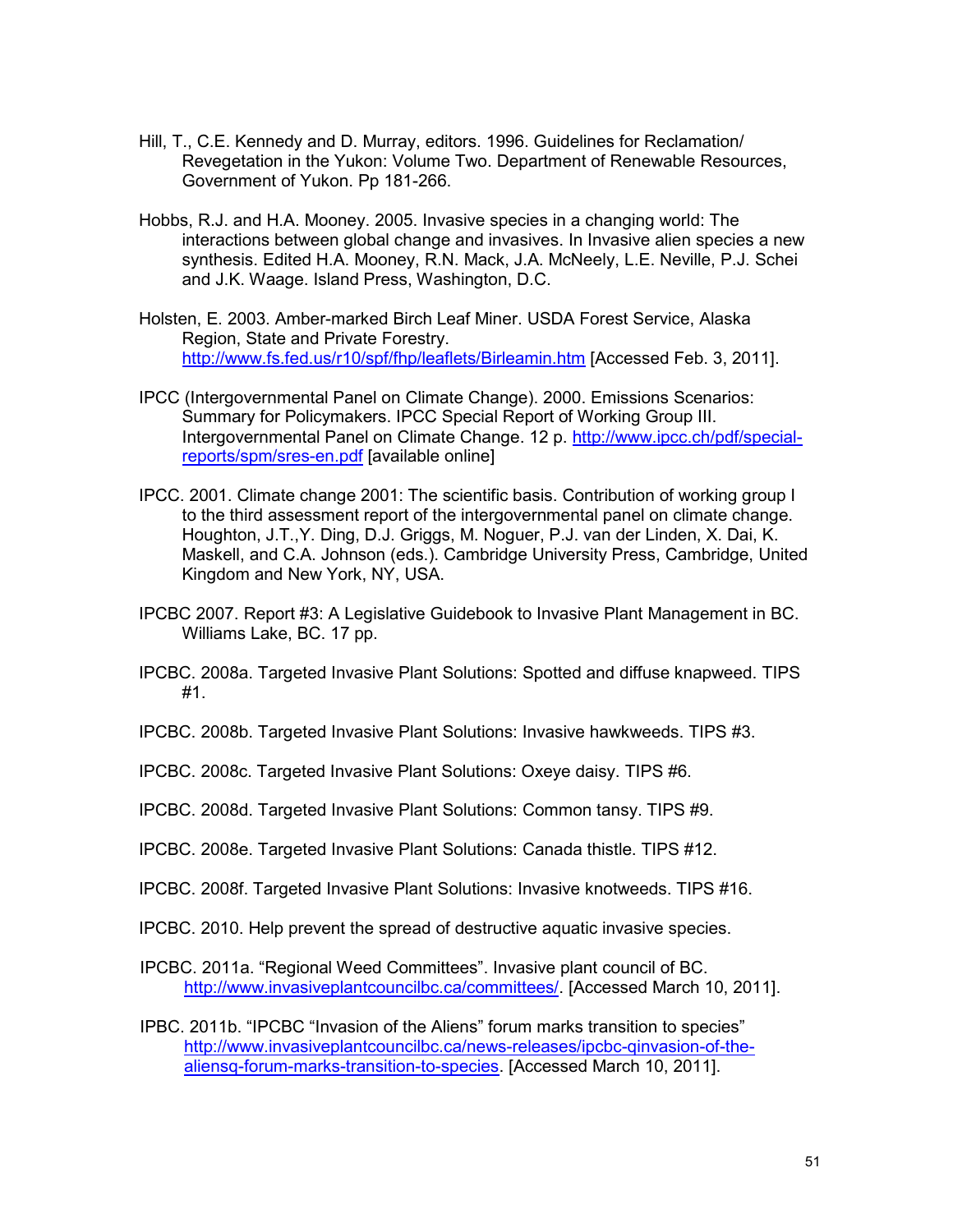- IPPC. 2004. International standards for phytosanitary measures: ISPM No. 11- Pest risk analysis for quarantine pests including analysis of environmental risks and living modified organisms. International Plant Protection Convention. https://www.ippc.int/file\_uploaded/1146658377367\_ISPM11.pdf. [Accessed June 27, 2011].
- IPPC. 2007. International standards for phytosanitary measures: ISPM No. 2 Framework for pest risk analysis. ISPM No. 2. International Plant Protection Convention. https://www.ippc.int/file\_uploaded/1179929048771\_ISPM02\_2007\_E.pdf. Accessed June 27, 2011].
- IPPC. 2010. "International Plant Protection Convention." https://www.ippc.int/ Updated Oct 26, 2011. [Accessed June 27, 2011.]
- IPPC. 2011. Part 1: Proposed draft Annex 4 to ISPM 11:2004 Pest risk analysis for plants as quarantine pests. International Plant Protection Convention. https://www.ippc.int/.../1306330213\_2005-001\_DraftISPM\_11\_DraftAnnex.doc. [Accessed June 27, 2011.]
- Johnstone. J.F., F.S. Chapin III, T.N. Hollingsworth, M.C. Mack, V. Romanovsky, and M. Turetshy. 2010a. Fire, climate change, and forest resilience in interior Alaska. Canadian Journal of Forestry Research. 40:1302-1312.
- Johnstone. J.F., E.J.B. McIntire, E.J. Pedersen, G. King, and M.J.F. Pisaric. 2010b. A sensitive slope: Estimating landscape patterns of forest resilience in a changing climate. Ecosphere 1(6): art14.
- Klinkenberg, B. 2010. E-Fauna BC: Electronic atlas of the fauna of British Columbia. Lab for Advanced Spatial Analysis, Department of Geography, University of British Columbia, Vancouver. www.efauna.bc.ca.
- Kolar, C.S. and D.M. Lodge. 2000. Freshwater nonindigenous species: Interactions with other global changes. *In* Invasive species in a changing world. H.A. Mooney, and R.J. Hobbs (eds). Island Press, Washington, D.C. pp. 3-30
- Kennedy, C.E. editor. 1993. Guidelines for Reclamation/Revegetation in the Yukon. Department of Renewable Resources, Government of Yukon. 180pp.
- Langor, D.W., L. DeHass and R.G. Foottit. 2009. Diversity of non-native terrestrial arthropods on woody plants in Canada. Biological Invasions 11(1): 5-19.
- Line, J., G. Brunner, R. Rosie and K. Russell. 2008. Invasive plants roadside inventory in Yukon. NatureServe Yukon, Environment Yukon.
- Lowe S. J., M. Browne and S. Boudjelas. 2000. 100 of the world's worst invasive alien species. Published by the IUCN/SSC Invasive Species Specialist Group (ISSG), Auckland, New Zealand.
- Maryland Department of Natural Resources. 2011. "Felt-soled waders and wading shoes are on the way out – Effective March 21".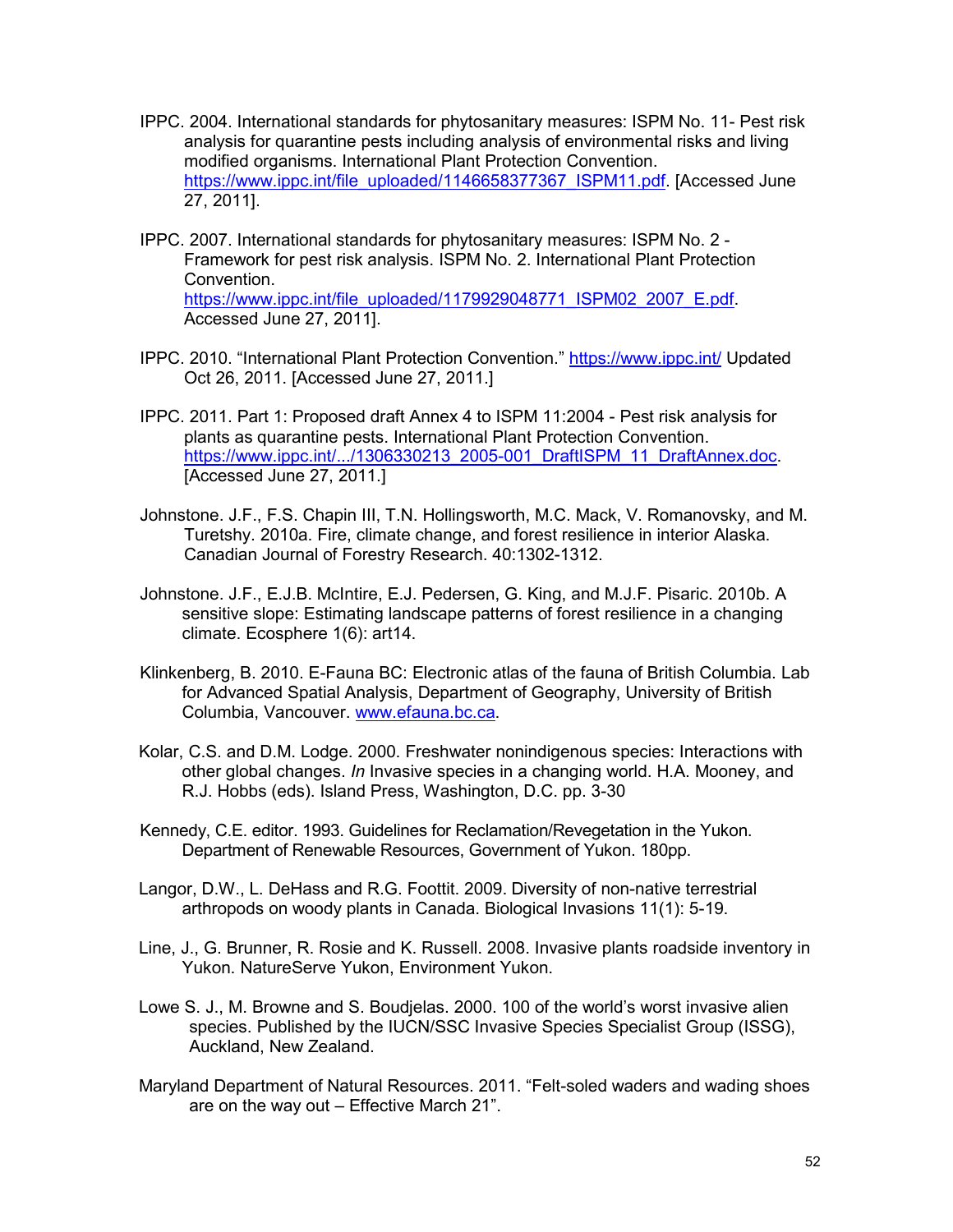http://www.dnr.state.md.us/fisheries/news/story.asp?story\_id=120. Posted 1/19/2011. [Accessed March 9, 2011].

- McClory, J. and T. Gotthardt. 2008. Non-native and invasive animals of Alaska: A comprehensive list and select species reports. Final report. Alaska Natural Heritage Program, Environment and Natural Resources Institute, University of Alaska Anchorage.
- McNeely, J.A., H.A. Mooney, L.E. Neville, P. Schei, and J.K.Waage (eds.) 2001. A global strategy on invasive alien species. IUCN Gland, Switzerland, and Cambridge, UK. 58 p.
- McPhail, D. 2008 Annotated checklist of the introduced species of freshwater fish of British Columbia. http://www.geog.ubc.ca/biodiversity/efauna/documents/FRESHWATERFISHINTRO DUCEDSPECIESMcPhail2008.pdf [Accessed Feb. 3, 2011].
- Millsap, B.A., J.A. Gore, D.E. Runde, S.I. Cerulean. Setting priorities for the conservation of fish and wildlife species in Florida. Wildlife Monographs, No. 111.
- Ministry of Agriculture. 2011. Aggressive ornamentals, "Himalayan balsam". http://www.agf.gov.bc.ca/cropprot/hbalsam.htm [Accessed Feb. 3, 2011].
- Ministry of Forests and Canadian Forest Service. 2001. Field guide to forest damage in British Columbia. 2ed. J. Henigman, T. Ebata, E. Allen, J. Westfall, and A. Pollard (Eds). Joint Publication 17.
- Ministry of Forests, Lands and Natural Resource Operations. 2011a. Gypsy moth in British Columbia. http://www.for.gov.bc.ca/hfp/gypsymoth/index.htm [Accessed May 20, 2011].
- Ministry of Forests, Lands and Natural Resource Operations. 2011b. Invasive Alien Plant Program. Site 26186, Invasive Plant details. http://www.for.gov.bc.ca/hra/Plants/application.htm [Accessed May 27, 2011].
- Ministry of Forests, Lands and Natural Resource Operations. 2011c. Invasive Alien Plant Program. Invasive Plant Map Label Legend. http://www.for.gov.bc.ca/hra/Plants/application.htm [Accessed May 30, 2011].
- Ministry of Forests, Lands and Natural Resource Operations. 2011d. "Welcome to the B.C. invasive plant core ranking process". http://www.for.gov.bc.ca/hra/invasivespecies/calculatorIndex.htm [Accessed April 28, 2011].
- Ministry of Forests, Lands and Natural Resource Operations. 2011e. "BECWeb". http://www.for.gov.bc.ca/hre/becweb/index.html [Accessed June 24, 2011].
- Ministry of Water, Land and Air Protection. 2004. Invasive alien species framework for BC: Identifying and addressing threats to biodiversity. C. Rankin & Assoc., with: Madrone Environmental Services Ltd., The Nature Conservancy of Canada, J. Booth & Assoc., S. Cannings and Osiris Wildlife Consulting Prepared for the Biodiversity Branch.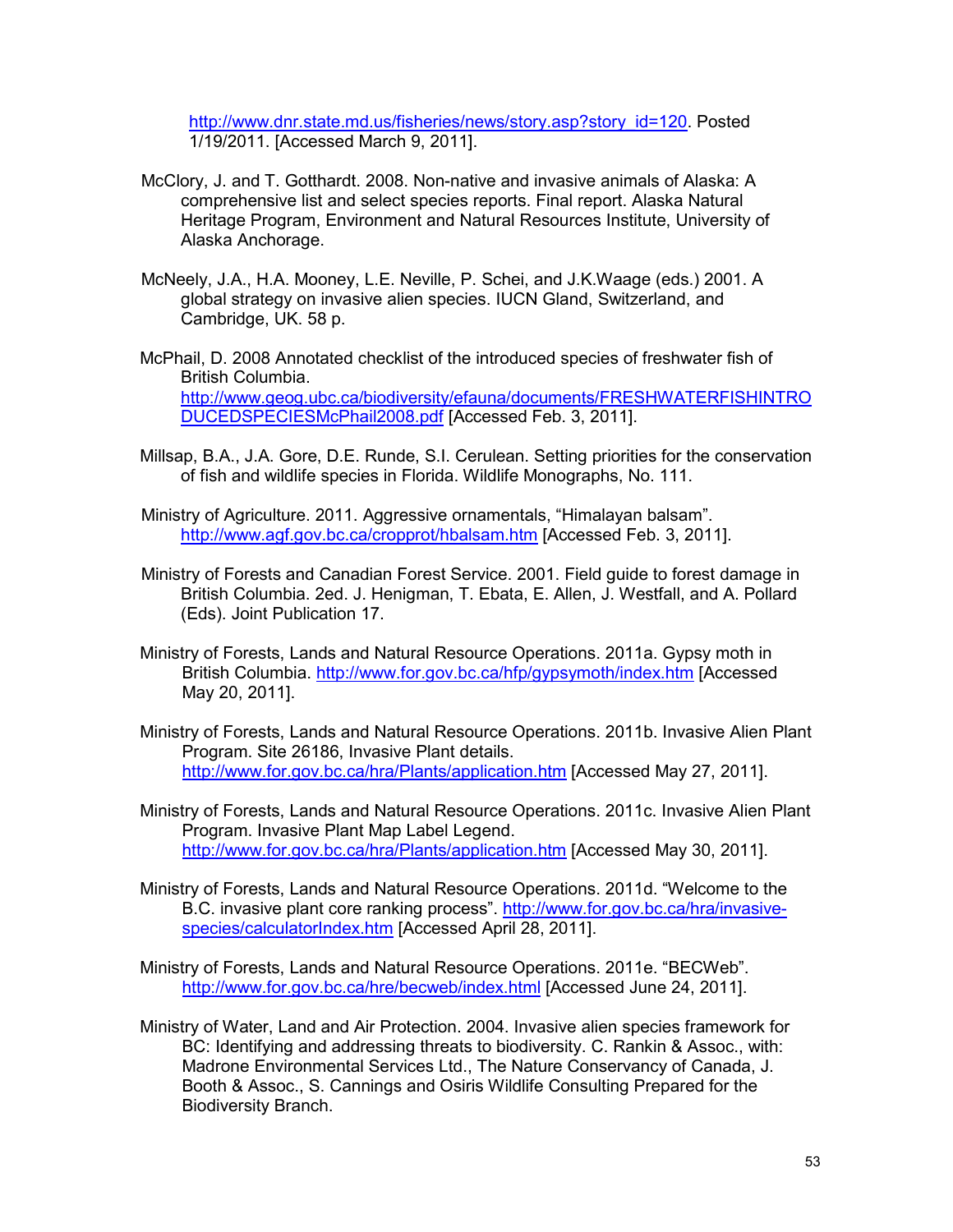- Morse, L.E., J.M Randall, N. Benton, R. Hiebert, and S. Lu. 2004. An invasive species assessment protocol: Evaluating non-native plants for their impact on biodiversity. Version 1. NatureServe, Arlington, Virginia.
- Murray, C. and C. Pinkham. 2002. Towards a decision support tool to address invasive species in garry oak and associated ecosystems in BC. Prepared by ESSA Technologies Ltd., Victoria, BC for the GOERT Invasive Species Steering Committee, Victoria.
- NEIPC. 2010. North east invasive plant committee plan and profile. http://www.prrd.bc.ca/services/environmental/weed\_control/index.php. [Accessed Feb. 1, 2011.]
- Nolen, A. and D. Ross. 2008. Vegetation study of Alaska's Richardson Highway: Identification of plant communities and assessment of control strategies. Alaska Plant Materials Center, Division of Agriculture, Department of Natural Resources, Palmer, AK.
- NWIPC. 2009. Northwest invasive plant council 2008 annual report.
- NWIPC. 2011. Northwest invasive plant council strategic plan and plant profiles. http://www.nwipc.org/downloads.php
- NWIPC. 2009. Northwest invasive plant council 2008 annual report.
- Oswald, E.T. and B.N. Brown. 1990. Vegetation establishment during 5 years following wildfire in northern British Columbia and southern Yukon Territory. Information Report BC-X-320 Pacific and Yukon Region. Forestry Canada, Pacific Forestry Center, Victoria.
- Pavlick, L.E. and L.K. Anderton. 2007. *Bromus*, modified by Barkworth from Barkworth et *al*. (eds.), Flora of North America vol. 25. http://herbarium.usu.edu/webmanual. [Accessed April 20, 2011].
- Peters, V.S., S.E. MacDonald, and M.R.T. Dale. 2005. The interaction between masting and fire is key to white spruce regeneration. Ecology 86:1744-1750.
- Pheloung, P.C., P.A. Williams, and S.R. Halloy. 1999. A weed risk assessment model for use as a biosecurity tool evaluating plant introductions. Journal of Environmental Management, 57: 239-251.

Placer Mining Act S.C. c.13. 2003.

Province of BC. 2002. Guide to weeds in BC. Developed by the Ministry of Agriculture, Food and Fisheries produced by the Open Learning Agency.

Quartz Mining Act S.C. c14. 2003.

Rahel, F.J., and J.D. Olden. 2008. Assessing the effects of climate change on aquatic invasive Species. Conservation Biology 22:521–533.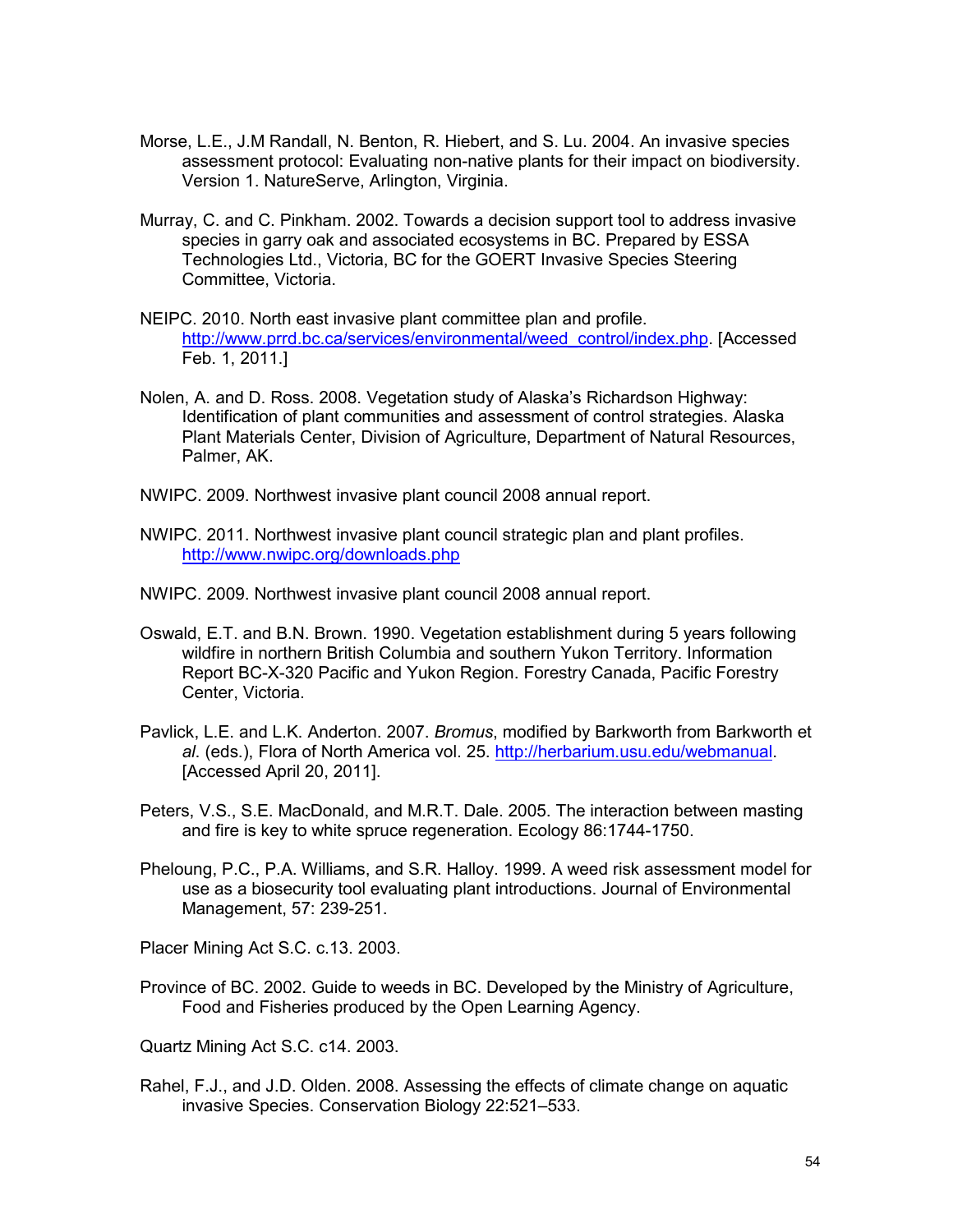- Ricciardi, A., F.G. Whoriskey, and J. B. Rasmussen. 1996. Impact of the *Dreissena* invasion on native unionid bivalves in the upper St. Lawrence River. Canadian Journal of Fisheries and Aquatic Sciences, 53: 1434-1444.
- Ricciardi, A. 2004. Assessing species invasions as a cause of extinction. Trends in Ecology and Evolution. 19: 619.
- Root, T.L. and L. Hughes. 2005. Present and future phenological change in wild plants and animals. *In* Lovejoy and Hannah (eds). Climate change and biodiversity. Yale University press. New Haven, Conn. pp. 61-69
- Schrader, B. and P. Hennon. 2005. Assessment of invasive species in Alaska and its national forests. USDA Forest Service, Regional Office, Anchorage, AK.
- Shephard M., T. Huette, J.M. Nielsen, and C. Lindemuth. 2007. Selected invasive plants of Alaska. USDA, Forest Service, Alaska Region R10-TP-130B. http://www.fs.fed.us/r10/spf/fhp/weed\_book/index.htm. [Accessed Feb 10, 2011]
- Sinclair, P. Bird Conservation Biologist, Environment Canada. Email. RE: European starlings. Mar. 14, 2011.
- Soja. A.J, N.M. Tchebakova, N.H.F. French, M.D. Flannigan d, Herman H. Shugart, B.J. Stocks, A.I. Sukhinin, E.I. Parfenova, F.S. Chapin III, P.W. Stackhouse Jr. 2007. Climate-induced boreal forest change: Predictions versus current observations. Global and Planetary Change: 56:274-296.
- Spellman, B.T. 2008. The impact of invasive sweetclover (*Melilotus alba*) in earlysuccessional floodplain habitats of Alaska. M.S. Thesis. Fairbanks, AK: School of Natural Resource Management, University of Alaska.
- J.J. Stachowicz, J.R. Terwin, R.B. Whitlatch, and R.W. Osman. 2002. Linking climate change and biological invasions: Ocean warming facilitates nonindigenous species invasions. Proceedings of the National Academy of Sciences USA 99:15497- 15500.

State of Alaska prohibited and restricted noxious weeds. October 20, 2003.

Territorial Lands (Yukon) Act S.C. c. 17. 2003.

- USDA. 2010. Manager's toolkit. "Vectors and pathways". Last modified Dec. 21, 2010. http://www.invasivespeciesinfo.gov/toolkit/vectors.shtml. [Accessed Apr. 7, 2011].
- Valery, L., H. Fritz, J.C. Lefeuvre and D. Simberloff. 2008. In search of a real definition of the biological invasion phenomenon itself. Biological Invasions. 10:1345–1351.
- Warner, P.J., C.C. Bossard, M.L. Brooks, J.M. DiTomaso, J.A. Hall, A.M. Hawald, D.W. Johnson, J.M. Randall, C.L. Roye, M.M. Ryan, and A.E. Stanton. 2003. Criteria for categorizing invasive non-native plants that threaten wildlands. California Exotic Pest Plant Council and Southwest Vegetation management Association. 24pp. http://www.caleppc.org [available online]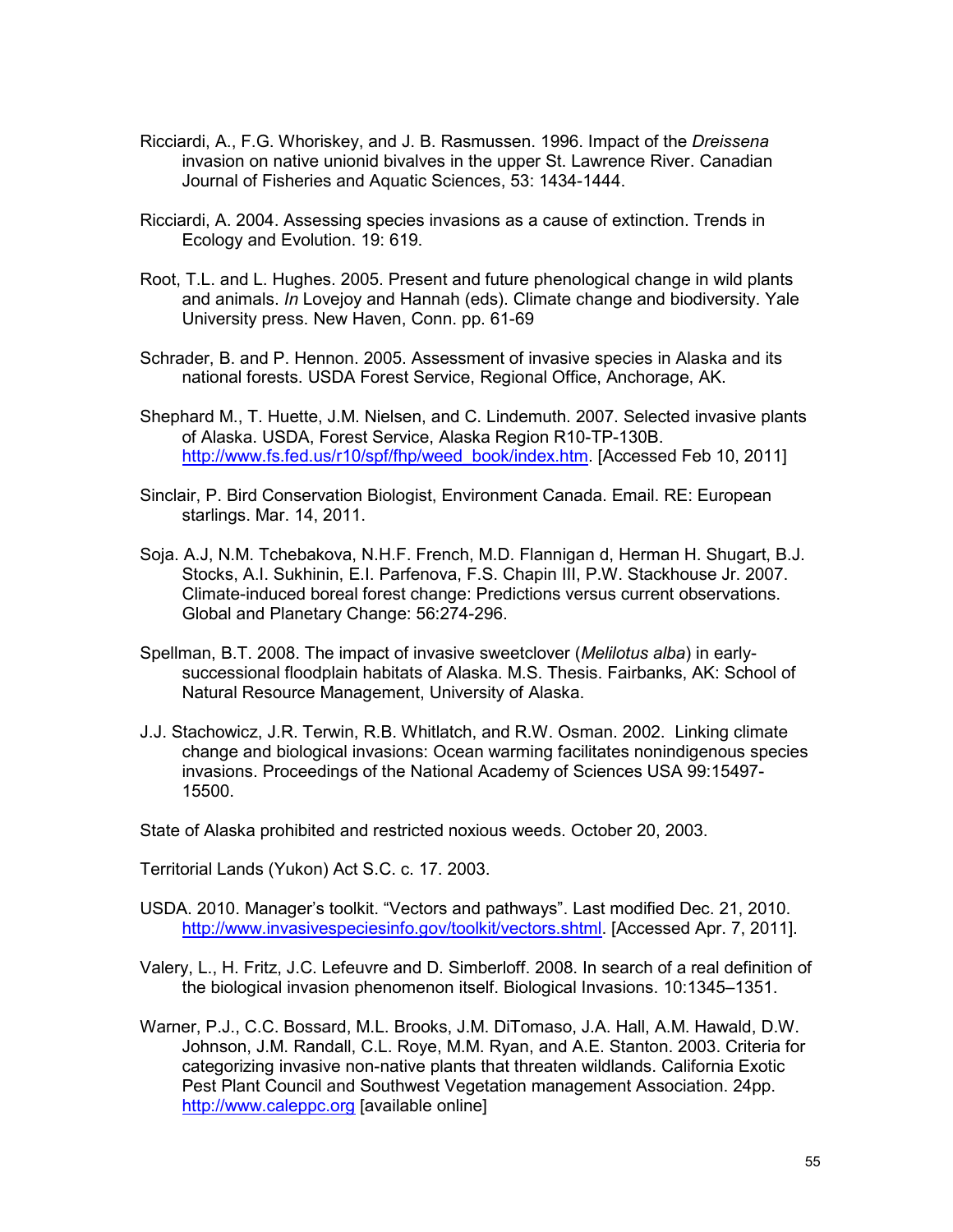- Whitehorse Adaptation Project Team. 2010. Community adaptation project: Whitehorse climate change adaptation plan. Draft 1. pp 14-18, Appendix E.
- Wilcove D.S., D. Rothstein, J. Dubow, A. Phillips, and E. Losos. 1998. Quantifying threats to imperiled species in the United States. BioScience. 48: 607-615.
- Wilson, Linda M. 2007. Key to Identification of invasive knotweeds in British Columbia. BC Ministry of Forests and Range, Forest Practices Branch, Kamloops, BC.
- Wind, E. 2004. Effects of non-native predators on aquatic ecosystems. B.C. Ministry of Environment, Victoria, BC. Wildlife Bulletin No. B-123.
- Yukon Elk Management Planning Team. 2008. Management plan for elk (*Cervus elaphus*) in the Yukon. Yukon Department of the Environment, Whitehorse, Yukon.
- YISC. 2010a. Fact sheet unwanted invaders: Ox-eye daisy.
- YISC. 2010b. Fact sheet unwanted invaders: Spotted knapweed.
- YISC. 2010c. Why should I care about invasive species? http://www.yukoninvasives.com/pdf\_docs/WhyshouldIcare2011\_sm.pdf [Accessed] June 10, 2011].
- YISC. 2011. Yukon Invasive Species Council "About Us". http://www.yukoninvasives.com/about\_council.html [Accessed Feb. 10, 2011].

YISC. Undated. Didymo fact sheet.

Yukon Quartz Mining Act R.S.C., 1985, c. Y-4 [Repealed, 2002, c. 7, s. 282] 2003.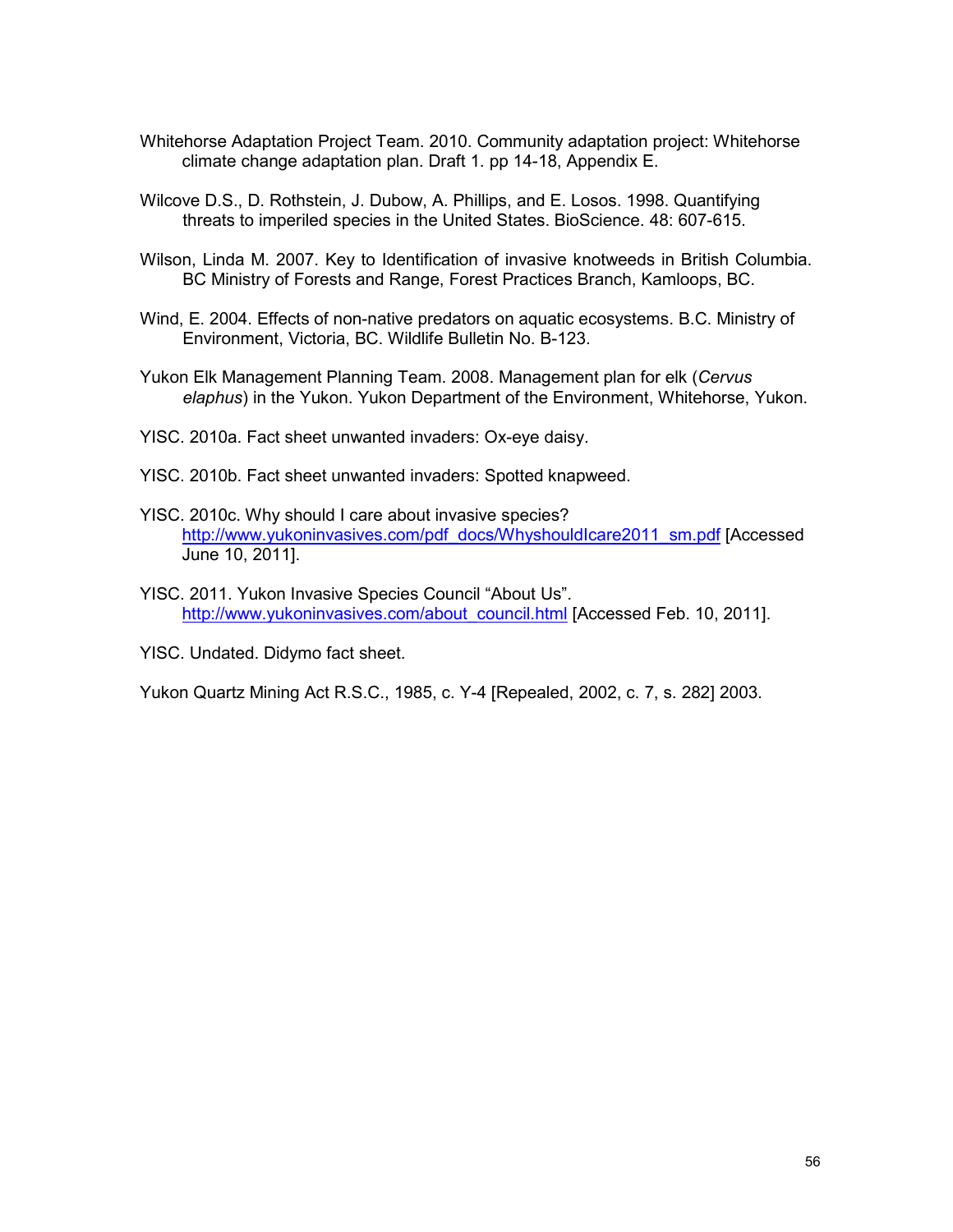**4.0 Appendix 1**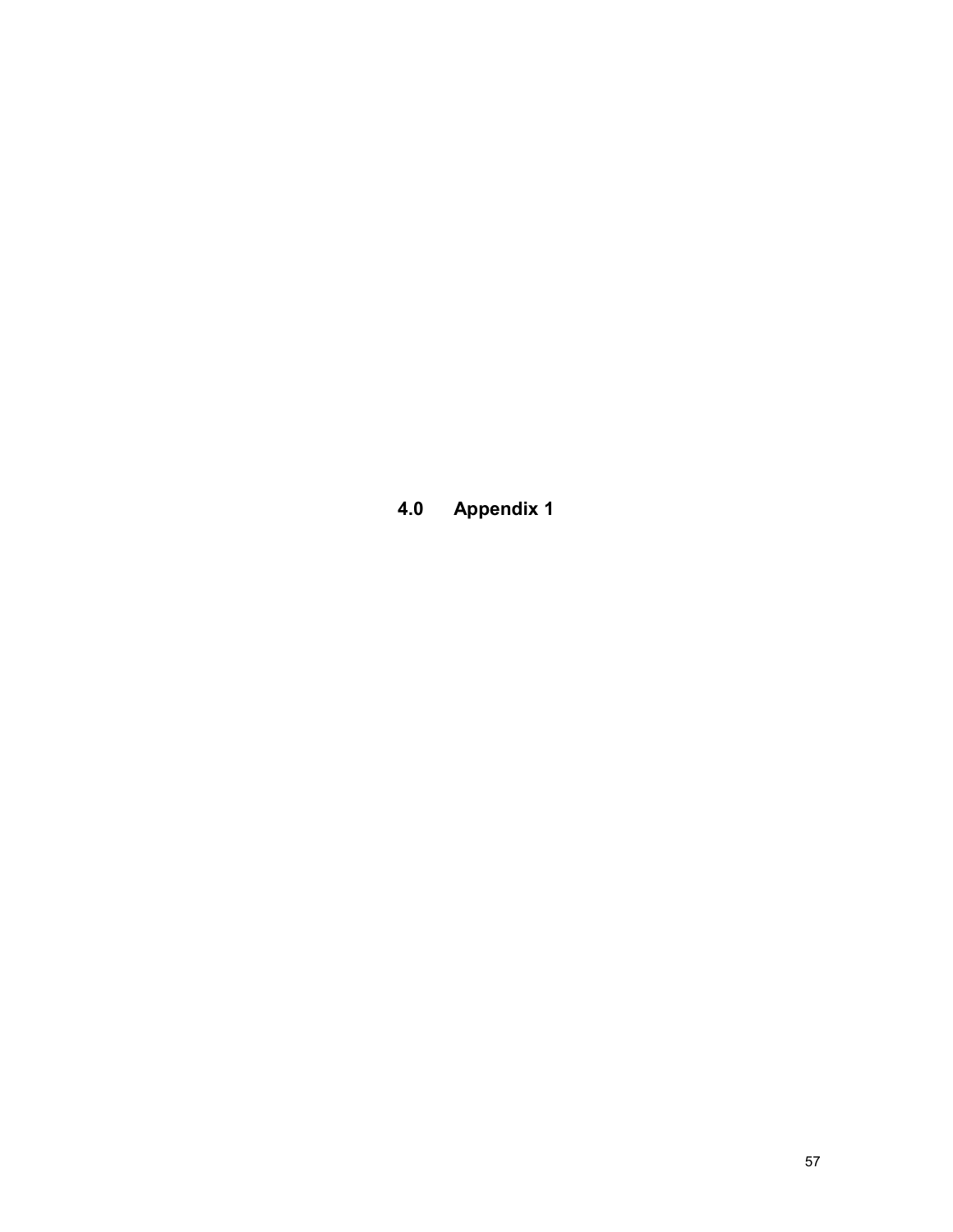**Table 11.** Invasive plant descriptions, species of concern to Whitehorse, Yukon Territory.

The tables combine available data and invasiveness ranking scores for Alaska, northwestern BC and Yukon. General descriptions of species distribution were available for northern BC from NEIPC (2010) and NWIPC (2011). General distribution descriptions were not always available for Alaska. Specific site information for both jurisdictions can be found at EDDMaps (2011) and IAPP (2011). For more detailed discussion on individual species including plant ranking and management strategies in Alaska see Carlson et al*.* 2008; DNR 2011; NWIPC 2011 or Province of BC 2002.

| <b>Scientific Name</b>            | Cirsium arvense                                                                                                                                                                                                                                                                                                                                                                                                                                                                                                                                                                                                                                                                                  |
|-----------------------------------|--------------------------------------------------------------------------------------------------------------------------------------------------------------------------------------------------------------------------------------------------------------------------------------------------------------------------------------------------------------------------------------------------------------------------------------------------------------------------------------------------------------------------------------------------------------------------------------------------------------------------------------------------------------------------------------------------|
| Common Name(s)                    |                                                                                                                                                                                                                                                                                                                                                                                                                                                                                                                                                                                                                                                                                                  |
| <b>Native Range</b>               | Creeping thistle, Canada thistle<br>Europe, Asia, Africa (Shephard et al. 2007; IPCBC 2008e).                                                                                                                                                                                                                                                                                                                                                                                                                                                                                                                                                                                                    |
| <b>Life Cycle</b>                 | Perennial (Cody 2000; IPCBC 2008e; Shephard et al. 2007).                                                                                                                                                                                                                                                                                                                                                                                                                                                                                                                                                                                                                                        |
| <b>Identification</b>             | Flower heads: white to purple, approx. 1 cm in diameter, borne on clusters of 1-5<br>at branch tips (Shephard et al. 2007; IPCBC 2008e) have a sweet vanilla scent.                                                                                                                                                                                                                                                                                                                                                                                                                                                                                                                              |
|                                   | Flower bracts are spineless (IPCBC 2008e).<br>Stems: erect, ridged, branching. Young plants appear as basal rosettes that bolt<br>in late summer (Shephard et al. 2007). Mature plants 0.3-2.0 m tall (IPCBC<br>2008e). Deep, spreading roots (Cody 2000).<br>Leaves: 5-17 cm long, oblong, alternate, sessile and clasping with wooly hairs                                                                                                                                                                                                                                                                                                                                                     |
|                                   | on underside (Shephard et al. 2007; IPCBC. 2008e). Wavy, spiny leaf margins<br>(IPCBC 2008e).                                                                                                                                                                                                                                                                                                                                                                                                                                                                                                                                                                                                    |
|                                   | Fruits: One-seeded, pale yellow to light brown straight or slightly curved (IPCBC<br>2008e).                                                                                                                                                                                                                                                                                                                                                                                                                                                                                                                                                                                                     |
| <b>Habitat</b>                    | Adapted to a wide range of elevations and conditions including roadsides,<br>railway right of ways, lawns, gardens, cultivated and fallow fields, margins of<br>forests, meadows, wetlands, waste places and among native plant communities<br>(Cody 2000; Shephard et al. 2007; IPCBC 2008e). Best adapted to rich, heavy<br>loam, clay loam, and sandy loam soils. Relatively shade intolerant. Tolerates<br>saline, wet, or dry soils (IPCBC 2008e).                                                                                                                                                                                                                                          |
| Impacts                           | Crowds out forage grasses in pastures and rangelands, reducing yields and<br>productivity, forms dense stands (IPCBC. 2008e; NWIPC 2011). Spreads<br>rapidly, up to 5.5 m per season (IPCBC 2008e).                                                                                                                                                                                                                                                                                                                                                                                                                                                                                              |
| <b>Reproduction</b>               | Disagreement in the literature: Produces up to 40,000 wind-dispersed seeds per<br>plant. Seeds may remain viable in the soil for up to 20 years (YISC 2010c) and<br>develops seed sparingly, 1,000 to 1,500 seeds per flowering shoot, seeds may<br>remain dormant for up to 3 years, mature seeds germinate most readily in mid-<br>spring, seed viability may be low (IPCBC 2008e). Reproduces by seed and<br>vegetatively through creeping, horizontal roots, root fragments can start new<br>infestations (IPCBC. 2008e, YISC 2010c). Plants are dioecious (males and<br>females on separate plants) and grow in patches that are one clone and sex<br>(Shephard et al. 2007; IPCBC. 2008e). |
| Alaska invasive<br>ranking        | 79                                                                                                                                                                                                                                                                                                                                                                                                                                                                                                                                                                                                                                                                                               |
| <b>NWIPC invasive</b><br>category | $\overline{2}$                                                                                                                                                                                                                                                                                                                                                                                                                                                                                                                                                                                                                                                                                   |
| <b>Yukon Distribution</b>         | Found in Yukon, one site recorded near Haines Junction in 1995 (Cody 2000).<br>This species is not considered to be a big problem yet (YISC 2010c).                                                                                                                                                                                                                                                                                                                                                                                                                                                                                                                                              |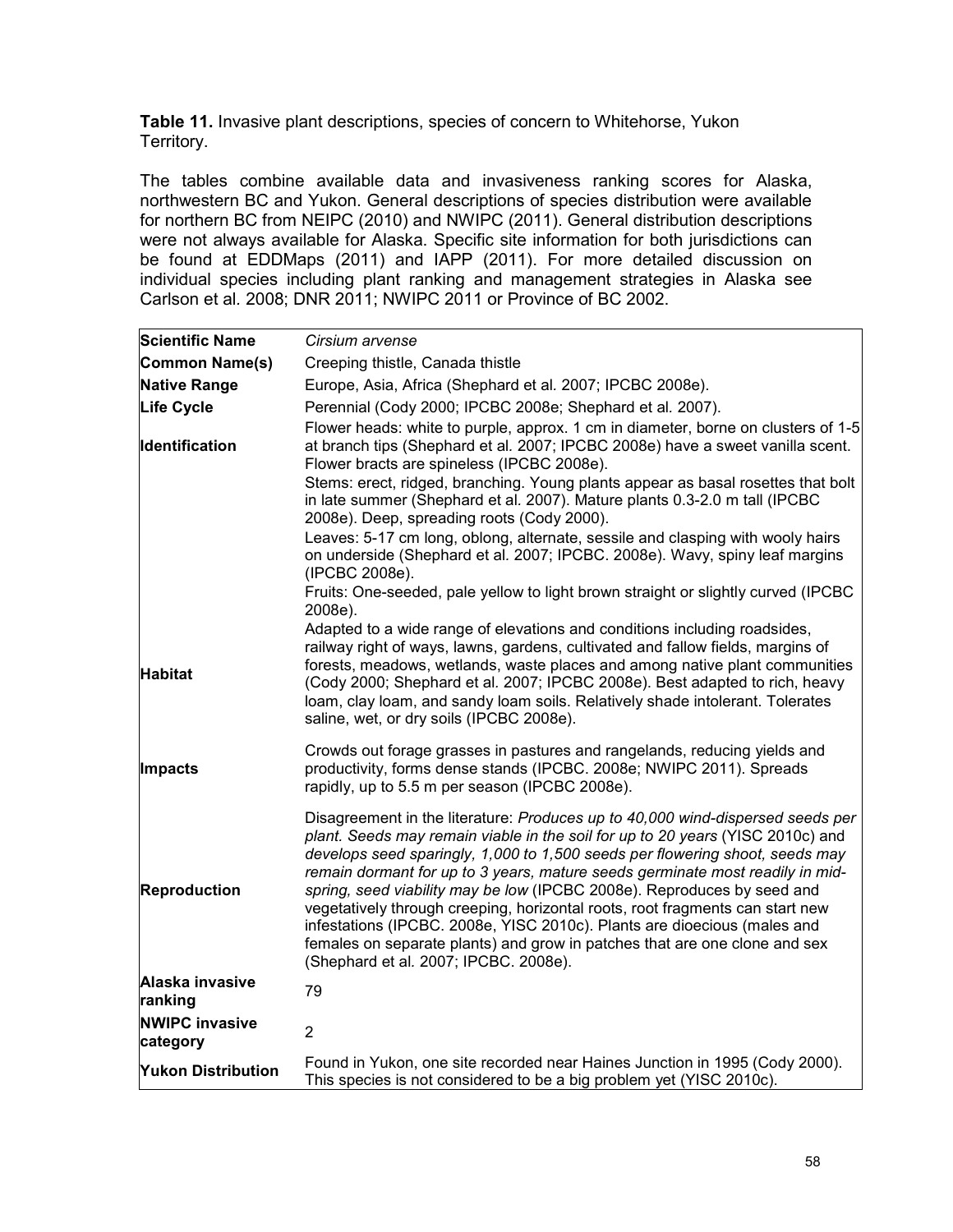|                                                                                                                                          | Starting to appear in the Dease Lake. There are patches at Riley Creek on the                                                                                                                                                                                                                                                                                                                                                                                                                                                                                                                                                                                                                                                                                                                                                                                                                                   |
|------------------------------------------------------------------------------------------------------------------------------------------|-----------------------------------------------------------------------------------------------------------------------------------------------------------------------------------------------------------------------------------------------------------------------------------------------------------------------------------------------------------------------------------------------------------------------------------------------------------------------------------------------------------------------------------------------------------------------------------------------------------------------------------------------------------------------------------------------------------------------------------------------------------------------------------------------------------------------------------------------------------------------------------------------------------------|
| <b>Distribution in BC</b>                                                                                                                | Golden Bear/ Muddy Lake road near Telegraph Creek. North of Meziadin<br>Junction (Hwy 37) all sites are scheduled for inventory and treatment (NWIPC<br>2011).                                                                                                                                                                                                                                                                                                                                                                                                                                                                                                                                                                                                                                                                                                                                                  |
| Introduction<br><b>Pathways</b>                                                                                                          | Dispersed primarily by wind, seeds can also be dispersed by water, animals,<br>clothing, equipment, and vehicles (IPCBC 2008e).                                                                                                                                                                                                                                                                                                                                                                                                                                                                                                                                                                                                                                                                                                                                                                                 |
| <b>Control Options</b>                                                                                                                   | Mowing and cutting has limited long-term effects and is used to limit seed<br>production (NWIPC 2011). Repeated mowing or tillage will help reduce plant<br>energy reserves (IPCBC. 2008e). Pulling and cutting can encourage vegetative<br>spread. Seeds continue to mature after pulling or cutting, plants should be left in<br>clear plastic bags to decompose in the sun before disposal (YISC 2010c,<br>NWIPC 2011). Cattle can graze plants before flower heads are formed;<br>afterwards very high nutrient levels make the thistle unpalatable and potentially<br>toxic (NWIPC 2009).                                                                                                                                                                                                                                                                                                                  |
| <b>Herbicide</b>                                                                                                                         |                                                                                                                                                                                                                                                                                                                                                                                                                                                                                                                                                                                                                                                                                                                                                                                                                                                                                                                 |
| recommendations<br>(Herbicide treatments<br>are most effective<br>when carried out as<br>part of an Integrated<br><b>Pest Management</b> | 2,4-D is effective when used early in the season on new germinants, and will<br>suppress mature plants with repeated treatments. Picloram and glyphosate give<br>good control in the fall after the first hard frost. Spring applications of<br>aminopyralid or clopyralid give good control and suppression of top growth.<br>Applications of metsulfuron-methyl give good control up to the early bud stage<br>(NWIPC 2011).                                                                                                                                                                                                                                                                                                                                                                                                                                                                                  |
| Program)                                                                                                                                 |                                                                                                                                                                                                                                                                                                                                                                                                                                                                                                                                                                                                                                                                                                                                                                                                                                                                                                                 |
| <b>Biocontrol</b>                                                                                                                        | Larinus planus has over wintered at a site in the Kispiox Valley but has not<br>established a population. Numerous releases of the stem gall fly, Urophora<br>cardui, have been also been made. Over wintering has occurred near<br>Moricetown but it has not established. Advice to NWIPC from Dr. Peter Harris<br>(DOA) is: "The Canada thistle rust should do well in your area and may already<br>be present. It is very harmful to the thistle but its spread is rather poor. I think<br>that the root crown weevil may help vector it and the presence of the rust<br>certainly improves weevil survival. Thus it might be worth trying both together. I<br>should let the weevil feed on some rusted plants early in the spring and then<br>release it on some healthy plants." Doctor Harris also suggests that the seed<br>head weevil Rhinocyllus conicus may also help spread the rust (NWIPC 2011). |
| Similar native<br>species                                                                                                                | Cirsium foliosum is found in the wetlands of Whitehorse (Cody 2000).                                                                                                                                                                                                                                                                                                                                                                                                                                                                                                                                                                                                                                                                                                                                                                                                                                            |
| Similar invasive<br>species                                                                                                              | Bull thistle (C. vulgare), plumeless thistle (Carduus acanthoides), marsh thistle<br>(C. palustre). Cirsium arvense lacks of spines on the main stem, has small<br>flowers, and is less than 2 m tall (IPCBC 2008e).                                                                                                                                                                                                                                                                                                                                                                                                                                                                                                                                                                                                                                                                                            |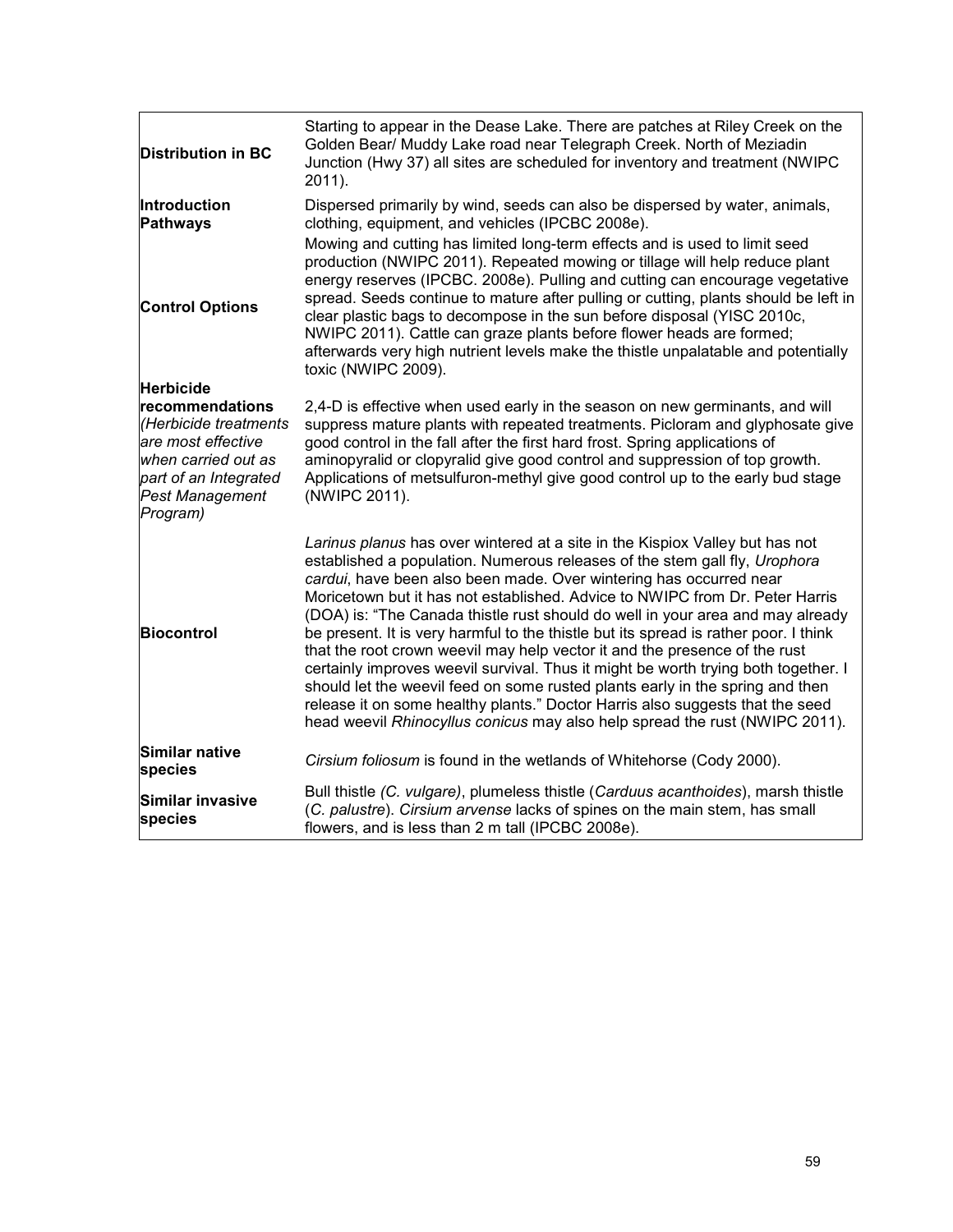| <b>Scientific Name</b>                 | Centaurea stoebe (formerly C. biebersteinii, C. maculosa)                                                                                                                                                                                                                                                                                                                                                |
|----------------------------------------|----------------------------------------------------------------------------------------------------------------------------------------------------------------------------------------------------------------------------------------------------------------------------------------------------------------------------------------------------------------------------------------------------------|
| <b>Common Name(s)</b>                  | Spotted knapweed                                                                                                                                                                                                                                                                                                                                                                                         |
| <b>Native Range</b>                    | Eurasia, likely contaminant in seed (YISC 2010b)                                                                                                                                                                                                                                                                                                                                                         |
| Life Cycle                             | Biennial or short-lived perennial (IPCBC 2008a; YISC 2010b; YISC 2010c).                                                                                                                                                                                                                                                                                                                                 |
| Identification                         | Flowerheads: pink-purplish flowers, rarely white flowers resemble thistles (YISC<br>2010b; YISC 2010c). Flowers found individually, at the ends of branches. Black-<br>tipped flower head bracts give plants a spotted appearance (Shephard et al.<br>2007; IPCBC 2008a).                                                                                                                                |
|                                        | Stems: branching above middle with gray hairs all over (YISC 2010c, YISC<br>2010b). Mature plants up to 1.5 m tall with a stout taproot (Shephard et al. 2007;<br>YISC 2010b).                                                                                                                                                                                                                           |
|                                        | Leaves: rosette leaves deeply lobed grey-green leaves (Shephard et al. 2007;<br>IPCBC 2008a; YISC 2010b). Stem leaves slightly lobed to linear, leaf size<br>decreases towards the tip of the stem (IPCBC 2008a; YISC 2010b).                                                                                                                                                                            |
|                                        | Fruit: brownish with tuffs at end for wind dispersal, very hard seed coat viable<br>for at least 5-10 years (IPCBC 2008a; YISC 2010c).                                                                                                                                                                                                                                                                   |
| <b>Habitat</b>                         | Found in grasslands, open forests, roadsides and right-of-ways (IPCBC 2008a).<br>Prefers dry, well-drained or disturbed sites and readily invades farm fields (YISC<br>2010b; YISC 2010c). Spotted knapweed is more shade intolerant and prefers<br>moister habitats than diffuse knapweed. Spotted knapweed can still be<br>problematic in disturbed forested areas (IPCBC 2008a).                      |
| <b>Impacts</b>                         | Forms dense stands that dominate sites, infestations increase runoff and erosion<br>leading to increases in sedimentation of water bodies (IPCBC 2008a; YISC<br>2010b). Dead standing stems can increase fire risk (IPCBC 2008a). Spotted<br>knapweed has allelopathic properties that can alter soil chemistry, and prevent<br>the growth of neighbouring plants (IPCBC 2008a; YISC 2010b; YISC 2010c). |
| <b>Reproduction</b>                    | Reproduces only by seed (IPCBC 2008a). It produces up to 20,000 seeds per<br>plant and one third of these seeds remain viable in the soil after 8 years (IPCBC<br>2008a; YISC 2010c). Seeds may be viable for up to 15 years (IPCBC 2008a).                                                                                                                                                              |
| Alaska invasive<br>ranking             | 86                                                                                                                                                                                                                                                                                                                                                                                                       |
| <b>NWIPC invasive</b><br>category      | 1                                                                                                                                                                                                                                                                                                                                                                                                        |
| <b>Yukon Distribution</b>              | Alaska Highway (SW Teslin) and Klondike Hwy (near BC/Yukon border),<br>suspected in Whitehorse. Recorded in Haines Junction (Cody 2000). The small<br>patch has removed (YISC 2010c). Plants have been seen near Yukon/BC border<br>south of Carcross and near the Morley River southeast of Teslin (YISC 2010c).                                                                                        |
| <b>Distribution in BC</b>              | One old site at Pine tree Lake, 80 km north of Dease Lake (58°53" north). A few<br>hundred sites have been inventoried and treated along the Hwy 16 corridor. All<br>spotted knapweed sites are managed using Integrated Pest Management<br>principles (NWIPC 2011).                                                                                                                                     |
| <b>Introduction</b><br><b>Pathways</b> | Seeds are usually dispersed near the parent plant (Shephard et al. 2007,<br>IPCBC. 2008a). Seeds can be spread in hay, on and in animals, and on vehicles<br>(Shephard et al. 2007; IPCBC 2008a; YISC 2010c).                                                                                                                                                                                            |
| <b>Control Options</b>                 | Pulling, cutting or mowing is most effective when conducted prior to seed set.<br>Seeds will mature on pulled plants so stems should be bent or crimped.<br>Flowering plants must be bagged and removed. The root system should be<br>removed to prevent re-sprouting. Follow-up treatments will be required to<br>deplete the large seed bank (IPCBC 2008a; YISC 2010b).                                |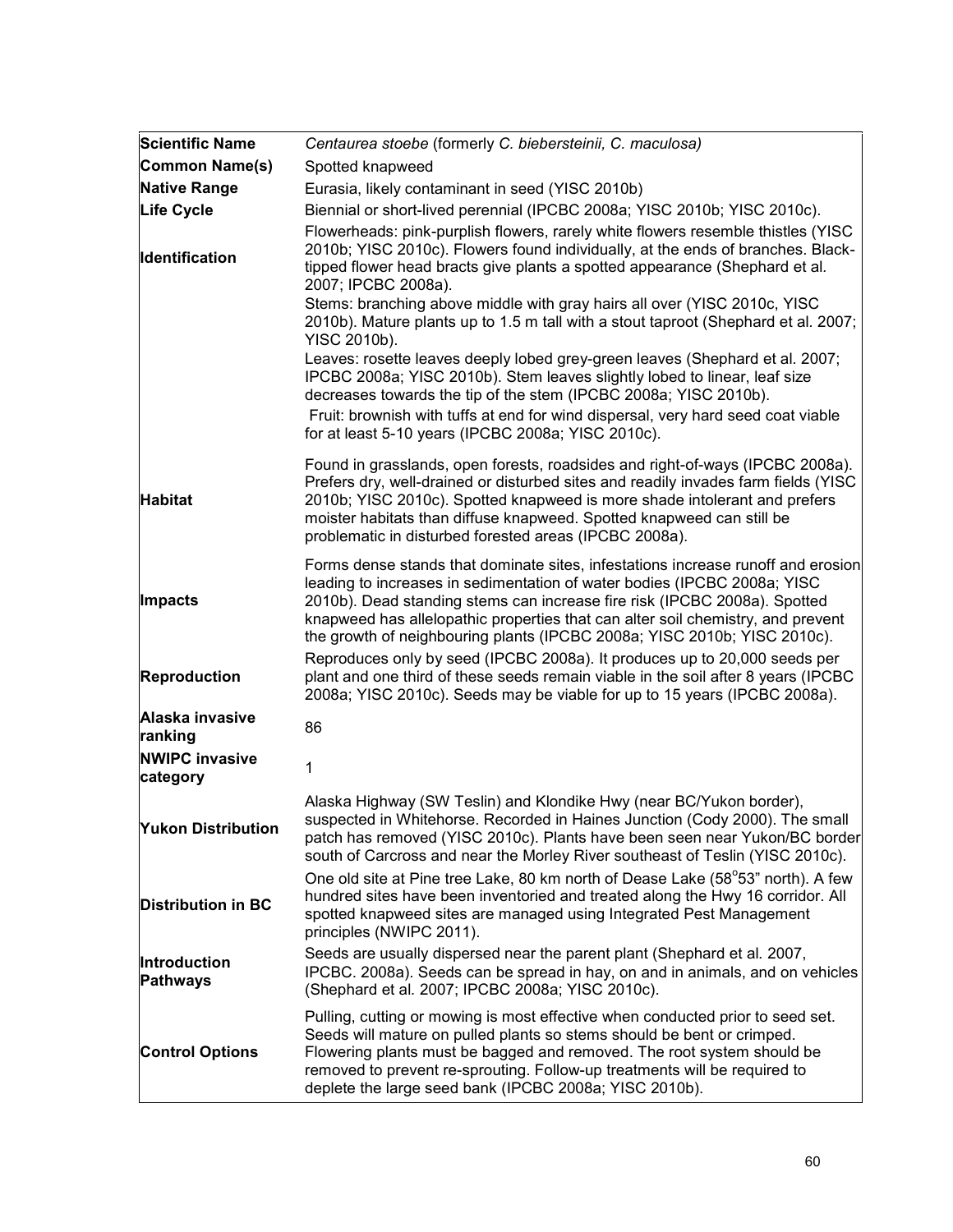| <b>Herbicide</b><br><b>recommendations</b><br>Herbicide treatments<br>are most effective<br>when carried out as<br>part of an Integrated<br><b>Pest Management</b><br>Program) | Effective herbicides include: picloram, dicamba, 2,4-D, clopyralid, aminopyralid<br>and glyphosate. Picloram has been determined to be most effective; however it<br>has residual effects (NWIPC 2011).                                                                                                                                                                                                                                                                                |
|--------------------------------------------------------------------------------------------------------------------------------------------------------------------------------|----------------------------------------------------------------------------------------------------------------------------------------------------------------------------------------------------------------------------------------------------------------------------------------------------------------------------------------------------------------------------------------------------------------------------------------------------------------------------------------|
| <b>Biocontrol</b>                                                                                                                                                              | Three seed head feeding agents Urophora affinis, U. quadrifasciata and<br>Metzneria paucipunctella were released near Terrace in 1992 and 1997 and<br>have established. The root feeding moth Agapeta zoegana and the root-mining<br>weevil Cyphocleonus achates were released in 1995 and have not been<br>detected since 1997. Cyphocleonus achates was re-released in 1998. The site<br>has since been reduced and it is unlikely biocontrol agents are persisting<br>(NWIPC 2011). |
| Similar native<br>species                                                                                                                                                      | None                                                                                                                                                                                                                                                                                                                                                                                                                                                                                   |
| Similar invasive<br>species                                                                                                                                                    | Black knapweed, Centaurea nigra (NWIPC Category 1), Brown knapweed,<br>Centaurea jacea (NWIPC Category 1), Greater knapweed, Centaurea scabiosa<br>(NWIPC Category 1), Diffuse knapweed, Centaurea diffusa (NWIPC Category<br>2), Mountain Bluet Centaurea montana (NWIPC Category 2), Blue buttons or<br>cornflower, Centaurea cyanus (NWIPC Category 4) (NWIPC 2011).                                                                                                                |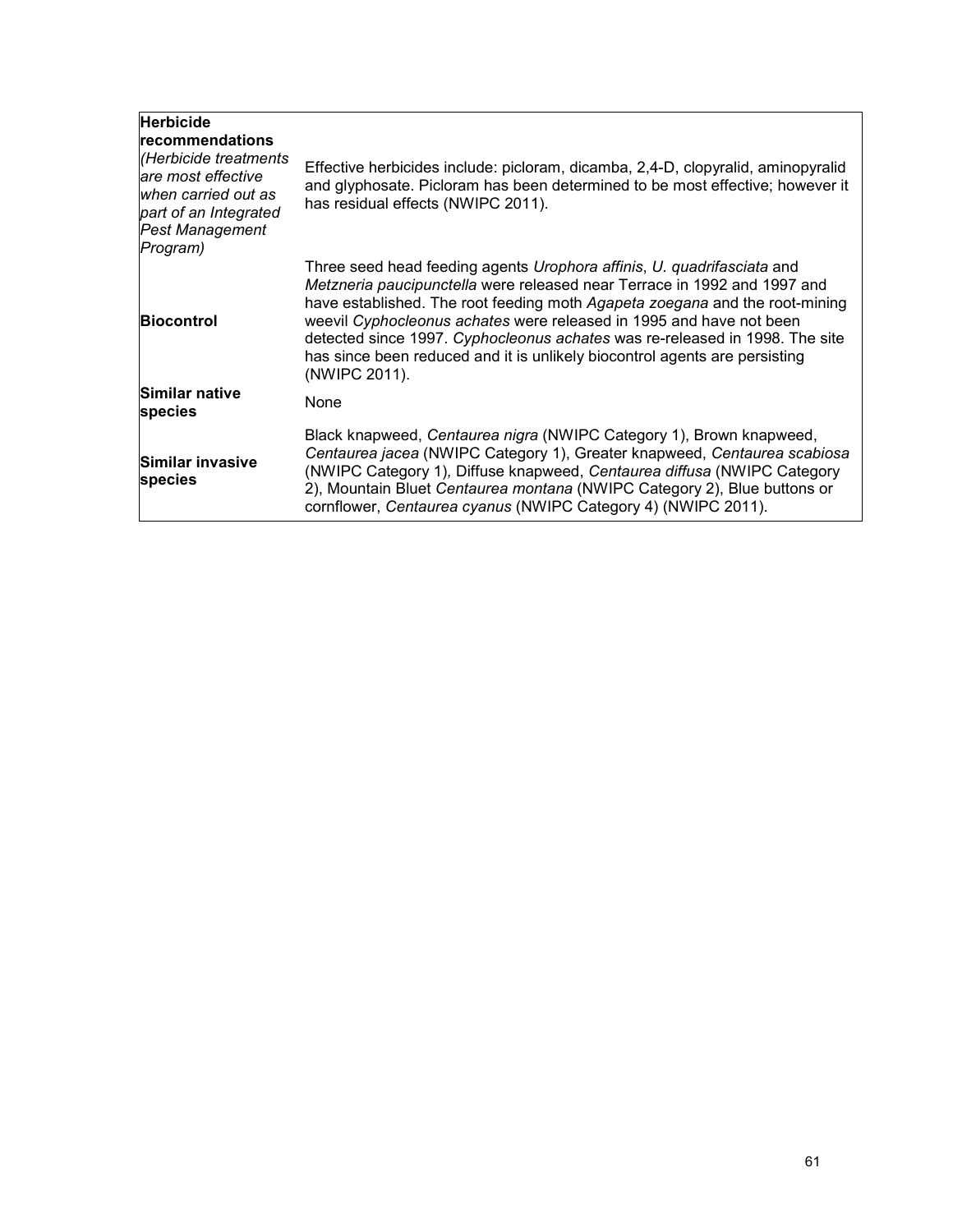| <b>Scientific Name</b>                                                                                                                                                                                                                                                                       | Leucanthemum vulgare formerly Chrysanthemum leucanthemum;<br>Chrysanthemum ircutianum                                                                                                                                                                                                                                                                                                                                                                                                                                                                                                                                                                                                                             |
|----------------------------------------------------------------------------------------------------------------------------------------------------------------------------------------------------------------------------------------------------------------------------------------------|-------------------------------------------------------------------------------------------------------------------------------------------------------------------------------------------------------------------------------------------------------------------------------------------------------------------------------------------------------------------------------------------------------------------------------------------------------------------------------------------------------------------------------------------------------------------------------------------------------------------------------------------------------------------------------------------------------------------|
| Common Name(s)                                                                                                                                                                                                                                                                               | Oxeye daisy                                                                                                                                                                                                                                                                                                                                                                                                                                                                                                                                                                                                                                                                                                       |
| <b>Native Range</b>                                                                                                                                                                                                                                                                          | Eurasia (YISC 2010a).                                                                                                                                                                                                                                                                                                                                                                                                                                                                                                                                                                                                                                                                                             |
| <b>Life Cycle</b>                                                                                                                                                                                                                                                                            | Perennial (IPCBC 2008c; YISC 2010a)                                                                                                                                                                                                                                                                                                                                                                                                                                                                                                                                                                                                                                                                               |
| <b>Identification</b>                                                                                                                                                                                                                                                                        | Flowers: Single, terminal flower heads with white ray and yellow disc flowers.<br>Flower heads approximately 5 cm in diameter. White ray flowers /petal tips are<br>notched (IPCBC 2008c).                                                                                                                                                                                                                                                                                                                                                                                                                                                                                                                        |
|                                                                                                                                                                                                                                                                                              | Stems: Single to a few erect stems. Sometimes branched, 0.2 to 0.8 m tall<br>(IPCBC 2008c).<br>Leaves: Basal leaves are stalked, spoon-shaped, and 4-15 cm long. Stem<br>leaves alternate, smooth and glossy, leaves become smaller towards flowers<br>and clasp the stem (IPCBC 2008c; YISC 2010a). Leave have the unpleasant<br>odour of creosote when bruised (YISC 2010c).                                                                                                                                                                                                                                                                                                                                    |
|                                                                                                                                                                                                                                                                                              | Roots: Creeping rhizomes (YISC 2010a).                                                                                                                                                                                                                                                                                                                                                                                                                                                                                                                                                                                                                                                                            |
|                                                                                                                                                                                                                                                                                              | Fruits: Ribbed black achenes (IPCBC 2008c). One plant can produce 500 to<br>26,000 seeds per plant (IPCBC 2008c; YISC 2010a). Seeds are viable for at<br>least 2-3 years (YISC 2010a).                                                                                                                                                                                                                                                                                                                                                                                                                                                                                                                            |
| <b>Habitat</b>                                                                                                                                                                                                                                                                               | Poor, dry soils on disturbed roadsides, gardens, waste areas, grasslands,<br>forested areas, farm pastures and hayfields (IPCBC 2008c; YISC 2010c).                                                                                                                                                                                                                                                                                                                                                                                                                                                                                                                                                               |
| <b>Impacts</b>                                                                                                                                                                                                                                                                               | Unpalatable due to its unpleasant taste, decreases forage for livestock and<br>wildlife (IPCBC 2008c; YISC 2010c). Decrease local plant biodiversity, and may<br>decrease ground cover and increase the amount of exposed soil (IPCBC 2008c).                                                                                                                                                                                                                                                                                                                                                                                                                                                                     |
| Reproduction                                                                                                                                                                                                                                                                                 | By seed and underground rhizomes (IPCBC 2008c).                                                                                                                                                                                                                                                                                                                                                                                                                                                                                                                                                                                                                                                                   |
| Alaska invasive<br>ranking                                                                                                                                                                                                                                                                   | 61                                                                                                                                                                                                                                                                                                                                                                                                                                                                                                                                                                                                                                                                                                                |
| <b>NWIPC invasive</b><br>category                                                                                                                                                                                                                                                            | $\overline{2}$                                                                                                                                                                                                                                                                                                                                                                                                                                                                                                                                                                                                                                                                                                    |
| Dawson, Watson Lake, Haines Junction, Whitehorse, Mount Lorne and along<br>the Haines Highway at Dezadeash Lake and the Alaska Highway at Morley and<br><b>Yukon Distribution</b><br>Rancheria rivers and Johnson's Crossing (YISC 2010a). Recorded along the<br>Haines Highway (Cody 2000). |                                                                                                                                                                                                                                                                                                                                                                                                                                                                                                                                                                                                                                                                                                                   |
| Distribution in BC                                                                                                                                                                                                                                                                           | Large portions of the Cassiar area are still relatively free from oxeye daisy,<br>especially Mount Edziza and Spatsizi and should be protected. It has spread up<br>the Klappan River along Ealue Lake road to the trailheads into Spatsizi. One<br>large area of the SBS aspen parklands that is lightly infested from Owen Lake<br>through to Nadina. NEIPC has established a containment line at the Pine Pass<br>(NWIPC/NEIPC boundary) (NWIPC 2011).                                                                                                                                                                                                                                                         |
| Introduction<br><b>Pathways</b>                                                                                                                                                                                                                                                              | Garden centers and wildflower seed mixes (YISC 2010c). Most seeds are<br>dropped close to the parent plant. Seeds may be spread by flowing water<br>(IPCBC 2008c).                                                                                                                                                                                                                                                                                                                                                                                                                                                                                                                                                |
| <b>Control Options</b>                                                                                                                                                                                                                                                                       | Trials indicated that sulfur-containing fertilizers such as ammonium sulfate (21-0-<br>0-24) might have an effect on oxeye daisy. Several farms have noticed a<br>dramatic reduction (NWIPC 2011). Pulling, cutting or mowing (or grazing by<br>sheep or goats) is most effective when conducted prior to seed set. Flowering<br>plants must be bagged and removed or left to decompose in clear plastic bags in<br>the sun as pulled plants will produce seed after being pulled (YISC 2010a). The<br>root system should be removed to prevent re-sprouting. Follow-up treatments<br>are needed to deplete the large seed bank (IPCBC 2008c; YISC 2010a). Shade<br>can reduce oxeye daisy biomass (IPCBC 2008c). |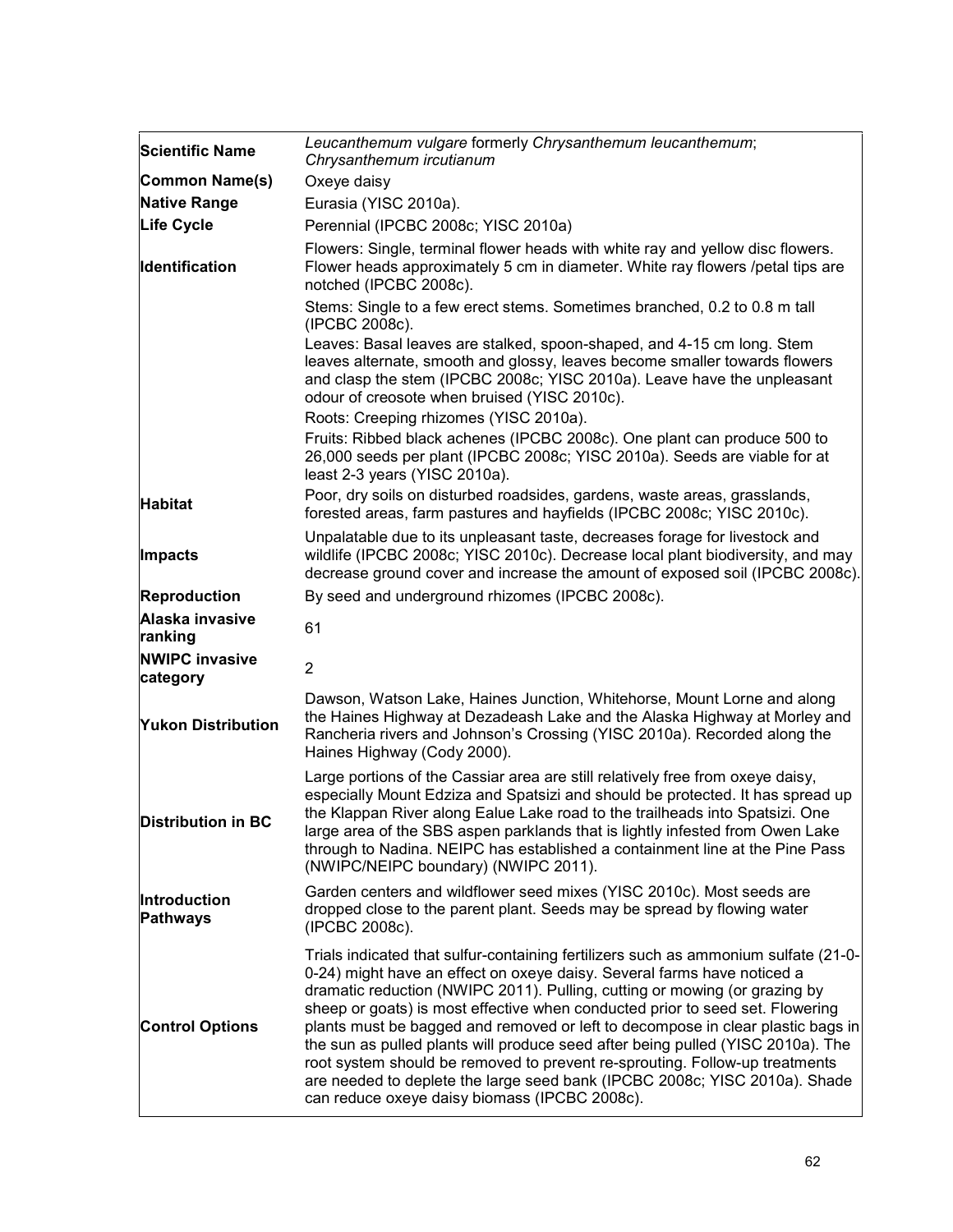| <b>Herbicide</b><br>recommendations<br>(Herbicide treatments<br>lare most effective<br>when carried out as<br>part of an Integrated<br><b>Pest Management</b><br>Program) | Clopyralid effectively controls oxeye daisy and should be applied when shoots<br>are young and growing. Metsulfuron methyl and picloram/2,4-D provides<br>effective control. 2,4-D applied alone only provides short-term control unless it is<br>combined with picloram. BC Ministry of Agriculture field trials demonstrated<br>excellent to very good control with aminopyralid, picloram, picloram plus 2,4-D,<br>or dicamba (IPCBC 2008c). |
|---------------------------------------------------------------------------------------------------------------------------------------------------------------------------|-------------------------------------------------------------------------------------------------------------------------------------------------------------------------------------------------------------------------------------------------------------------------------------------------------------------------------------------------------------------------------------------------------------------------------------------------|
| <b>Biocontrol</b><br>Similar native<br><b>species</b><br>Similar invasive<br><b>species</b>                                                                               | None available.<br>Seashore chamomile (Tripleurospermum maritimum) found on the Arctic coast<br>(YISC 2010a).<br>Shasta daisy (Leucanthemum maximum & L. x superbum) a related, larger<br>species and has undivided leaves (YISC 2010c). Scentless chamomile<br>(Tripleurospermum perforata) has smaller flowerheads (2-3 cm diameter) and<br>divided feathery-like leaves (IPCBC 2008c; YISC 2010a).                                           |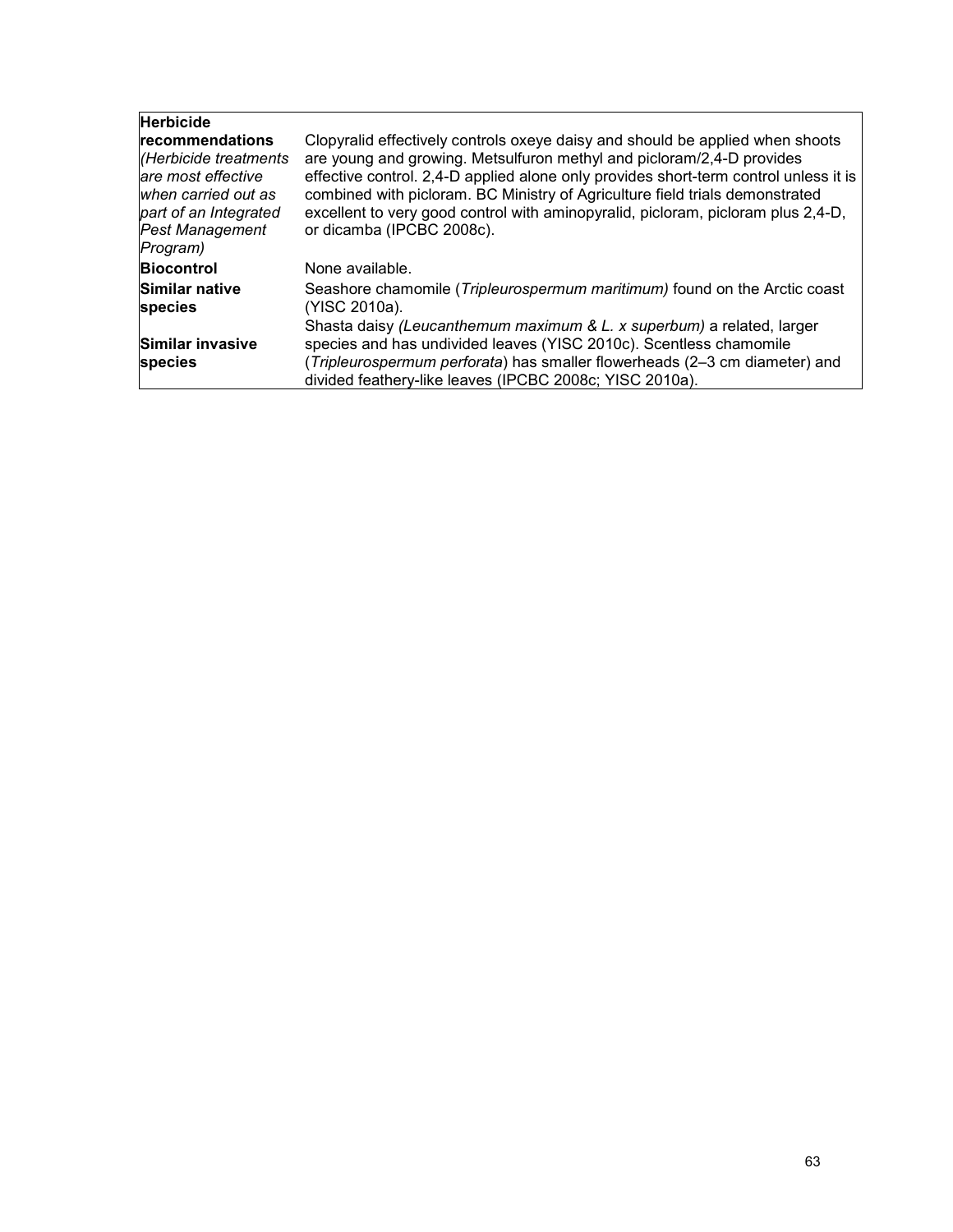| <b>Scientific Name</b>                                            | Tanacetum vulgare                                                                                                                                                                                                                                                                                                                                                                                                                                                                                                                                                                                                                                                              |
|-------------------------------------------------------------------|--------------------------------------------------------------------------------------------------------------------------------------------------------------------------------------------------------------------------------------------------------------------------------------------------------------------------------------------------------------------------------------------------------------------------------------------------------------------------------------------------------------------------------------------------------------------------------------------------------------------------------------------------------------------------------|
| Common Name(s)                                                    | Common tansy                                                                                                                                                                                                                                                                                                                                                                                                                                                                                                                                                                                                                                                                   |
| <b>Native Range</b>                                               | Eurasia (IPCBC 2008d).                                                                                                                                                                                                                                                                                                                                                                                                                                                                                                                                                                                                                                                         |
| <b>Life Cycle</b>                                                 | Perennial (YISC 2010c)                                                                                                                                                                                                                                                                                                                                                                                                                                                                                                                                                                                                                                                         |
| <b>Identification</b>                                             | Flowers: flat-topped heads of bright yellow, button-like flowers, there are no ray<br>flowers, 20-200 flower heads per plant (Shephard et al. 2007; IPCBC 2008d;<br>YISC 2010c). Flower heads 0.5-1 cm wide (Cody 2000).<br>Stems: In clusters, giving off a strong odor when crushed (Shephard et al. 2007;<br>IPCBC 2008d). Up to 1.8 m tall, mature stems are purplish-red with obvious<br>glands giving a dotted appearance (IPCBC 2008d). Have creeping rhizomes<br>(Shephard et al. 2007; IPCBC 2008d).                                                                                                                                                                  |
|                                                                   | Leaves: Dark green, fern-like with divided leaves with serrated leaflets, 10-20 cm<br>long and 4-8 cm wide (Shephard et al. 2007; IPCBC 2008d).                                                                                                                                                                                                                                                                                                                                                                                                                                                                                                                                |
|                                                                   | Seeds: 1 mm long achenes dotted with glands and 5-angled (IPCBC 2008d).<br>One plant can produce 50,000 seeds per year, and seeds remain viable in the<br>soil for up to 25 years (YISC 2010c).                                                                                                                                                                                                                                                                                                                                                                                                                                                                                |
| <b>Habitat</b>                                                    | Disturbed roadsides, gardens, waste areas, grasslands, beaches and<br>riverbanks (Shephard et al. 2007; IPCBC 2008d; YISC 2010c).                                                                                                                                                                                                                                                                                                                                                                                                                                                                                                                                              |
| Impacts                                                           | It is mildly toxic to humans and livestock (alkaloids and other compounds) (YISC<br>2010c, NWIPC 2011). Unpalatable due to its unpleasant taste, decreases forage<br>for livestock and wildlife (Shephard et al. 2007; IPCBC 2008d; YISC 2010c).<br>Dairy cattle feeding on common tansy produce off tasting milk (IPCBC 2008d).                                                                                                                                                                                                                                                                                                                                               |
| <b>Reproduction</b>                                               | By seed and root fragments (Shephard et al. 2007; IPCBC 2008d; YISC 2010c).                                                                                                                                                                                                                                                                                                                                                                                                                                                                                                                                                                                                    |
| Alaska invasive<br>ranking                                        | 56 (out of 98)                                                                                                                                                                                                                                                                                                                                                                                                                                                                                                                                                                                                                                                                 |
| <b>NWIPC invasive</b><br>category                                 | 1                                                                                                                                                                                                                                                                                                                                                                                                                                                                                                                                                                                                                                                                              |
| <b>Yukon Distribution</b>                                         | Scattered locations in communities around Yukon (YISC 2010c). Recorded<br>south of Haines Junction along the Haines Highway in 1995 (Cody 2000).                                                                                                                                                                                                                                                                                                                                                                                                                                                                                                                               |
| <b>Distribution in</b><br><b>Adjacent</b><br><b>Jurisdictions</b> | Alaska: In Haines it is invading beach meadows (YISC 2010c). BC: Numerous<br>single plants and patches along hwy 37 from Kitwanga to north of Dease Lake.<br>Also a few patches between Telegraph Creek to Glenora and in the Atlin area<br>(NWIPC 2011).                                                                                                                                                                                                                                                                                                                                                                                                                      |
| <b>Introduction</b><br><b>Pathways</b>                            | Garden escapee, contaminated soil, and transported on vehicles and equipment<br>(IPCBC 2008d; YISC 2010c).                                                                                                                                                                                                                                                                                                                                                                                                                                                                                                                                                                     |
| <b>Control Options</b>                                            | Not controlled by single mowing events, plants respond with increased<br>vegetative growth (IPCBC 2008d; NWIPC 2011). A combination of mowing and<br>herbicide treatment of re-growth is effective. Treatments need to be repeated<br>over several years. Wear gloves and protective clothing when pulling to prevent<br>skin irritation (IPCBC 2008d). Flowering plants need to be bagged and removed<br>or left to decompose in the sun because pulled plants will produce seed (YISC<br>2010c; NWIPC 2011). The root system needs to be removed to prevent re-<br>sprouting. Follow-up treatments are required to deplete the large seed bank<br>(IPCBC 2008d, YISC 2010c). |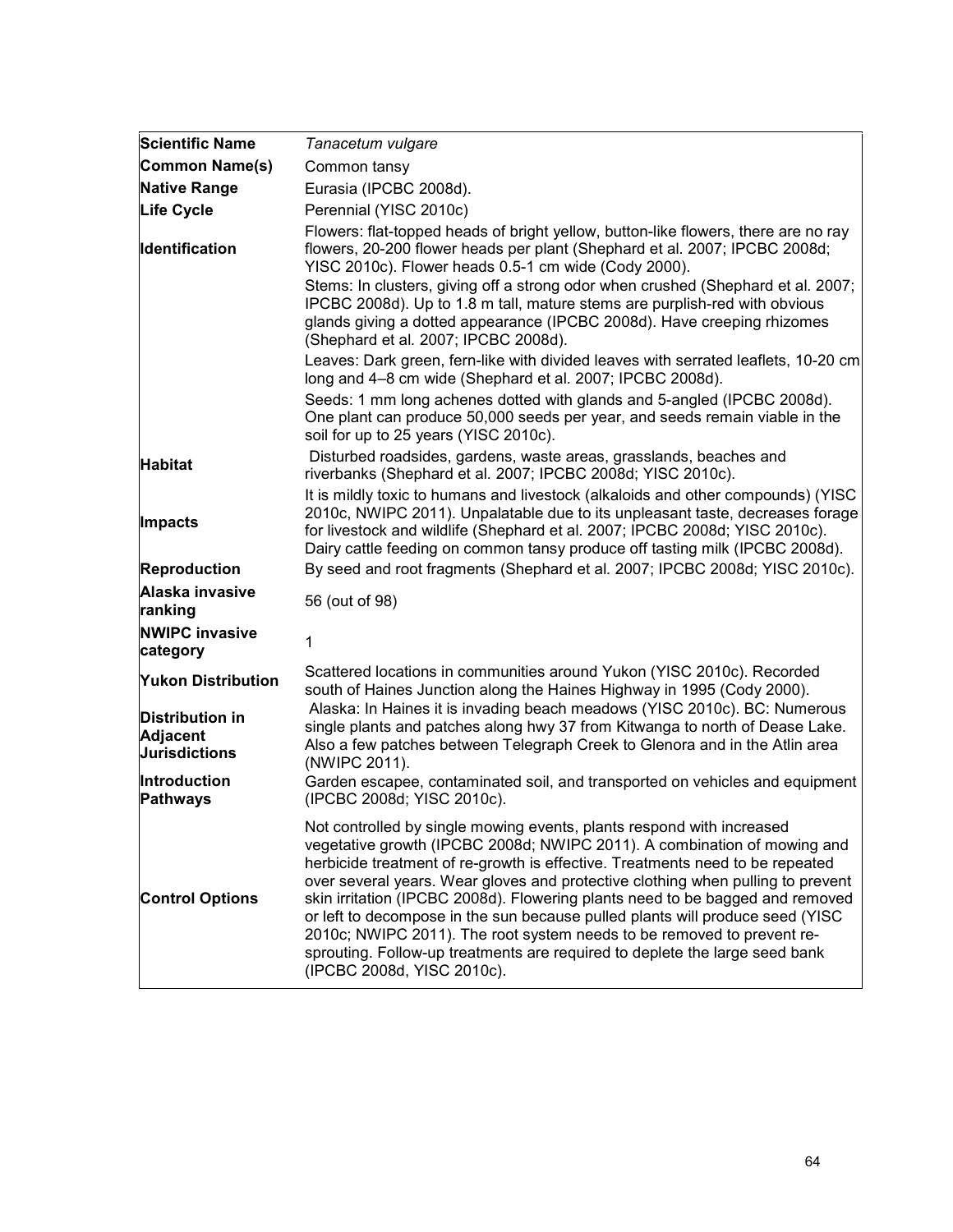| <b>Herbicide</b><br>recommendations<br>(Herbicide treatments<br>lare most effective<br>when carried out as<br>part of an Integrated<br><b>Pest Management</b><br>Program) | Picloram, picloram/2,4 D, metsulfuron methyl, and aminopyralid (IPCBC 2008d).             |
|---------------------------------------------------------------------------------------------------------------------------------------------------------------------------|-------------------------------------------------------------------------------------------|
| <b>Biocontrol</b>                                                                                                                                                         | None available.                                                                           |
| Similar native<br>species                                                                                                                                                 | Tanacetum bipinnatum, fewer, larger flower heads 1-2 cm wide. Leaves<br>moderately hairy. |
| Similar invasive<br>species                                                                                                                                               | None.                                                                                     |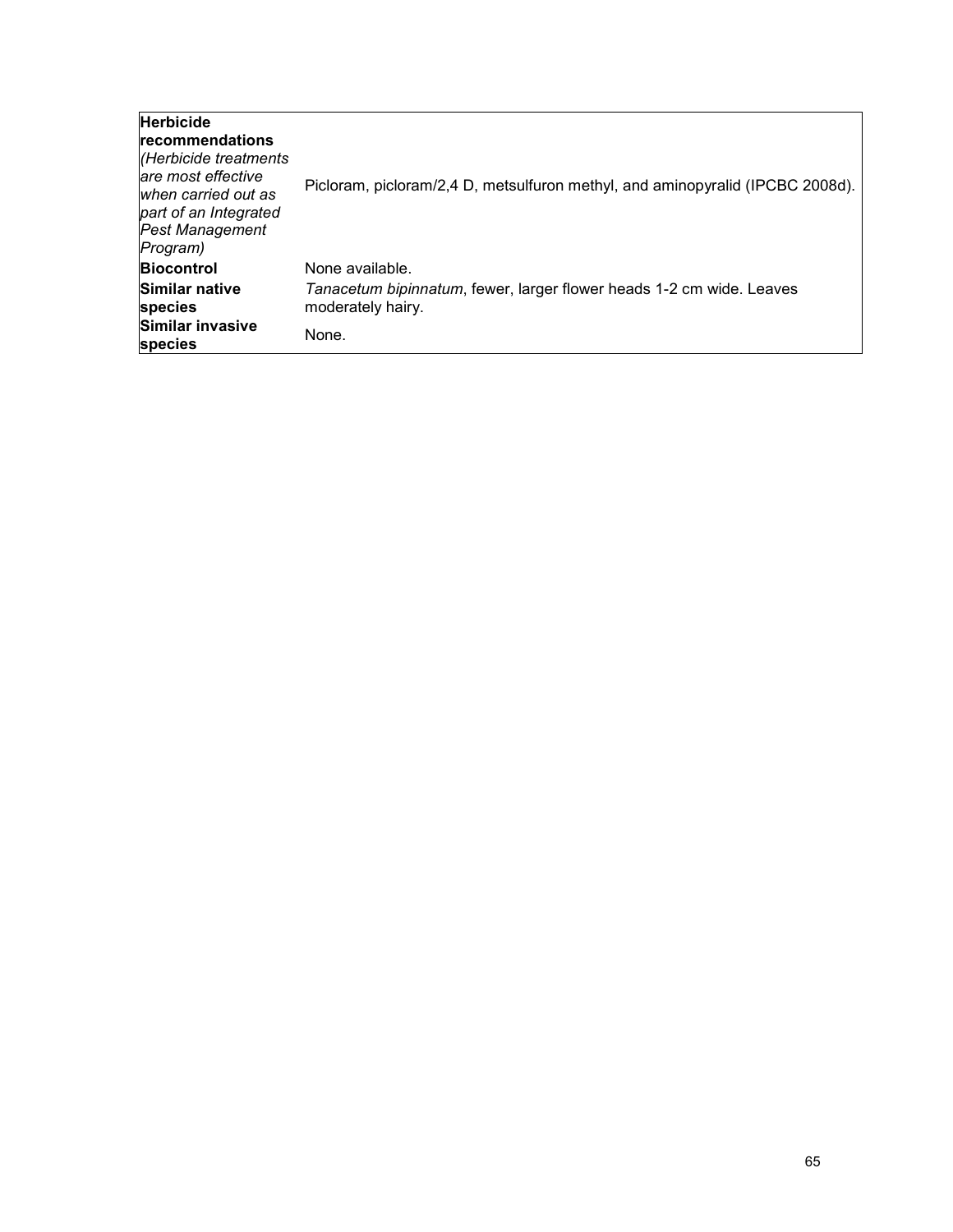| <b>Scientific Name</b>                                            | Melilotus officinale. white sweetclover was formerly Melilotus alba.                                                                                                                                                                                                                                                                                                                                                                                                                                                             |
|-------------------------------------------------------------------|----------------------------------------------------------------------------------------------------------------------------------------------------------------------------------------------------------------------------------------------------------------------------------------------------------------------------------------------------------------------------------------------------------------------------------------------------------------------------------------------------------------------------------|
| Common Name(s)                                                    | White or yellow sweetclover                                                                                                                                                                                                                                                                                                                                                                                                                                                                                                      |
| <b>Native Range</b>                                               | Eurasia (Spellman 2008).                                                                                                                                                                                                                                                                                                                                                                                                                                                                                                         |
| <b>Life Cycle</b>                                                 | Biennial, functions as an annual in Yukon (Bennett and Mulder 2009).                                                                                                                                                                                                                                                                                                                                                                                                                                                             |
| <b>Identification</b>                                             | Flowers: sweet smelling, small white or yellow in tapering spike-shaped clusters<br>at the end of branches (Shephard et al. 2007).                                                                                                                                                                                                                                                                                                                                                                                               |
|                                                                   | Stems: Upright growth habit from taproot, many branched stems (Shephard et<br>al. 2007). Grows 200+ cm tall (Spellman 2008).<br>Leaves: toothed, oblong to lance shaped, compound with three leaflets                                                                                                                                                                                                                                                                                                                            |
|                                                                   | (Shephard et al. 2007).                                                                                                                                                                                                                                                                                                                                                                                                                                                                                                          |
|                                                                   | Seeds: one plant is capable of producing over 300,000 seeds per year and 80%<br>of seeds are viable after 30 years (YISC 2010c). Seeds can float (Spellman<br>2008).                                                                                                                                                                                                                                                                                                                                                             |
| <b>Habitat</b>                                                    | Plants are tolerant of extremely cold temperatures and poor soil conditions (low<br>nutrients and soil moisture). Prefers disturbed, sunny sites (Spellman 2008).<br>Invades roadsides, cleared right-of-ways, gravel pits and stream banks (Nolen<br>and Ross 2008; Spellman 2008).                                                                                                                                                                                                                                             |
| Impacts                                                           | Problematic along roadsides, the tall plants block sightlines for animals and<br>drivers (YISC 2010c). Roadside infestations have acted as a source for plants to<br>invade recently burned areas (Bennett and Mulder 2009). As a legume it has the<br>ability to fix atmospheric nitrogen into the soil and change conditions (Nolen and<br>Ross 2008; DNR 2011). Invades stream banks where it displaces native<br>vegetation causing problems for wildlife and river recreation (Spellman 2008).                              |
| Reproduction                                                      | By seed (Shephard et al. 2007)                                                                                                                                                                                                                                                                                                                                                                                                                                                                                                   |
| Alaska invasive<br>ranking                                        | White sweetclover (formerly M. alba) 81; yellow sweetclover (formerly M.<br>officinale) 69.                                                                                                                                                                                                                                                                                                                                                                                                                                      |
| <b>NWIPC invasive</b><br>category                                 | Not categorized by NWIPC.                                                                                                                                                                                                                                                                                                                                                                                                                                                                                                        |
| <b>Yukon Distribution</b>                                         | Gravel bars in Yukon River north of Whitehorse (Nolen and Ross 2008).<br>Continuous patches along the highways near Watson Lake, Teslin, Whitehorse,<br>Haines Junction, Carmacks, Faro, Mayo and Dawson. Extensive east and north<br>of Carmacks and east and west of Teslin. Sporadic plants along majority of the<br>Alaska Hwy southeast of Whitehorse and on the Klondike Hwy between<br>Whitehorse and Dawson. Infestations along the hwy appear to coincide with<br>recent maintenance disturbance (Nolen and Ross 2008). |
| <b>Distribution in</b><br><b>Adjacent</b><br><b>Jurisdictions</b> | Alaska: several river floodplains where it reduces the survival of establishing<br>native plants (DNR 2011). Common along portions of the Healy, Stikine,<br>Matanuska, and Nenana rivers (Spellman 2008). BC: Not inventoried.                                                                                                                                                                                                                                                                                                  |
| Introduction<br>Pathways                                          | Agricultural practices (Spellman 2008; Bennett and Mulder 2009). Escaped from<br>cultivation in Whitehorse in 1943 (Bennett and Mulder 2009).<br>Reduce the size of cleared right-of-ways; allow native vegetation to in-fill (Nolen<br>and Ross 2008). Top burning kills first-year plants; second-year plants can                                                                                                                                                                                                              |
| <b>Control Options</b>                                            | resprout and produced viable seed. Cutting at 2.5 or 10 cm does not prevent re-<br>growth and seed production of first-year plants and second-year plant density<br>and seed production was reduced by cutting at 2.5 cm but not at 10 cm (Conn<br>and Seefeldt 2009).                                                                                                                                                                                                                                                           |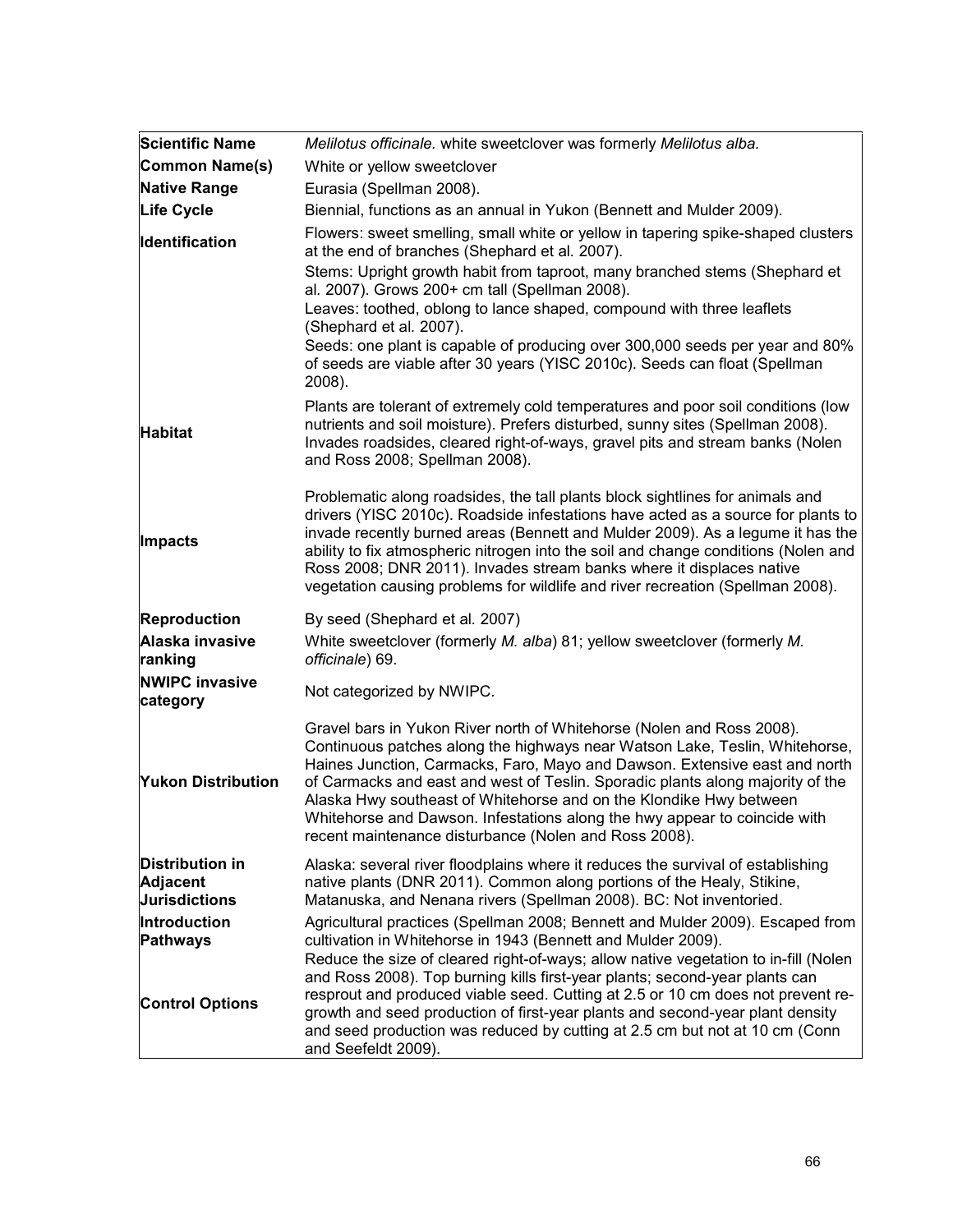| <b>Herbicide</b><br><b>recommendations</b><br>(Herbicide treatments<br>are most effective<br>when carried out as<br>part of an Integrated<br><b>Pest Management</b><br>Program) | Established plant biomass is reduced by triclopyr and 2,4-D at recommended<br>rates and chlorsulfuron at recommended 1/2, and 1/4 rates Conn and Seefeldt<br>2009.                                                                                                                                       |
|---------------------------------------------------------------------------------------------------------------------------------------------------------------------------------|----------------------------------------------------------------------------------------------------------------------------------------------------------------------------------------------------------------------------------------------------------------------------------------------------------|
| <b>Biocontrol</b>                                                                                                                                                               | A native sweetclover weevil (Sitona cylindricollis) is found on the prairies but has<br>not been recorded in Yukon although the closely related Sitona aquilonius has<br>been collected in Yukon on Alpine and Northern sweetvetch, Hedysarum<br>alpinum and H. boreale ssp. mackenziei (Anderson 1997). |
| Similar native<br><b>species</b>                                                                                                                                                | <b>None</b>                                                                                                                                                                                                                                                                                              |
| Similar invasive<br><b>species</b>                                                                                                                                              | Leaf arrangement is similar to other clover species. This species is taller and its<br>stems and roots are stouter than other species (Shephard et al. 2007).                                                                                                                                            |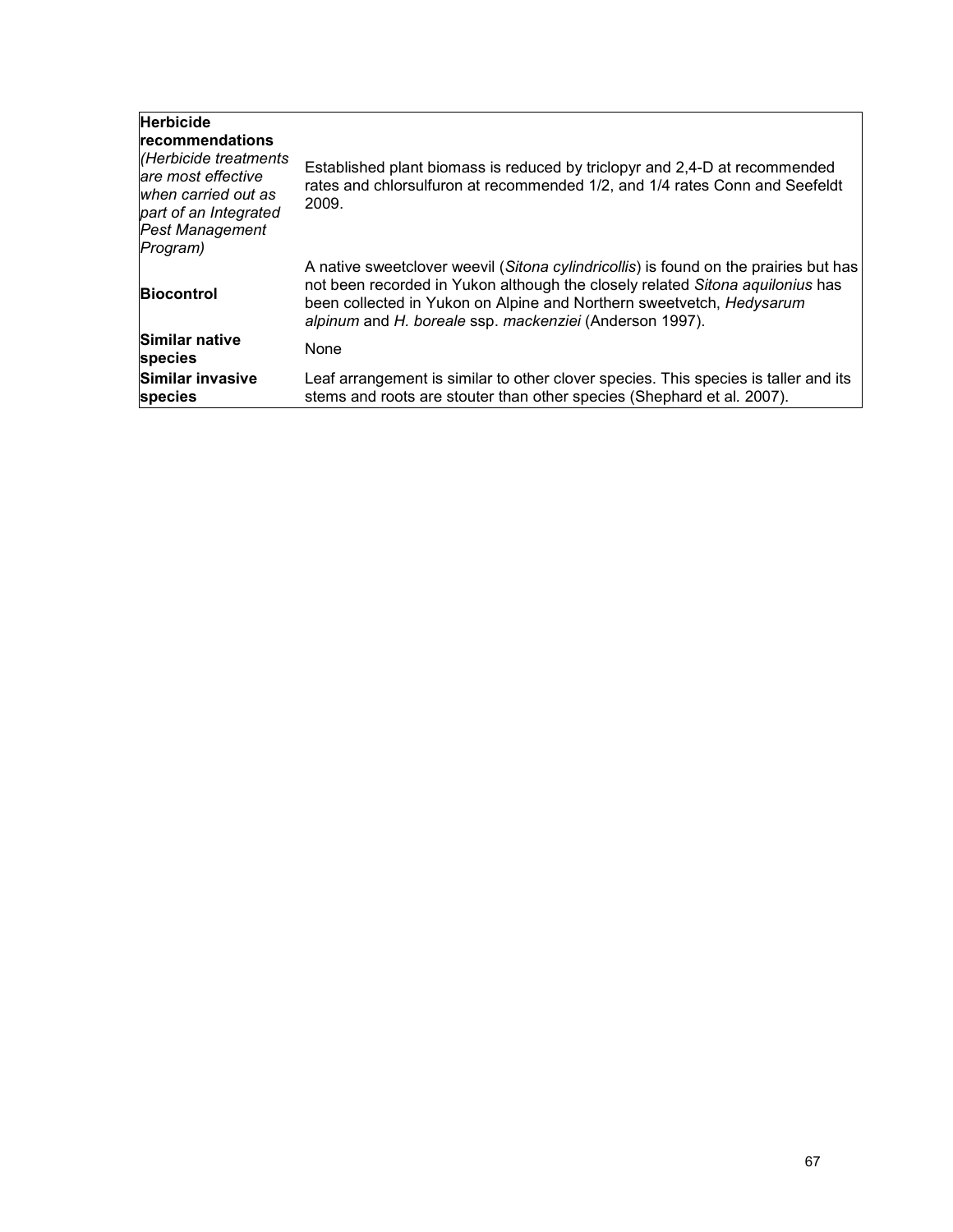| <b>Scientific Name</b>            | Sonchus arvensis                                                                                                                                                                                                                                                                                                                                                                                                               |
|-----------------------------------|--------------------------------------------------------------------------------------------------------------------------------------------------------------------------------------------------------------------------------------------------------------------------------------------------------------------------------------------------------------------------------------------------------------------------------|
| Common Name(s)                    | Perennial sow-thistle                                                                                                                                                                                                                                                                                                                                                                                                          |
| <b>Native Range</b>               | Europe (Province of BC 2002).                                                                                                                                                                                                                                                                                                                                                                                                  |
| <b>Life Cycle</b>                 | Perennial forb (Province of BC 2002).                                                                                                                                                                                                                                                                                                                                                                                          |
| Identification                    | Flower: Small, yellow, dandelion-like flower heads (up to 20) on glandular stalks<br>grouped. Flower head bracts often covered with sticky hairs, flowers all summer<br>long (Shephard et al. 2007; Province of BC 2002).                                                                                                                                                                                                      |
|                                   | Stems: single stem, up to 0.4–2.0 m tall, erect and branched near the top,<br>exudes a milky juice when cut (Province of BC 2002). Deep vertical root and<br>fleshy, spreading, horizontal roots (Shephard et al. 2007; Province of BC 2002).                                                                                                                                                                                  |
|                                   | Leaves: alternate with weakly prickled margins and variable shapes. Lower<br>leaves stalked, upper leaves sessile and clasping (Province of BC 2002). Early<br>leaves of basal rosette are dandelion-like (Shephard et al. 2007; Province of BC<br>2002).                                                                                                                                                                      |
|                                   | Fruits: wind-blown seeds, 3 000-14 000 per plant (YISC 2010c). Dark brown,<br>2.5-3.5 mm long, ribbed and have a parachute-like pappus. Seeds short-lived<br>and viability decreases nearly by half within 2 years (Province of BC 2002).                                                                                                                                                                                      |
| <b>Habitat</b>                    | Undisturbed and disturbed sites, roadsides, farm fields (YISC 2010c). Dry to<br>moderately dry sites and riparian areas. Allelopathic chemicals from roots and<br>decaying dead plants inhibit germination of other species (Province of BC 2002).                                                                                                                                                                             |
| Impacts                           | Aggressive, reduces crop yields. It is an alternate host for several viral diseases<br>(Province of BC 2002).                                                                                                                                                                                                                                                                                                                  |
| <b>Reproduction</b>               | By seed and vegetatively from roots (Province of BC 2002).                                                                                                                                                                                                                                                                                                                                                                     |
| Alaska invasive<br>ranking        | 73 - S. arvensis had a high score in biological characteristics and dispersal<br>ability but a relatively low score for ecological impacts. Species like S. arvensis<br>chronically present in agricultural and disturbed habitats. Ability to establish and<br>spread and the degree of ecological impacts are not necessarily positively<br>correlated (DNR 2011).                                                           |
| <b>NWIPC invasive</b><br>category | 3                                                                                                                                                                                                                                                                                                                                                                                                                              |
| <b>Yukon Distribution</b>         | Established in the Whitehorse area and north, Carmacks, Johnson's Crossing,<br>the Destruction Bay area, and at the Kotaneelee gas plant (YISC 2010c).                                                                                                                                                                                                                                                                         |
| <b>Distribution in BC</b>         | Wide distribution particularity along roadsides. The extents of the infestation<br>have not been determined. Found at kilometer 66 on the Telegraph Creek Road<br>and at Warm Bay in Atlin (NWIPC 2011).                                                                                                                                                                                                                       |
| <b>Introduction</b><br>Pathways   | Wind dispersal, birds (Province of BC 2002).                                                                                                                                                                                                                                                                                                                                                                                   |
| <b>Control Options</b>            | Hand pull and cultivate before the extensive root system is established. Intensive<br>cultivation (every 3–4 weeks) over an extended period can exhaust root energy<br>reserves. Intermittent tillage will spread root fragments and result in more<br>individuals. Mowing prior to flowering can prevent seed production. Frequent<br>mowing is needed because of the plant's long flowering period (Province of BC<br>2002). |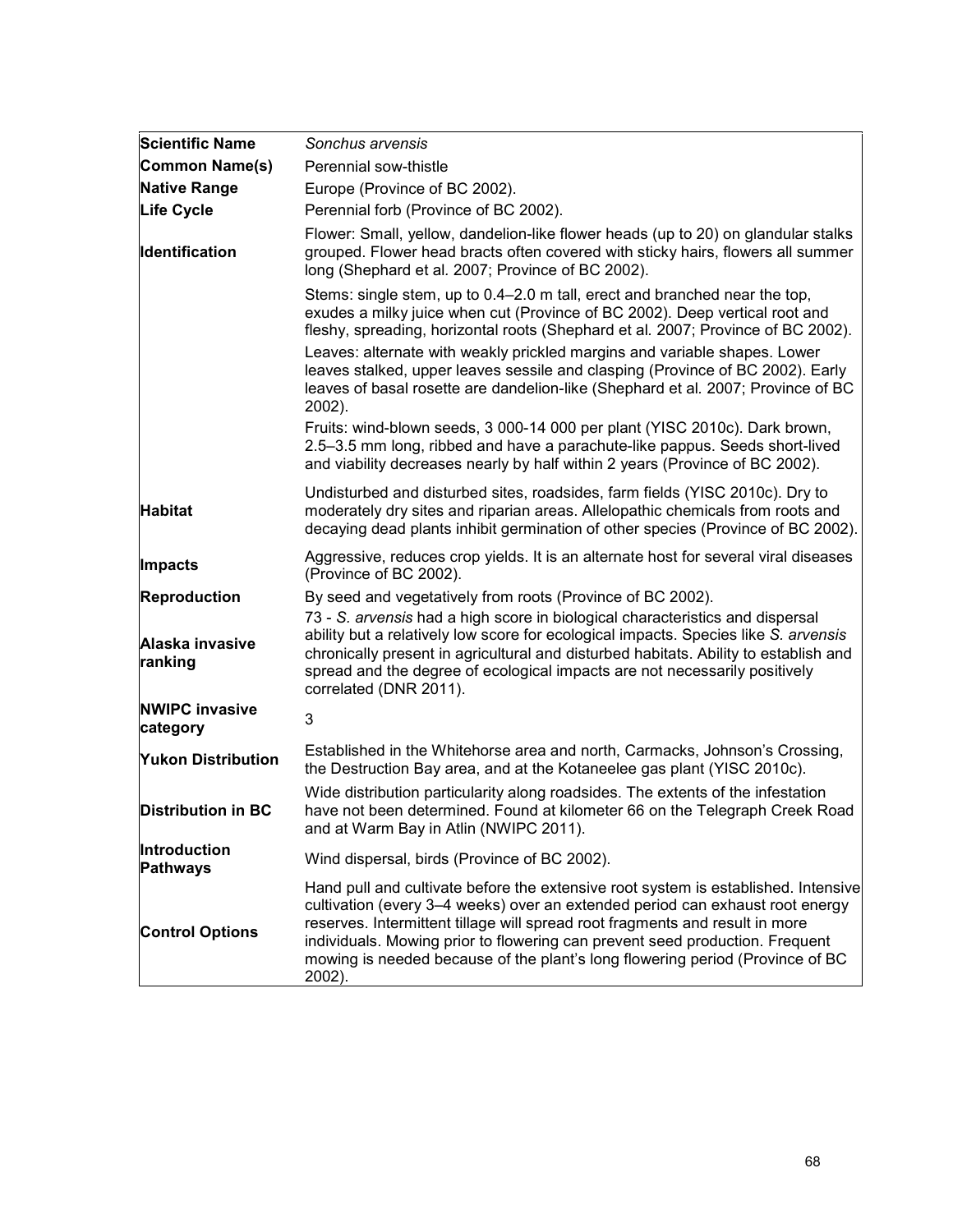| <b>Herbicide</b><br><b>recommendations</b><br>(Herbicide treatments<br>are most effective<br>when carried out as<br>part of an Integrated<br><b>Pest Management</b><br>Program) | Relatively resistant to herbicides, high rates are needed to impact the extensive<br>root system. Clopyralid, dicamba, 2,4-D, picloram, and glyphosate have been<br>effective when plants are at the pre-bud or bud stage. Sow thistle's waxy leaves<br>require a solution with good wetting ability (Province of BC 2002). |
|---------------------------------------------------------------------------------------------------------------------------------------------------------------------------------|-----------------------------------------------------------------------------------------------------------------------------------------------------------------------------------------------------------------------------------------------------------------------------------------------------------------------------|
| <b>Biocontrol</b>                                                                                                                                                               | Two approved for use in BC, none with established populations in northern BC<br>(NWIPC 2011).                                                                                                                                                                                                                               |
| Similar native<br>species                                                                                                                                                       | <b>None</b>                                                                                                                                                                                                                                                                                                                 |
| Similar invasive<br>species                                                                                                                                                     | Annual sow thistle (S. <i>oleraceus</i> ) does not have the extensive root system and<br>its flower heads are smaller. Prickly lettuce (Lactuca serriola) has smaller flowers<br>and its leaves are prickly on the underside midrib (Province of BC 2002).                                                                  |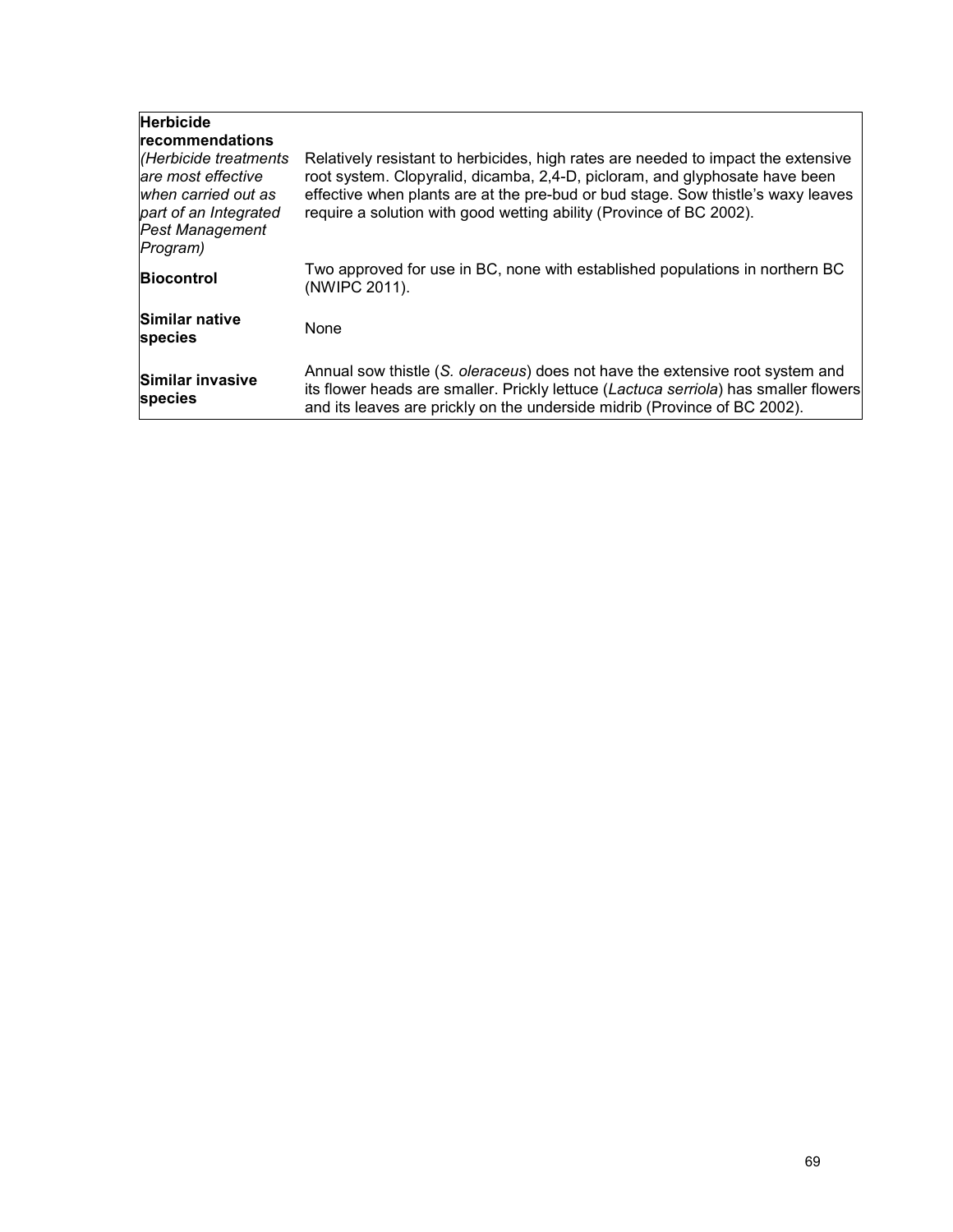| <b>Scientific Name</b>                                                                                                      | Euphorbia esula                                                                                                                                                                                                                                                                                                               |
|-----------------------------------------------------------------------------------------------------------------------------|-------------------------------------------------------------------------------------------------------------------------------------------------------------------------------------------------------------------------------------------------------------------------------------------------------------------------------|
| Common Name(s)                                                                                                              | Leafy spurge                                                                                                                                                                                                                                                                                                                  |
| Native Range                                                                                                                | Eurasia (Province of BC 2002).                                                                                                                                                                                                                                                                                                |
| Life Cycle                                                                                                                  | Long-lived perennial forb (Province of BC 2002).                                                                                                                                                                                                                                                                              |
| Identification                                                                                                              | Flowers: small yellowish green flowers (YISC 2010c; Province of BC 2002).<br>Flowers are arranged in many small clusters with hart-shaped, paired bracts<br>underneath (Province of BC 2002).                                                                                                                                 |
|                                                                                                                             | Stems: mature plants are 20-90 cm tall. Extensive underground rhizomatous<br>root system. Plant parts exude milky latex that can cause skin irritation and<br>blindness (Province of BC 2002).                                                                                                                                |
|                                                                                                                             | Leaves: linear, alternate, 2–6 cm long (Province of BC 2002).                                                                                                                                                                                                                                                                 |
|                                                                                                                             | Fruits: Seeds are oblong, grayish to purple, contained in a 3-celled capsule.<br>They can remain viable in the soil 5–8 years but most seeds will germinate in the<br>first 2 years (Province of BC 2002).                                                                                                                    |
| <b>Habitat</b>                                                                                                              | Low- to mid-elevations, dry roadsides, fields, grasslands, open forests, and<br>disturbed habitats. Very dry to very wet sites but best adapted to semi-arid areas<br>with coarse-textured soils (Province of BC 2002).                                                                                                       |
| Impacts                                                                                                                     | Forms dense monocultures. Produces allelopathic chemicals that limit<br>establishment of other species. Invades rangeland, reduces its productivity for<br>livestock and wildlife (Province of BC 2002).                                                                                                                      |
| <b>Reproduction</b>                                                                                                         | Primarily vegetatively from roots but also by seed (Province of BC 2002).                                                                                                                                                                                                                                                     |
| Alaska invasive<br>ranking (18)                                                                                             | 84                                                                                                                                                                                                                                                                                                                            |
| <b>NWIPC invasive</b><br>category (2)                                                                                       | 1                                                                                                                                                                                                                                                                                                                             |
| <b>Yukon Distribution</b>                                                                                                   | Once patch in the Dawson area (YISC 2010c).                                                                                                                                                                                                                                                                                   |
| <b>Distribution in BC</b>                                                                                                   | Scattered patches throughout the NWIPC operating area, none reported near<br>Yukon border.                                                                                                                                                                                                                                    |
| Introduction<br><b>Pathways</b>                                                                                             | Garden escapee (YISC 2010c). Seeds float on water and can be transported by<br>animals (Province of BC 2002).                                                                                                                                                                                                                 |
| <b>Control Options</b>                                                                                                      | Tillage, mowing, and pulling are not very effective control methods because of<br>the extensive root system and the potential for fragments to resprout (Province<br>of BC 2002).                                                                                                                                             |
| <b>Herbicide</b>                                                                                                            |                                                                                                                                                                                                                                                                                                                               |
| recommendations<br>are most effective<br>when carried out as<br>part of an Integrated<br><b>Pest Management</b><br>Program) | (Herbicide treatments Picloram has been successful on small infestations. Spring applications of<br>picloram and 2,4-D are effective when applied before flowers emerge. Annual<br>applications of dicamba and 2,4-D are effective. Glyphosate can be effective<br>when applied at one-month intervals (Province of BC 2002). |
| <b>Biocontrol</b>                                                                                                           | A flea beetle, Aphthona cyparissiae, was released near Houston, BC and further<br>monitoring of the release indicated that the beetle established. The infestation<br>has since decreased and the beetle is no longer present (NWIPC 2011).                                                                                   |
| Similar native<br>species                                                                                                   | None                                                                                                                                                                                                                                                                                                                          |
| Similar invasive<br>species                                                                                                 | Six introduced species of spurge occur in BC (Province of BC 2002).                                                                                                                                                                                                                                                           |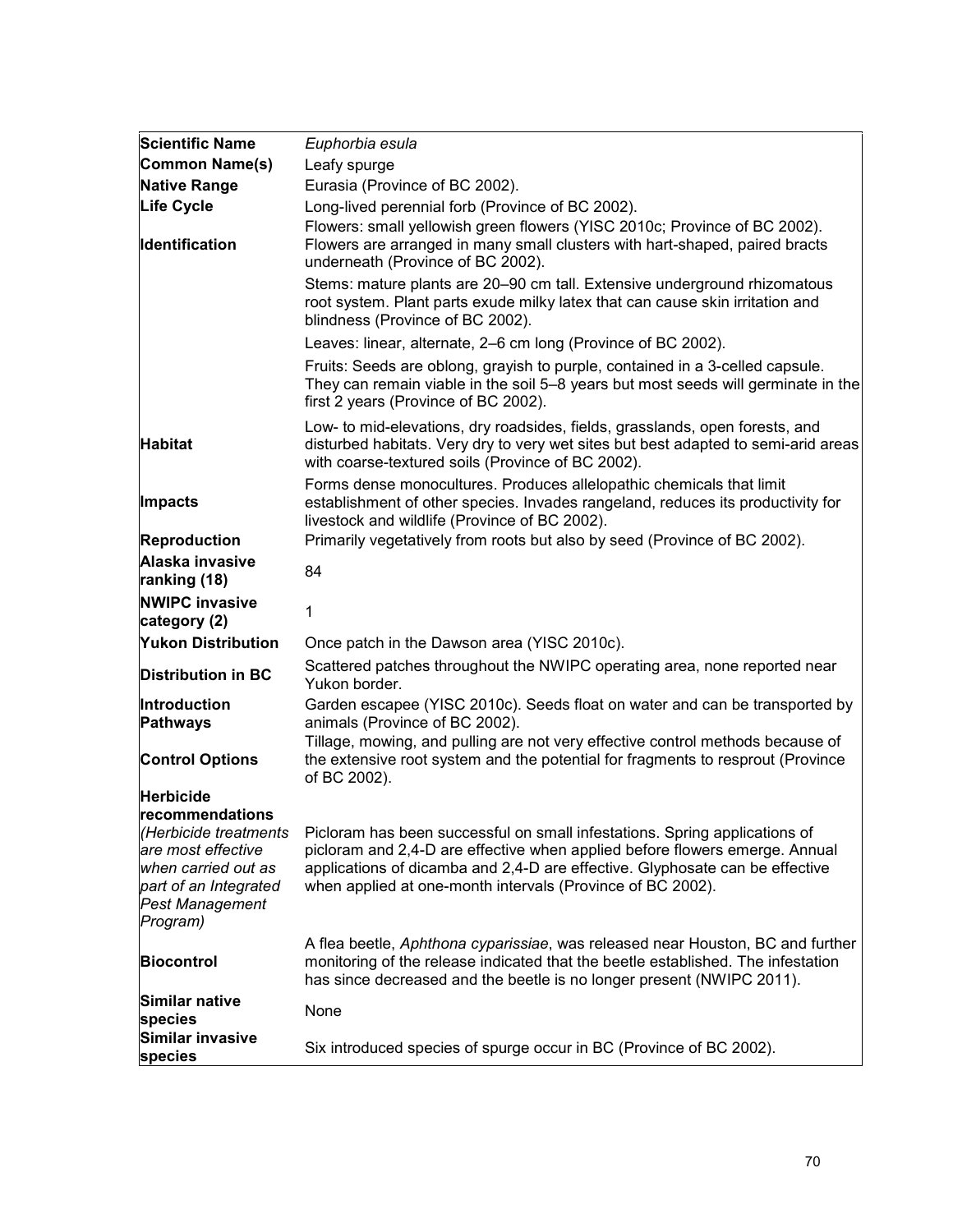| <b>Scientific Name</b>                                                                                                                                            | Impatiens glandulifera                                                                                                                                                                                                                                               |
|-------------------------------------------------------------------------------------------------------------------------------------------------------------------|----------------------------------------------------------------------------------------------------------------------------------------------------------------------------------------------------------------------------------------------------------------------|
| Common Name(s)                                                                                                                                                    | Policeman's helmet or Himalayan balsam                                                                                                                                                                                                                               |
| Native Range                                                                                                                                                      | Asia (BC Ministry of Agriculture 2011).                                                                                                                                                                                                                              |
| <b>Life Cycle</b>                                                                                                                                                 | Annual (NWIPC 2011, BC Ministry of Agriculture 2011).                                                                                                                                                                                                                |
| <b>Identification</b>                                                                                                                                             | Flowers: pink-purple to white, irregular shaped, up to 3 cm in length, with five<br>petals (Shephard et al. 2007).                                                                                                                                                   |
|                                                                                                                                                                   | Stems: hexagonally angled, hollow, thick, reddish-green, many-branched, stems<br>grow up to 3 m tall, with large swollen nodes and glands at the nodes (Shephard<br>et al. 2007; BC Ministry of Agriculture 2011). Shallow roots (NWIPC 2011).                       |
|                                                                                                                                                                   | Leaves: lanceolate to ovate, up to 15 cm long, with a stout petiole and finely<br>serrated margins. Lower leaves opposite, upper leaves whorled with three<br>leaves per node (Shephard et al. 2007, BC Ministry of Agriculture 2011).                               |
|                                                                                                                                                                   | Fruits: Seeds produced in pods, up to 800 (BC Ministry of Agriculture 2011) to<br>2500 (NWIPC 2011) seeds produced per plant. Seeds are viable for 18 months<br>(+/-). Mature seedpods eject seeds up to 6 m from parent plant (BC Ministry of<br>Agriculture 2011). |
| <b>Habitat</b>                                                                                                                                                    | Prefers riparian area with moist, rich soils and in full sun to light shade (BC<br>Ministry of Agriculture 2011).                                                                                                                                                    |
| Impacts                                                                                                                                                           | Dense stems clog streams and wetlands and prolific seed production results in<br>aggressive spread (Shephard et al. 2007).                                                                                                                                           |
| Reproduction                                                                                                                                                      | Only by seed, seeds are even known to have germinated under water (BC<br>Ministry of Agriculture 2011).                                                                                                                                                              |
| Alaska invasive<br>ranking                                                                                                                                        | 80 (out of 92)                                                                                                                                                                                                                                                       |
| <b>NWIPC invasive</b><br>category                                                                                                                                 | 1                                                                                                                                                                                                                                                                    |
| <b>Yukon Distribution</b>                                                                                                                                         | Unknown.                                                                                                                                                                                                                                                             |
| <b>Distribution in BC</b>                                                                                                                                         | Escaping from gardens, 90+ sites inventoried across the NWIPC operating area<br>since 2006.                                                                                                                                                                          |
| <b>Introduction</b><br><b>Pathways</b>                                                                                                                            | Plants near watercourses can eject seeds into the water where they can be<br>transported long distances. Ditch infestations are spread quickly by mowing<br>operations (BC Ministry of Agriculture 2011). Garden escapee (Shephard et al.<br>2007).                  |
| <b>Control Options</b>                                                                                                                                            | Hand pulling. Immediately re-vegetate. Repeated mowing can prevent seed<br>production and has eliminated sites in 2-3 years in the UK (NWIPC 2011).                                                                                                                  |
| Herbicide<br>recommendations<br>(Herbicide treatments<br>are most effective<br>when carried out as<br>part of an Integrated<br><b>Pest Management</b><br>Program) | Herbicide treatment should be timed before flowering otherwise seed production<br>still occurs (NWIPC 2011).                                                                                                                                                         |
| Biocontrol                                                                                                                                                        | None                                                                                                                                                                                                                                                                 |
| Similar native<br>species                                                                                                                                         | None                                                                                                                                                                                                                                                                 |
| Similar invasive<br><b>species</b>                                                                                                                                | None                                                                                                                                                                                                                                                                 |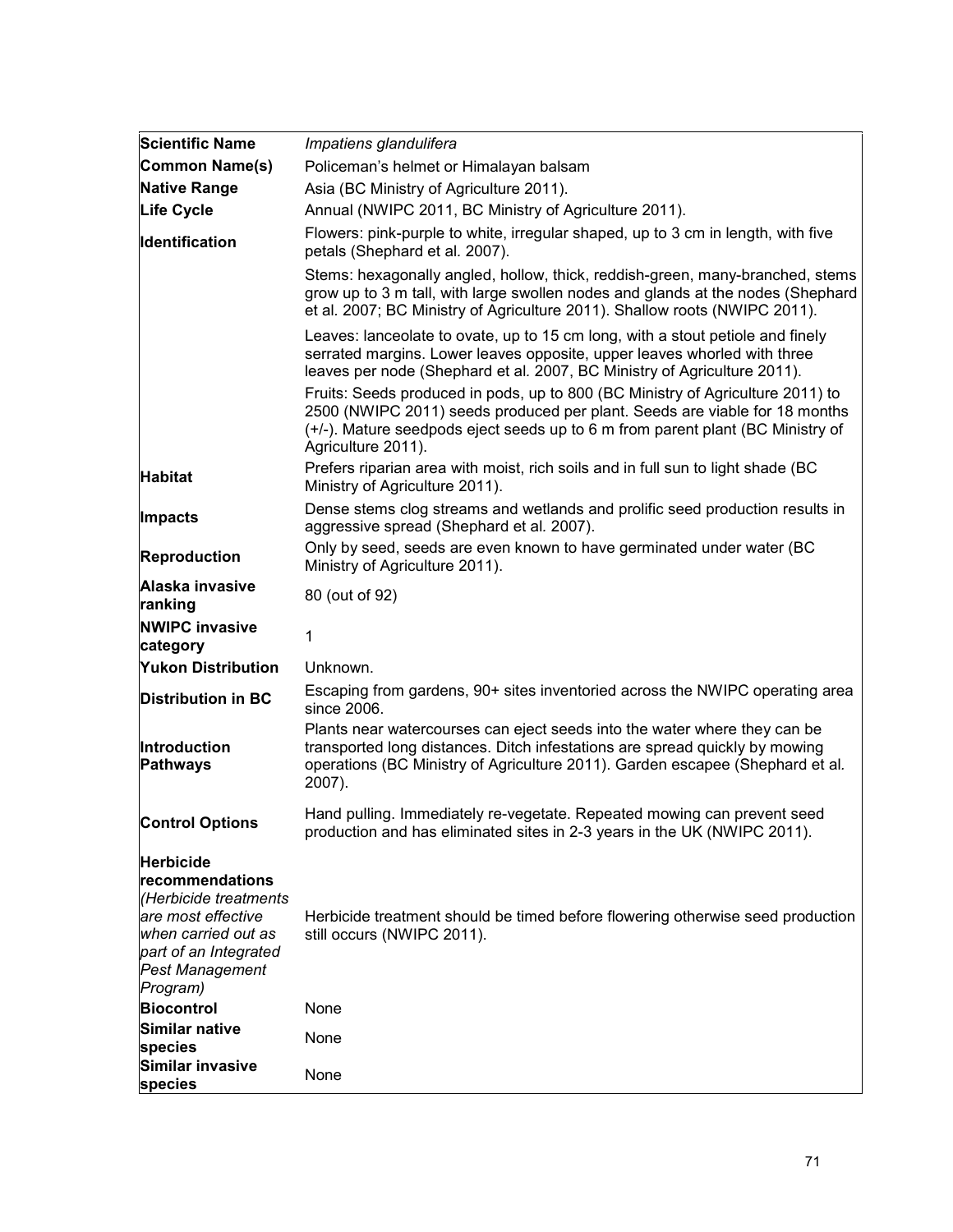| <b>Scientific Name</b>                                                                                                                               | Alliaria petiolata                                                                                                                                                                                                                                                                                                                                                                                                                                                        |
|------------------------------------------------------------------------------------------------------------------------------------------------------|---------------------------------------------------------------------------------------------------------------------------------------------------------------------------------------------------------------------------------------------------------------------------------------------------------------------------------------------------------------------------------------------------------------------------------------------------------------------------|
| Common Name(s)                                                                                                                                       | Garlic mustard                                                                                                                                                                                                                                                                                                                                                                                                                                                            |
| Native Range                                                                                                                                         | Europe, Scandinavia to Himalayas (Haber 2002).                                                                                                                                                                                                                                                                                                                                                                                                                            |
| Life Cycle                                                                                                                                           | Biennial (Haber 2002; Shephard et al. 2007).                                                                                                                                                                                                                                                                                                                                                                                                                              |
| Identification                                                                                                                                       | Flowers: small, white, 4 petals and produced in the second year. Looks like other<br>mustards (Haber 2002; Shephard et al. 2007).                                                                                                                                                                                                                                                                                                                                         |
|                                                                                                                                                      | Leaves: triangular, toothed leaves with a strong garlic smell. Forms dense mats<br>of over wintering rosettes. Has a white taproot with a horseradish-like taste<br>(Haber 2002). First year rosettes have dark green, kidney shaped leaves, 5 cm<br>long with distinct leaf veins and scalloped edges. Second year plants have<br>branched stems to 1 m tall with alternate triangular leaves, decreasing in size<br>toward the top of the plant (Shephard et al. 2007). |
|                                                                                                                                                      | Fruits: Eight to 10 shiny, black, cylindrical seeds per pod (Shephard et al. 2007).                                                                                                                                                                                                                                                                                                                                                                                       |
| <b>Habitat</b>                                                                                                                                       | Full sun to shade, especially floodplains and forests with alkaline soils<br>(Shephard et al. 2007; Haber 2002).                                                                                                                                                                                                                                                                                                                                                          |
| Impacts                                                                                                                                              | Dominates forest understory. Reduces forage for grazing wildlife (Shephard et<br>al. 2007). When grazed by dairy cows, it gives the milk a strong odour. Gives<br>poultry flesh an unpleasant taste (Haber 2002).                                                                                                                                                                                                                                                         |
| <b>Reproduction</b>                                                                                                                                  | By seed (Shephard et al. 2007).                                                                                                                                                                                                                                                                                                                                                                                                                                           |
| Alaska invasive<br>ranking                                                                                                                           | 63 (out of 90)                                                                                                                                                                                                                                                                                                                                                                                                                                                            |
| <b>NWIPC invasive</b><br>category                                                                                                                    | Not ranked by NWIPC.                                                                                                                                                                                                                                                                                                                                                                                                                                                      |
| <b>Yukon Distribution</b>                                                                                                                            | Unknown.                                                                                                                                                                                                                                                                                                                                                                                                                                                                  |
| <b>Distribution in</b><br><b>Adjacent</b><br><b>Jurisdictions</b>                                                                                    | BC: earliest BC record is in a Victoria garden in 1948 (Haber 2002). No plants<br>have been recorded in the NWIPC operating area. Alaska: Two infestations in<br>Juneau and both are managed by the Juneau CWMA and the Tongass National<br>Forest (DNR 2011).                                                                                                                                                                                                            |
| Introduction<br><b>Pathways</b>                                                                                                                      | Garden escapee (Haber 2002).                                                                                                                                                                                                                                                                                                                                                                                                                                              |
| <b>Control Options</b>                                                                                                                               | Hand pull or mow before seed set. Repeat treatments for 2 to 5 years to deplete<br>the seed bank (Polster 2009).                                                                                                                                                                                                                                                                                                                                                          |
| <b>Herbicide</b>                                                                                                                                     |                                                                                                                                                                                                                                                                                                                                                                                                                                                                           |
| recommendations<br>(Herbicide treatments<br>are most effective<br>when carried out as<br>part of an Integrated<br><b>Pest Management</b><br>Program) | None found.                                                                                                                                                                                                                                                                                                                                                                                                                                                               |
| <b>Biocontrol</b>                                                                                                                                    | None found.                                                                                                                                                                                                                                                                                                                                                                                                                                                               |
| Similar native<br>species                                                                                                                            | None found.                                                                                                                                                                                                                                                                                                                                                                                                                                                               |
| Similar invasive<br>species                                                                                                                          | There are many weedy species of mustard (Royer and Dickinson 1999). Alliaria<br>petiolata has a distinct leaf shape and odour (Shephard et al. 2007).                                                                                                                                                                                                                                                                                                                     |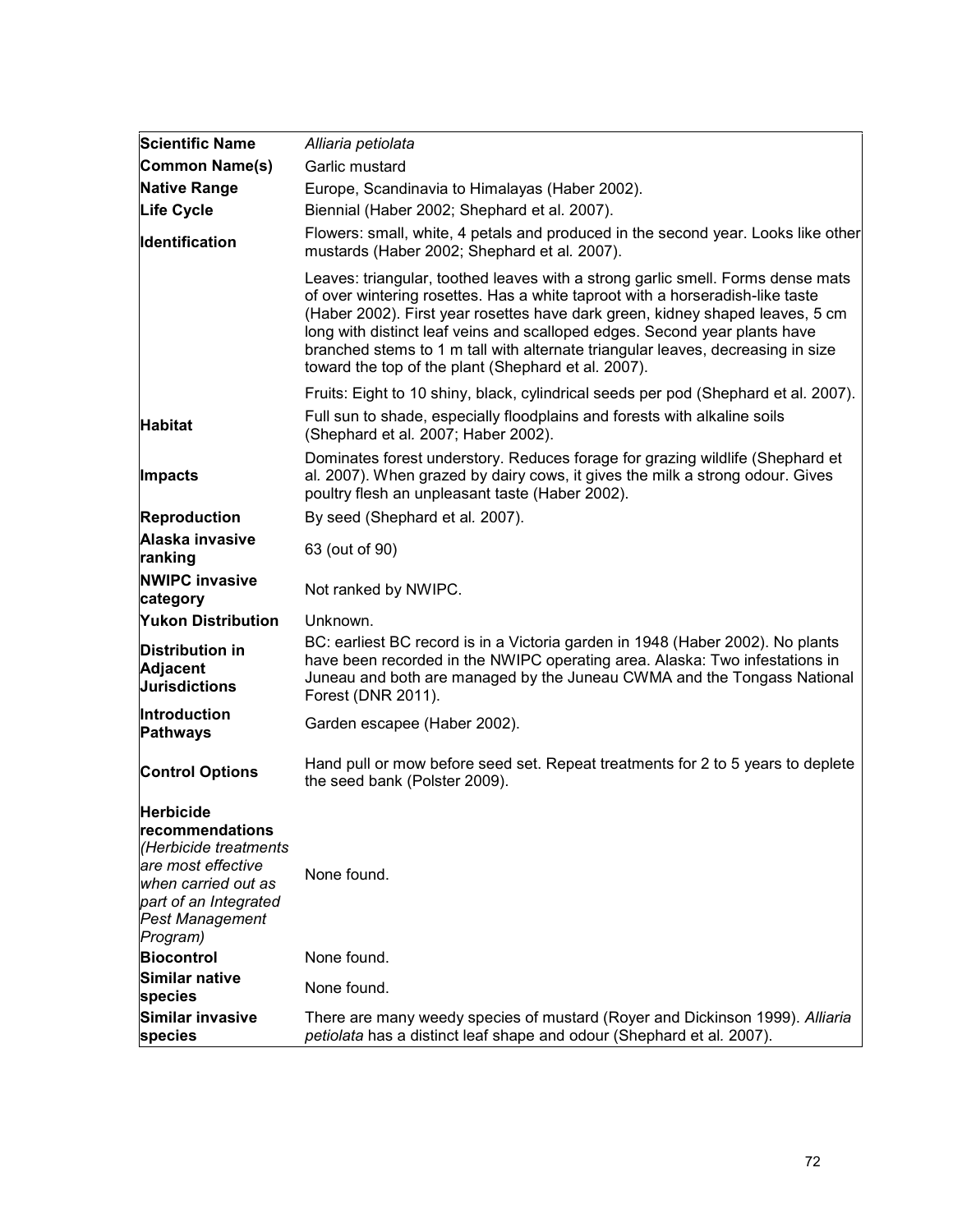| <b>Scientific Name</b>                                                                                                                            | Lythrum salicaria                                                                                                                                                                                                                                                                                                                                                                                                                                                  |
|---------------------------------------------------------------------------------------------------------------------------------------------------|--------------------------------------------------------------------------------------------------------------------------------------------------------------------------------------------------------------------------------------------------------------------------------------------------------------------------------------------------------------------------------------------------------------------------------------------------------------------|
| Common Name(s)                                                                                                                                    | Purple loosestrife                                                                                                                                                                                                                                                                                                                                                                                                                                                 |
| <b>Native Range</b>                                                                                                                               | Eurasia (Province of BC 2002).                                                                                                                                                                                                                                                                                                                                                                                                                                     |
| Life Cycle                                                                                                                                        | Perennial forb or woody "half shrub" (Province of BC 2002).                                                                                                                                                                                                                                                                                                                                                                                                        |
| <b>Identification</b>                                                                                                                             | Flowers: showy, purple with yellow center, 5-7 petals arranged in long vertical<br>racemes (Shephard et al. 2007; Province of BC 2002).                                                                                                                                                                                                                                                                                                                            |
|                                                                                                                                                   | Stems: erect, 0.5-2.0 m tall, four-sided (sometimes 5, Shephard et al. 2007).<br>Annual stems from perennial rootstock. Plants become taller and bushier<br>through time. Rootstock made of rhizomes and a taproot (Shephard et al.<br>2007; Province of BC 2002).                                                                                                                                                                                                 |
|                                                                                                                                                   | Leaves: simple, entire, opposite or whorled (Province of BC 2002).                                                                                                                                                                                                                                                                                                                                                                                                 |
|                                                                                                                                                   | Fruits: small, oval seeds in capsules. One plant can produce 300,000 seeds per<br>flowering stalk. Seeds can remain viable for 20 years (Province of BC 2002).                                                                                                                                                                                                                                                                                                     |
| <b>Habitat</b>                                                                                                                                    | Riparian and wet areas at low- to mid-elevation. Tolerates up to 50% shade and<br>standing water. Grows in calcareous and acidic soils. Moisture is required for<br>growth and reproduction, but well-established plants can persist on dry sites for<br>many years (Province of BC 2002).                                                                                                                                                                         |
| Impacts                                                                                                                                           | Form dense stands that can impede water flow in waterways and reduce<br>biodiversity (Shephard et al. 2007; Province of BC 2002). In systems with cattails<br>(Typha latifolia), it is favoured by variable water levels and drawdown improves<br>seedling establishment. Cattails compete with L. salicaria where water levels are<br>constant and deep (Province of BC 2002). L. salicaria can hybridize with<br>horticultural varieties (Shephard et al. 2007). |
| <b>Reproduction</b>                                                                                                                               | Seed and vegetatively from rhizomes (Province of BC 2002).                                                                                                                                                                                                                                                                                                                                                                                                         |
| Alaska invasive<br>ranking                                                                                                                        | 83                                                                                                                                                                                                                                                                                                                                                                                                                                                                 |
| <b>NWIPC invasive</b><br>category                                                                                                                 | 1                                                                                                                                                                                                                                                                                                                                                                                                                                                                  |
| <b>Yukon Distribution</b>                                                                                                                         | Unknown.                                                                                                                                                                                                                                                                                                                                                                                                                                                           |
| <b>Distribution in BC</b>                                                                                                                         | One site near Houston, considered eradicated (NWIPC 2011).                                                                                                                                                                                                                                                                                                                                                                                                         |
| <b>Introduction</b><br><b>Pathways</b>                                                                                                            | Seeds transported by water, animals and humans. Seeds drop from capsules<br>when air temperature cools in the fall (Province of BC 2002).                                                                                                                                                                                                                                                                                                                          |
| <b>Control Options</b>                                                                                                                            | Handpull small infestations before plants set seed. Remove the entire root<br>system to avoid resprouting (Province of BC 2002).                                                                                                                                                                                                                                                                                                                                   |
| <b>Herbicide</b>                                                                                                                                  |                                                                                                                                                                                                                                                                                                                                                                                                                                                                    |
| recommendations<br>(Herbicide treatments are<br>most effective when<br>carried out as part of an<br><b>Integrated Pest</b><br>Management Program) | Herbicide use in wet areas is often restricted. Glyphosate, triclopyr, and 2,4-D<br>have been used successfully to manage this plant in the US on suitable sites<br>(Province of BC 2002).                                                                                                                                                                                                                                                                         |
| <b>Biocontrol</b>                                                                                                                                 | Three agents are approved for use in BC but none have been released in the<br>NWIPC operating area (NWIPC 2011).                                                                                                                                                                                                                                                                                                                                                   |
| Similar native<br>species                                                                                                                         | Sometimes confused with fireweed (Epilobium angustifolium), which has flowers<br>with 4 petals and a round stem (Shephard et al. 2007; Province of BC 2002). In<br>Alaska L. salicaria blooms in the fall after Epilobium (Shephard et al. 2007).                                                                                                                                                                                                                  |
| Similar invasive<br>species                                                                                                                       | Sweet rocket or dames' violet (Hesperis matronalis (Province of BC 2002).                                                                                                                                                                                                                                                                                                                                                                                          |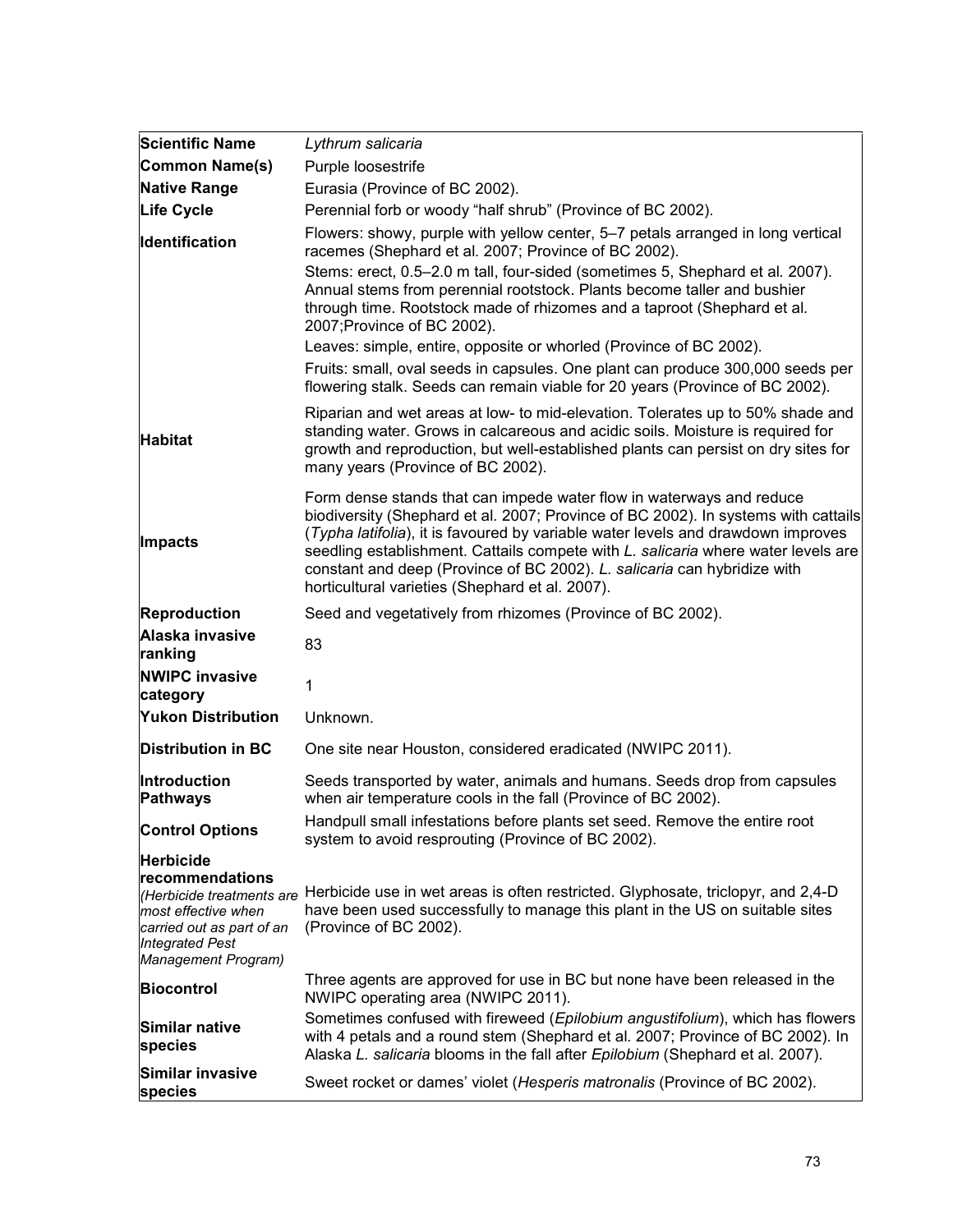| <b>Scientific Name</b>                                                                                                                                                   | Carduus acanthoides                                                                                                                                                                                                                                                 |
|--------------------------------------------------------------------------------------------------------------------------------------------------------------------------|---------------------------------------------------------------------------------------------------------------------------------------------------------------------------------------------------------------------------------------------------------------------|
| Common Name(s)                                                                                                                                                           | <b>Plumeless thistle</b>                                                                                                                                                                                                                                            |
| <b>Native Range</b>                                                                                                                                                      | Eurasia (Province of BC. 2002).                                                                                                                                                                                                                                     |
| <b>Life Cycle</b>                                                                                                                                                        | Winter annual or biennial forb (Province of BC. 2002).                                                                                                                                                                                                              |
| Identification                                                                                                                                                           | Flowers: large terminal, purple-pink disc florets (2-5 cm across) arranged in<br>groups of 1 to 5 with several rows of spiny floral bracts (Province of BC. 2002).                                                                                                  |
|                                                                                                                                                                          | Stems: erect stems 0.3 to 1.2 m tall, branching above middle with spines. Thick,<br>fleshy taproot (Province of BC. 2002).                                                                                                                                          |
|                                                                                                                                                                          | Leaves: lobed, spiny basal rosette leaves 10 to 20 cm long. Stem leaves<br>alternate, sessile, hairy underneath, clasping and continuous along the stem<br>(Royer and Dickinson 1999).                                                                              |
|                                                                                                                                                                          | Fruits: achenes with bristles (Province of BC. 2002).                                                                                                                                                                                                               |
| <b>Habitat</b>                                                                                                                                                           | Mid-elevations pastures, fields, disturbed habitats and roadsides (Province of<br>BC. 2002).                                                                                                                                                                        |
| Impacts                                                                                                                                                                  | Unpalatable to livestock, dense infestations can reduce forage availability. It has<br>invaded restored grasslands and is very aggressive due to abundant seed<br>formation (Province of BC. 2002).                                                                 |
| Reproduction                                                                                                                                                             | Seed, up to 9,000 seeds produced per plant. High rate of germination under<br>favourable conditions (90 to 95%). Seeds remain viable for 10 years (Royer and<br>Dickinson 1999).                                                                                    |
| Alaska invasive<br>ranking                                                                                                                                               | 61                                                                                                                                                                                                                                                                  |
| <b>NWIPC invasive</b><br>category                                                                                                                                        | $\overline{2}$                                                                                                                                                                                                                                                      |
| <b>Yukon Distribution</b>                                                                                                                                                | Unknown.                                                                                                                                                                                                                                                            |
| <b>Distribution in BC</b>                                                                                                                                                | No known sites in the NWIPC operating area (NWIPC 2011).                                                                                                                                                                                                            |
| Introduction<br><b>Pathways</b>                                                                                                                                          | Wind dispersal (Royer and Dickinson 1999).                                                                                                                                                                                                                          |
| <b>Control Options</b>                                                                                                                                                   | Handpull rosettes and cut flowerheads to prevent seed production. Mechanical<br>removals need to be repeated to deplete seed bank (Province of BC. 2002).                                                                                                           |
| <b>Herbicide</b><br>recommendations<br>(Herbicide treatments<br>are most effective<br>when carried out as<br>part of an Integrated<br><b>Pest Management</b><br>Program) | Picloram, dicamba, 2,4-D, metsulfuron-methyl and glyphosphate have<br>successfully managed infestations. Spring or fall application to rosettes before<br>bolting is recommended. Metsulfuron-methyl should be applied to bolting plants<br>(Province of BC. 2002). |
| <b>Biocontrol</b>                                                                                                                                                        | Several agents are used to manage sites in southern BC (NWIPC 2011).                                                                                                                                                                                                |
| Similar native<br>species                                                                                                                                                | Native thistles are generally blue-green in colour and have hairy upper and lower<br>leaves. The leaves of native thistles do not clasp the stem from node to node<br>(Province of BC. 2002).                                                                       |
| Similar invasive<br>species                                                                                                                                              | Nodding thistle (C. nutans), C. acanthoides rosette leaves are deeply serrated<br>almost to midrib (Province of BC. 2002).                                                                                                                                          |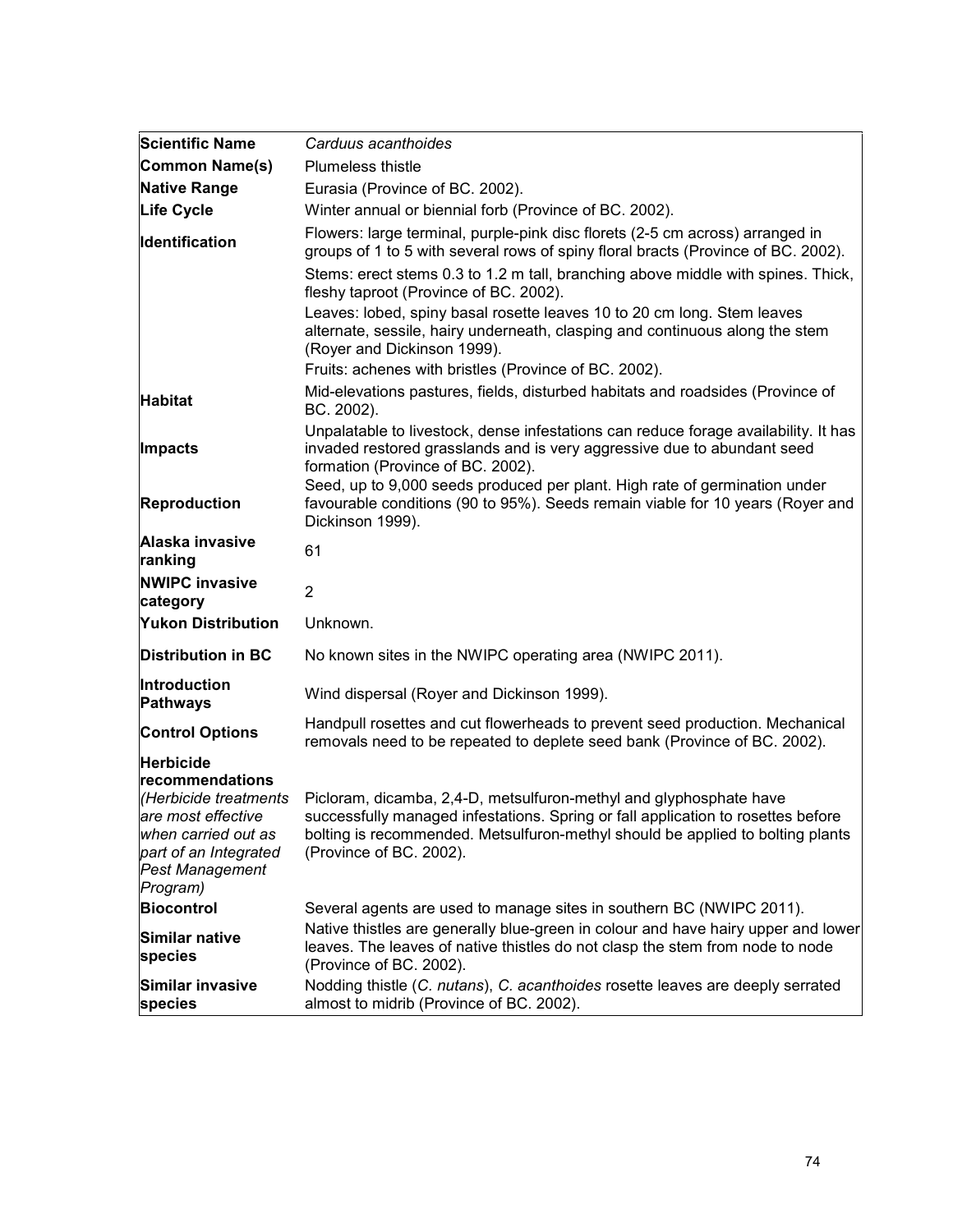| <b>Scientific Name</b>                                            | Polygonium sp. (Fallopia sp.)                                                                                                                                                                                                                                                                                                                                                                                                                                                                                |
|-------------------------------------------------------------------|--------------------------------------------------------------------------------------------------------------------------------------------------------------------------------------------------------------------------------------------------------------------------------------------------------------------------------------------------------------------------------------------------------------------------------------------------------------------------------------------------------------|
| Common Name(s)                                                    | Knotweeds (Japanese P. cuspidatum, Himalayan P. polystachyum, Giant P.<br>sachalinense, Bohemian P. x bohemicum)                                                                                                                                                                                                                                                                                                                                                                                             |
| <b>Native Range</b>                                               | Asia (Wilson 2007).                                                                                                                                                                                                                                                                                                                                                                                                                                                                                          |
| <b>Life Cycle</b>                                                 | Perennial (Wilson 2007, IPCBC 2008f).                                                                                                                                                                                                                                                                                                                                                                                                                                                                        |
| Identification                                                    | Flowers: small, white/green axial flowers in showy branched plumes along the<br>stem (IPCBC 2008f; Shephard et al. 2007).                                                                                                                                                                                                                                                                                                                                                                                    |
|                                                                   | Stems: hollow, upright, bamboo-like, reddish-green with red. Stems 1-5 m tall.<br>Older rootstocks have many stems. Rootstock is made up a dense mat of<br>rhizomes (IPCBC 2008f; Shephard et al. 2007).                                                                                                                                                                                                                                                                                                     |
|                                                                   | Leaves: heart to oval shape except P. Polystachyum - leaves are elongated and<br>tapered. Leaves 8-10 cm wide and 15 cm long on all species except P.<br>sachalinense -leaves are twice as large as other species. Leaf arrangement<br>zigzags along stems of on P. cuspidatum (IPCBC 2008f; Shephard et al. 2007).                                                                                                                                                                                          |
|                                                                   | Fruits: P. cuspidatum plants are all female so they do not produce seed. P. x<br>bohemicum is a hybrid of P. cuspidatum and P. sachalinense and perfect and<br>female plants occur in BC and other parts of the Pacific and Inland Northwest.<br>Perfect P. x bohemicum flowers produce pollen, and can fertilize P. cuspidatum<br>allowing seed production. P. polystachyum and P. sachalinense have perfect<br>flowers allowing seed production (Wilson 2007).                                             |
| <b>Habitat</b>                                                    | Prefer moist and disturbed habitats (canals, ditches streams, lakes and<br>beaches). Intolerant of shade. Grows in a variety of soil types including loams,<br>silts and sand with pH up to 7 (IPCBC 2008f, Wilson 2007).                                                                                                                                                                                                                                                                                    |
| <b>Impacts</b>                                                    | Dense stands shade out other plant species and reduce or eliminate access to<br>water bodies for wildlife or recreational activities. Infestations reduce sight lines<br>along roads. Infestations Increase soil erosion potential because rhizomes do<br>not hold soil together well (IPCBC 2008f).                                                                                                                                                                                                         |
| <b>Reproduction</b>                                               | Rapid vegetative spread. Rhizomes can extend horizontally 20 m and 3 m deep.<br>Small fragments (1 cm/ 0.7 g) can resprout. Fragments resprout in soil or water<br>(IPCBC 2008f).                                                                                                                                                                                                                                                                                                                            |
| Alaska invasive<br>ranking                                        | 87 (out of 91) P. cuspidatum, P. sachalinense, P. X bohemicum ranked as one<br>species                                                                                                                                                                                                                                                                                                                                                                                                                       |
| <b>NWIPC invasive</b><br>category                                 | 1                                                                                                                                                                                                                                                                                                                                                                                                                                                                                                            |
| <b>Yukon Distribution</b>                                         | Unknown.                                                                                                                                                                                                                                                                                                                                                                                                                                                                                                     |
| <b>Distribution in</b><br><b>Adjacent</b><br><b>Jurisdictions</b> | BC: P. cuspidatum and P. polystachyum are found on Haida Gwaii. P.<br>cuspidatum in Hazelton, Polygonium species in Hartley Bay, Prince Rupert and<br>Terrace (NWIPC 2011). P. Cuspidatum is present as a garden ornamental in<br>Prince George (Andrea Eastham, NWIPC Coordinator pers. comm. 2011).<br>Alaska: Polygonum cuspidatum was perceived to be one of the most invasive to<br>natural habitats in Alaska, P. x bohemicum and P. sachalinense are more<br>widespread in the south-east (DNR 2011). |
| Introduction<br>Pathways                                          | Along waterways, plant parts are transported downstream. (NWIPC 2011).<br>Primarily from fragments that are dispersed by human activities (e.g. mowing) or<br>by water (IPCBC 2008f).                                                                                                                                                                                                                                                                                                                        |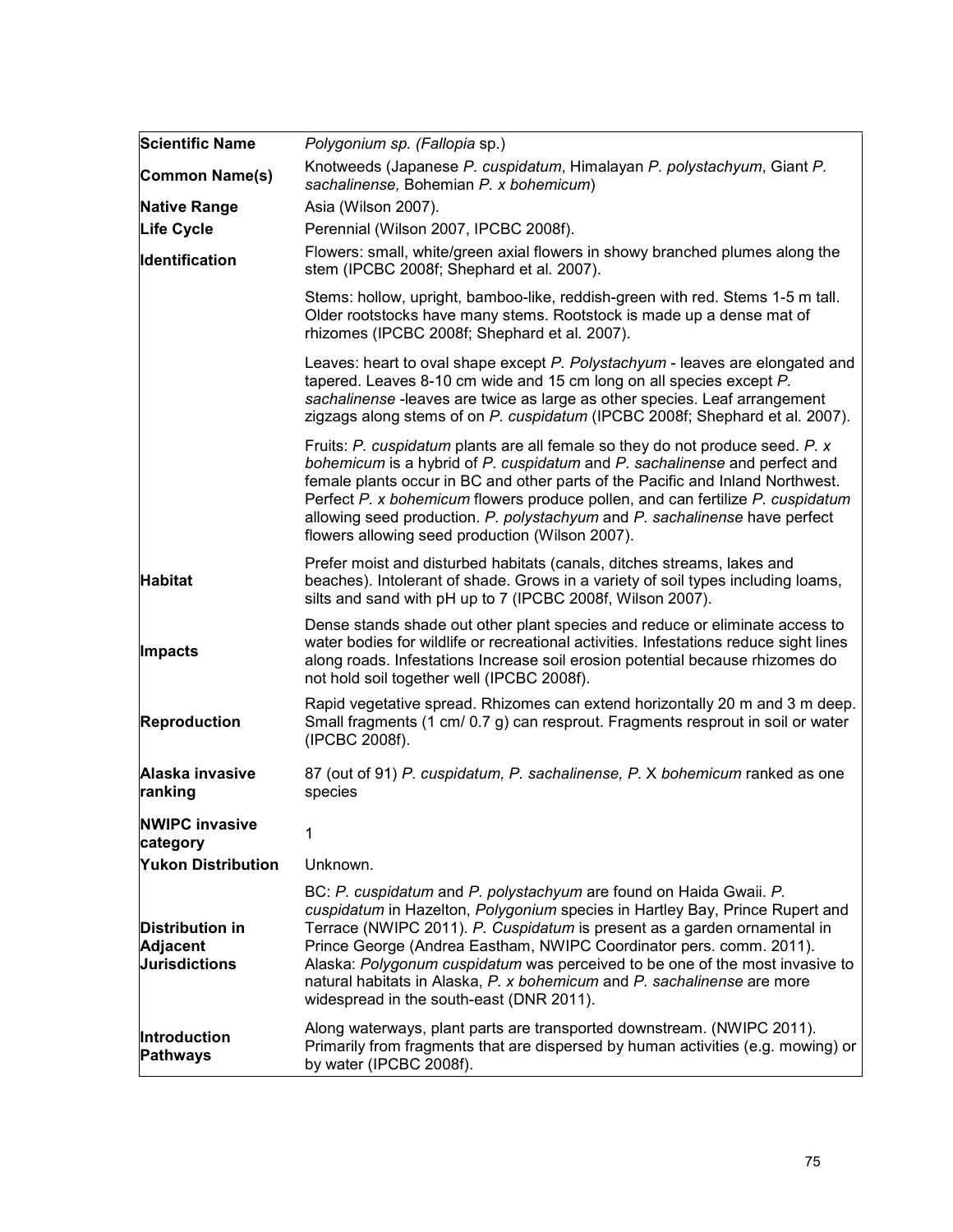| <b>Control Options</b>                                                                                                                                                   | Difficult because of its extremely vigorous rhizomes. Light exclusion, continuous<br>pulling and for those infestations close to the ocean treatment with salt water,<br>have proven successful if the efforts are integrated and continuous over a long<br>period of time (NWIPC 2011). |
|--------------------------------------------------------------------------------------------------------------------------------------------------------------------------|------------------------------------------------------------------------------------------------------------------------------------------------------------------------------------------------------------------------------------------------------------------------------------------|
| <b>Herbicide</b><br>recommendations<br>Herbicide treatments<br>lare most effective<br>when carried out as<br>part of an Integrated<br><b>Pest Management</b><br>Program) | Effective herbicides include: imazapyr, glyphosate, and triclopyr. Stem<br>injections/cut surface treatments are most effective in the summer or fall, while<br>foliar applications are most effective at the late bud stage (IPCBC 2008f).                                              |
| <b>Biocontrol</b>                                                                                                                                                        | None available although research initiated by CABI in 2007 (IPCBC 2008f).                                                                                                                                                                                                                |
| <b>Similar native</b><br>species                                                                                                                                         | None.                                                                                                                                                                                                                                                                                    |
| Similar invasive<br><b>species</b>                                                                                                                                       | None.                                                                                                                                                                                                                                                                                    |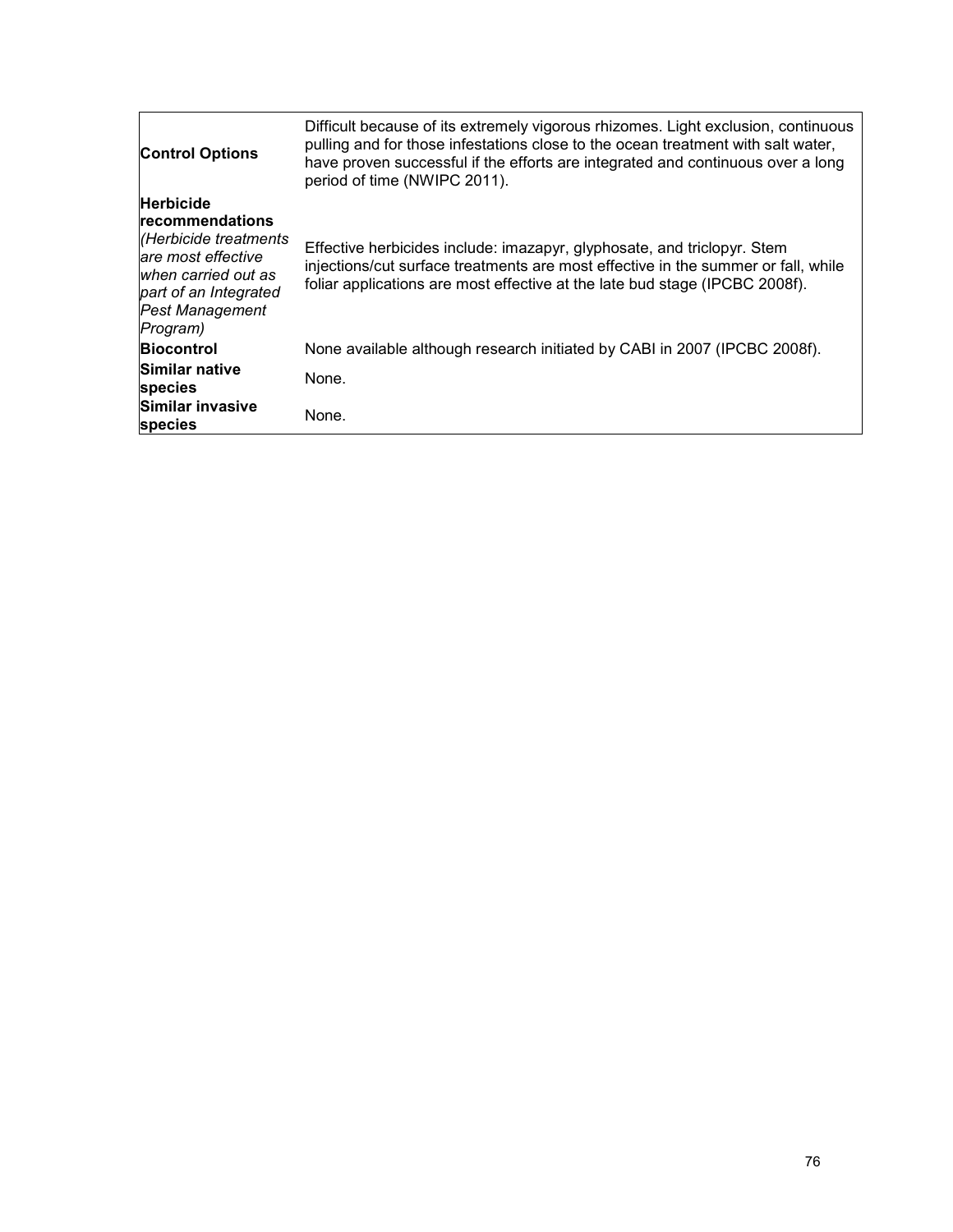| <b>Scientific Name</b>            | Linaria vulgaris and L. dalmatica                                                                                                                                                                                                                                                                                                                                                                                                                                                              |
|-----------------------------------|------------------------------------------------------------------------------------------------------------------------------------------------------------------------------------------------------------------------------------------------------------------------------------------------------------------------------------------------------------------------------------------------------------------------------------------------------------------------------------------------|
| Common Name(s)                    | Common toadflax, butter-and-eggs, yellow toadflax, Dalmatian toadflax                                                                                                                                                                                                                                                                                                                                                                                                                          |
| <b>Native Range</b>               | Europe (Province of BC 2002).                                                                                                                                                                                                                                                                                                                                                                                                                                                                  |
| <b>Life Cycle</b>                 | Both species are perennial forbs (Province of BC 2002).                                                                                                                                                                                                                                                                                                                                                                                                                                        |
| <b>Identification</b>             | Flowers: snapdragon-like, bright yellow with white centers, arranged in long<br>terminal racemes (Province of BC 2002, YISC 2010c). L. dalmatica has larger,<br>showier flowers (Province of BC 2002).                                                                                                                                                                                                                                                                                         |
|                                   | Stems: L. dalmatica 0.6-1.2 m tall, single or multiple stems. L. vulgaris. 0.1 to 0.8<br>m tall. Extensive underground rhizomes (YISC 2010c), and long taproot (1 m)<br>(Province of BC 2002).                                                                                                                                                                                                                                                                                                 |
|                                   | Leaves: L. vulgaris are lance-shaped, pale, narrow, alternate, slightly waxy or<br>Lower leaves appear opposite. L. dalmatica has crowded, waxy, heart-shaped,<br>clasping, alternate leaves. First year plants form a rosette (Province of BC<br>2002).                                                                                                                                                                                                                                       |
|                                   | Fruits: Oval to round, angular and slightly winged capsules. L. dalmatica up to<br>500,000 seeds produced per plant. Seeds are viable for up to 10 years. L.<br>vulgaris can produce 30, 000 seeds per plant. Seeds are viable for up to 10<br>years (Province of BC 2002).                                                                                                                                                                                                                    |
| <b>Habitat</b>                    | Low- to mid-elevation roadsides, disturbed areas, gardens, cultivated fields,<br>grasslands and open forests. Tolerant of low temperatures and coarse soils<br>(Province of BC 2002).                                                                                                                                                                                                                                                                                                          |
| Impacts                           | Both species are mildly toxic to livestock (L. dalmatica contains glucoside,<br>quinoline alkaloid and peganine) and both lower the forage value of pastures.<br>Both species are persistent, aggressive and can form dense populations. Plants<br>compete with native vegetation, altering the species composition (Province of<br>BC 2002).                                                                                                                                                  |
| <b>Reproduction</b>               | By seed and vegetatively from roots (Province of BC 2002).                                                                                                                                                                                                                                                                                                                                                                                                                                     |
| Alaska invasive<br>ranking        | L. dalmatica 58, L. vulgaris 69                                                                                                                                                                                                                                                                                                                                                                                                                                                                |
| <b>NWIPC invasive</b><br>category | L. dalmatica 2, L. vulgaris 3                                                                                                                                                                                                                                                                                                                                                                                                                                                                  |
| <b>Yukon Distribution</b>         | L. vulgaris is common in Yukon gardens and it is spreading onto roadsides. L.<br>dalmatica one patch has been reported near Rancheria (YISC 2010c).                                                                                                                                                                                                                                                                                                                                            |
| <b>Distribution in BC</b>         | Both species have a wide distribution along Hwy 16 (NWIPC 2011).                                                                                                                                                                                                                                                                                                                                                                                                                               |
| Introduction<br>Pathways          | By wind and animals. Deer, elk, and birds eat seed heads (Province of BC<br>2002).                                                                                                                                                                                                                                                                                                                                                                                                             |
| <b>Control Options</b>            | Cutting reduces seed production. Sheep grazing can suppress infestations and<br>reduce seed production if done before seed set (Province of BC 2002). Hand<br>pulling has eliminated some sites (Province of BC 2002; NWIPC 2011). Frequent<br>tilling can be effective on cropland. It requires 2 years of treatment with 8-10<br>cultivations in year 1 and 4-5 cultivations in year 2. Follow-up treatments with<br>seeding appropriate perennial species to compete (Province of BC 2002). |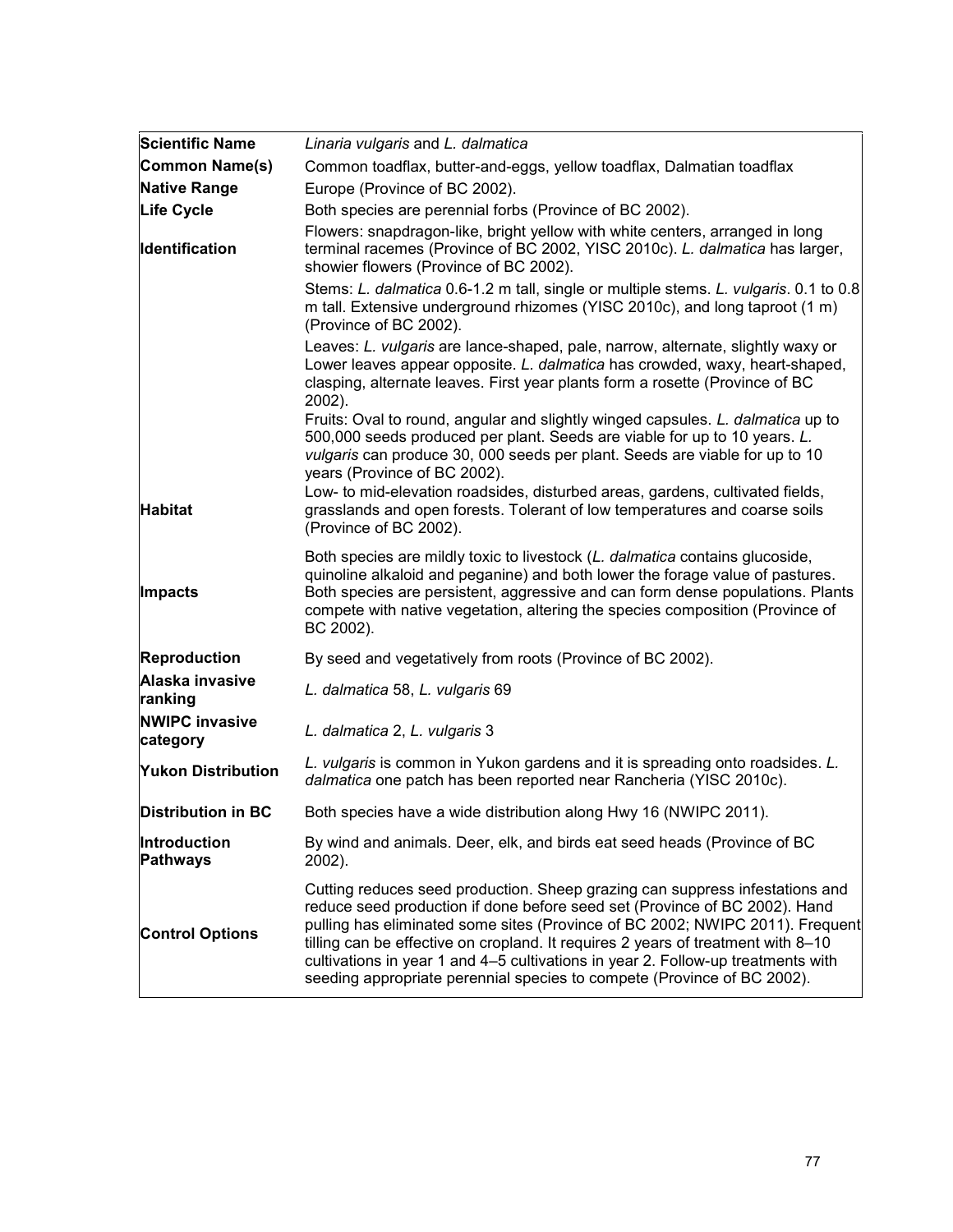| <b>Herbicide</b><br><b>recommendations</b><br>(Herbicide treatments<br>are most effective<br>when carried out as<br>part of an Integrated<br>Pest Management<br>Program) | Linaria dalmatica, fall applications of picloram and picloram mixed with 2,4-D are<br>effective on some sites (Province of BC 2002). L. vulgaris is difficult to manage<br>with herbicides. Apply herbicides during flowering when carbohydrate reserves<br>in the root are at their lowest. Picloram, dicamba, and picloram with 2,4-D have<br>all offered control in some situations (Province of BC 2002). |
|--------------------------------------------------------------------------------------------------------------------------------------------------------------------------|---------------------------------------------------------------------------------------------------------------------------------------------------------------------------------------------------------------------------------------------------------------------------------------------------------------------------------------------------------------------------------------------------------------|
| <b>Biocontrol</b>                                                                                                                                                        | Linaria dalmatica, Mecinus janthinus a stem mining weevil was released at<br>Lanfear Hill in Terrace and Burns Lake in 1998, Vanderhoof in 2003, and Prince<br>George in 2006 and 2007. Mecinus janthinus has established in Terrace and<br>Prince George. All the common toadflax sites monitored in the NWIPC operating<br>area have agents feeding on the flower parts (NWIPC 2011).                       |
| Similar native<br>species                                                                                                                                                | None.                                                                                                                                                                                                                                                                                                                                                                                                         |
| <b>Similar invasive</b><br>species                                                                                                                                       | Linaria vulgaris is similar but has more linear leaves and generally is smaller,<br>and L. dalmatica has clasping, hart-shaped leaves (Province of BC 2002).                                                                                                                                                                                                                                                  |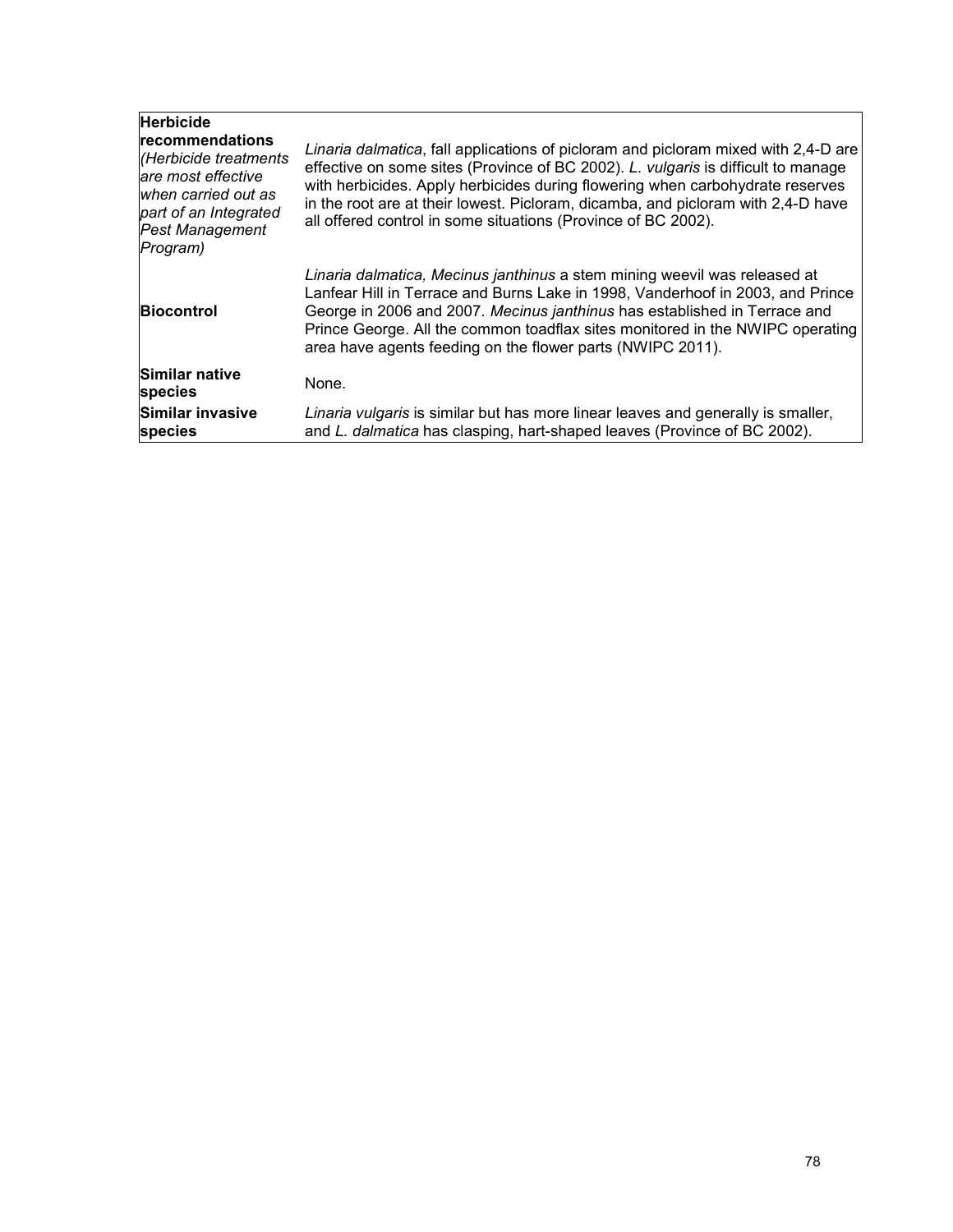| <b>Scientific Name</b>                                                                                                                               | Hieracium sp.                                                                                                                                                                                                                                                                                                                                                                                                                                                            |
|------------------------------------------------------------------------------------------------------------------------------------------------------|--------------------------------------------------------------------------------------------------------------------------------------------------------------------------------------------------------------------------------------------------------------------------------------------------------------------------------------------------------------------------------------------------------------------------------------------------------------------------|
| Common Name(s)                                                                                                                                       | Invasive hawkweeds (Orange, meadow)                                                                                                                                                                                                                                                                                                                                                                                                                                      |
| <b>Native Range</b>                                                                                                                                  | Eurasia (Province of BC 2002)                                                                                                                                                                                                                                                                                                                                                                                                                                            |
| <b>Life Cycle</b>                                                                                                                                    | Perennial (IPCBC 2008b).                                                                                                                                                                                                                                                                                                                                                                                                                                                 |
| <b>Identification</b>                                                                                                                                | Flowers: Bright orange, orange-red, or yellow ray flowers with one to many<br>flower heads in terminal clusters (IPCBC 2008b).                                                                                                                                                                                                                                                                                                                                           |
|                                                                                                                                                      | Stems: Orange hawkweed stems are usually single 0.3 to 1.2, unbranched,<br>leafless, and covered in black hairs and contain a milky fluid. Yellow hawkweeds<br>have stems with short, stiff hairs (IPCBC 2008b).                                                                                                                                                                                                                                                         |
|                                                                                                                                                      | Leaves: Orange has basal rosettes, leaves 4-20cm long, with hairs on both<br>upper and lower surfaces. Yellow has no leaves or greatly reduced stem leaves<br>(IPCBC 2008b).                                                                                                                                                                                                                                                                                             |
|                                                                                                                                                      | Seeds: Dark ribbed achenes, 2 mm long (IPCBC 2008b).                                                                                                                                                                                                                                                                                                                                                                                                                     |
| <b>Habitat</b>                                                                                                                                       | Prefers well-drained, coarse-textured soils. Invades natural openings, disturbed<br>sites, roadsides, pastures, and clearings (IPCBC 2008b).                                                                                                                                                                                                                                                                                                                             |
| Impacts                                                                                                                                              | Forms dense mats of rosettes and out-competes forage plants in hay fields and<br>pastures. Will replace herbaceous native vegetation in undisturbed areas<br>threatening biodiversity (Shephard et al. 2007; IPCBC 2008b).                                                                                                                                                                                                                                               |
| <b>Reproduction</b>                                                                                                                                  | Through aboveground runners (stolons), rhizomes, seed, and for some species<br>buds on the roots. Established populations expand via stolons (IPCBC 2008b).                                                                                                                                                                                                                                                                                                              |
| Alaska invasive<br>ranking                                                                                                                           | 79 -H. aurantiacum and H. caespitosum (tested as one species), 42 (out of 82)<br>H. umbellatum                                                                                                                                                                                                                                                                                                                                                                           |
| <b>NWIPC invasive</b><br>category                                                                                                                    | Category 1 species, however control treatments are only conducted on sites with<br>a high opportunity of control or where infestations are threatening special<br>interests.                                                                                                                                                                                                                                                                                             |
| <b>Yukon Distribution</b>                                                                                                                            | H. caespitosum along the Alaska Highway west of Watson Lake. H. umbellatum<br>in the southeast region is expanding into roadsides along the Alaska Highway.<br>Observed as far west as Whitehorse (Bennett and Mulder 2009).                                                                                                                                                                                                                                             |
| <b>Distribution in BC</b>                                                                                                                            | Currently there are 8 invasive hawkweed species in BC (IPCBC 2008b). The<br>hawkweed complex is extensively distributed across the NWIPC operating area.<br>NEIPC has established a containment boundary for hawkweeds in the Pine Pass<br>(NEIPC/NWIPC boundary) to prevent their spread into their region (NWIPC<br>2011).                                                                                                                                             |
| Introduction<br><b>Pathways</b>                                                                                                                      | Mainly by intentional (e.g. mowing and wildflower seed mixes) and accidental<br>activities. Also by wind, animals, and in contaminated hay and soil (IPCBC<br>2008b).                                                                                                                                                                                                                                                                                                    |
| <b>Control Options</b>                                                                                                                               | Mowing and digging are not recommended as disturbance encourages<br>vegetative growth. Trials have show that some infestations can be controlled<br>with applications of ammonium sulfate, 21-0-0-25, in the spring, or fall or before<br>a wet period if an established stand of grass is present.                                                                                                                                                                      |
| <b>Herbicide</b>                                                                                                                                     |                                                                                                                                                                                                                                                                                                                                                                                                                                                                          |
| recommendations<br>(Herbicide treatments<br>are most effective<br>when carried out as<br>part of an Integrated<br><b>Pest Management</b><br>Program) | Actively growing plants can be effectively controlled with clopyralid, picloram,<br>picloram plus 2,4-D, aminopyralid, or aminopyralid plus 2,4-D. Clopyralid and<br>glyphosate suppress orange hawkweed for short periods (IPCBC 2008b). Timing<br>rate trials conducted in 1997, near Quick BC, on what is believed to be yellow<br>hawkweed (H. almatia). Results indicated that all herbicide treatments tested<br>effectively control yellow hawkweed (NWIPC 2011). |
| <b>Biocontrol</b>                                                                                                                                    | None available although research is ongoing (NWIPC 2011).                                                                                                                                                                                                                                                                                                                                                                                                                |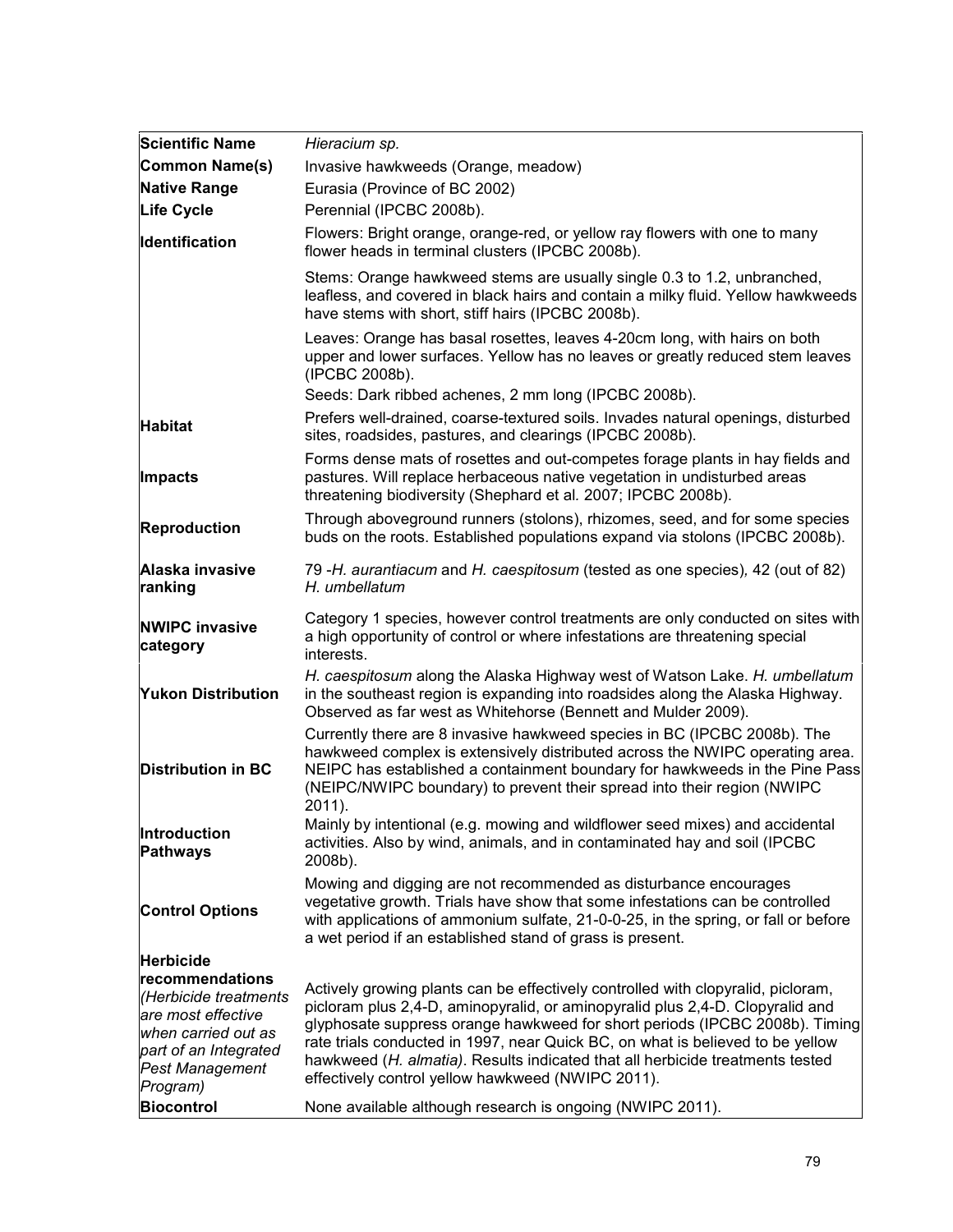| Similar native<br>species   | Alaska: Both native and non-native species of hawkweed have been observed.<br>Native Alaskan hawkweeds do not have stolons, have branched stems with<br>many leaves and are typically found in high-elevation meadows (Shephard et al.<br>2007). BC: 13 native hawkweed species have been recorded, 12 species have<br>yellow flowers. Hawkweeds are readily hybridizing in BC. Native yellow species<br>have leaves up the length of their stems and some species have glabrous leaves<br>(IPCBC 2008b). |
|-----------------------------|-----------------------------------------------------------------------------------------------------------------------------------------------------------------------------------------------------------------------------------------------------------------------------------------------------------------------------------------------------------------------------------------------------------------------------------------------------------------------------------------------------------|
| Similar invasive<br>species | NA.                                                                                                                                                                                                                                                                                                                                                                                                                                                                                                       |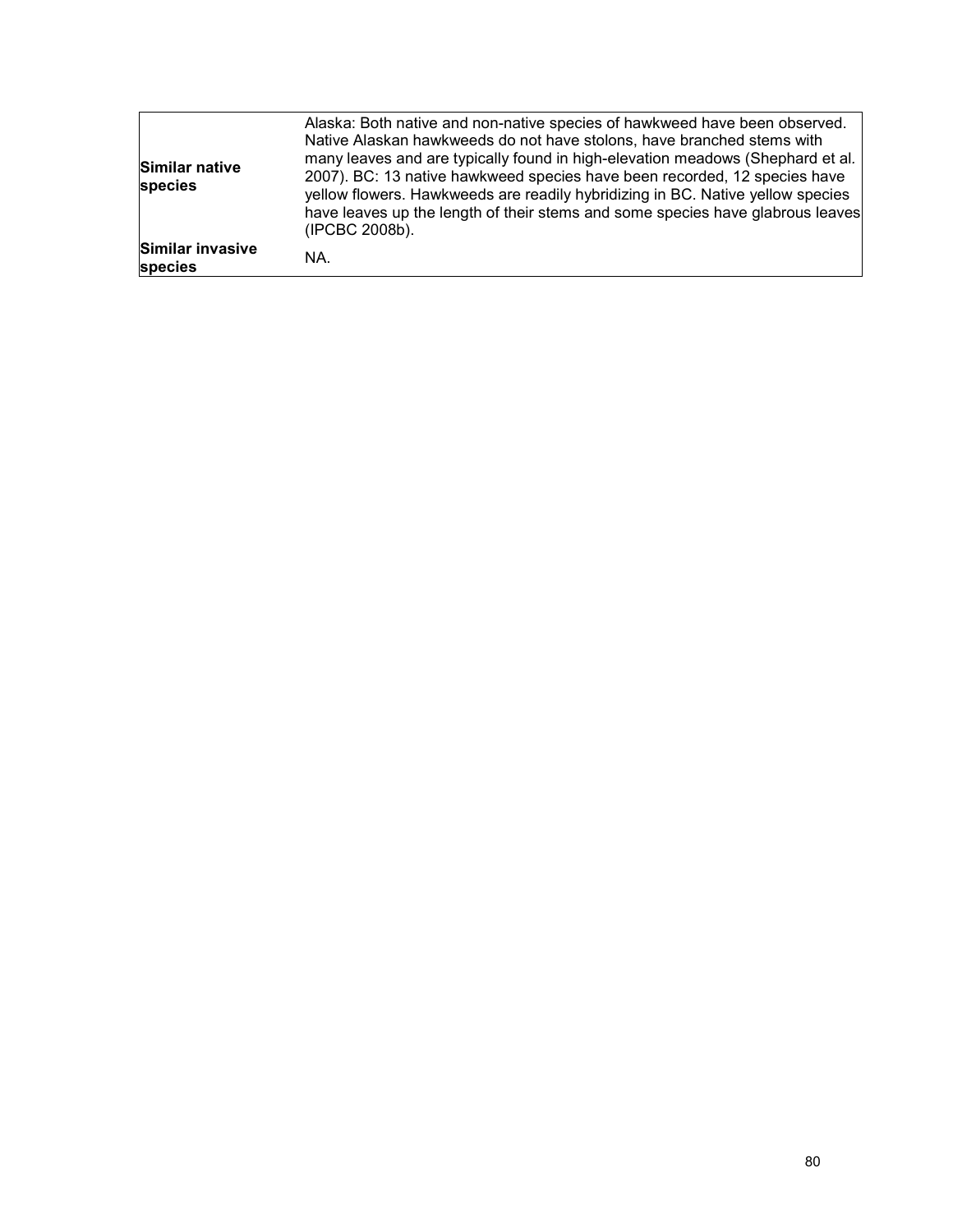| <b>Scientific Name</b>                                     | <i>Bromus inermis</i>                                                                                                                                                                                                                                                                                                                                                                                                                                                                                    |
|------------------------------------------------------------|----------------------------------------------------------------------------------------------------------------------------------------------------------------------------------------------------------------------------------------------------------------------------------------------------------------------------------------------------------------------------------------------------------------------------------------------------------------------------------------------------------|
| Common Name(s)                                             | Smooth brome                                                                                                                                                                                                                                                                                                                                                                                                                                                                                             |
| <b>Native Range</b>                                        | Southern Europe (Polster 2009).                                                                                                                                                                                                                                                                                                                                                                                                                                                                          |
| <b>Life Cycle</b>                                          | Perennial cool season grass (Polster 2009).                                                                                                                                                                                                                                                                                                                                                                                                                                                              |
| Identification                                             | Flowers: Open, nodding panicle, 5 to 20 cm long, 1-4 branches per node. Each<br>branch has several purplish-brown spikelets 1.5 to 3 cm long. Spikelets contain<br>7 to 10 flowers (Royer and Dickinson 1999).                                                                                                                                                                                                                                                                                           |
|                                                            | Stems: Grass, seedling covered in fine, silky hairs and has a pink stem base.<br>Sod forming rhizomatous root system, reaching up to 1.2 m long (Polster 2009).<br>Roots and shoots produced at each node on rhizomes (Royer and Dickinson<br>1999).                                                                                                                                                                                                                                                     |
|                                                            | Leaves: Flat blades, 15 to 40 cm long, 5 to 15 mm wide, almost hairless.<br>Sheaths are closed, ligules are present and are 1 to 2 mm long (Royer and<br>Dickinson 1999).                                                                                                                                                                                                                                                                                                                                |
|                                                            | Seeds: Disagreement in literature Produces 156 to 10,808 seeds per plant<br>(Polster 2009) and produces 200 seeds per plant (Royer and Dickinson 1999).<br>Seeds are viable for 2 to 10 years (Polster 2009). Seeds are pale-yellow to dark<br>brown, 10 mm long and 2 mm wide, with a short awn (less than 3 mm) (Royer<br>and Dickinson 1999).                                                                                                                                                         |
| <b>Habitat</b>                                             | Roadways, waterways, fallow fields, waste places, openings in spruce,<br>ponderosa pine or lodgepole forests and meadow communities. Prefers clay or<br>loamy soils, tolerates sandy soils. Has a pH range of 6.0 to 7.5. High mortality<br>rate on organic soils. Tolerant to intermittent flooding (max 45 days) and saline<br>conditions. Cold and drought resistant and shade intolerant (Polster 2009).<br>Widely used as a forage crop and also used in reclamation (Pavlick and<br>Anderton 2007) |
| <b>Impacts</b>                                             | Invades native grasslands and forms dense sod mats potentially excluding other<br>species (Polster 2009). Acts as an alternate host for some vial diseases of<br>barley, brome and oats (Royer and Dickinson 1999).                                                                                                                                                                                                                                                                                      |
| Reproduction                                               | Single seed (caryopsis or grain), 7 to 10 seeds per spikelet (Royer and<br>Dickinson 1999).                                                                                                                                                                                                                                                                                                                                                                                                              |
| Alaska invasive<br>ranking                                 | 62                                                                                                                                                                                                                                                                                                                                                                                                                                                                                                       |
| <b>NWIPC invasive</b><br>category                          | Not categorized as invasive by NWIPC.                                                                                                                                                                                                                                                                                                                                                                                                                                                                    |
| <b>Yukon Distribution</b>                                  | Wide distribution. Northern extent Eagle Plains on the Dempster Highway (Cody<br>2000).                                                                                                                                                                                                                                                                                                                                                                                                                  |
| <b>Distribution in</b><br>Adjacent<br><b>Jurisdictions</b> | Common in hayfields and roadsides throughout most of North America (Royer<br>and Dickinson 1999).                                                                                                                                                                                                                                                                                                                                                                                                        |
| Introduction<br>Pathways                                   | Wind and animal dispersal. Transported by ants and seeds may pass through<br>the digestive tracts of birds (Polster 2009). Agriculture escapee, persisting after<br>cultivation (Royer and Dickinson 1999).                                                                                                                                                                                                                                                                                              |
| <b>Control Options</b>                                     | Mow or graze before flowering in hot weather. Treatment will need to be<br>repeated multiple times. Prescribed burning in fall or in early spring reduces<br>stem density and favours warm season grasses (Polster 2009).                                                                                                                                                                                                                                                                                |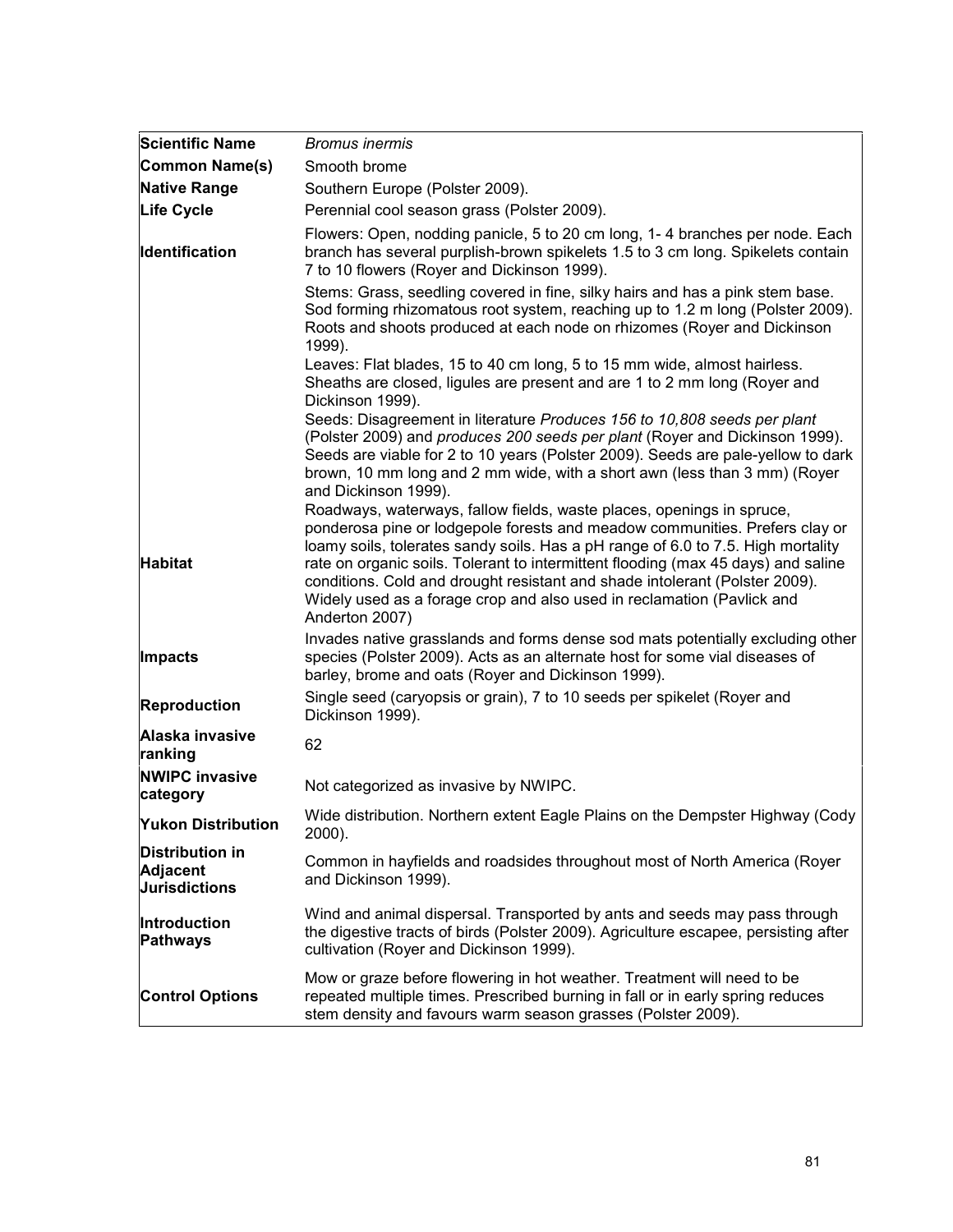| <b>Herbicide</b><br>Irecommendations<br>Herbicide treatments<br>lare most effective<br>lwhen carried out as<br>part of an Integrated<br><b>Pest Management</b><br>Program) | None found.                                                                                                                                                                                       |
|----------------------------------------------------------------------------------------------------------------------------------------------------------------------------|---------------------------------------------------------------------------------------------------------------------------------------------------------------------------------------------------|
| <b>Biocontrol</b>                                                                                                                                                          | None found.                                                                                                                                                                                       |
| Similar native<br><b>species</b>                                                                                                                                           | The native species <i>Bromus pumpellianus</i> however <i>B. inermis</i> typically has<br>glabrous lemmas, nodes and leaves (Pavlick and Anderton 2007).                                           |
| Similar invasive<br><b>species</b>                                                                                                                                         | Panicle of smooth brome is more open and less dense than B. tectorum whose<br>panicle is also drooping and purplish and its leaves are covered in soft white<br>hairs (Royer and Dickinson 1999). |